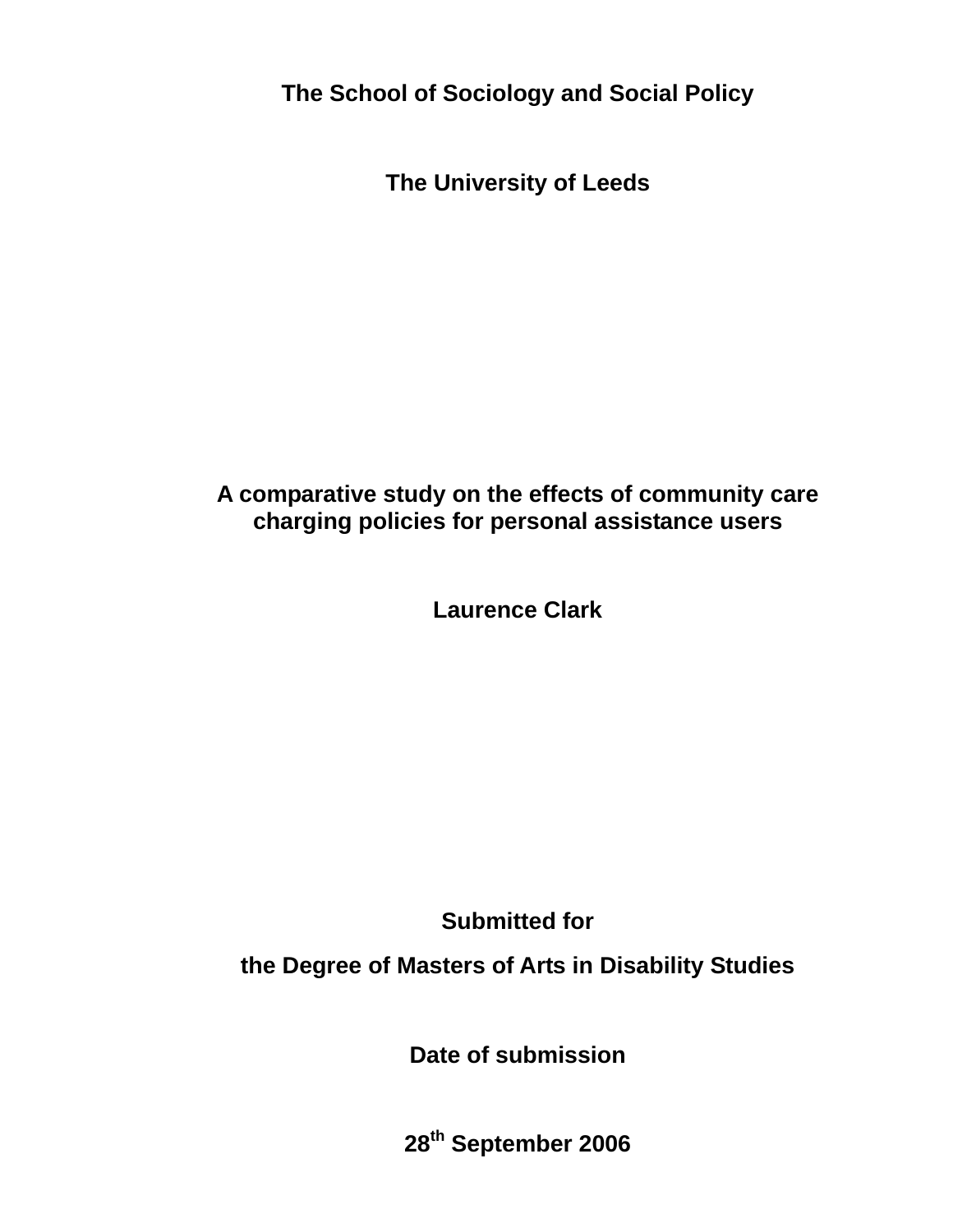# **Abstract**

The purpose of this qualitative study was to examine the effects of community care charges for personal assistance users. This was achieved through establishing the views of personal assistance users on charging policies; how they impacted upon the lives of personal assistance users and level of choice and control personal assistance users have over the support they are paying for.

 Six semi-structures interviews were held with key informants from both England and Scotland, since the two countries have different sets of guidance on community care charging. This was accompanied by an extensive review of available literature on the subject.

 This dissertation argues that the barriers to independent living created by charging are partly caused by weaknesses in the charging policy guidance for both England and Scotland, resulting in local authorities interpreting this guidance differently. Also the community care assessment does not afford personal assistance users complete choice and control over the support they receive and how they receive it, even though they end up paying for it.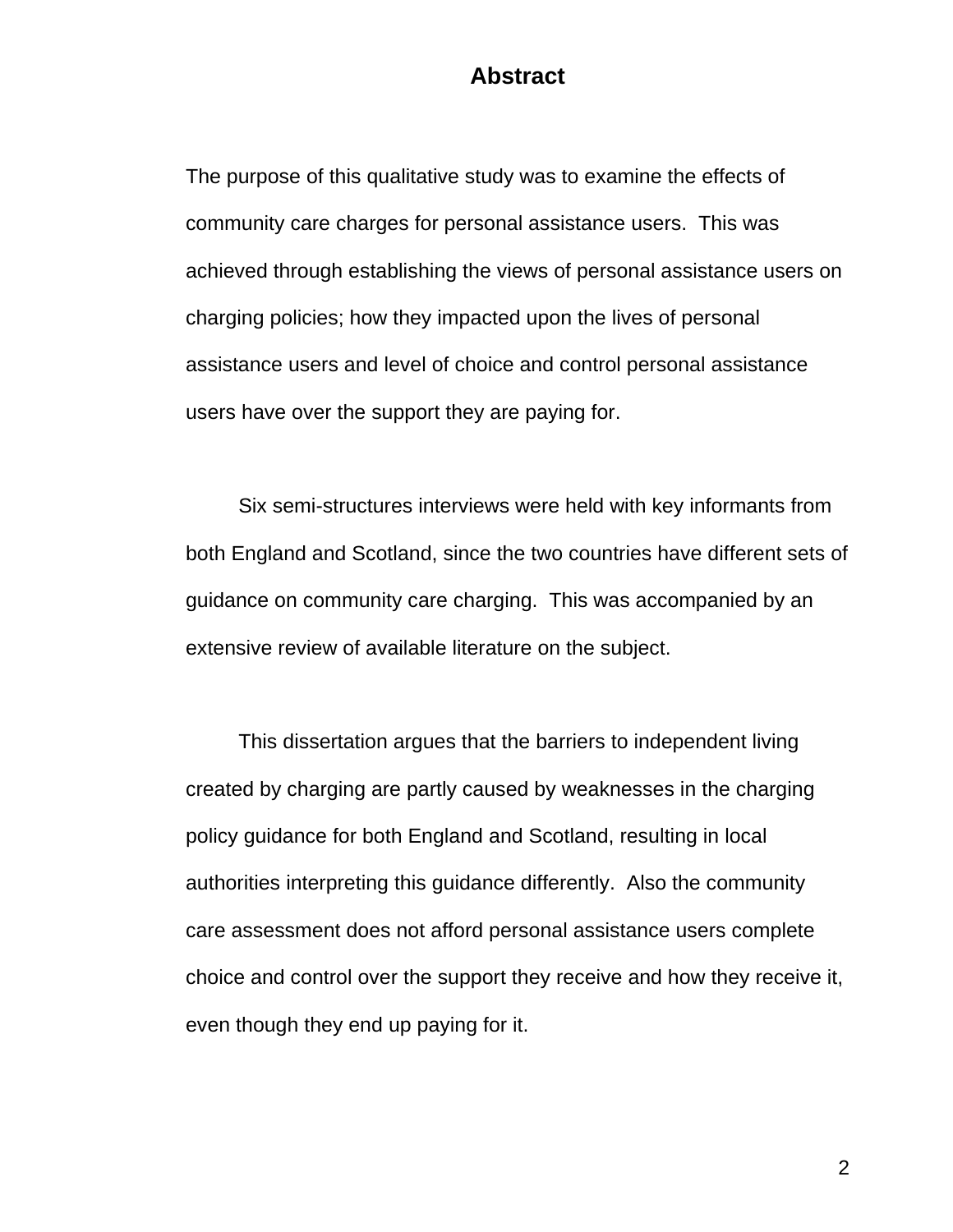If charging is to remain then personal assistance users should be given the right to accessible information. The Scottish limit on capital should be increased to the same amount as the English limit, and ideally the limits on savings imposed by both the ILF and all local authorities should be either substantially increased to enable personal assistance users to save for a deposit on a home or a vehicle, or removed altogether. Savings accounts specifically for purchasing disability-related equipment and adaptations should be disregarded, as should student loans, grants and other education-related income.

 Charging policies should not charge on the basis of employmentrelated state benefits, occupational pensions or earned income, as this indirectly creates a disincentive to work. Finally the assessment of disability-related benefits has left personal assistance users with insufficient income to cover their disability-related expenditure, therefore an additional benefit should be created to cover disability-related expenditure, leaving the DLA 'care component' to pay for personal assistance.

However all of the participants concurred that the best way of removing the barriers to independent living created by charging is to abolish it altogether.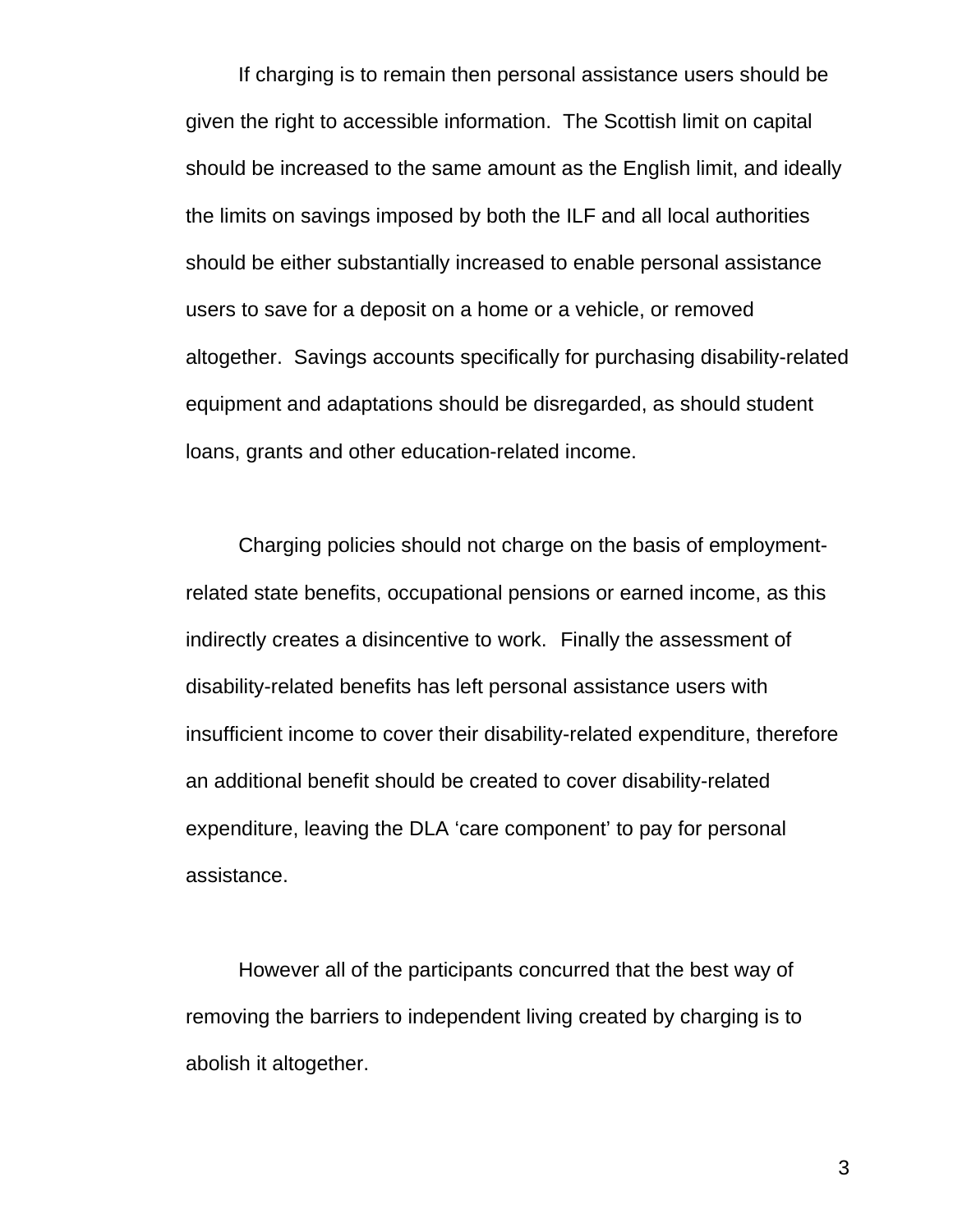# **Contents**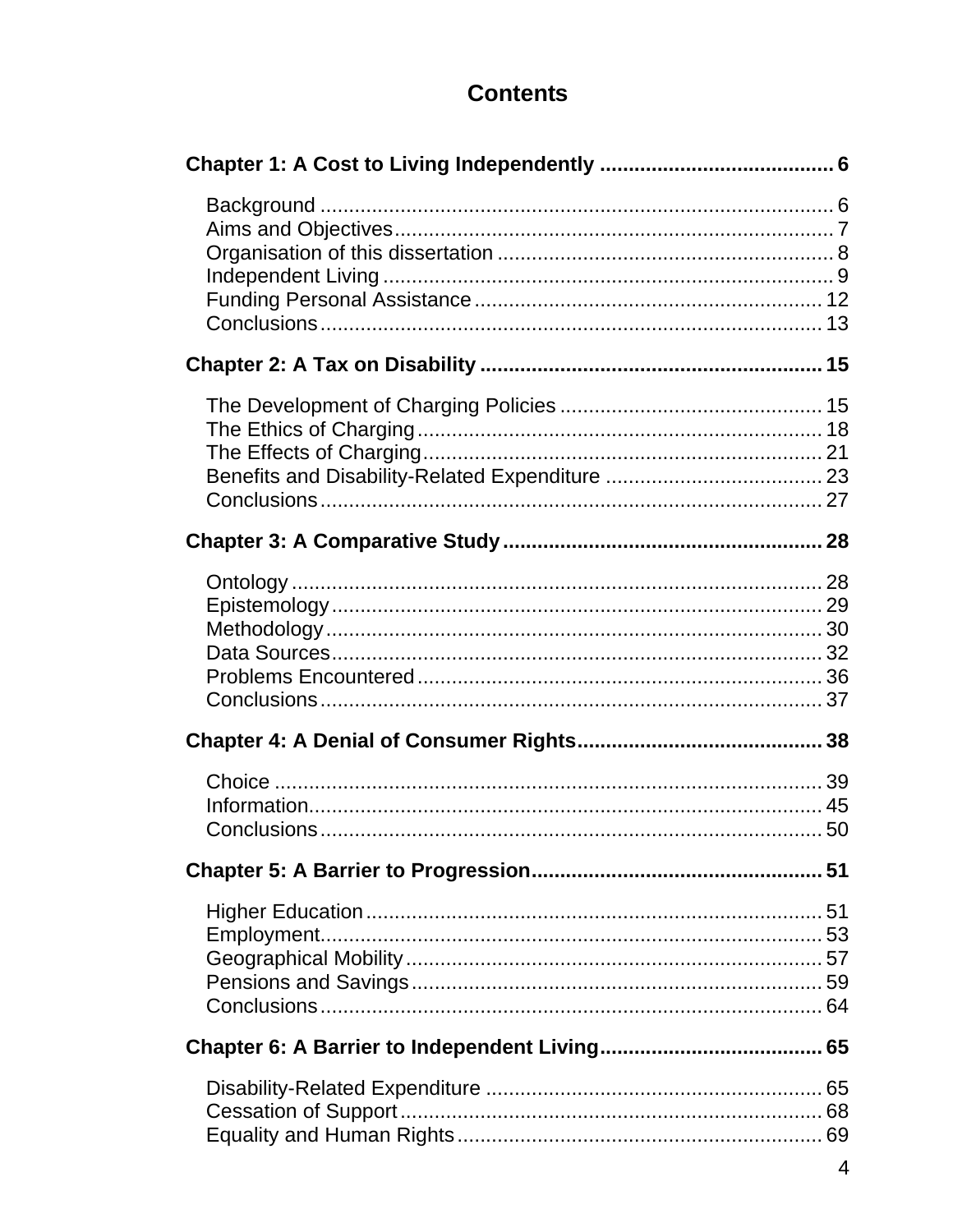| 86 |
|----|
| 88 |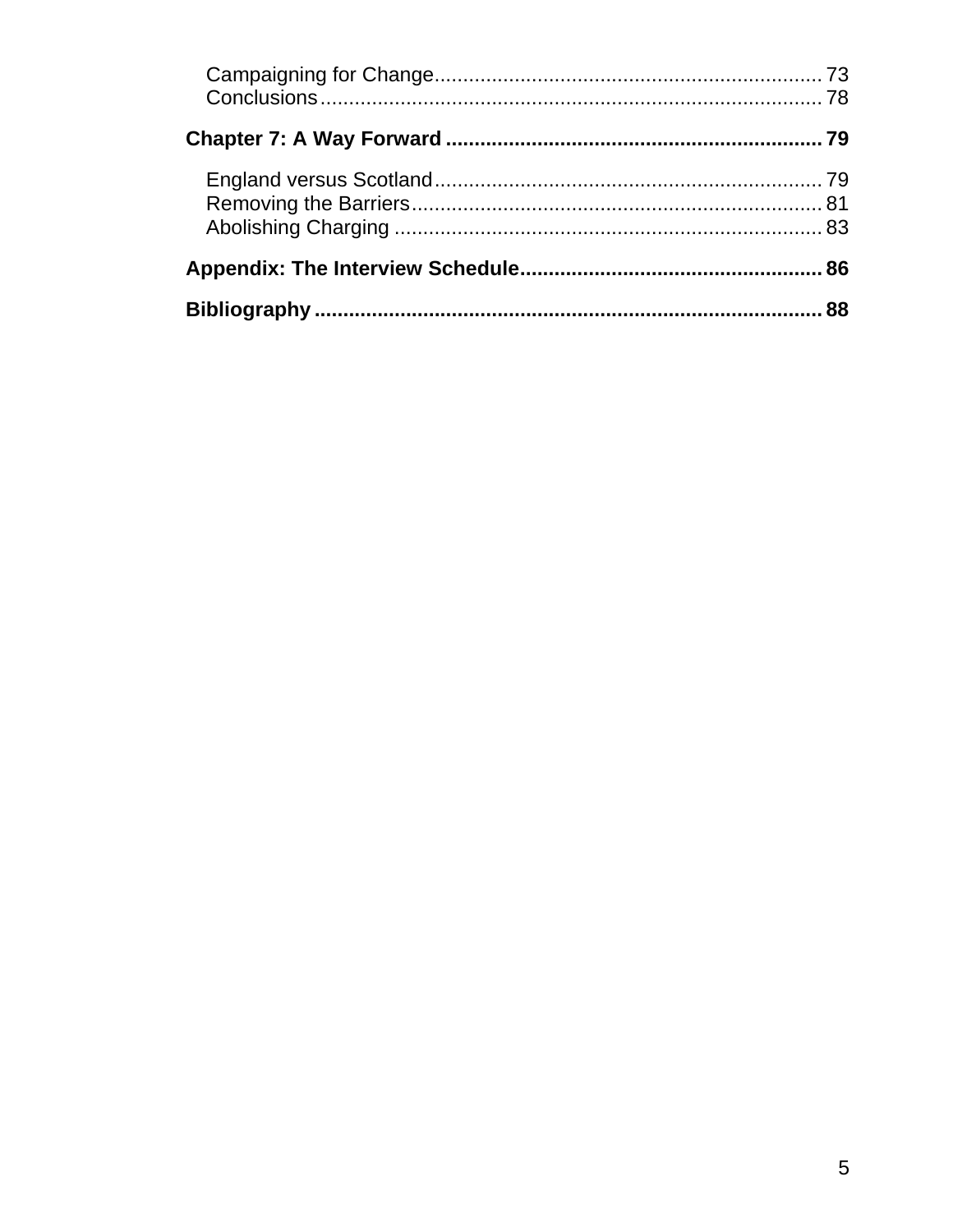# **Chapter 1: A Cost to Living Independently**

This introductory chapter will begin by addressing the background, relevance, aims and objectives of this study, setting out the structure of the rest of the dissertation. It then provides background information on the development of both independent living and personal assistance funding schemes in the UK.

### **Background**

As a personal assistance user who receives funding from the Independent Living Fund and my local authority's direct payments scheme, I am affected by charging policies. From personal experience I have found that charging has created a number of barriers to independent living. Variations in charging policies, with some local authorities opting not to charge at all, affect where I decide to live. I may be charged for the full cost of my support if I have capital above a certain threshold, thus preventing me from saving for the future. In addition, charging impacts on my level of disposable income and my ability to cover the cost of my disability-related expenditure. Therefore this study has particular relevance to both me and others in a similar situation.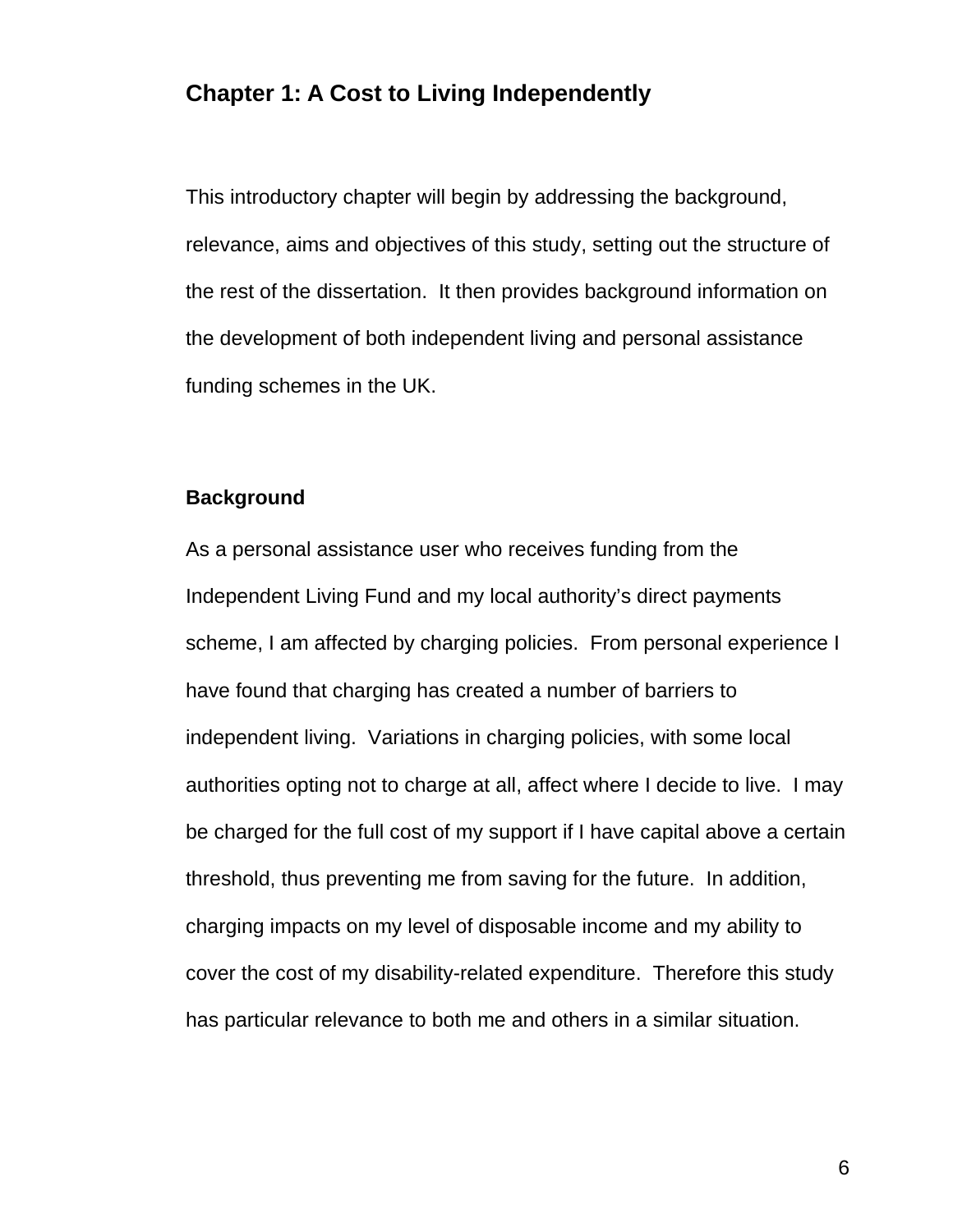# **Aims and Objectives**

The purpose of this study is to examine the effects of 'community care' charges for personal assistance users. To establish whether charging creates barriers to independent living, the following research questions will be addressed:

- What are the views of personal assistance users on charging policies?
- How do charging policies impact upon the lives of personal assistance users?
- What level of choice and control do personal assistance users have over the support that they are paying for?

In order to answer these questions, key informants from both England and Scotland will be interviewed, as there are significant differences between these two countries guidance on charging (DH 2003; COSLA 2006). It is hoped that this study will demonstrate that charging is counter-productive to the community care policy objectives of promoting individual choice and self-determination (Priestley, 2004a).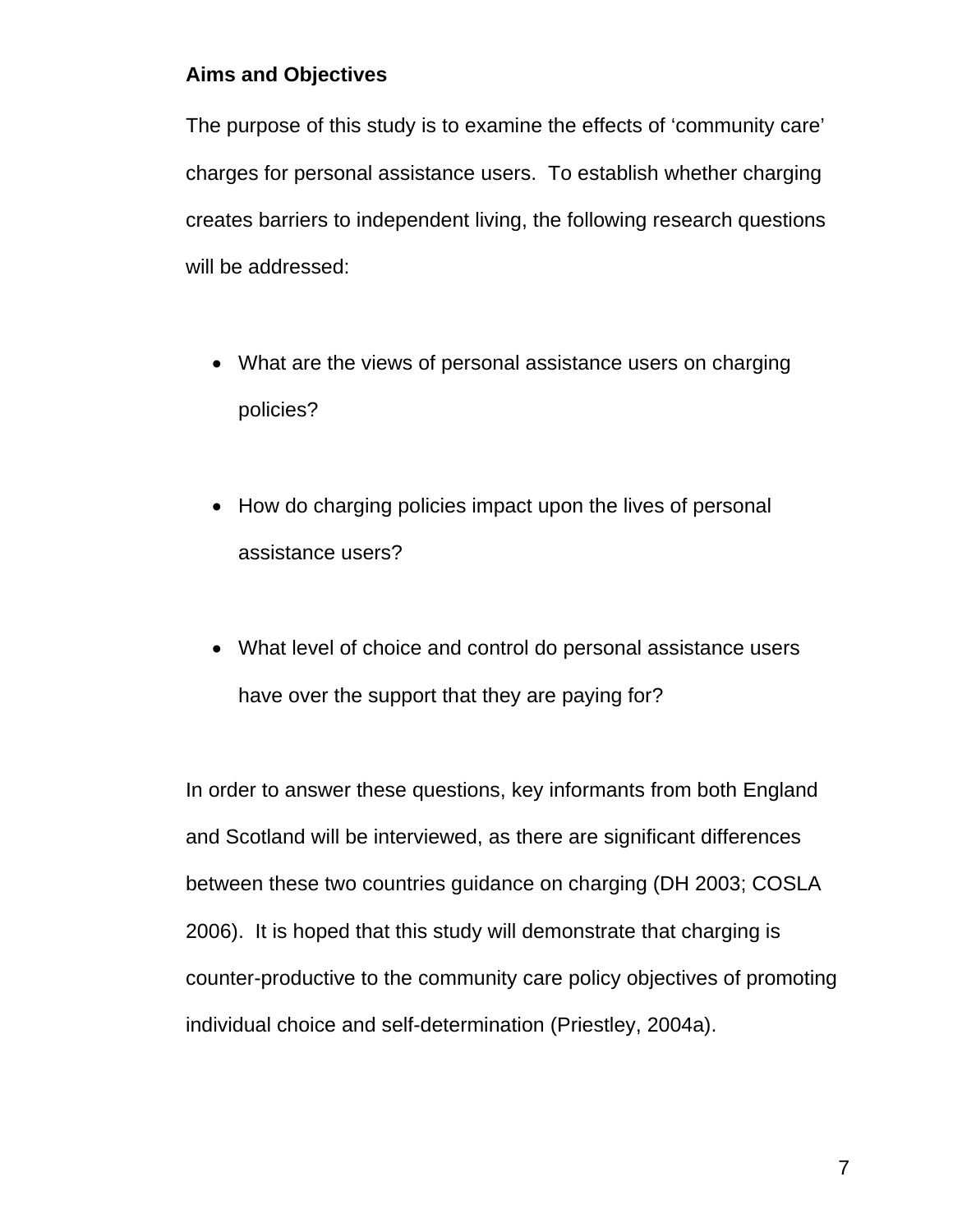## **Organisation of this dissertation**

To provide a background to the current situation, the remainder of this chapter gives an overview of independent living and sources of funding available for personal assistance.

With reference to a wider body of research, the second chapter examines the development of charging policies in England and Scotland, ethical issues around charging personal assistance users, the effect on their lives and the legitimacy of taking disability state benefits into account when charging.

The third chapter documents and discusses both the methodology and data collection strategies used for the study.

The fourth chapter compares the amount of choice and information available to personal assistance users with that available to both other consumers and council tax payers. It argues that if charging was treated as a legitimate commercial transaction, then personal assistance users would have the same protection under the law as any other consumer.

The fifth chapter examines the barriers to accessing higher education, employment, geographical mobility, pensions and savings created by charging. It concludes that charging policies are based on the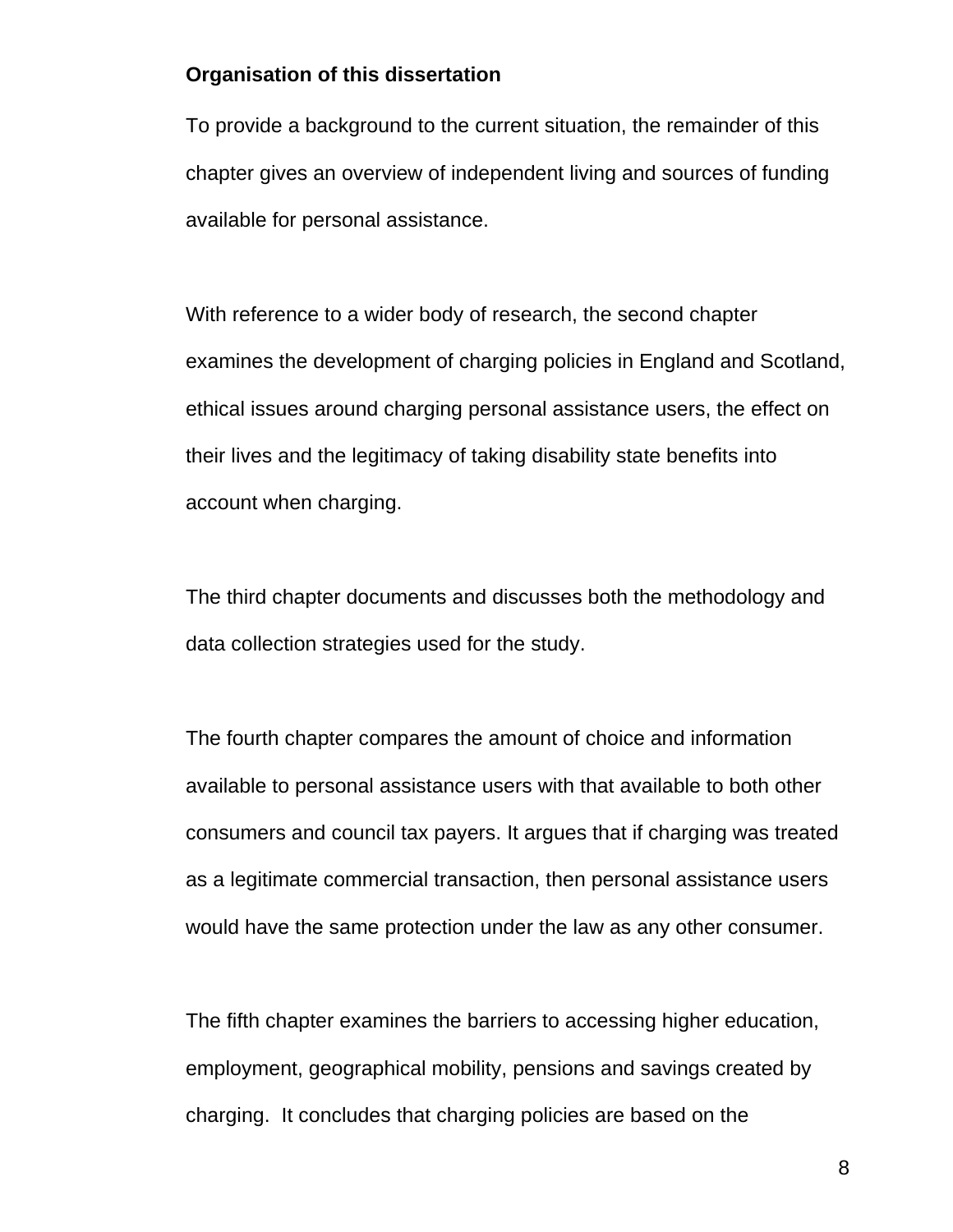assumption that personal assistance users will not lead as fuller lives as non-disabled people.

The sixth chapter investigates how charging takes income that would otherwise be spent on both meeting the additional costs of disability and day-to-day living costs. Because of this some disabled people opt not to accessing the support they need. It concludes that charging constitutes an infringement of human rights and a barrier to social participation and social inclusion.

The final chapter identifies key issues that have emerged and presents policy implications. It argues that, for personal assistance users to achieve independent living, their disability-related costs must be met and they should not be financially penalised through charging.

## **Independent Living**

The independent living movement started in Berkley during the sixties, when a group of disabled students came to recognise their own right to self-determination and self-respect (Driedger 1989; Barnes 2004; Hasler 2004; Mercer 2004; Gillinson *et al* 2005). This led to the birth of the first Centre for Independent Living (CIL), which enabled them to lead full and active lives similar to their non-disabled peers. Meanwhile in the UK a consumer group of physically impaired people was formed (Campbell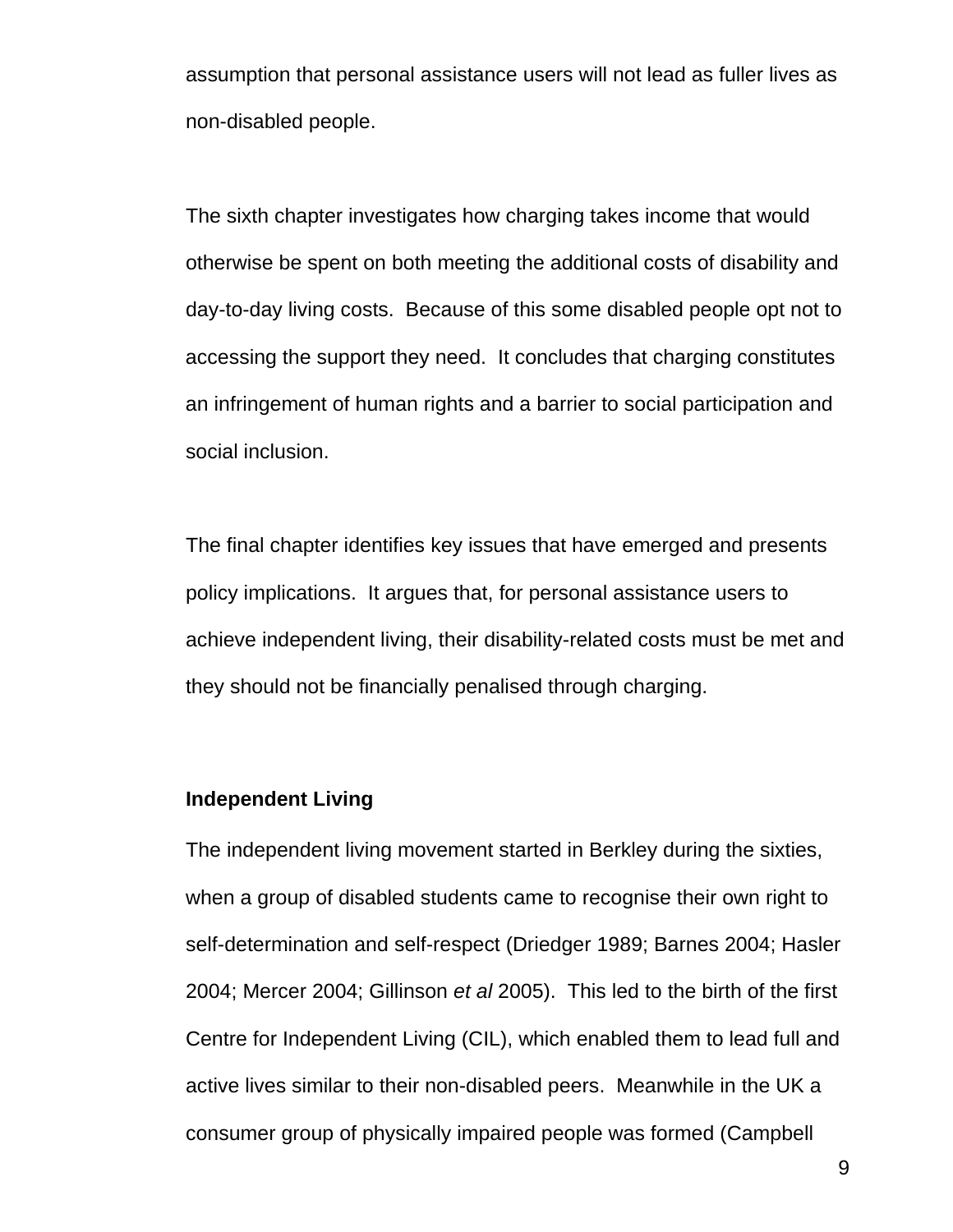and Oliver 1996). The Union of Physically Impaired Against Segregation went on to formulate the social model of disability (UPIAS 1975; Oliver 1983), the theoretical basis for the campaign of the British independent living movement for human and civil rights. The social model distinguishes the biological (impairment) from the social (disability), asserting that it is the organisation of society which disables people with impairments.

Disabled people have persistently challenged the concept of 'community care' (Finkelstein 1999; Barnes and Mercer 2003a; Priestley 2004a). With respect to independent living this term is not helpful, as 'community' suggests life outside a residential institution and 'care' implies a sense of a need to be looked after (Morris, 1993). Therefore the implication is dependence upon the community (Barnes, 1991; Morris, 1993; Oliver and Barnes, 1998). It is also misleading, confusing feelings of sentiment with the provision of assistance whilst failing to acknowledge that disabled people are disadvantaged through society's failure to meet their requirements (Barnes 2001). It can mask the control that operates in many relationships where one person is substantially dependant on the other (Swain *et al* 2003). Shakespeare (2000: ix) states that the term "is value-laden, contested and confused, particularly in the way it combines an emotional component and a description of basic human services." From an independent living perspective the word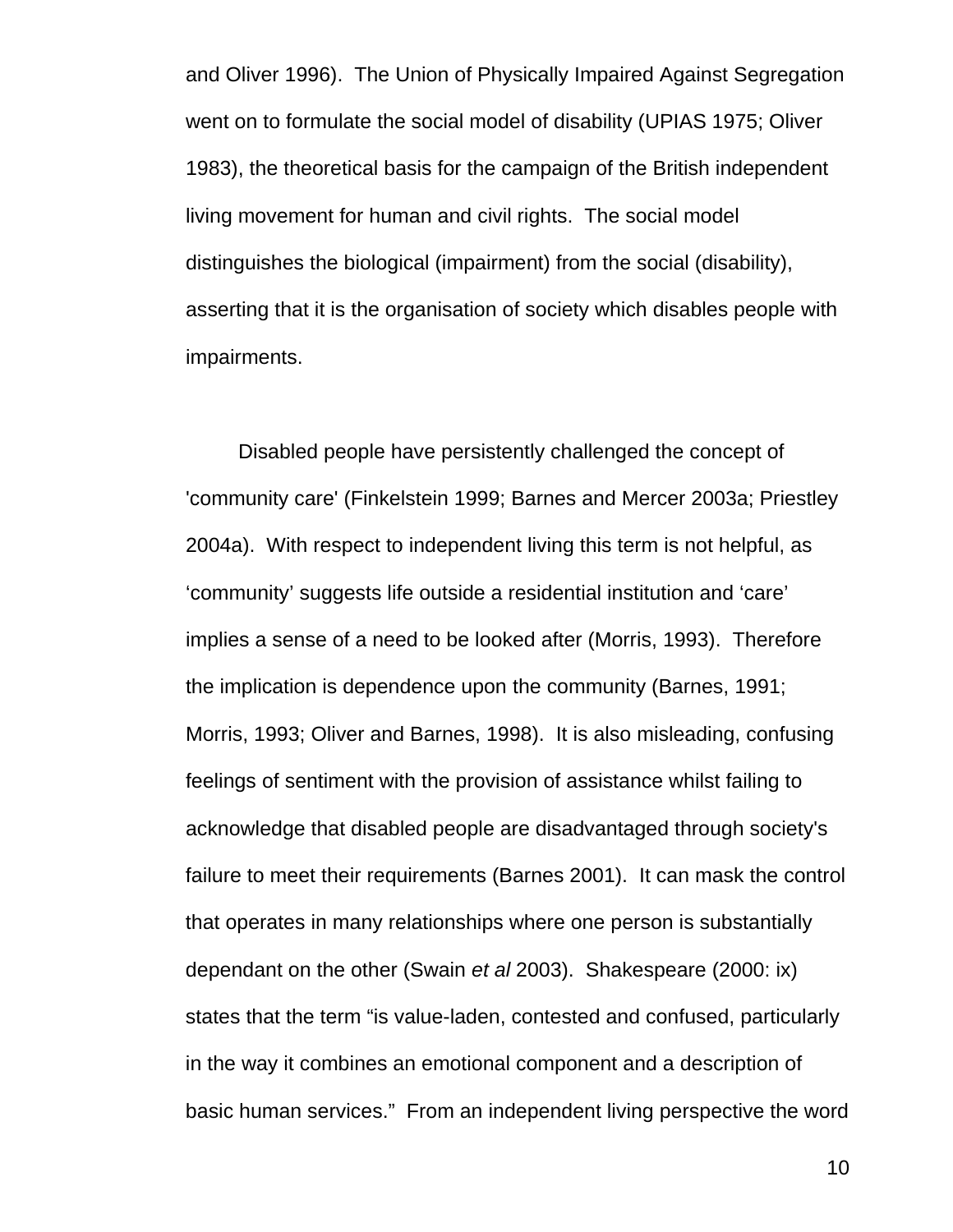is patronizing and misleading, as it implies that disabled people can never achieve any degree of independence:

Disabled people have never demanded or asked for care! We have sought independent living which means being able to achieve maximum independence and control over our own lives. The concept of care seems to many disabled people a tool through which others are able to dominate and manage our lives. (Wood 1991: 199, cited in Shakespeare 2000)

Independent living as defined by disabled people has challenged professionals' equating the term with self-sufficiency, since this is an unnecessary, unproductive and an unreachable goal for many disabled people (Brissenden 1986; HCIL 1990; Morris 1993; Shakespeare 2000; Swain *et al* 2003; Barnes 2004; MacFarlane 2004; Mercer 2004; Stewart 2004). Brissenden (1989) asserts that this practice:

teaches us that unless we can do everything for ourselves we cannot take our place in society. We must be able to cook, wash, dress ourselves, make the bed, write, speak and so forth, before we can become proper people, before we are 'independent.' (p. 9, cited in Morris 2003a)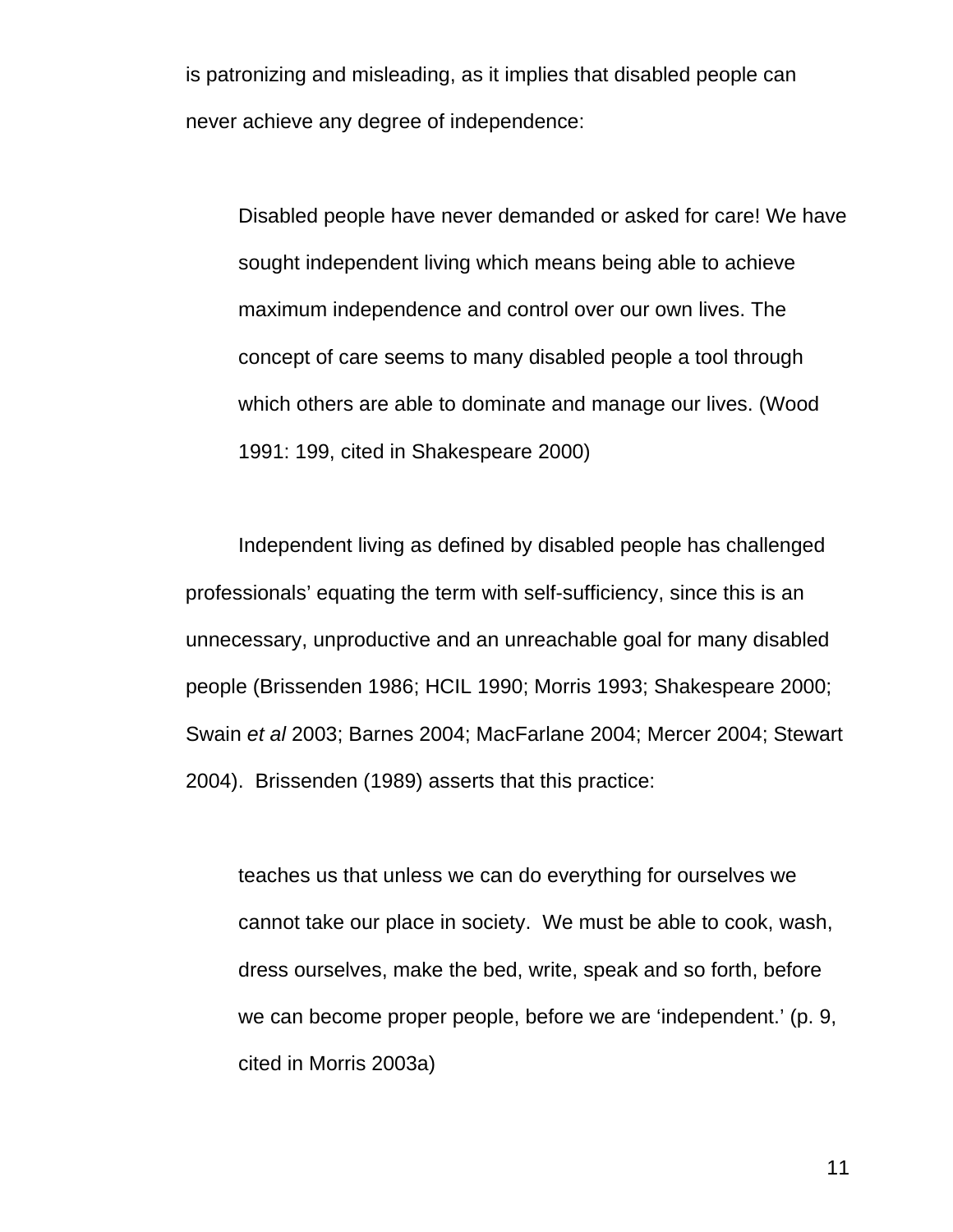Instead the movement has defined independent living as having control over how support is provided, who provides it and when (MacFarlane 2004). Practical assistance should be available to enable disabled people to make their own choices and achieve their aspirations (DRC 2005).

#### **Funding Personal Assistance**

The use of personal assistants (PAs) was identified as a basic requirement of disabled people if they are to achieve independent living (Davis 1990). Cash payments are the best way of paying for PAs because they give the maximum amount of choice and control (Zarb and Nadash 1994; Hasler 2004; Ellis 2005).

Up until 1986 many disabled people had begun to live independently using money from either their local authority or 'Domestic Care Allowance'. When the Government withdrew this benefit disabled people organised a campaign to challenge the decision, resulting in the creation of the Independent Living Fund (ILF). This is a national fund which provides money specifically to enable disabled people to live independently (Morris 1999; Pridmore 2006).

Direct payments schemes became legal in the UK on April 1st 1997 through the enactment of the Community Care (Direct Payments)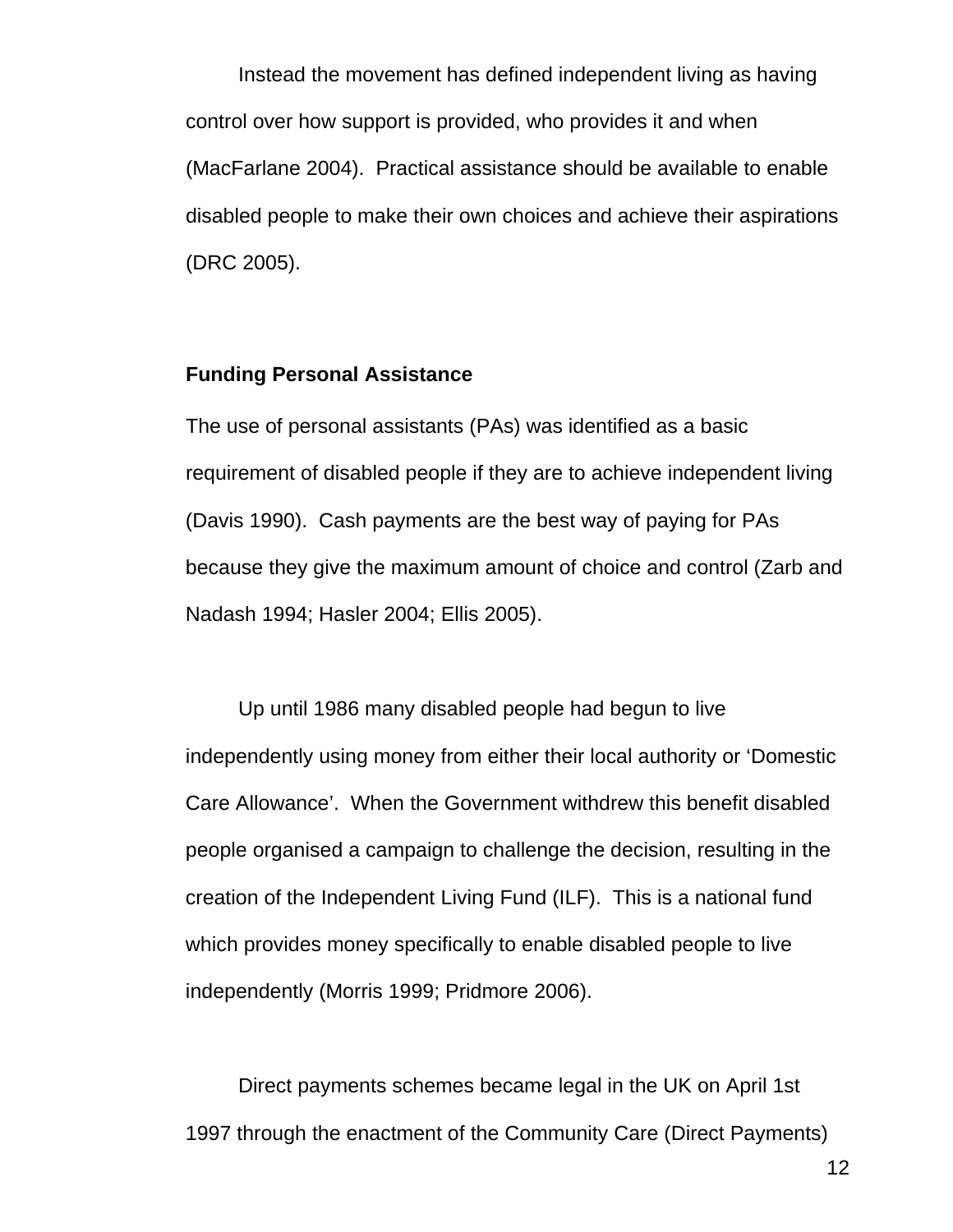Act 1996. Direct payments are budgets from local authorities with which someone, who has been assessed for 'community care' services, can buy the services they need to take control of their lives and live independently in the community (Pridmore 2006). The requirements of direct payments users are assessed by social services in the same way that they would be assessed for direct services. Based on this assessment, users are provided with regular cash payments instead of services. They can use this payment to purchase personal assistance, such as washing or dressing; and assistance with household tasks such as cleaning or laundry. Direct payments users can also receive money from the ILF providing they are getting more than £200 per week in local authority funding.

### **Conclusions**

The ILF and direct payments enable disabled people to decide what, how and when they receive assistance (Carmichael *et al* 2002; Hasler 2004; Maglajlic *et al* 2000; Stainton and Boyce 2004). However they fall short of the movement's goal of a right to independent living. For example, the extension of direct payments to carers has taken choice and control away from some disabled people, thus weakening the link to independent living (Hasler 2003). Some local authorities have used a narrow interpretation of the legislation, only allowing the purchasing of support in the form of a personal assistant with a direct payment (Hasler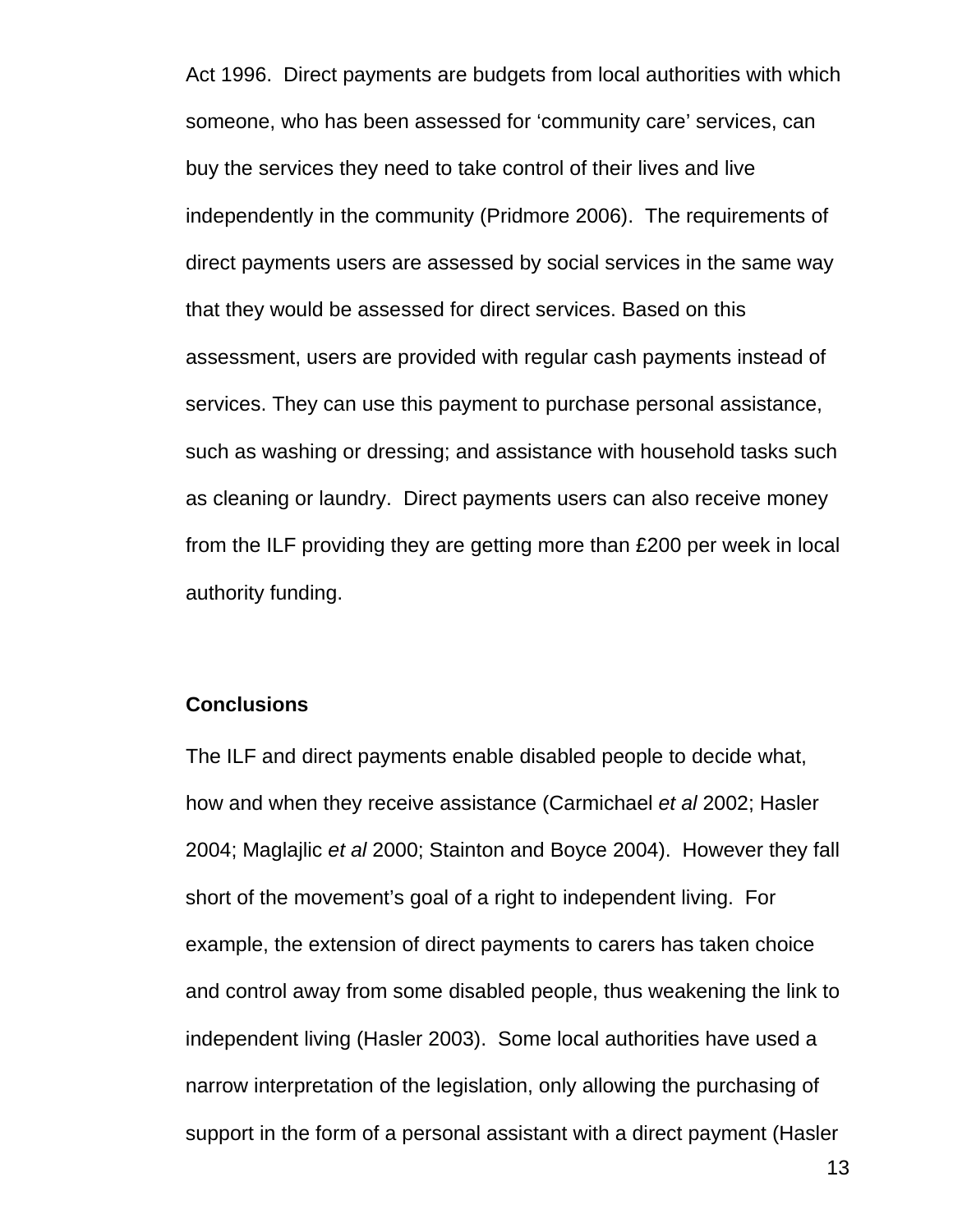2003; Pearson *et al* 2006). Payments may only cover limited tasks in a person's home, rather than allowing them to go out or get to work (Pearson *et al* 2006). There is evidence of ignorance around the principles of independent living in social workers (Hasler *et al* 1999; Pearson 2004; Pearson *et al* 2006). Market forces and the privatisation of care services are threatening the continued existence of user-led support organisations (Barnes and Mercer 2003a). Finally means testing and charging can deter disabled people from using personal assistance (Lamb and Layzell 1995; Holmes *et al* 2003; Priestley 2004b).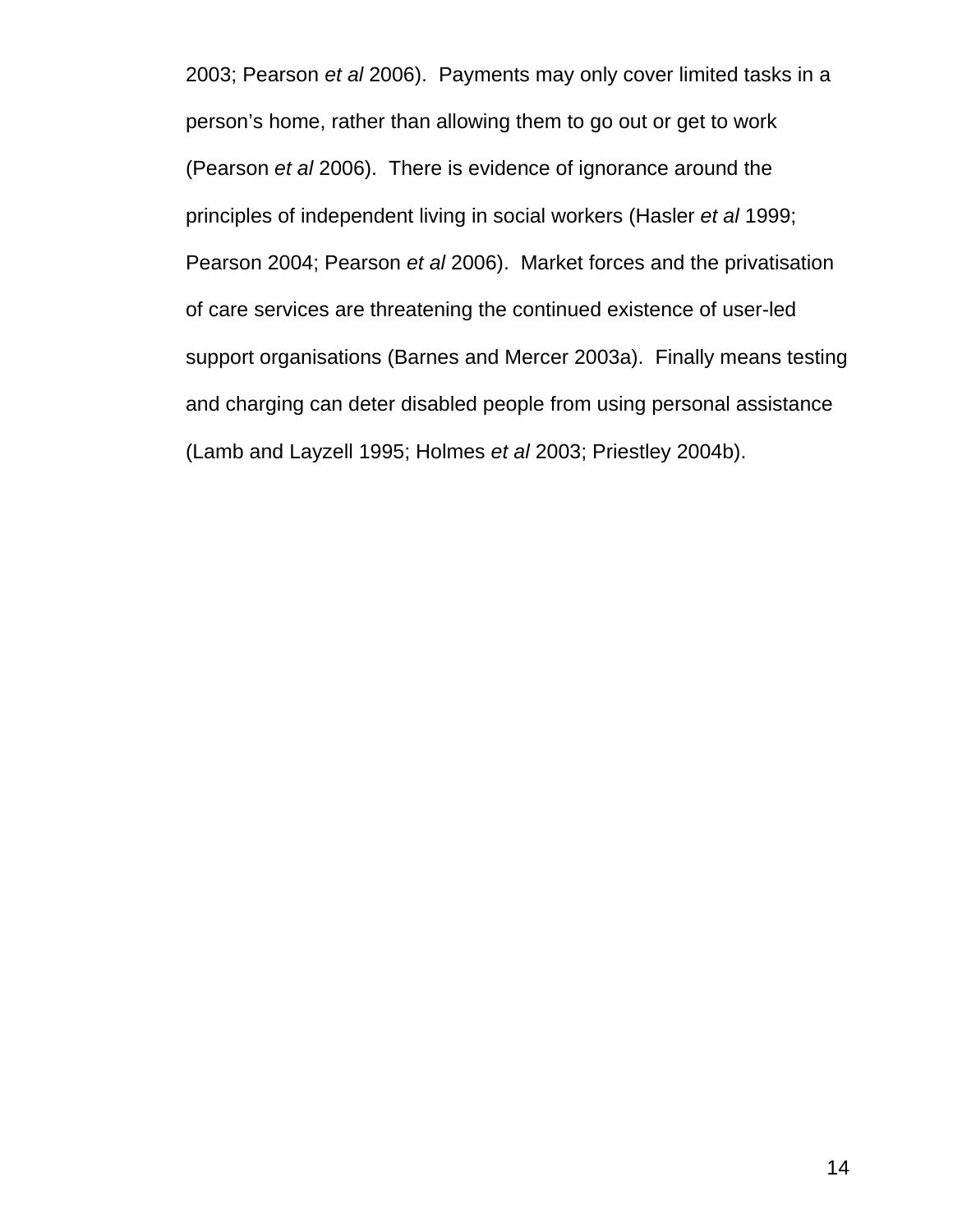# **Chapter 2: A Tax on Disability**

This chapter reviews available literature concerning charging, focusing on the development of charging policies, the ethics and effects of charging personal assistance users for essential services; and the validity of charging assessments examining disability benefits.

#### **The Development of Charging Policies**

Government allocates funding for services on the assumption that 9% of domiciliary services revenue will be met through charging service users (Priestley 1999). Local authorities have the option to charge Direct Payments users under section 17 of the Health and Social Services and Social Security Adjudications Act 1983. This gives them discretionary powers to charge for 'social care' but not 'health care'. However the act also states that they should not require disabled people to pay more than is "reasonably practicable."

A Royal Commission was established in 1997 to look at the funding of long-term care, concluding:

The costs of care for those individuals who need it should be split between living costs, housing costs and personal care. Personal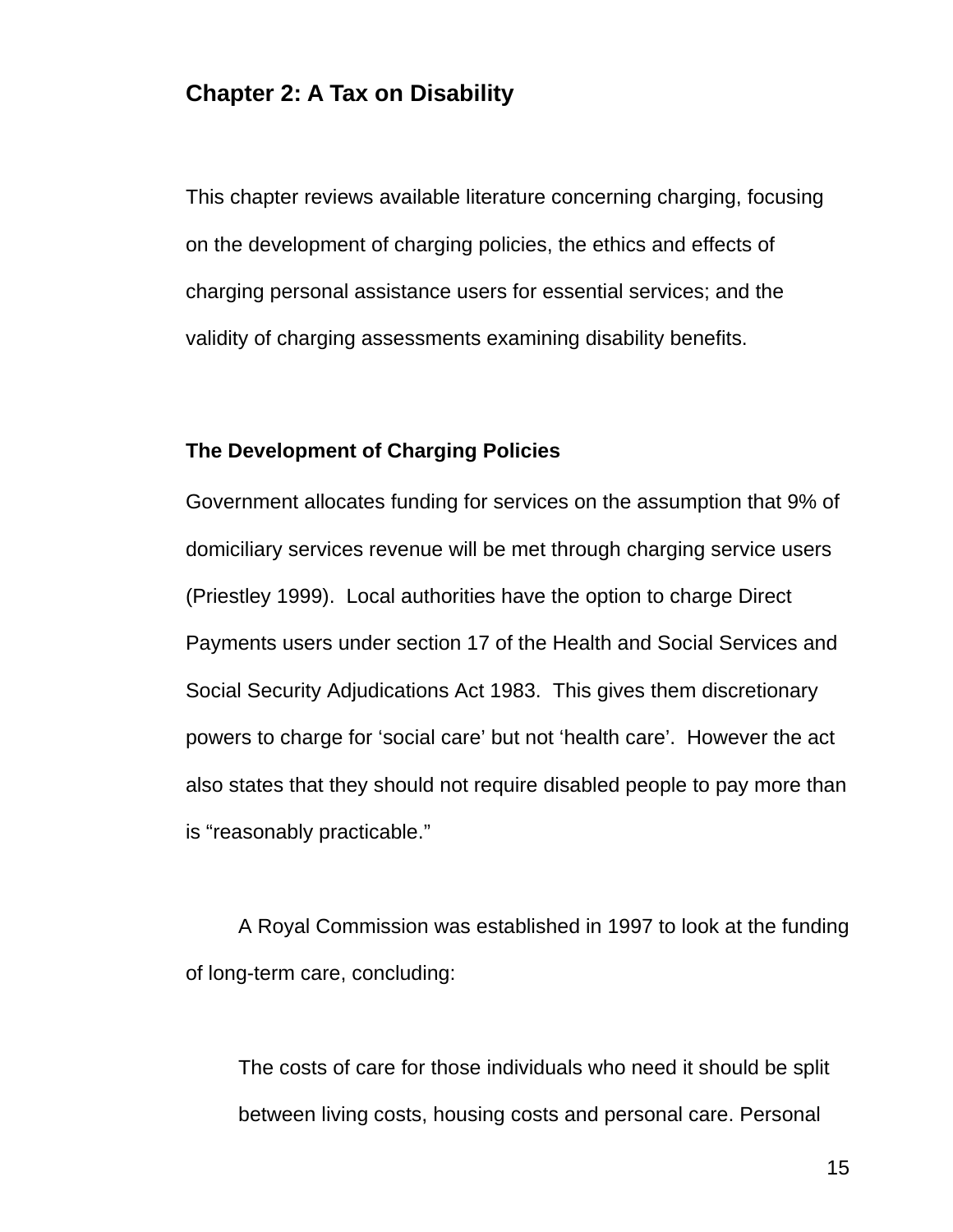care should be available after an assessment, according to need and paid for from general taxation… (Royal Commission on the Funding of Long Term Care 1999: unpaged)

This conclusion was rejected by the Government for England (DH 2000). Minister John Hutton advocated an alternative of improving services and support for 'carers' with revenue raised from charging, stating:

I do not believe that making personal care universally free would help us in achieving any of those objectives. (Hutton 2001)

However money raised by charging does not necessarily contribute towards providing additional / better services, as it becomes part of the overall budget for all local authority services (Campbell *et al* 2002). Therefore it is just as likely that this money will fund other services such as education, refuse collection, etc.

In 2002 the Scottish Parliament accepted the recommendation of the Royal Commission and implemented free 'personal care' for older people. This has created a fairer system without undue extra public spending and supported a greater number of older people to stay in their own homes, whilst not leading to the feared reduction in informal support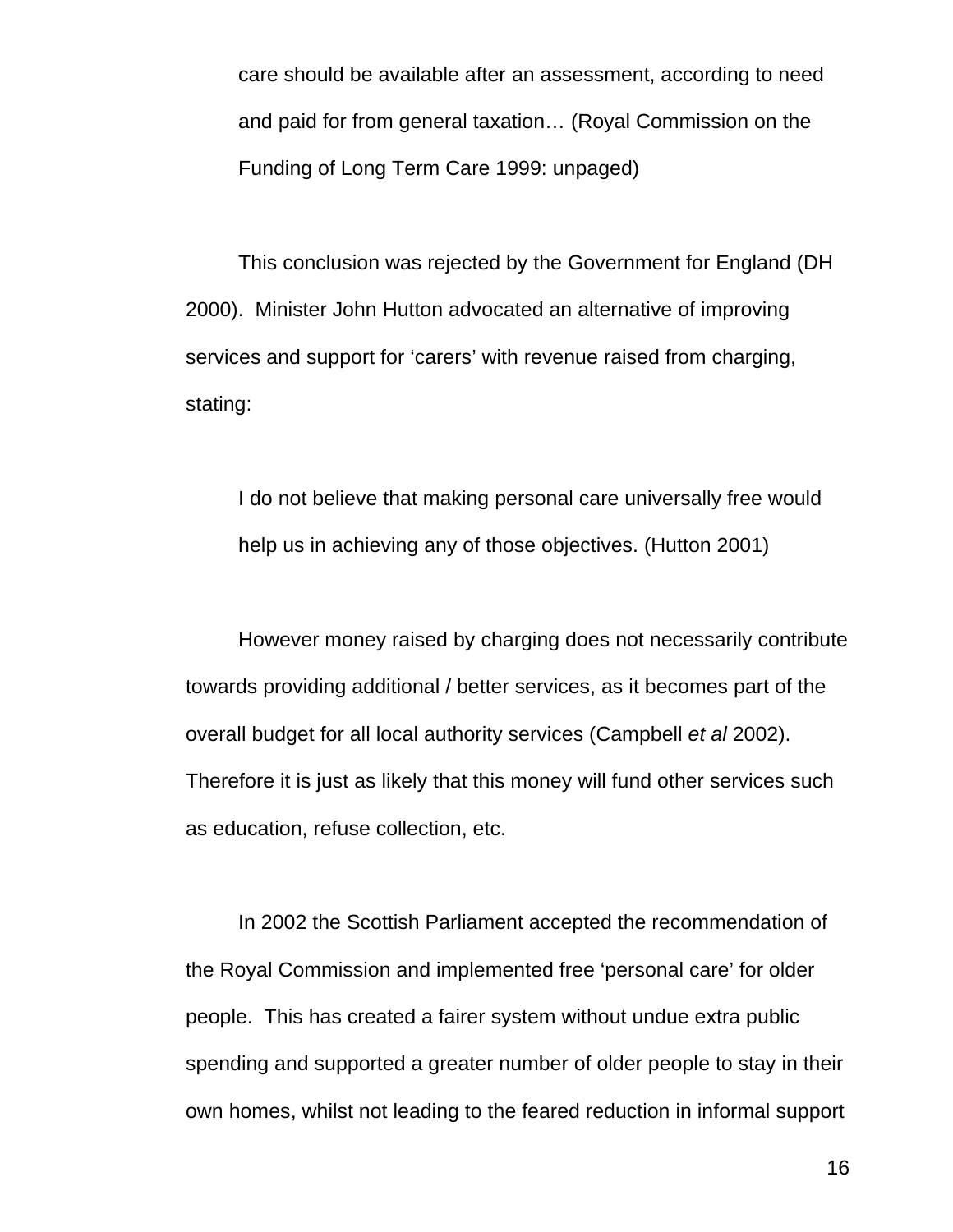provided by relatives and friends (Bell and Bowes 2006). In 2006 the Welsh Assembly decided to renege on the commitment in New Labour's election manifesto to provide free 'home care' in Wales, based on a projection of the cost (Coaltion on Charging Cymru 2006; Bell 2006).

The Audit Commission recommended that guidance be issued in order to ensure a consistent approach (Carpenter 2000). But although guidance was published for England by the Department of Health (DH 2003), different guidance was published for Scotland by the Convention of Scottish Local Authorities (COSLA 2006). The former states that Direct Payments users should be charged as if they were receiving equivalent direct services (also see DH 2005), whilst the latter does not address this issue.

Since 2002 earned income has been disallowed by the means tests conducted by the Independent Living Fund and local authorities in England (DH 2003), but not Scotland (COSLA 2006). The policy for England was changed as a response to evidence assembled by the Joseph Rowntree Foundation (Kestenbaum 1998; Howard 2002) and political lobbying by key disabled activists (Morris 2005a). However its aim of avoiding disincentives to work is effectively negated by the means test for the Disabled Facilities Grant which fails to disregard earned income (Prime Minister's Strategy Unit 2005).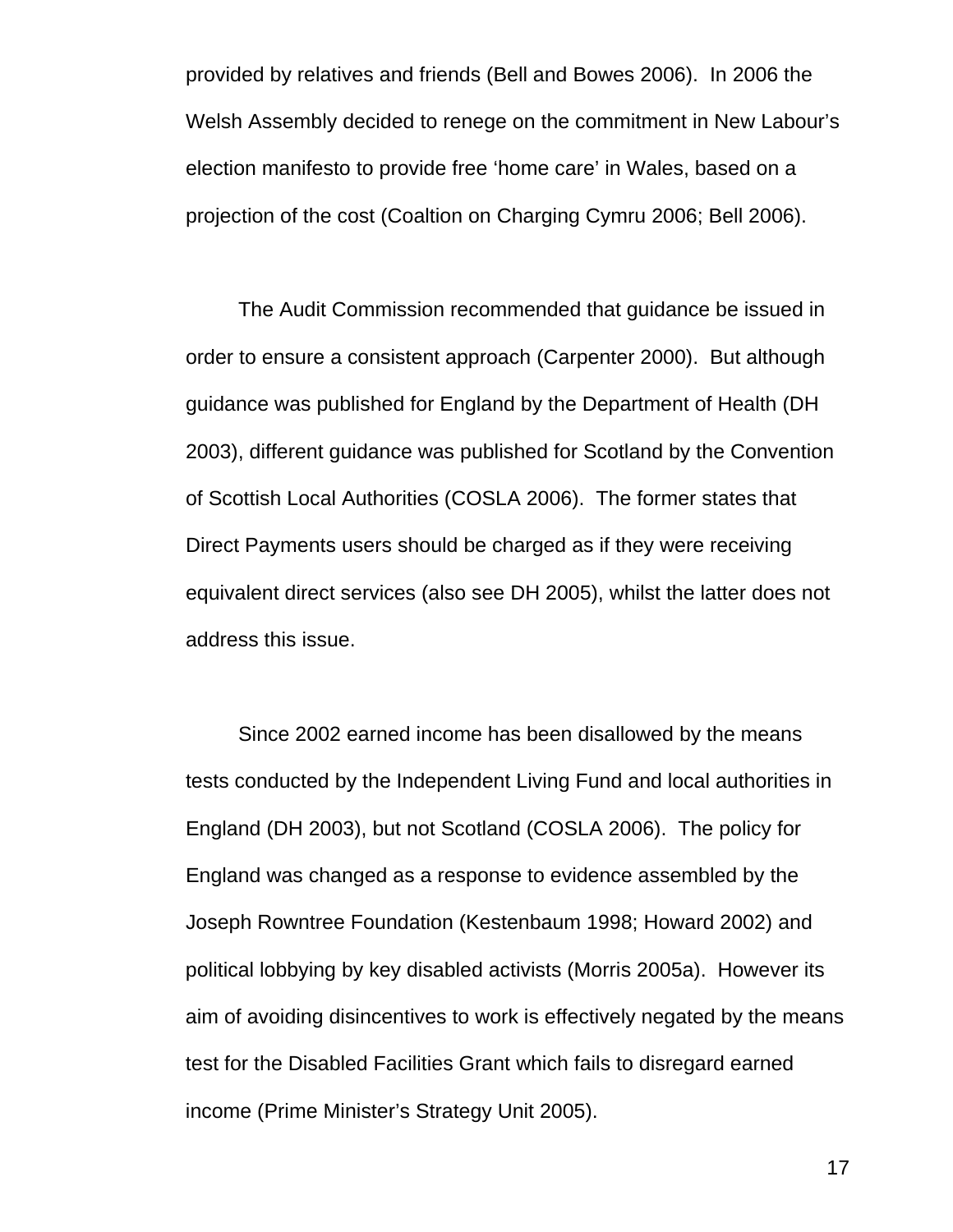### **The Ethics of Charging**

It is wrong to raise money for public services solely from the people who use those specific services; a fairer and more efficient way to raise funds is via taxation (Campbell *et al* 2002). Many disabled people feel that charging is a tax on disability (Mason 1999; NCIL 2000; DCIL 2001; Elder-Woodward 2001; Holmes *et al* 2003), an additional financial penalty directly related to impairment and the need to use services. Unlike other taxes, the contribution to the cost of public services can be increased almost without limit through charging (DCIL 2001). Elder-Woodward (2001) makes the point:

Don't we pay our Community Charges, just as anyone else? Don't these taxes pay for council services, including social work? So why should one service be free at the point of delivery and not another? (p. 11)

Policies which charge according to the amount of support provided are hitting hardest those with the highest level of impairment (Mason 1999; Campbell *et al* 2002) and therefore have very little scope to reduce or withdraw from services (Chetwynd *et al* 1996). Mason (1999) feels that by society not accepting responsibility for the disadvantage faced by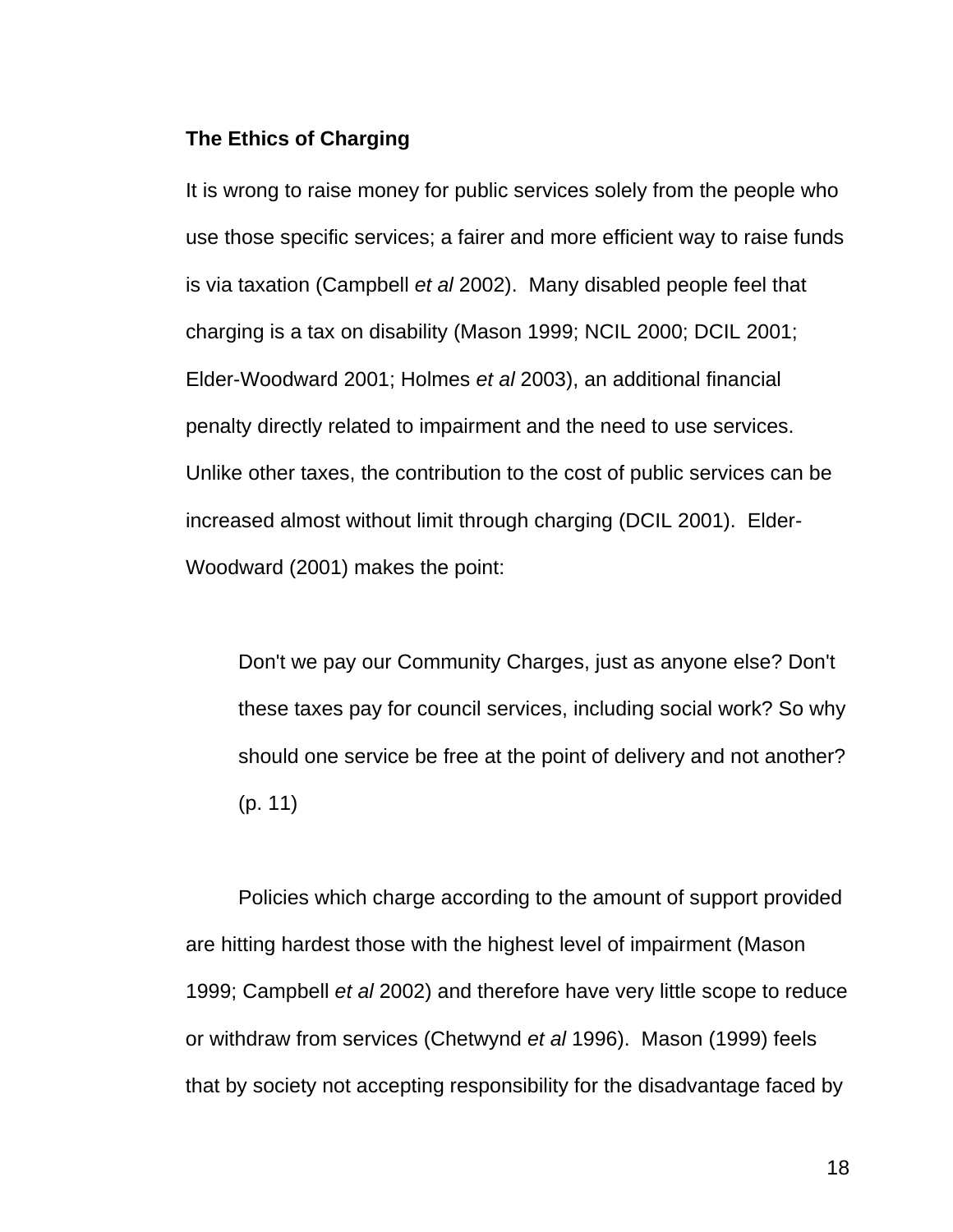disabled people by paying the full cost of their support, it is heading back to the philosophy of Social Darwinism and 'survival of the fittest':

More profoundly the sentiment behind means-tested charges lifts a veil on the less attractive side of society's attitude towards its disadvantaged - and says `we cannot afford you', `you are worthless'. So opening the door to (generating the suitable climate for) the now regular public considerations of measures to `rid' society of `these dependants'. (p. 265)

He goes on to suggest that as demand has grown for 'community care' services, so too have practices to ration them by increasing the eligibility criteria; restricting the services available or simply delaying the whole response process. Unofficially local politicians admitted to Mason that charging is used as a way of limiting the demands on services. However this promotes greater dependency on family and friends since changing the criteria for a service does not nullify the existence of impairment or need.

The right to independent living is a human right, as opposed to a civil or even constitutional right (Morris 1993; Campbell 1997; Hasler *et al* 1999; Holmes *et al* 2003; Houston 2004). This of course calls into question both the moral and legal justification for barriers to autonomy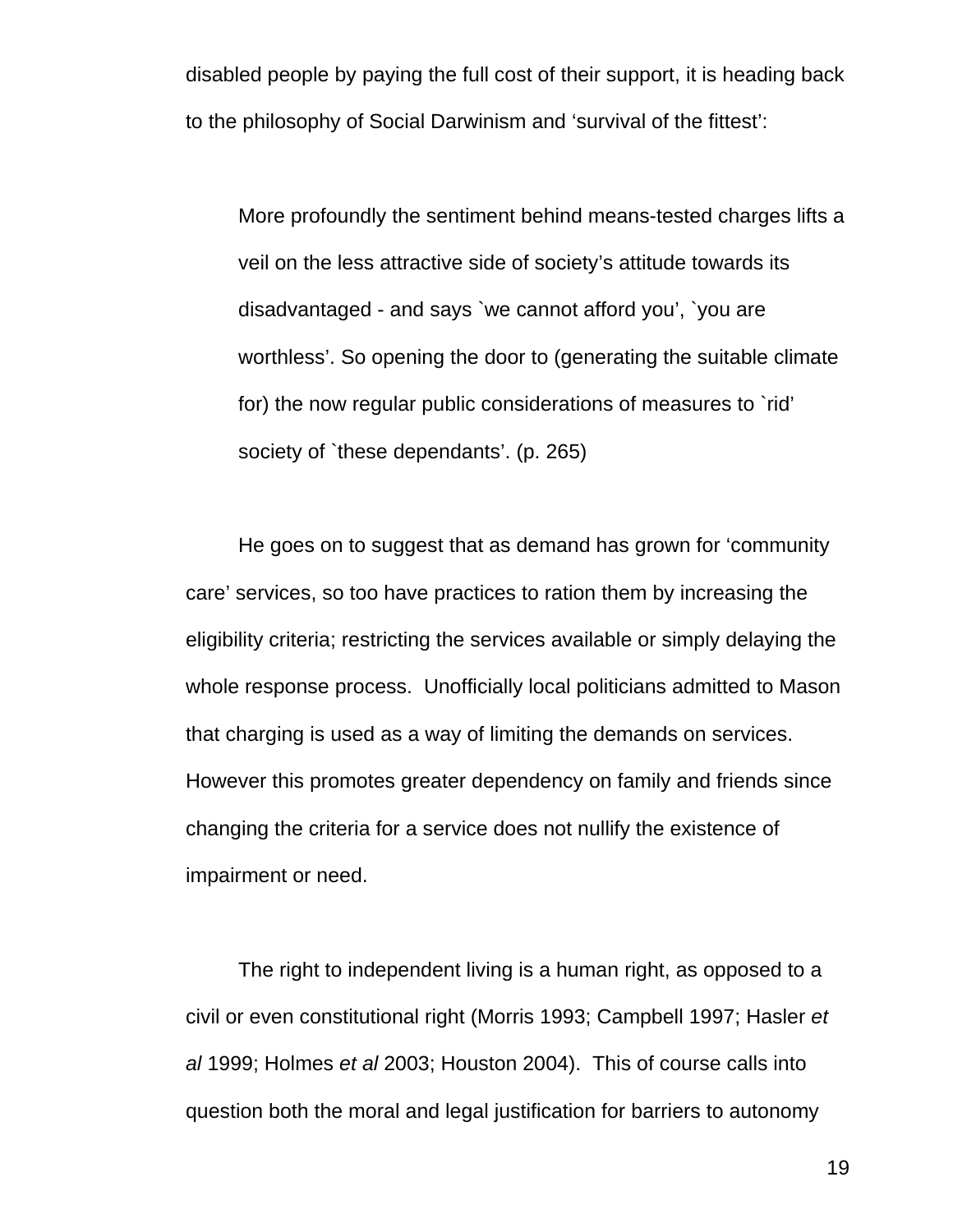such as means testing, charging and budgetary restraints (Ellis 2005). Indeed Campbell *et al* (2002: unpaged) argue that current charging guidance

may contravene the Human Rights Act because Article 25 of the Universal Declaration says: Everyone has the right to a standard of living adequate for the health and well-being of himself and of his family, including food, clothing, housing and medical care and necessary social services, and the right to security in the event of… disability… To provide services such as education, policing, etc. without charging and then to charge for those services that provide "security in the event of disability" is discrimination.

Mason (1999) found no evidence to show that charging is cost effective, as the true costs of the assessment and collection process are not taken into consideration. Carpenter (2000) showed that an average of 25 – 40% of revenue raised by charging is swallowed up in administrative costs. Both NCIL and the Coalition on Charging have called for a proper debate on the cost benefits of free personal assistance (Campbell *et al* 2002; Holmes *et al* 2003) but such a debate has not occurred.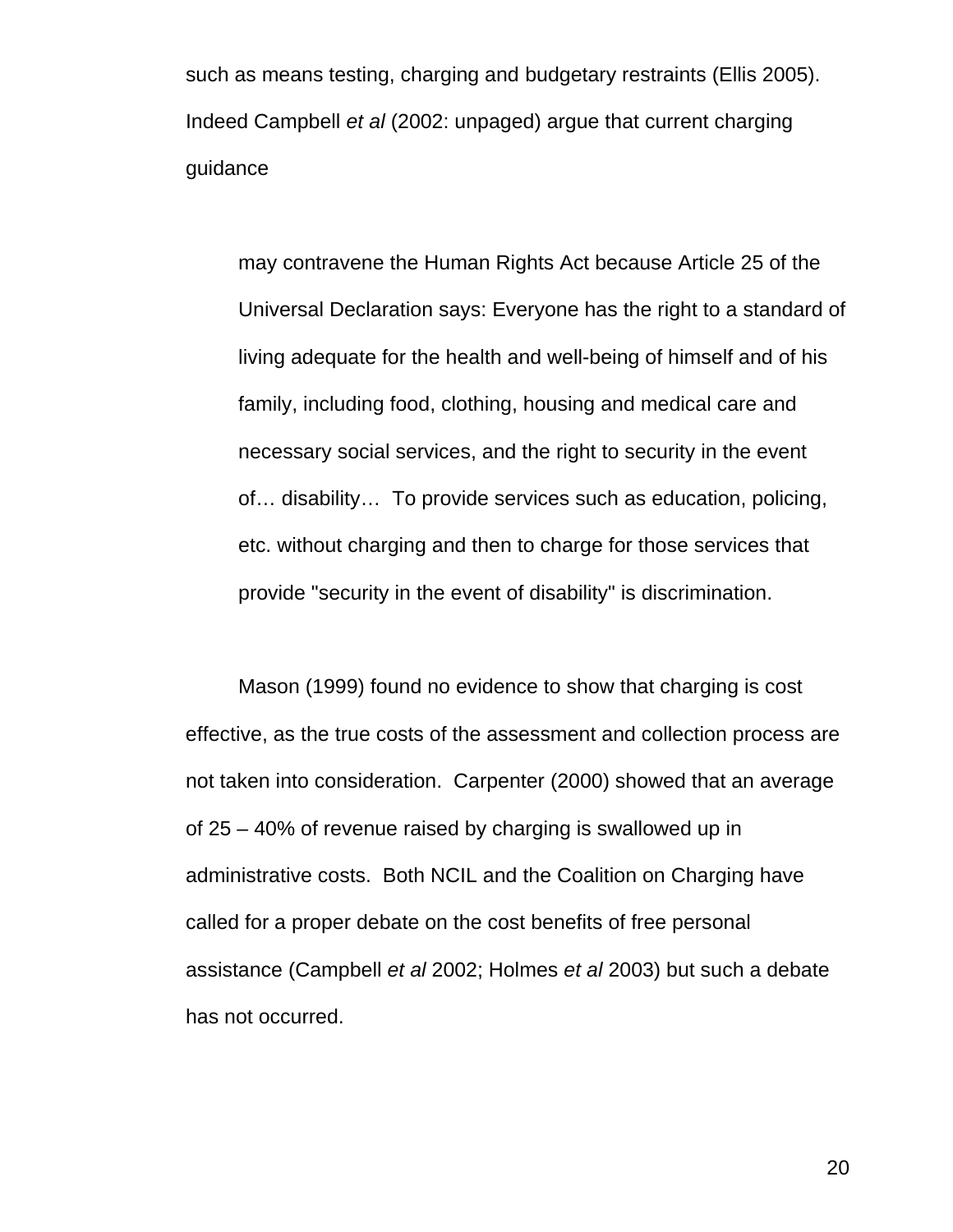#### **The Effects of Charging**

There is considerable evidence that disabled people are more likely to live in low income households (Barnes 1991; Disability Alliance 1975; Martin and White 1988; Thompson *et al* 1988; Thompson *et al* 1990; Swain *et al* 2003; Lardner 2006) – a situation that can only be exacerbated by charging. For example, 47% of the disabled population of working age is economically inactive, compared to 15% of the nondisabled population (Office of National Statistics 2003). Amongst disabled adults of working-age in the UK, 30% live in poverty (Palmer *et al* 2005). Indeed, around 45% of disabled people live below the official poverty line (Barnes and Mercer 2003b).

The charging guidance says that disabled people's incomes should not be reduced below the minimum levels of Income Support or Pension Credit, plus a buffer of no less than 16.5% in Scotland (COSLA 2006) or 25% in England (DH 2003). This reduces disabled people to a level of income considered just sufficient to live on, but makes participation in the community difficult (Morris 2005c). In addition, means testing both disabled people and their partners' incomes in Scotland effectively takes away any financial incentive to work by maintaining their level of income at little more than the amount they would get if unemployed and receiving benefits (Howard 2002; COSLA 2006) and may lead to relationship difficulties (Maynard Campbell *et al* 2000).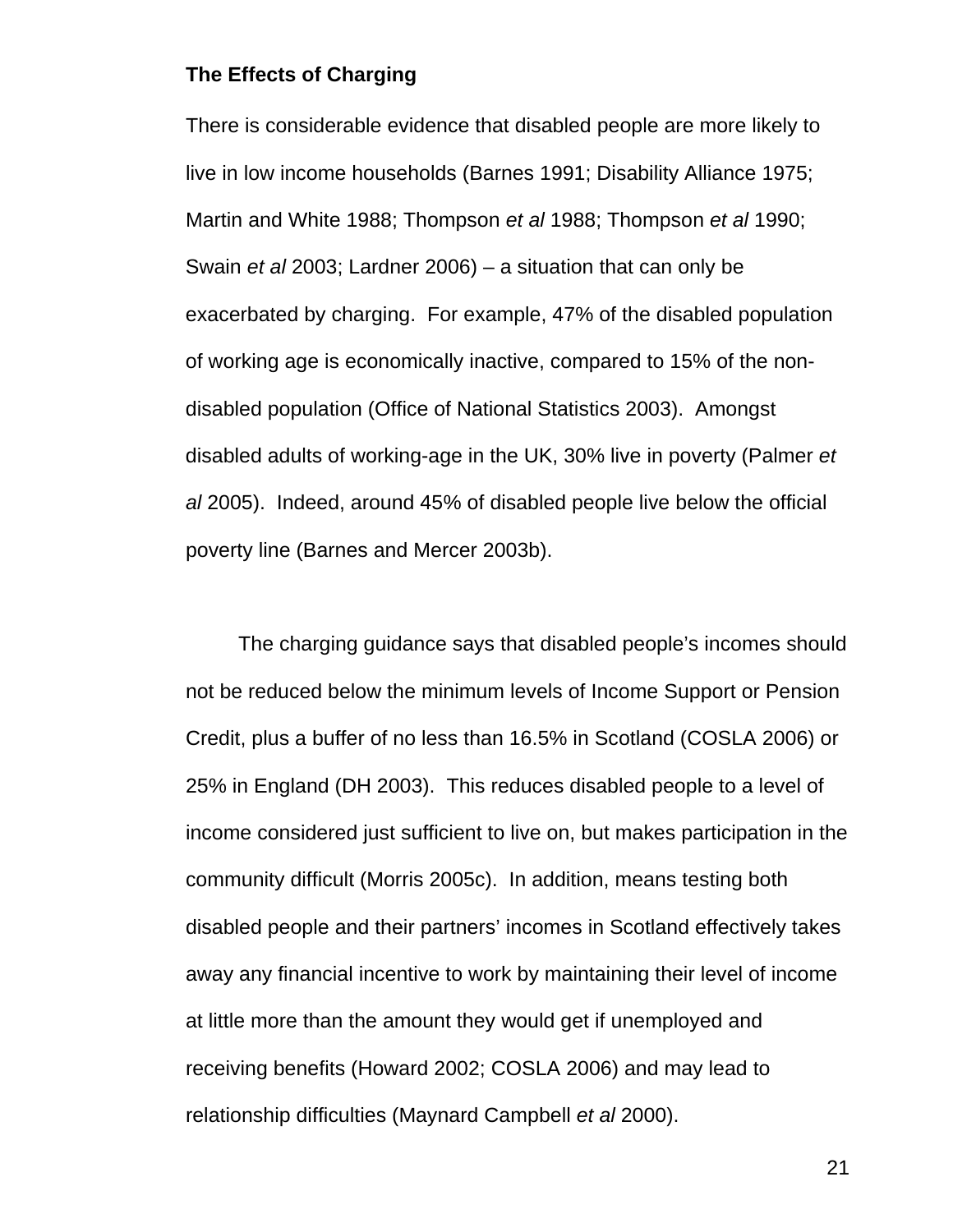Holmes *et al* (2003) conducted a questionnaire survey to assess how the newly-implemented guidance on charging (DH 2003) was impacting on their lives of disabled people and carers in England. The majority said current policies had a negative effect on their income and lifestyle; and had encountered a lack of information from local authorities on changes to charging policies. As a result of the new policies a number had stopped or cut back on the services they needed. Although the majority had not found charging a barrier to gaining employment, a few were deterred from seeking employment because of the impact on their 'care' package.

The British Government promised to address the discrepancies in charging policies between local authorities (Campbell *et al* 2002). However both the England and Scottish guidance give councils substantial 'discretion' when designing their charging policies (DH 2003; COSLA 2006). This created variations which act as barriers to disabled people moving from one area to another (Mason 1999; Morris 2003a; Holmes *et al* 2003; d'Aboville 2006), and thus may prevent them taking up job opportunities (Kestenbaum 1998; Howard 2002).

Disabled people with savings of more than £6,000 (in Scotland), £12,750 (in England) or £11,500 (for the ILF) pay an extra pound a week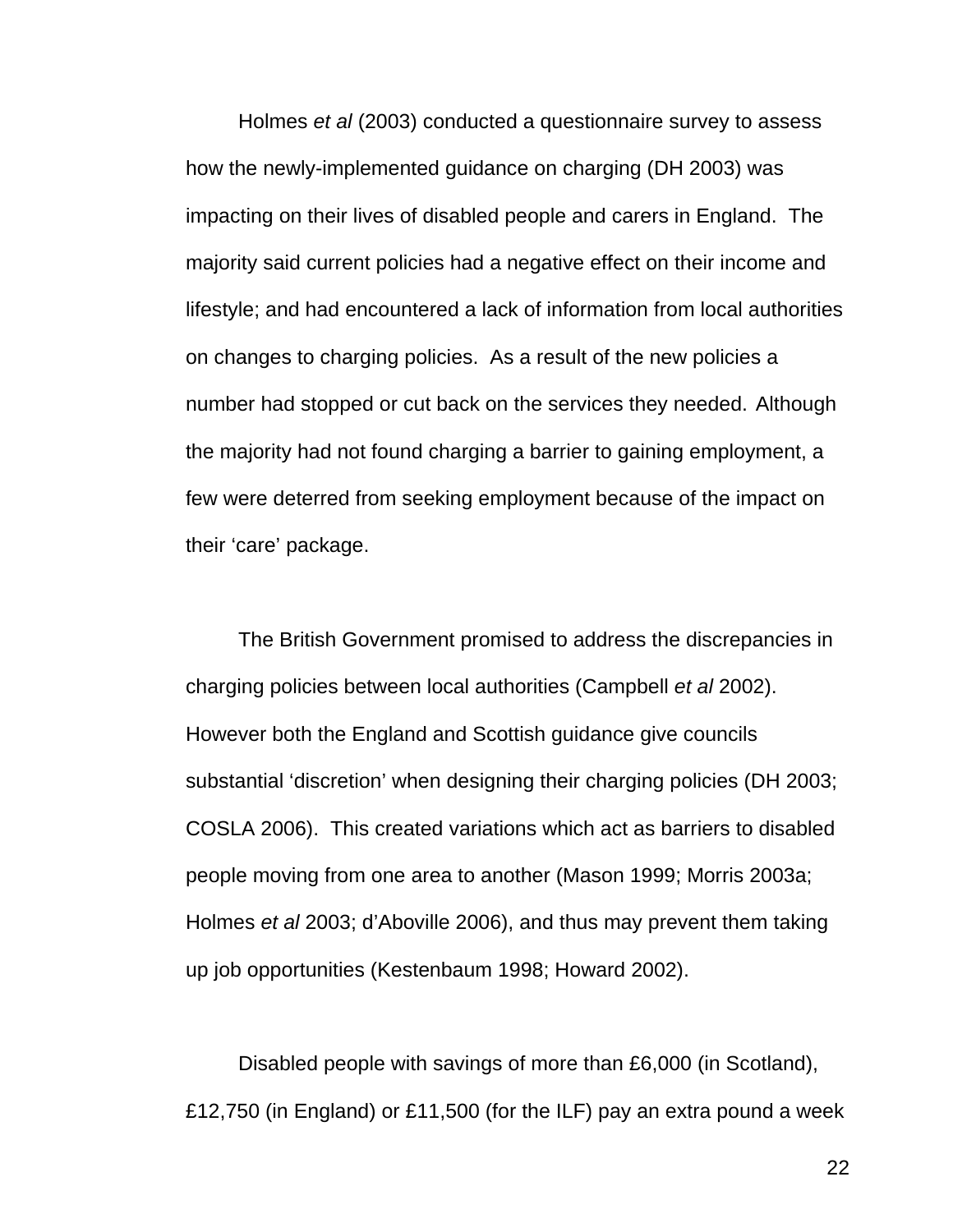for every £250 they have above these limits (DH 2003; 2006; COSLA 2006; ILF 2006). In addition, savings over £18,500 disqualify disabled people from the ILF and savings over £21,000 in England may result in them paying the full cost of their community care package. These policies conflict with other Government statements encouraging 'saving for a rainy day' (Mason 1999) and prevent disabled people saving sufficient sums to meet disability-related expenditure such as adapted vehicles, aids, equipment and home adaptations (NCIL 2000).

Finally disabled parents are less likely to be charged for `young carers' services than support for them in their parenting role. This creates a perverse financial incentive to identity the children of disabled parents as being `in need' (Morris 2003b; 2004).

#### **Benefits and Disability-Related Expenditure**

Disability-related benefits may be taken into account as part of the charging assessment (DH 2003; COSLA 2006). However these benefits were not introduced to pay for personal assistance (Large 1990, cited in Barnes 1991). The introduction of Attendance Allowance in 1970 was an attempt to cover the extra "costs of disablement in the widest sense" (Thompson et al 1988: unpaged), with the need for 'attendance' serving as a means of identifying the most 'severely' impaired people (Thompson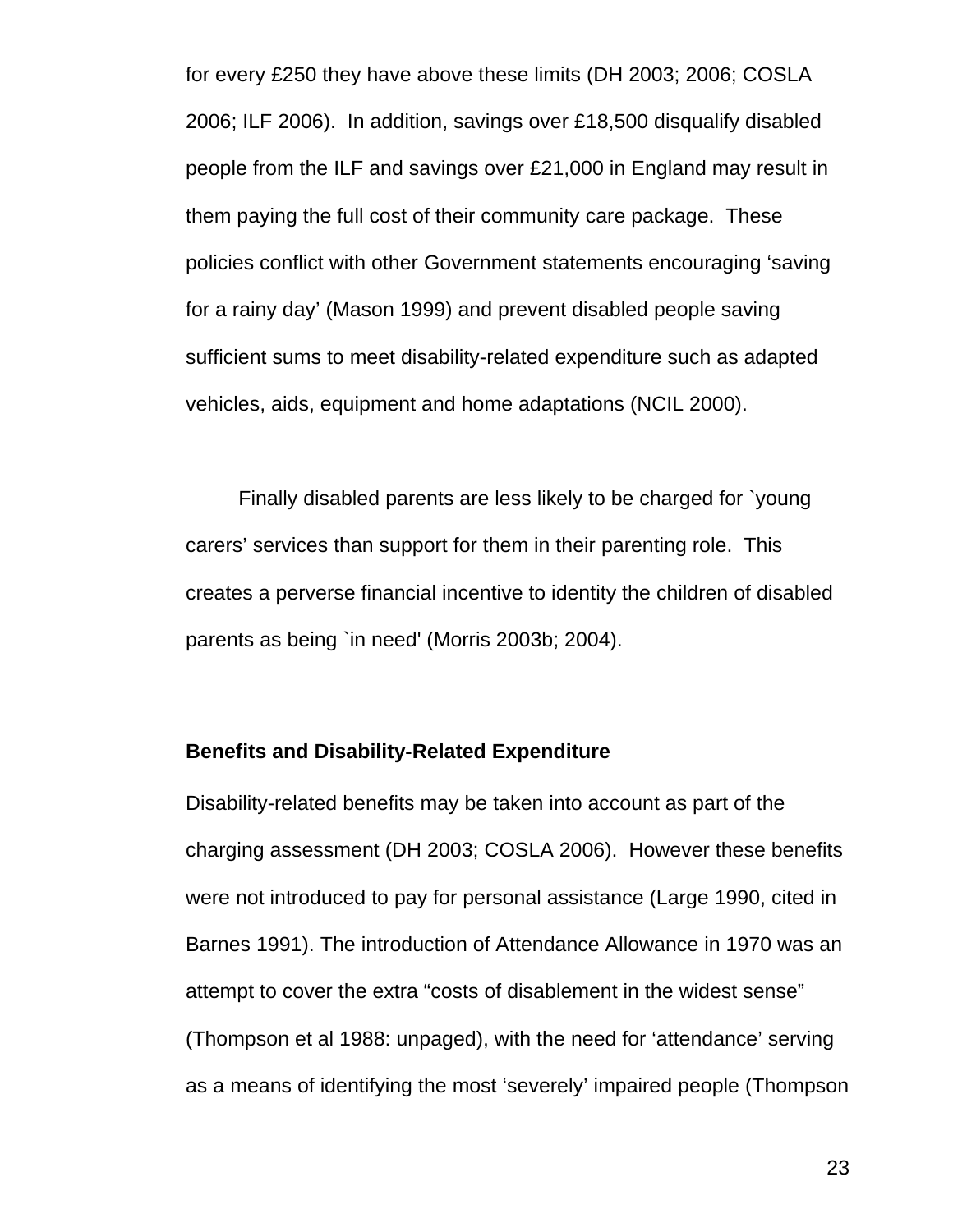*et al* 1990; Barnes 1991). The Government at the time called it a comprehensive universal benefit (Disability Alliance 1975).

However when the Disability Living Allowance (DLA) was introduced in April 1992 for disabled people under 65, their Attendance Allowance was replaced by the 'care component' of DLA (Noble *et al* 1997; Berthoud 1998). The new name ignored the fact that the benefit was never been intended to pay for 'care' (Campbell *et al* 2002):

…even though the care component of DLA is a way of identifying those with needs rather than supposed to be spent on care, there is still a commonly held belief that it is 'supposed' to be spent on care (Tibble 2005: 34).

By renaming the payment in terms of 'care', it became easier to justify local authorities taking part or all of it away from an individual in the form of a care charge (Baldwin *et al* 1996; Berthoud 1998; Tibble 2005). Additionally it indicated a more paternalistic approach, moving away from 'attendance' (i.e. to accompany and assist) towards the more pejorative concept of 'care'.

The levels of disability benefit are based on the Government's official estimates of disability-related expenditure (Tibble 2005). These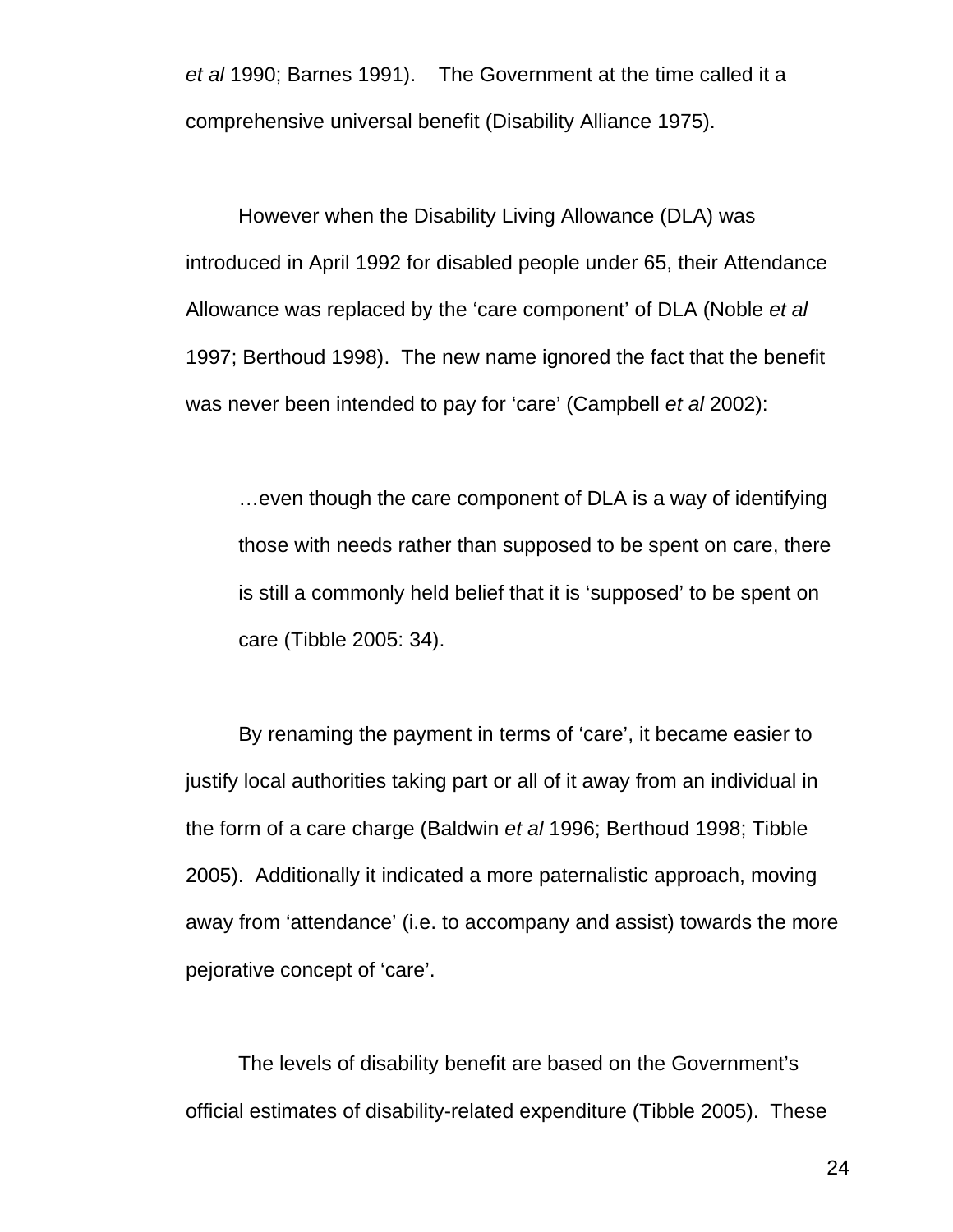estimates have received considerable criticism over the years. For example, in 1988 the Office of Population, Censuses and Surveys (OPCS) survey estimated the additional cost of living with an impairment to be £6.10 per week (Martin and White 1988). Critics pointed out that this was a gross under-estimate due to a whole host of reasons. These included basing the research on the individual model of disability, focusing on actual expenditure rather than the amount an individual needed to spend if they could afford to, and ignoring the fact that expenditure rose with the severity of the impairment by presenting an average cost (Thompson *et al* 1988; Thompson *et al* 1990; Oliver 1990; Abberley 1991; 1992).

More recently, Smith *et al* (2004) estimated the minimum disabilityrelated expenditure required in order for disabled people to maintain an equitable quality of life, based levels of 'need' (with participants being given the opportunity to self-define their level). Variability in community care charges meant that estimates on the impact of personal assistance costs could not be made. The report concludes that:

…even if receiving maximum benefits and having no personal assistance costs, disabled people still experience a substantial shortfall in income. For disabled people solely dependent on benefits, irrespective of the type or level of their need, levels of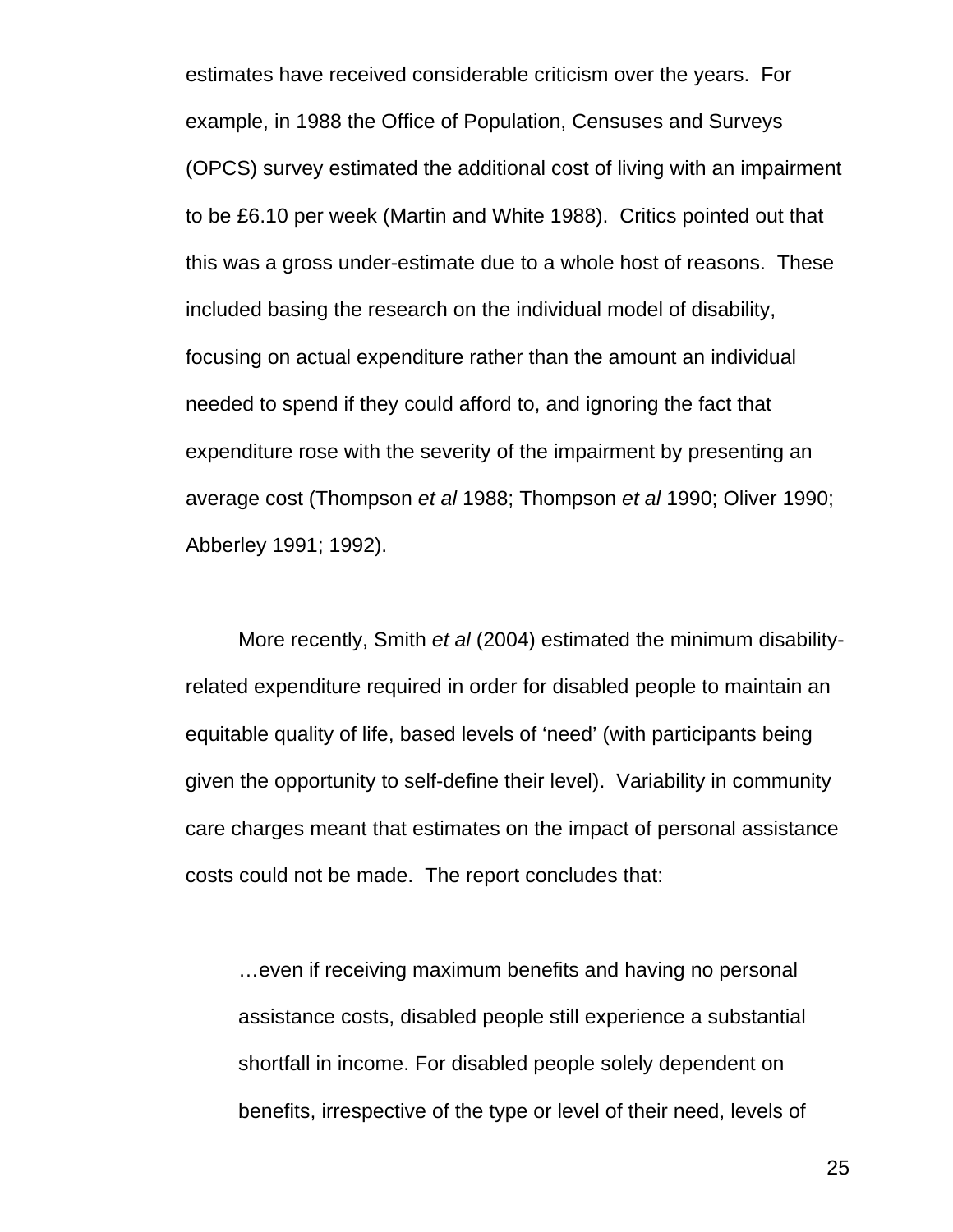benefits fall approximately £200 or more short of the weekly amount required for them to ensure a minimum standard of living. These figures suggest that benefits meet only 28 per cent of the costs of those with low-medium needs; 30 per cent of the costs of those with intermittent / fluctuating needs; 35 per cent of the costs of those with hearing and visual impairments, respectively; and 50 per cent of the costs of those with high support needs. (p. 78)

Therefore if disability benefits do not cover the costs of disabilityrelated expenditure, then it is difficult to justify the current practice of taking away part or all of these benefits through charging. Moreover the estimated shortfall of £200 per week in disability benefits does not take care charges into account.

Although charging assessments should also take into account the additional costs of disability-related expenditure (DH 2003), both Holmes *et al* (2003) and Smith *et al* (2004) found that clear guidance for determining these additional costs elusive. In addition, the add-on costs related to employing PAs are also not taken into account (Howard 2002), as demonstrated by this quote from a personal assistance user:

I feed all my carers, those coming from outside as well as those living inside and my allowance from the Independent Living Fund is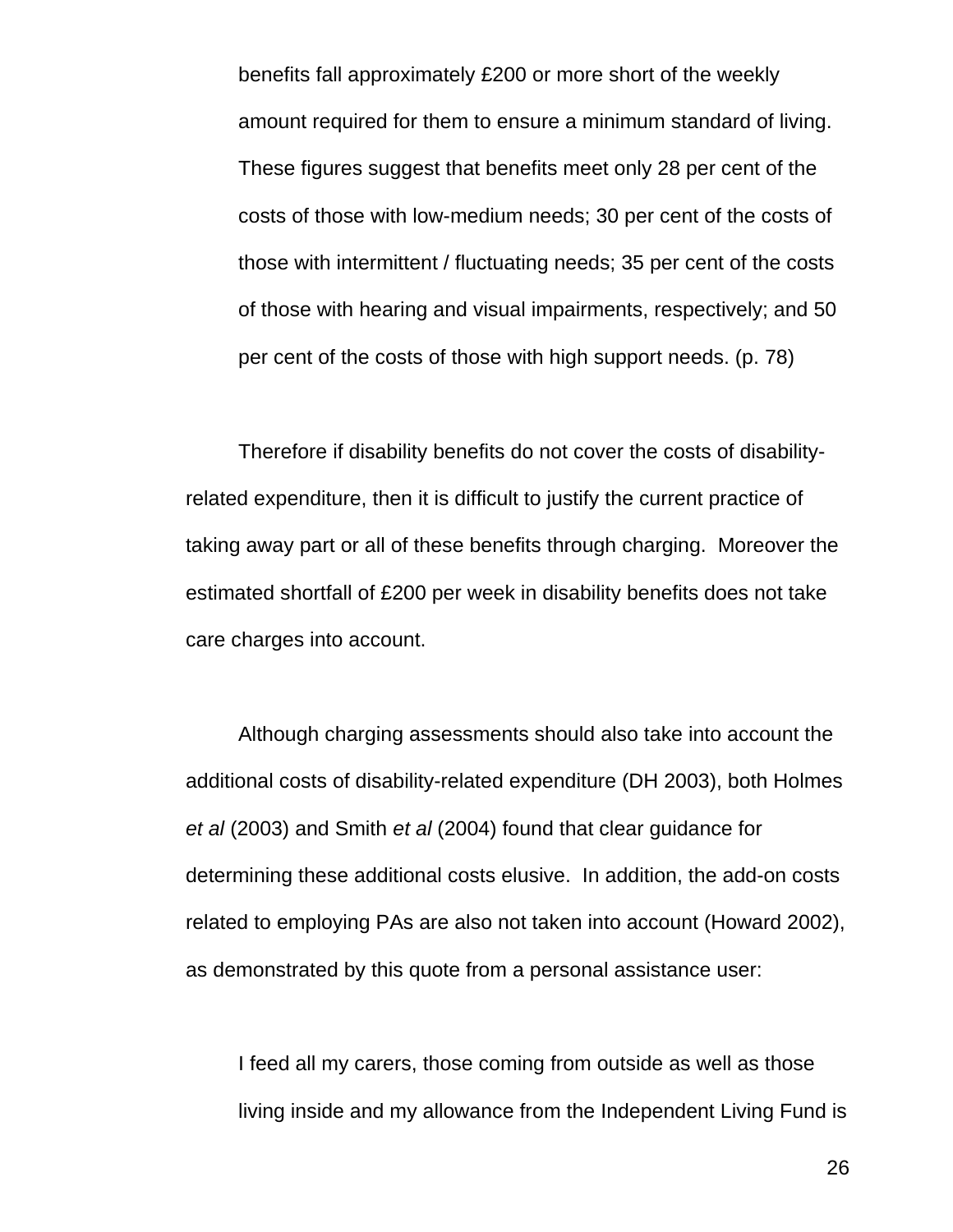£30 whilst direct payments does not actually have a food budget at all. (Carmichael *et al* 2001, cited in Carmichael *et al* 2002: 803)

It is therefore reasonable to surmise that both the failure of the benefits system to fully cover the cost of disability-related expenditure and the practice of taking disability benefits through charging have significantly contributed to disabled people's poverty (Elder-Woodward 2001; Holmes *et al* 2003). The new Independent Living Bill proposes to partly address this issue by taking disability benefits out of the charging equation (Ellis 2006).

### **Conclusions**

This chapter has reviewed previous studies on charging. The most recent study (Holmes *et al* 2003) solely focuses on England and prior work may no longer accurately reflect the current situation for personal assistance users since the introduction of guidance for both England (DH 2003) and Scotland (COSLA 2006). Nevertheless this body of work indicates that charging creates a number of barriers to independent living which may well not have been removed by this guidance. It therefore seems an opportune time to be conducting this study.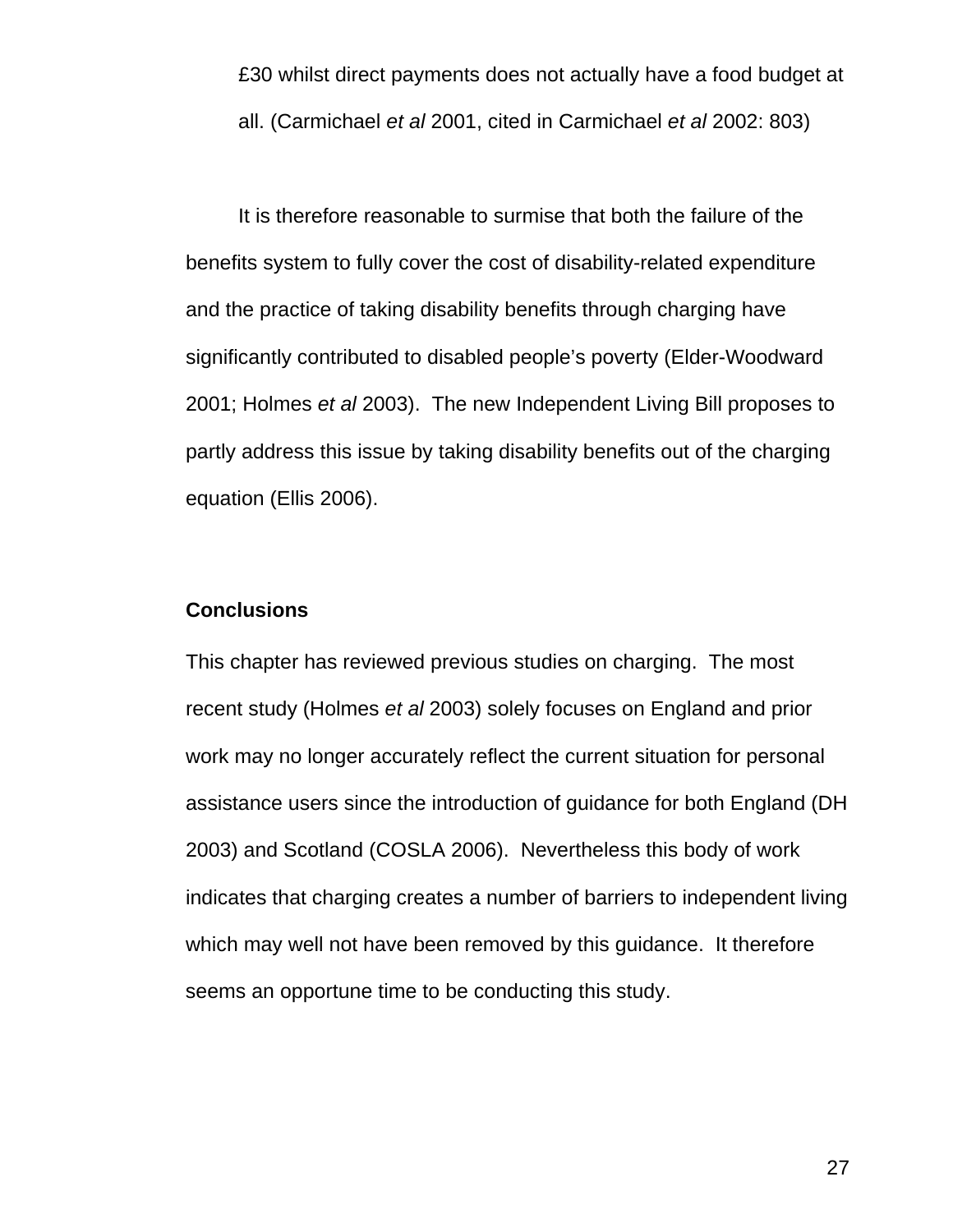# **Chapter 3: A Comparative Study**

This chapter describes the study's research strategy and the rational for selecting it. It follows the structure advocated by Grix (2004) of setting out the ontology, epistemology, methodology and data sources.

#### **Ontology**

Blaikie (2000: 8) defines an ontology as "the claims or assumptions that are made about the nature of social reality, claims about what exists, what it looks like, what units make it up and how these units interact with each other." By declaring an ontological position at the outset of a study, the precise nature of theoretical positions and arguments can be clarified (Lewis 2002, cited in Grix 2004). As previously stated at the beginning of the first chapter, my ontological position is that of a personal assistance user who, through personal experience, has found charging to be a barrier to achieving independent living. Undoubtedly this position will influence both my analysis and my arguments. It has been argued that the results of partisan research merely reveal the researcher's own bias (Hammersley 2000). However it has also been argued that there is "no independent haven or middle ground when researching oppression" (Barnes 1996a: 110). Therefore I believe that it is better for researchers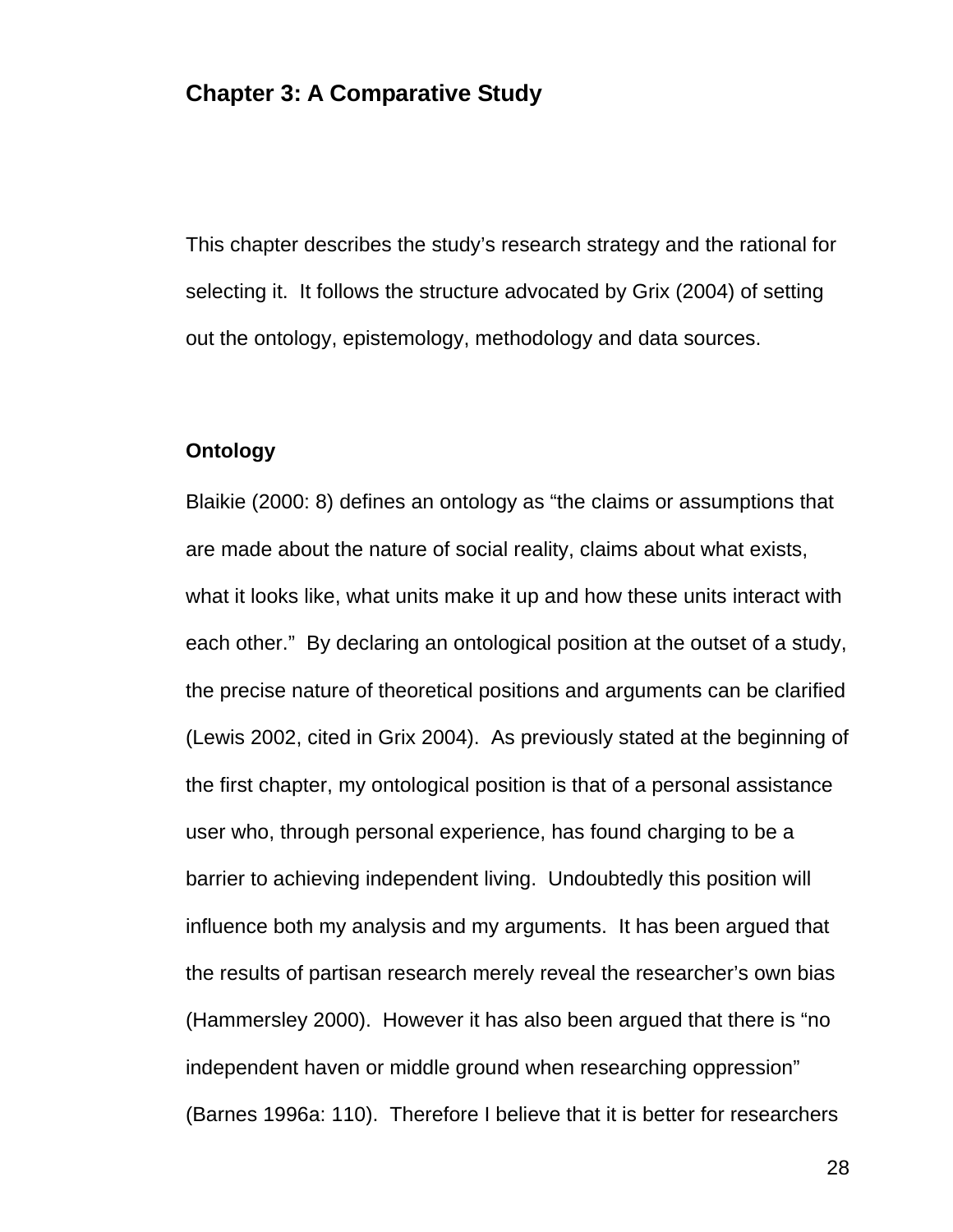to be open about their own bias and motives, since there is no such thing as objectivity in social research.

Priestley (1997) asserts that, with respect to emancipatory disability research, the social model of disability provides an ontological and epistemological basis. However this study does not claim to follow the emancipatory paradigm. This is because it is a student project with few resources and is therefore not controlled by a disabled people's organisation. It is unlikely that it will achieve emancipatory outcomes and the results will not be disseminated in an accessible format (Zarb 1992; Oliver 1992; Stone and Priestley 1996). However the social model will still be used as an ontological basis, with the study aiming to identity the reality of social barriers created by charging policies.

#### **Epistemology**

Blaikie (2000: 8) defines an epistemology as a set of "ideas about what can count as knowledge, what can be known, and what criteria such knowledge must satisfy in order to be called knowledge, rather than beliefs." With respect to this study, the epistemological position taken is again based on the fact that I am a disabled person who subscribes to the social model of disability. This approach is interpretive, based on the theory that all knowledge is socially constructed and the product of a particular historical context (Oliver, 1992). Therefore the measure for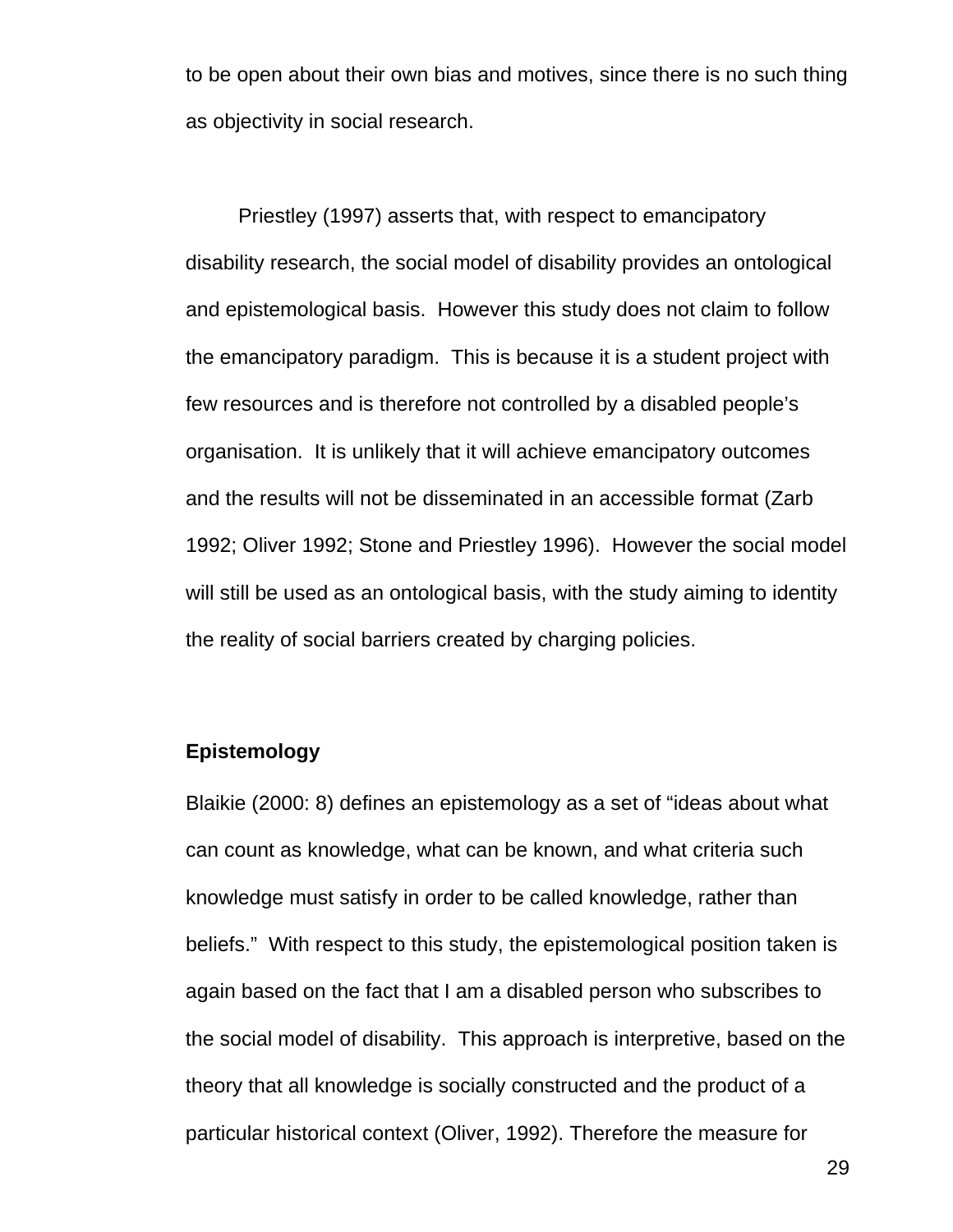knowledge validation prioritises the views and experiences of disabled people themselves and dictates that knowledge should conform to the theory that disability is a form of social oppression.

#### **Methodology**

This empirical study employs a qualitative, primary analysis of data gathered from a sample of key informants. The in-depth interviews conducted were semi-structured as opposed to structured or unstructured. This format was chosen as it enables the researcher to elaborate on any unexpected issues which may arise during the course of the interview (May 2001). It also gives the flexibility to clarify responses, challenge theories and establish common meanings. The interview schedule is included as an appendix.

I emailed prospective interviewees to invite them to be interviewed, clearly stating the aims and objectives of the research. This email also offered to meet any travel expenses and access requirements necessary. Ideally the interview process advocated by Barnes (1992a) would have been used, whereby a preliminary meeting takes place before the interview to outline the objectives and discuss the participant's involvement. In addition to this, a third meeting is held after the interview to discuss the research findings and for the participant to comment on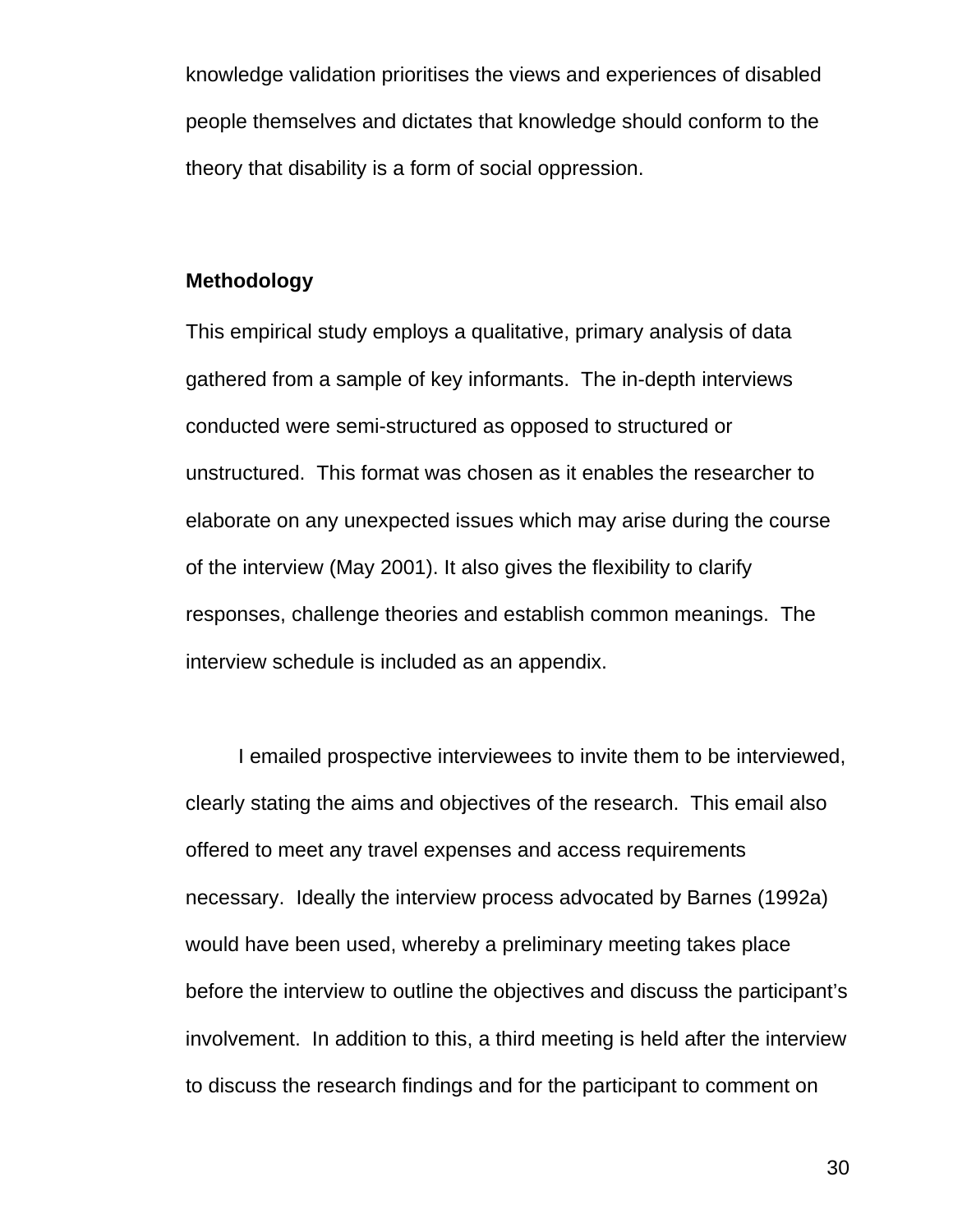them. However due to this being a student project with limited time and resources this was not possible.

Instead the interviewees were given the opportunity to look at the interview schedule prior to participating. This was either done via email or immediately before the interview took place. Each interview was recorded with a digital Dictaphone. There recordings were then analysed manually and all quotes pertinent to the study were transcribed. This analysis was done manually, as opposed to using a software package, due to time and resource constraints. The transcripts were then emailed back to the participants in order to give them the opportunity to make amendments and additions. Due to time constraints participants did not have a great deal of time to make any alterations. Two out of the six interview transcripts were amended by participants. The reviewed transcripts were then encompassed within the study. The timetable for completing the work was as follows:

| $May - June:$            | Identify and formally approach participants |
|--------------------------|---------------------------------------------|
| 17 July $-$ 8 September: | Conduct the interviews                      |
| $30$ August $-$          | Analyse and transcribe the recordings.      |
| 13 September:            | Email transcriptions to participants.       |
| 25 September:            | Deadline for receiving amended transcripts. |
| 29 September:            | Completion of the dissertation.             |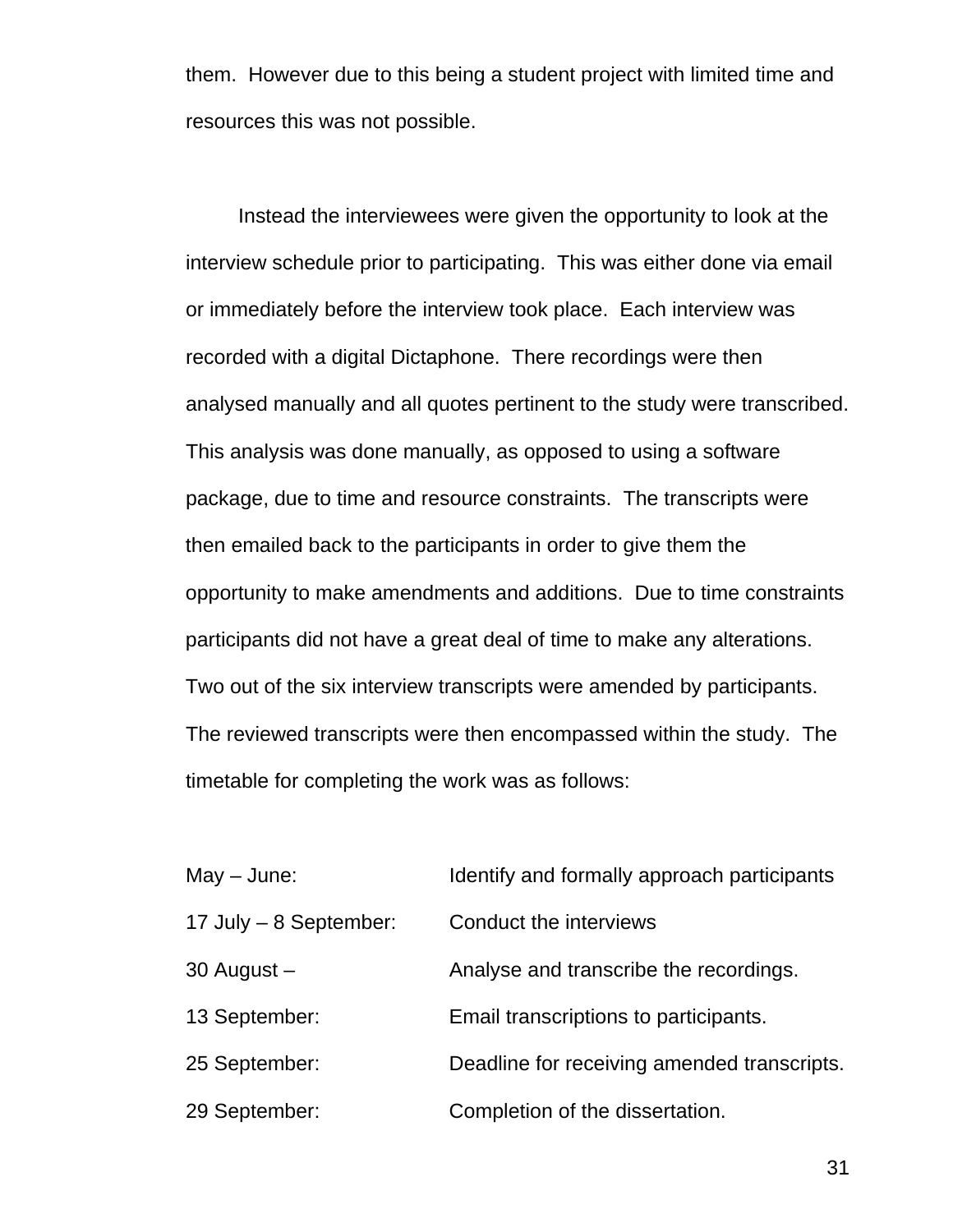#### **Data Sources**

The people selected for interviewing needed to be very familiar with personal assistance schemes and charging policies. Only six interviews were held due to the constraints of time and resources – three in England and three in Scotland. Because of the very small sample, interviews were restricted to key informants - experienced people with direct, expert knowledge. These willing participants were selected through personal and academic connections. The sample is purposive and based on convenience (Blaikie 2000), as I have chosen people who are relevant and significant to the research. All of the interviews were confidential, so pseudonyms have been used to refer to individuals. The following pen pictures describe the background of each participant:

#### England

**Patrick** is a personal assistance user in his early forties who has chaired a direct payments user group and a local organisation of disabled people. He works as a freelance disability equality trainer. He does not receive 24-hour support but believes that he should be entitled to it. He receives funding from his local direct payments scheme and the ILF.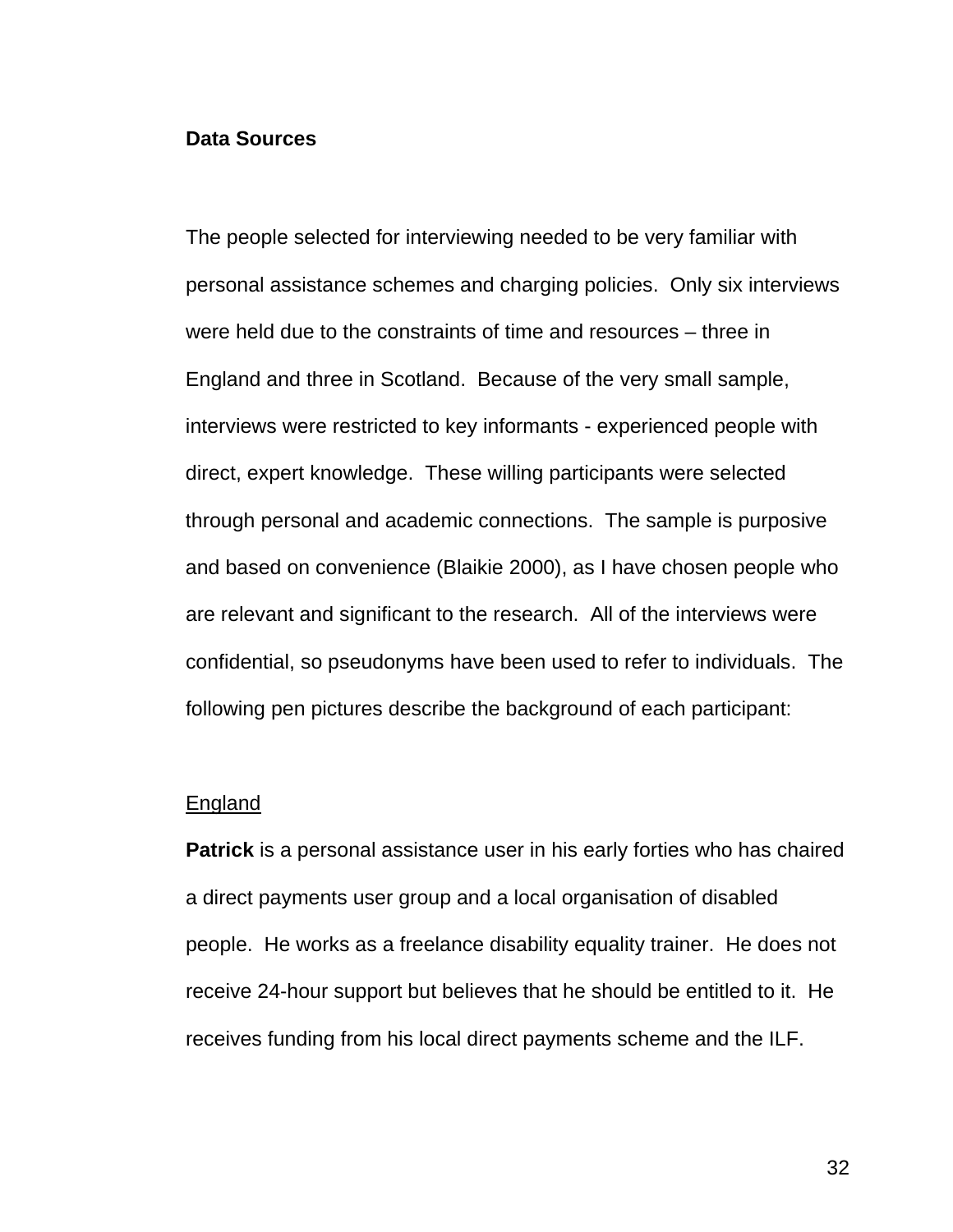**Barbara** is in her mid-sixties. She struggled with direct services for 7 years with no control over the support she received or who provided that support. In 1991 she got onto a pilot indirect payment scheme and, later on, direct payments. She has chaired her local CIL and a user-led advocacy group, as well as a couple of national organisations of disabled people. She has sat on social services committees and facilitated training around increasing the take-up of direct payments. She employs 6 PAs and receives assistance 24 hours a day, funded by the ILF and her local direct payments scheme.

**Sarah-Jane** is in her early fifties and lives in Yorkshire. She has had her impairment since birth and went to a segregated school along with her sister who is also disabled. She has been working formally in disability equality for 14 years doing research, training and consultancy, sometimes around independent living. Sarah-Jane is a member of her local direct payments users' group. She has employed her own personal assistants since she took on Community Service Volunteers in 1982. Currently she virtually requires 24 hour support and receives funding for personal assistance in the form of direct payments and money from Access to Work, but not the ILF. She still has to top up this funding with her own money.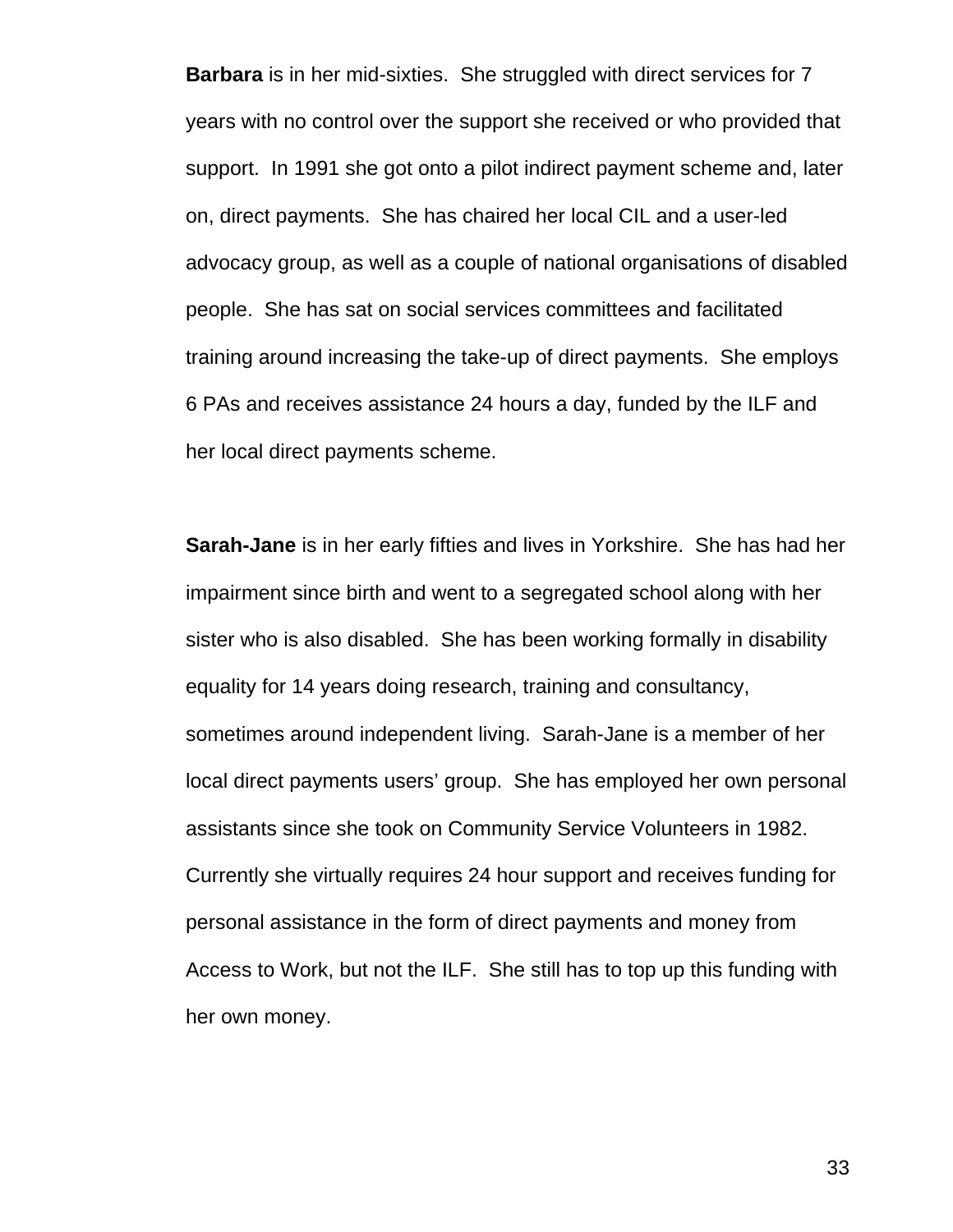#### **Scotland**

**Zoe** is in her mid-twenties and has been working as an inclusive living advisor for a CIL in Scotland for 2 years. She has a personal assistant provided throughout her working day and an on-call service from 8pm to 4am. Her support is funded by the ILF and her local direct payments scheme.

**William** is in his late fifties. After graduating, he joined a team of researchers at Lancaster University surveying the employment difficulties of disabled people, before pursuing a career in the field of social work. He has worked as a development worker for a couple of organisations of disabled people. Before retiring he was Senior Social Work Officer for people with physical and sensory impairments in a Scottish local authority, responsible for day care, residential care and job coaching. He retired due to health reasons in 1999. He and his wife receive 24-hour personal assistance with funding from both direct payments and ILF.

The final interview in Scotland was a group interview conducted at a Centre for Independent Living based in a large city. The members of staff who participated were:

**Victoria:** A part-time independent living officer who also receives direct payments and pays charges.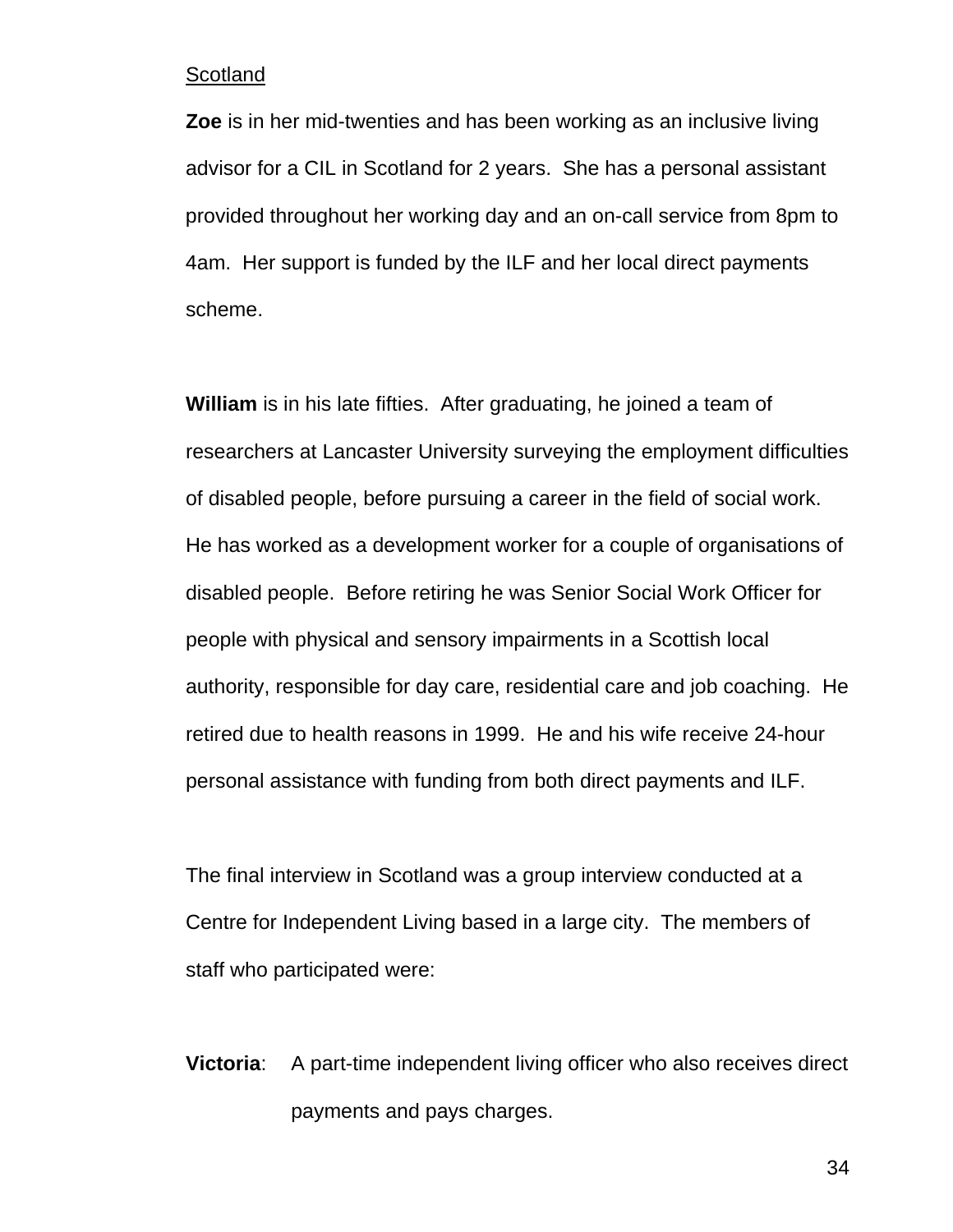- **Tom:** A part-time independent living officer who has participated in campaigns against charging in Scotland. He also works as a personal assistant for someone who pays charges.
- Liz: The CIL manager, in charge of all the support services with a remit around campaigning and strategic development. Liz also receives support through direct payments.
- **Jon:** An independent living co-ordinator with a particular remit around direct payments and ILF.

Five out of nine participants were women, one was an older person and none were from Black or minority ethnic communities. Ideally the sample of interviewees would be representative of a range of different groups of disabled people. Whilst it must be acknowledged that such sampling would enable the inclusion of a range of differing experiences and perspectives, this proved unfeasible given the limited time and resources. Instead I worked with a small sample size which was both purposively and convenience sampled.

 The majority of people interviewed had physical impairments, and none of those interviewed declared having either a sensory impairment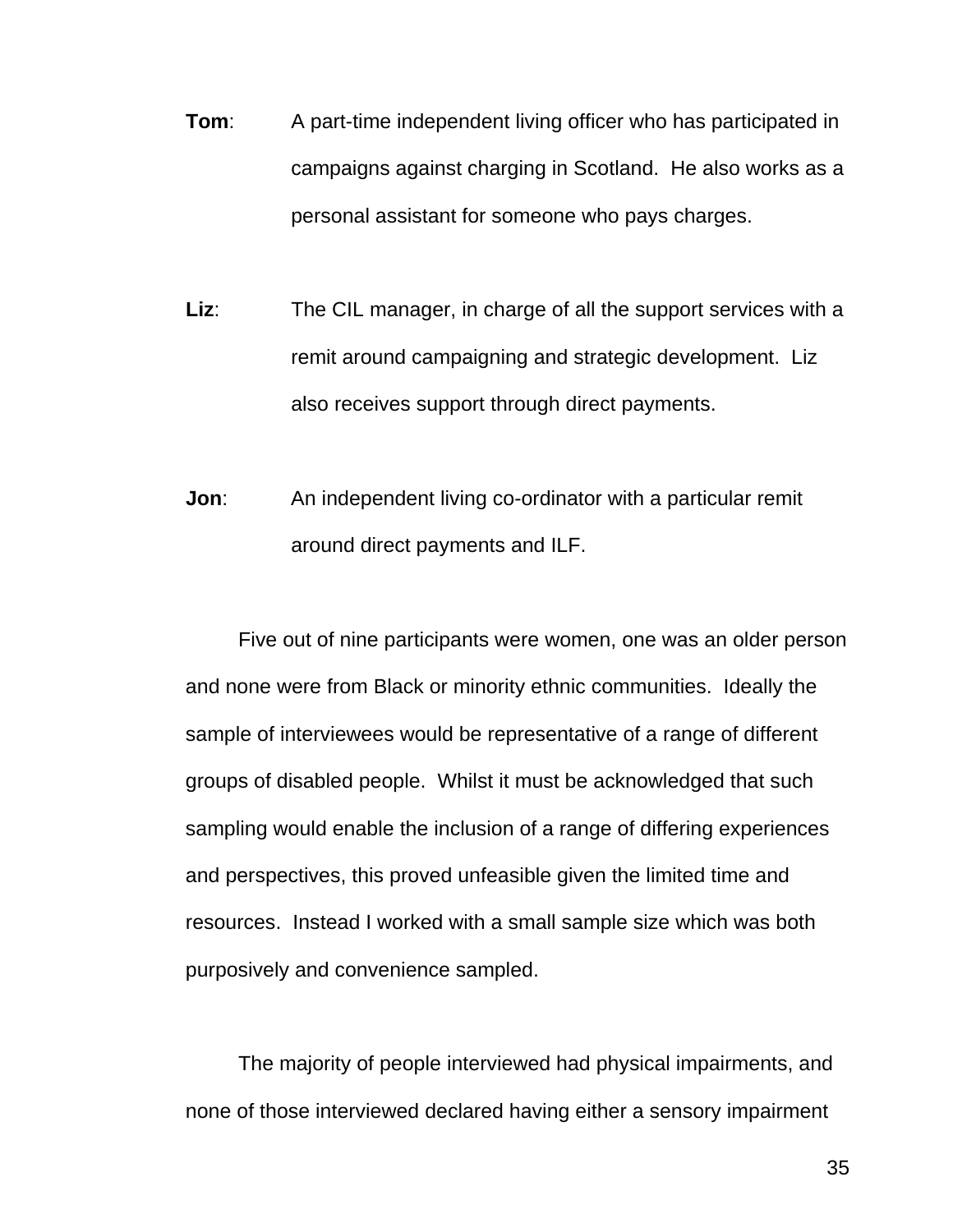or learning difficulties. Undoubtedly both of these impairment groups face barriers to independent living through charging, and interviews with people from these groups would have substantially contributed to this study, but once again lack of time and resources made this impossible. However all of the participants selected have either worked for a CIL, been a board member of a CIL or have participated in personal assistance user support groups. Therefore they were encouraged when answering the questions to reflect on not just they own experiences but also the experiences of other disabled people.

To what degree the participants selected can be said thought to be representative is entirely subjective. It could be argued that I have chosen a biased sample in that I have selected people from the independent living movement who subscribe to the social model of disability. All I can say in response is that I have been upfront about my commitments and beliefs.

### **Problems Encountered**

A couple of interviews were postponed to a later date due to unforeseen circumstances. William's vehicle breaking down delayed his interview and the researcher's PA falling meant postponing the journey to interview Sarah Jane for 10 days. In addition, the limitations of the Dictaphone when recording a number of voices resulted in a poor quality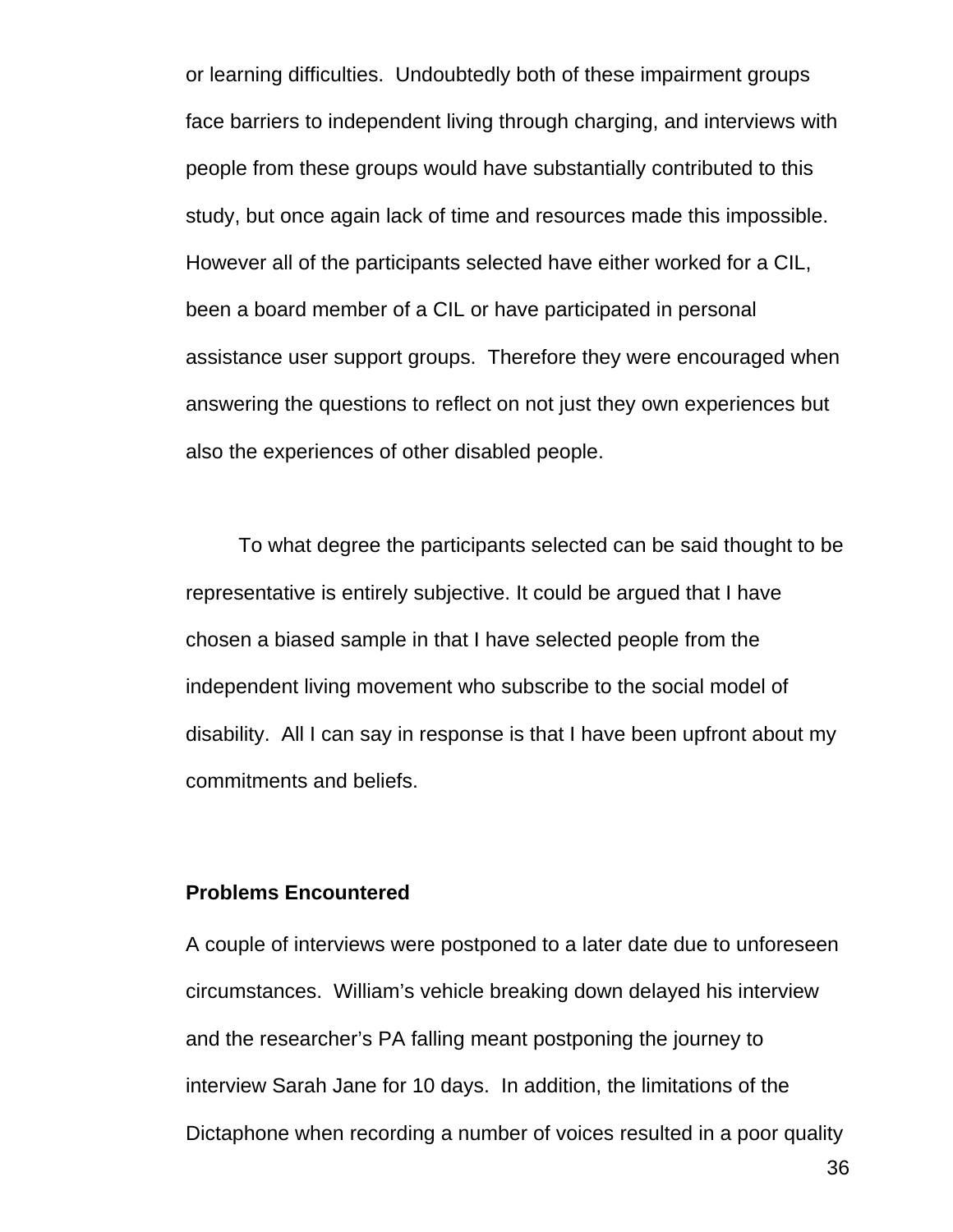recording of the group interview. This may have resulted in the loss of some data from this particular interview.

# **Conclusions**

This chapter has examined the process of research design. It has looked at the issues of ontology, epistemology, methodology and data collection relevant to this work. This provides a framework for the study as a whole. The following three chapters examine various barriers to independent living created by charging. Findings from previous studies are juxtaposed with the opinions and experiences supplied by participants.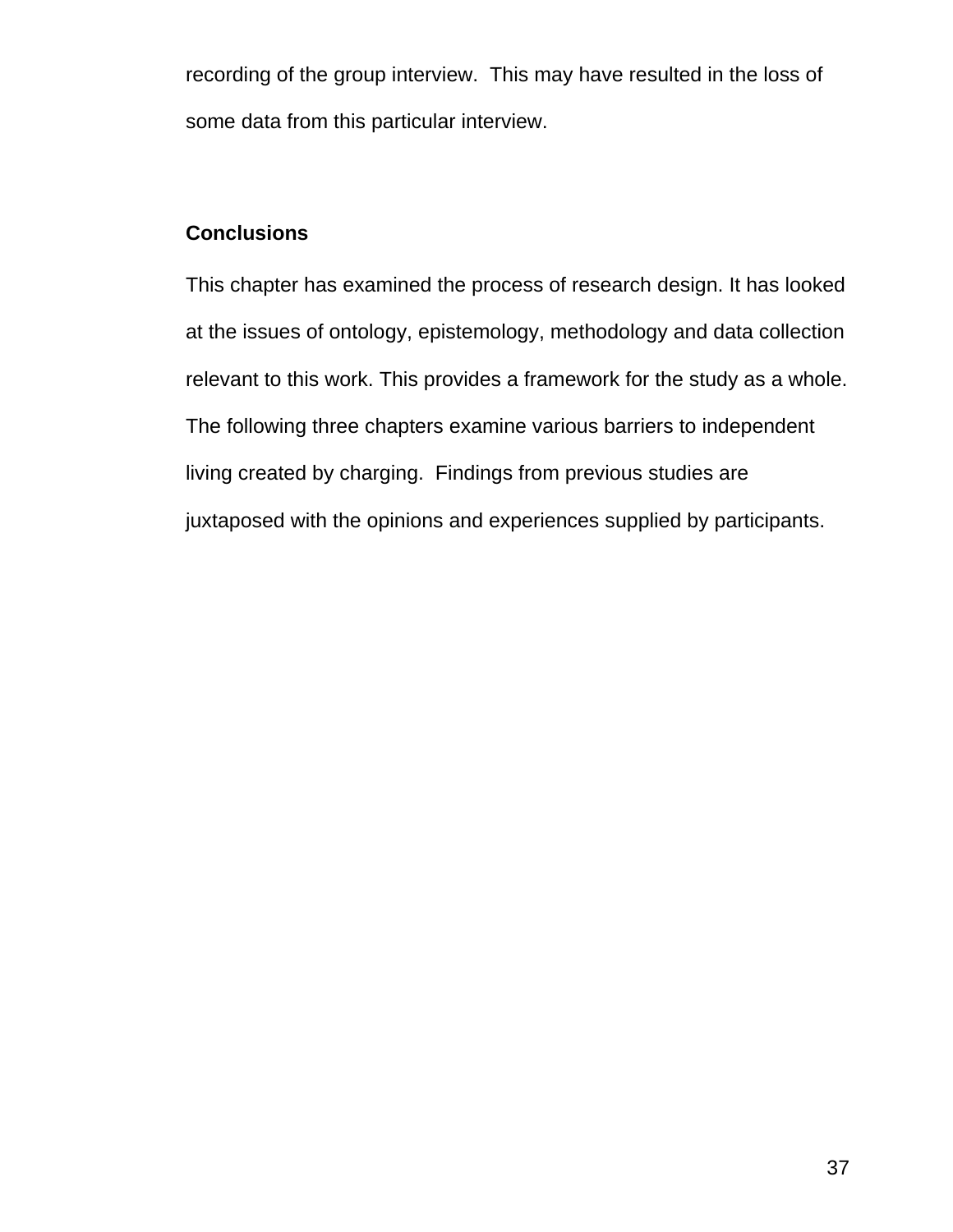## **Chapter 4: A Denial of Consumer Rights**

The Scottish guidance on care charging states that:

A market-oriented view suggests that 'paying' for services enhances the service users' willingness to comment on the services as a consumer. (COSLA 2006: 8)

One interviewee elaborated on the analogy between consumers and those who pay for community care services:

"If charging were treated as a legitimate commercial transaction, disabled people would have the same protection under the law as any other consumer. We would be allowed to choose what service we got, when and where we got it from; and freely complain if the service wasn't up to standard. We would be part of the design and delivery of services, monitoring and evaluating; involved in their development. But none of that exists." [William]

Therefore this chapter will compare the rights of those who pay community care charges to those of other consumers. The Unfair Terms in Consumer Contracts Regulations (1999) for the UK stipulate that a contract is unfair if both the consumer has not been able to influence the substance of the terms, and the terms either: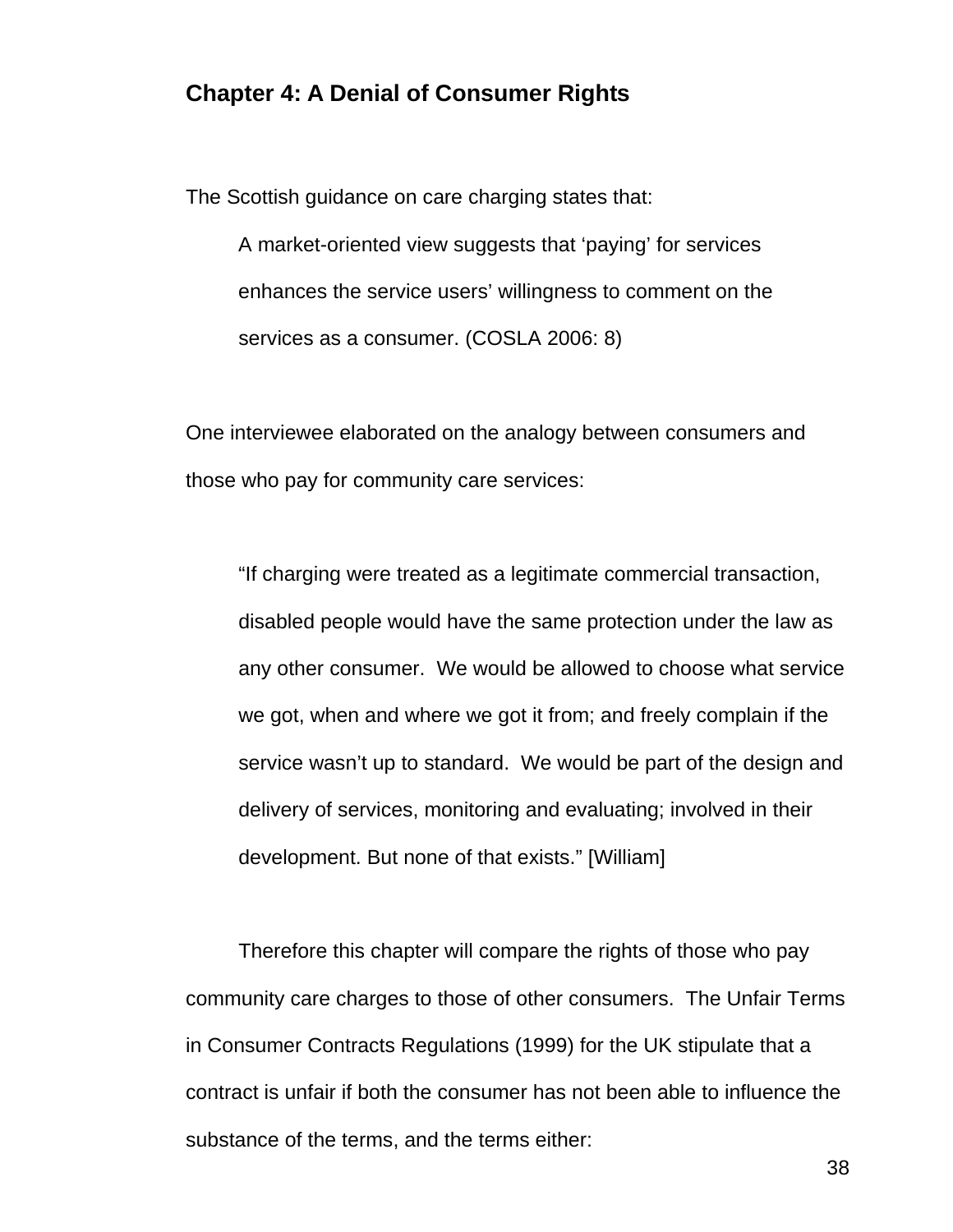- 1. Have a detrimental effect on the rights of the consumer;
- 2. Have not been expressed in plain, intelligible language; or
- 3. Deny the consumer the right to complain to the Director of Fair Trading or another qualifying body;

Although these regulations apply to neither local authorities nor the Independent Living Fund, it is enlightening to apply these criteria to assess the fairness of community care charging. Therefore this chapter will begin by examining whether personal assistance users can influence their community care packages during assessment; and what recourse exists if they are dissatisfied with the outcome. It will then look at the abundance and accessibility of information about charging. The subsequent chapter will examine the effect charging has on the rights of personal assistance users.

#### **Choice**

Community care assessments undertaken by professionals do not always result in the disabled person receiving the type and level of support that they themselves would choose (Barnes *et al* 1995; Oliver 1996; Drewett 1999; Maynard Campbell *et al* 2000; Wates 2003;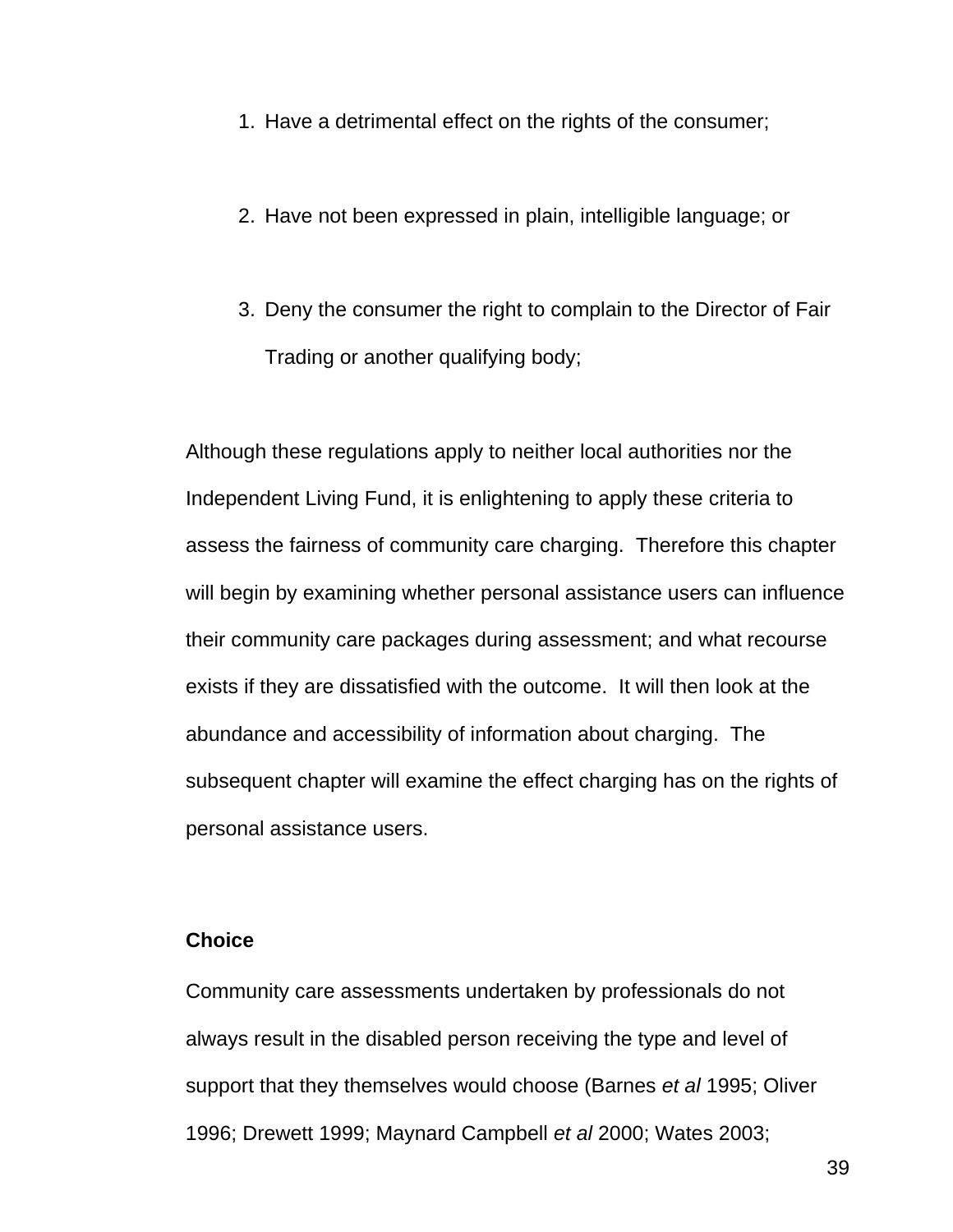Priestley 2004a). A number of interviewees from both England and Scotland expressed dissatisfaction with the process:

"The community care assessment doesn't take into consideration people's ambitions and their goals. It gives them a very, very basic service. They're life isn't allowed to change after the day of their community care assessment. There can be no progress for them." [Tom]

"[Community care assessments] categorise a lot of your needs – they almost break your life down into tasks, which I think is unrealistic. For example, I wanted my PA to work an extra hour at night, as I don't get home till 5.30 and they finish at 6pm, so half an hour isn't a lot of time to eat, to read my mail and do cleaning. But I had a hard time arguing that I needed someone from 8am to 6pm, as the assessment was only allowing me 20 minutes to use the toilet, an hour to eat, etc." [Zoe]

"I felt that there was very much an emphasis on giving me as less hours as possible. I wasn't encouraged to claim something like a 24-hour care package. They wanted to give me the bare minimum they could get away with. If I wasn't assertive then I think they would have got away with that. They kept stressing that they're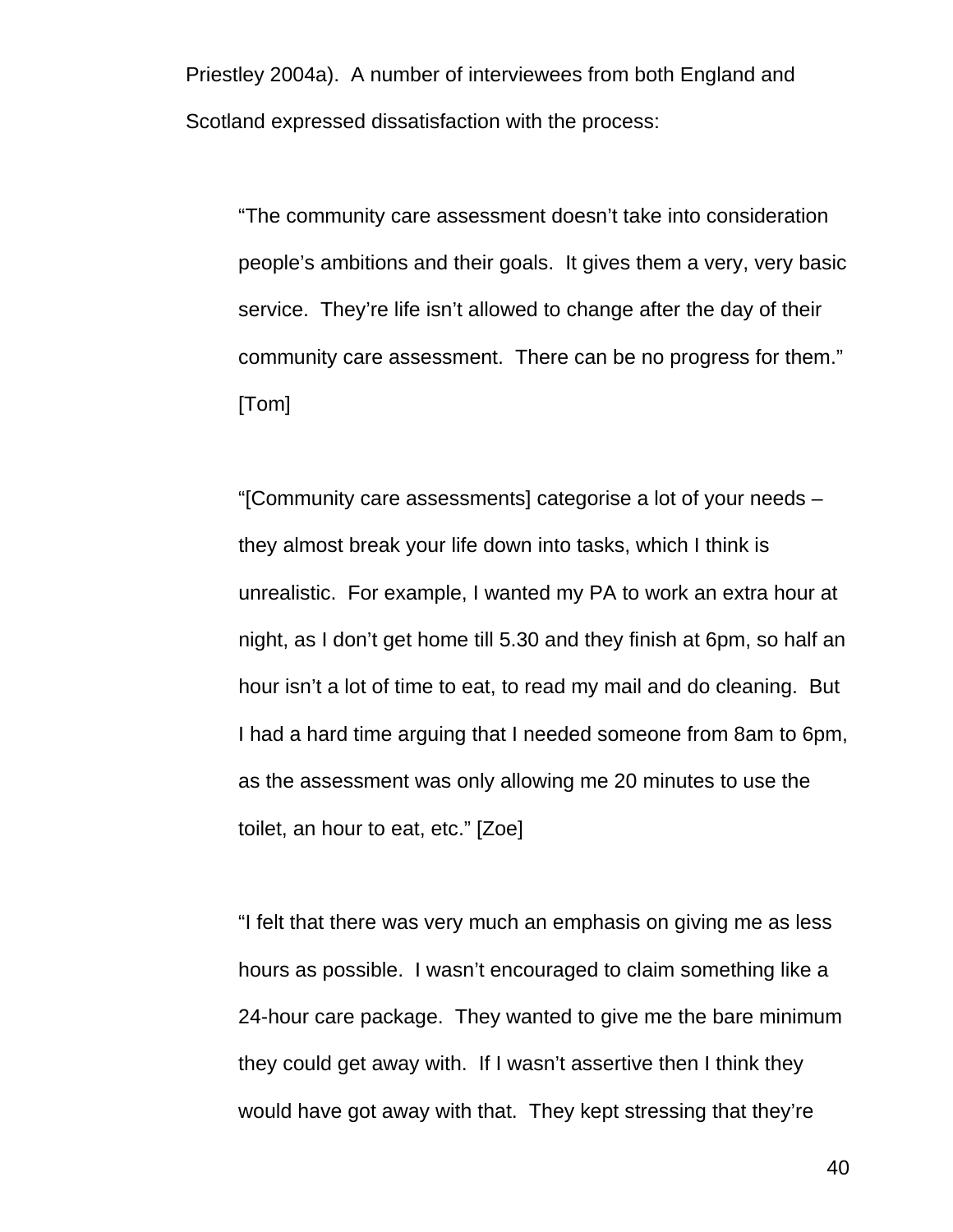limited by budgets… so you almost felt guilty asking for so much." [Patrick]

 As a result of Patrick not receiving the support that he feels he needs, he is still reliant on family members to provide additional assistance, even though he is paying a charge for that support. He strongly feels that his assessment failed to meet his needs that, so much so that if charging was abolished, he would use the money saved to pay for more hours of support. Other interviewees cited instances where assessments had restricted people by not taking certain aspects of their lifestyle into account:

"My sister really ought to have overnight care… The guy doing her community care assessment said she should be temporarily catheterised at night in order that she doesn't need care. Once she's in bed the only way to get her out is with a hoist. She's on her own in a 4 bedroom house and it would take more than half an hour for her PAs to reach her. What happens if there was a fire... or a power cut? What if she's ill or burgled?" [Sarah-Jane]

"In their wisdom they decided to take off every committee that I ever went to for their benefit, as they didn't see that as an essential need. The fact that if I stayed in my home or in my bed 24/7 then I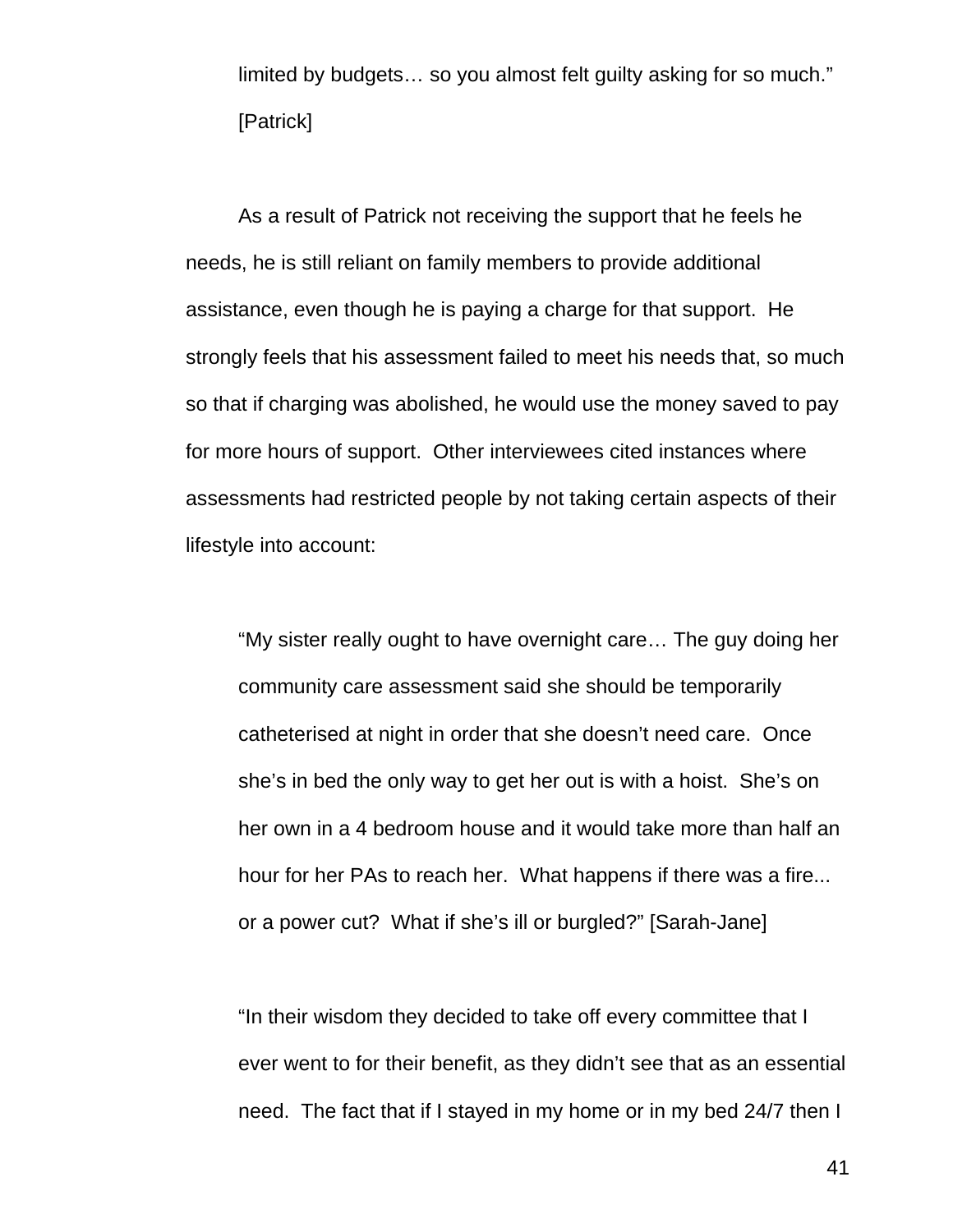would still need to go to the toilet never seem to enter their heads. It took me 7 years to get any level of good support, and about 12 to get 24-hour support." [Barbara]

"Somebody had taken to alternative medicine and was on a certain diet because they had cancer. But the local authority wouldn't take their dietary requirements into account as the diet hadn't been medically prescribed." [Jon]

 Charging personal assistance users necessitates that a financial assessment be conducted as part of the community care assessment. Barnes (1991) comments on: "the indignity of assessment by a visiting social worker who will require proof of income and expenditure" (p. 117). Maynard Campbell *et al* (2000) cite how such assessments can put a strain on a relationship with a cohabiting partner, since they may be expected to make a financial contribution. Interviewees recalled the indignity of this process:

"It's quite invasive having someone scrutinizing your finances all the time… always having to prove why you need something and why you can't afford it. If they think the teabags you buy are too expensive they they'll tell you. They expect you to budget so that you can afford to pay their charges." [Victoria]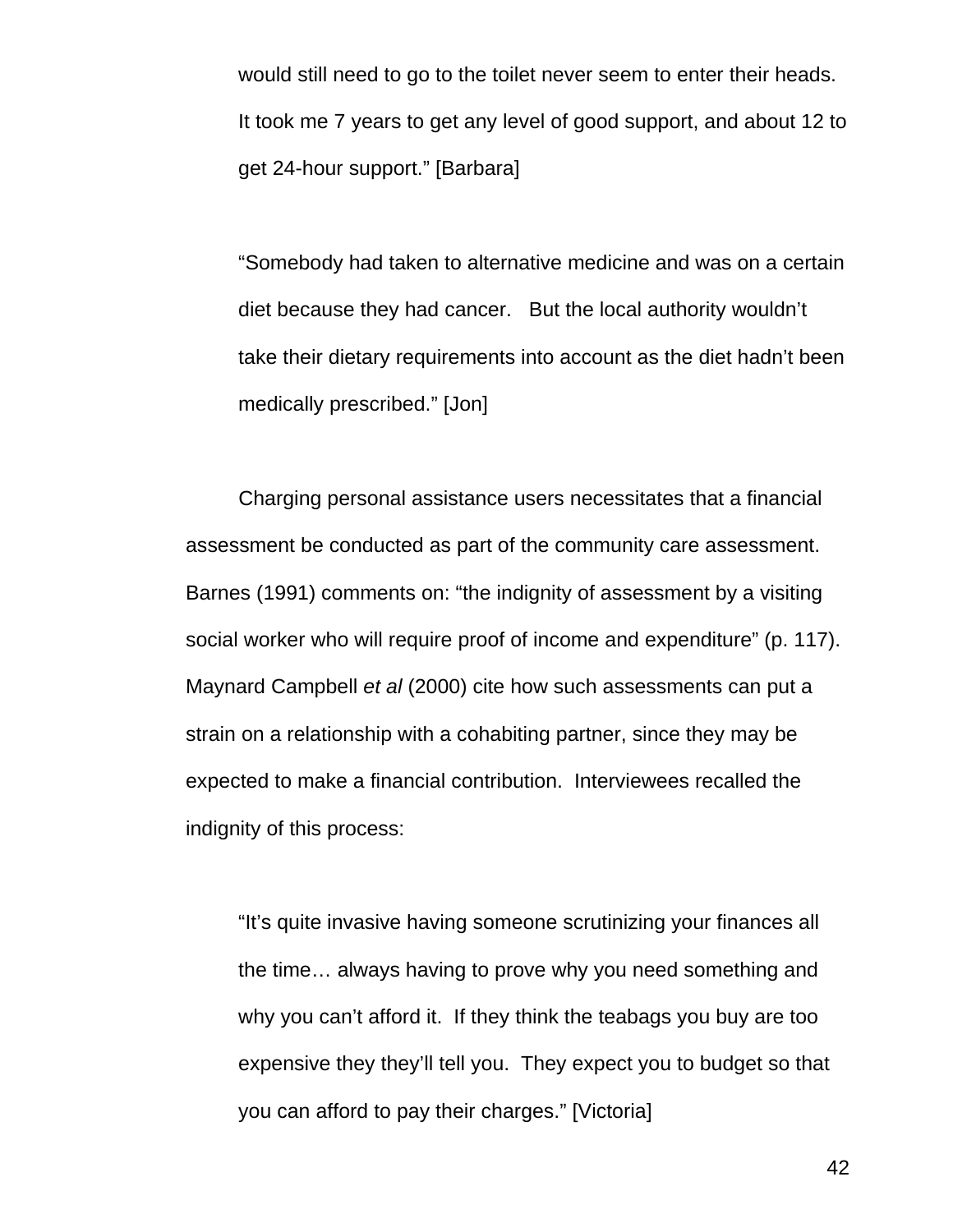"A financial assessment… is absolutely horrible. It screws you up totally, not because I've got anything to hide, but it's very invasive. My sister goes to their office with her paperwork. She doesn't want them coming to her house as they look round and form a view of you and your resources… from what they see. That's even more invasive." [Sarah-Jane]

 The unequal power relationship between social workers and their clients may also affect the outcome of the assessment (Oliver 1994; Shakespeare 2000). In a similar way to those interviewed by Priestley (1999: 92), Sarah-Jane is afraid that her support may be cut if she is too forthright during her assessment:

"Even though I'm as strong as I am as a disabled person, I'm scared that if I asked for everything I need, they would actually retrench and I would lose out." [Sarah-Jane]

If personal assistance users had the same rights as other paying consumers then they would have recourse to a higher body when dissatisfied with the results of their assessment. But two of the independent living officers interviewed, Zoe and Victoria, confirmed that the appeals procedure rarely works in favour of the direct payments user.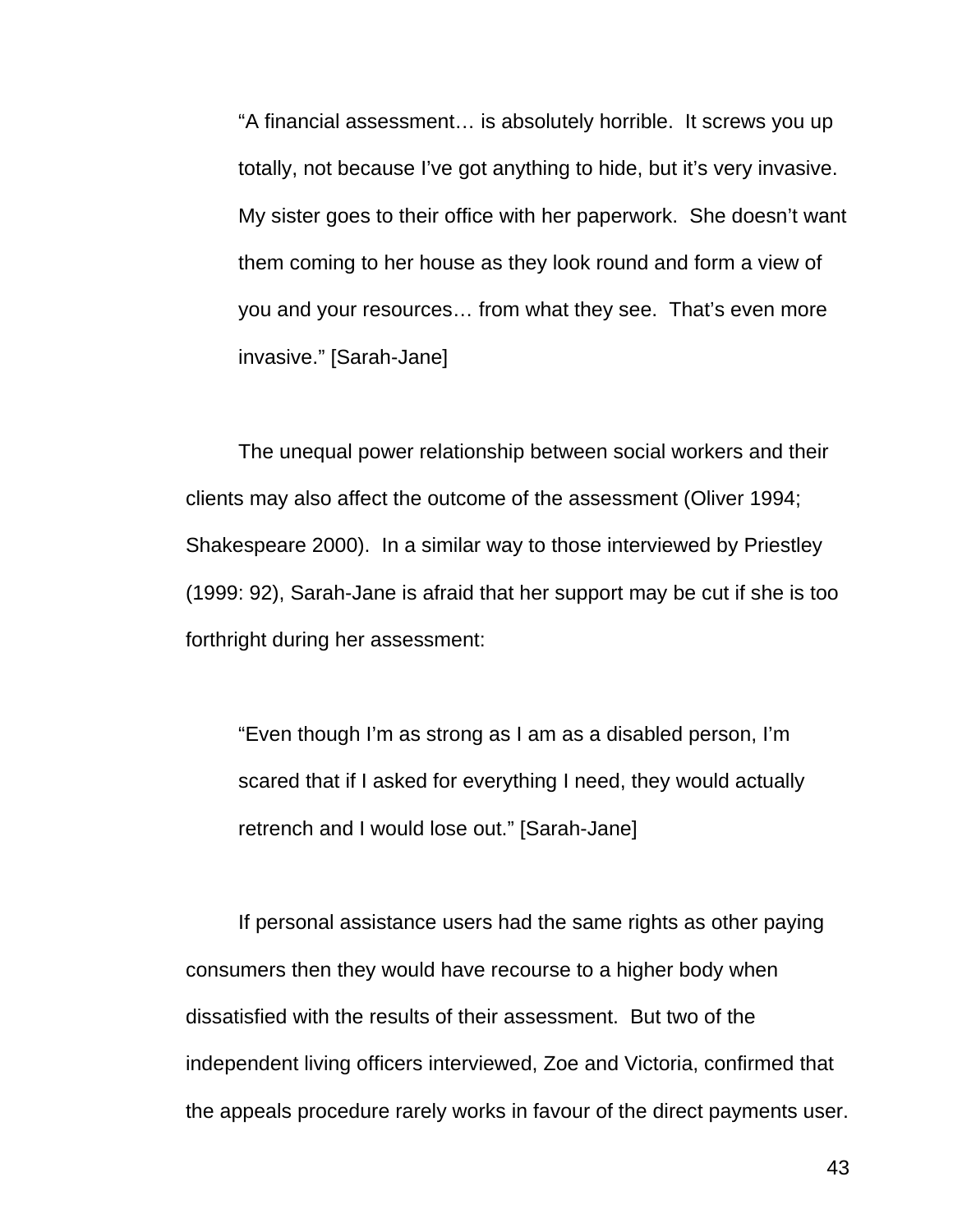Therefore they have to pay for support that they may feel is insubstantial or inappropriate. Moreover, like some of those interviewed by Holmes *et al* (2003), they may be in a situation where they are unable to survive without the support on offer:

"I have no choice but to pay charges. I can't go without my care package as I don't have a living relative who could provide support." [Barbara]

"My wife and I don't have any family who could assist us, so basically we have no choice but to pay for every bit of help we get, including that which is not recognised by funders, i.e. gardening, DIY, cleaning the car….." [William]

"I don't have family who would be capable of providing the level of support that I need. I have nobody living with me, my sister has the same impairment as me and my parents are far too old. Therefore I had no choice in paying the care charges." [Sarah-Jane]

 Personal assistance users are put in a position where they are forced to pay for the assistance they use, even though they may disagree with their social worker's assessment of their need. This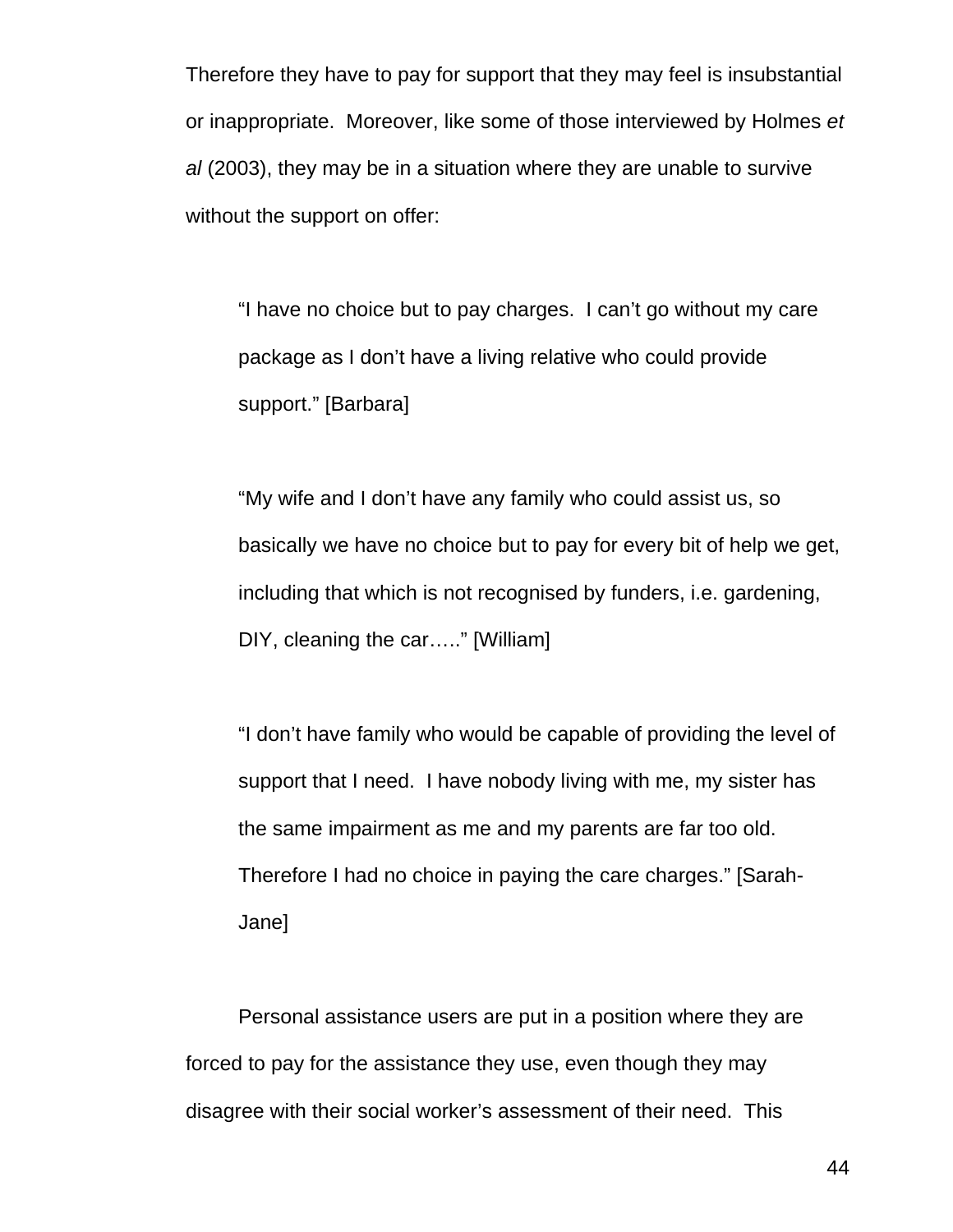situation could be partially resolved by self-assessment, whereby disabled people are supported by their peers to make informed choices about their needs (Disability Alliance 1975; HCIL 1990; Zarb and Nadash 1994; Priestley 1999; Elder-Woodward 2001; Gillenson *et al* 2005) and thereby gain the consumers' right to choice over what they are paying for.

### **Information**

Accessible information is an essential requirement for disabled people to access public services and attain independent living (Davis 1990; Clark 2002). Both the guidance on charging for England (DH 2003) and Scotland (COSLA 2006) stipulate the need for local authorities to provide clear information on their charging policy. However the majority of respondents to the survey conducted by Holmes *et al* (2003) felt the information on charging provided by their local authority was insufficient. This was corroborated by the experiences of every participant in this study:

"The local authority has nothing in black and white that people can read on how they work out the charges." [William]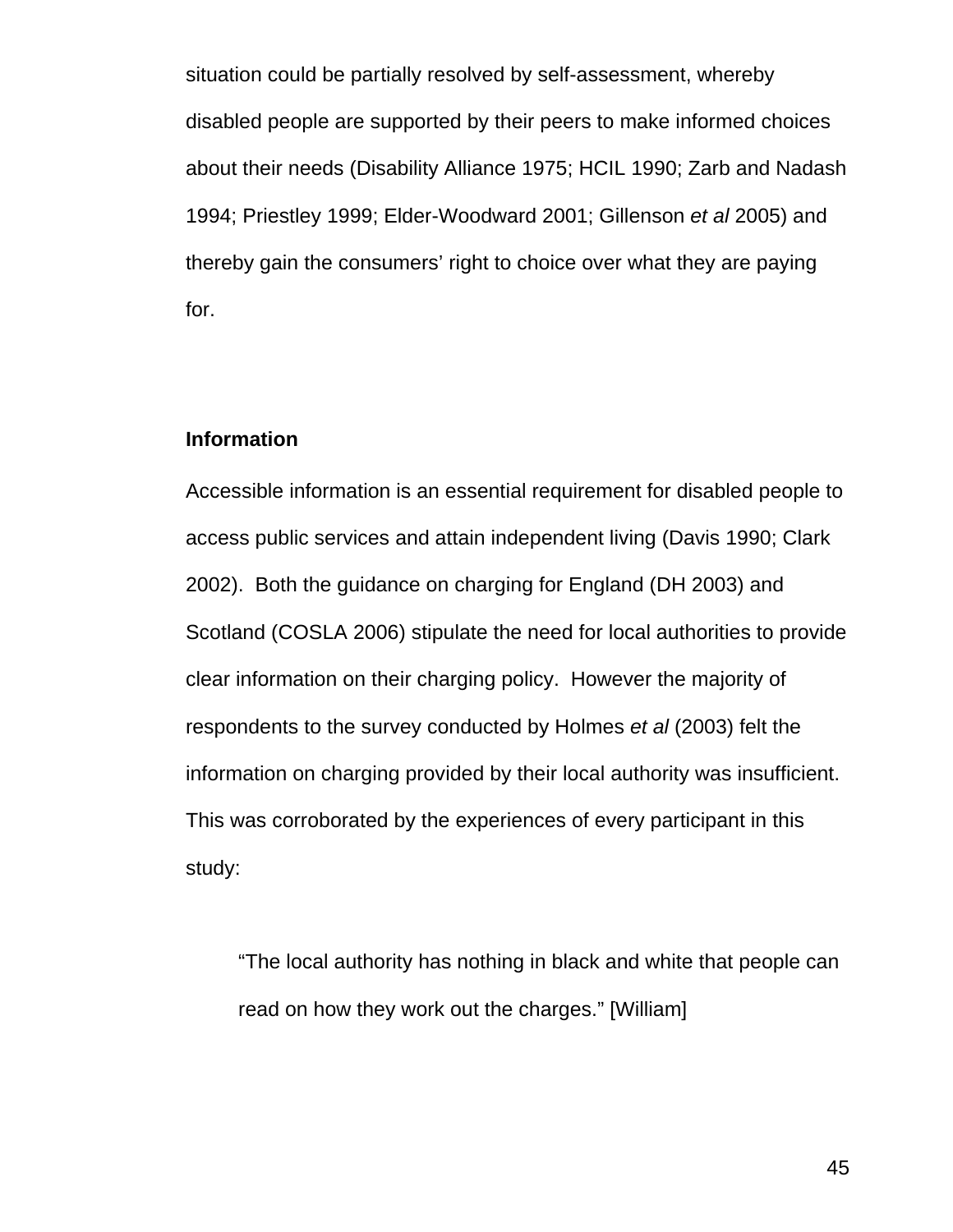"The amount that will be charged is in the contract and many people miss it. The contracts are highly inaccessible – tiny black writing on a white background. They do offer alternative formats, but that's on the back of the contract so you're supposed to have read it by the time you reach that bit." [Zoe]

"I just got a letter to say that they were looking into the charging policy and I was instructed to go and meet with the care manager. I never got a copy of the policy. To be honest with you, the woman who interviewed me knew very little about the policy and absolutely nothing about my care package." [Barbara]

A number of interviewees commented that prospective personal assistance users going through the assessment process are informed pretty late on that they'll be charged:

"A woman… had been through the whole assessment process for a direct payment, but no-one had mentioned up till that point that there will be a charge. Often people will back out at this point, but if they'd had that information at the beginning then they could've made their minds up whether it's more affordable to recruit someone individually rather than go through the process… I have known people who have pulled out at this stage because they've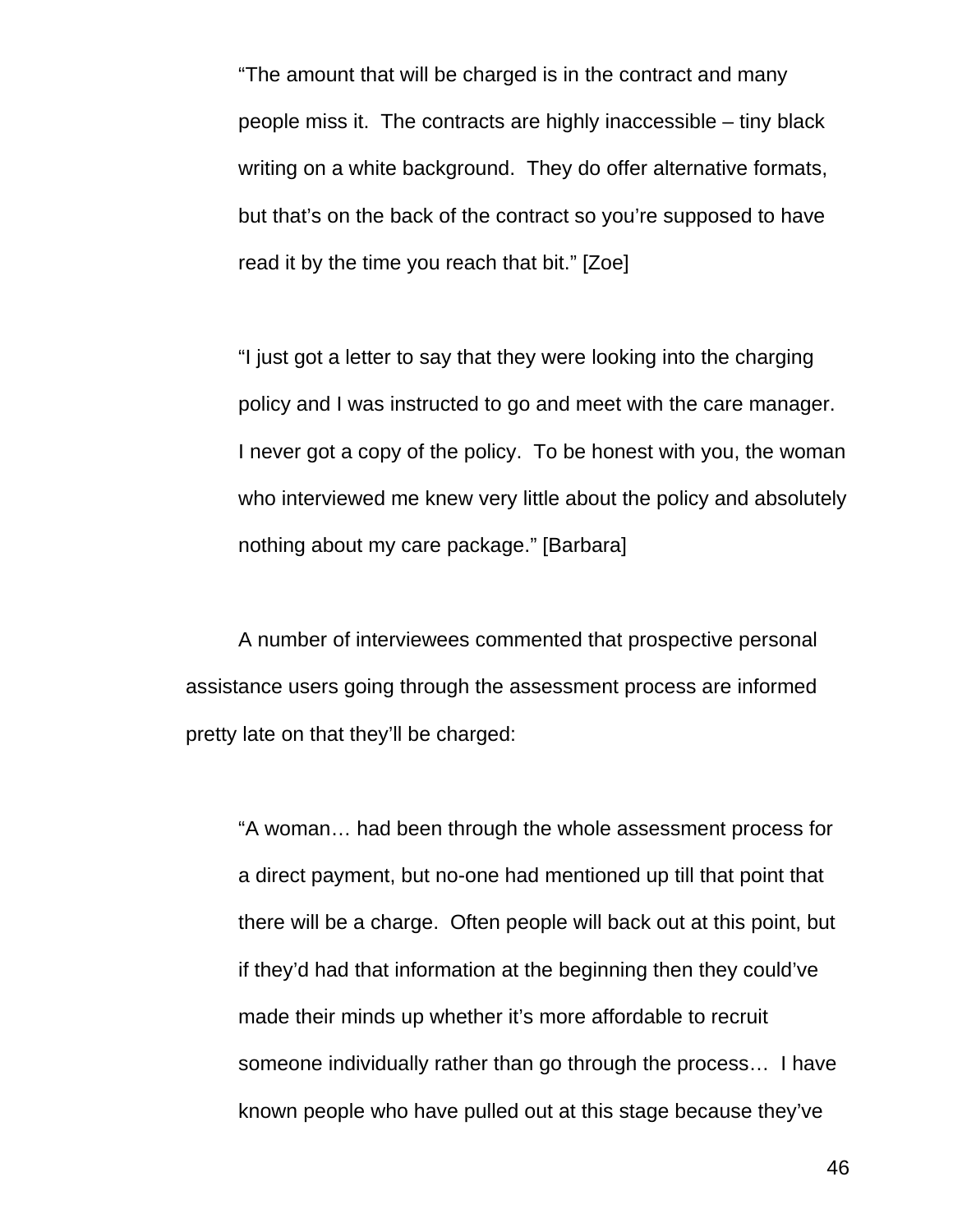got such a limited income. They decide they prefer to struggle on and rely on family, rather than lose what little income they've got." [Victoria]

"In my professional experience, I have never heard a care manager offer information of charging. People normally find out about it when they misunderstand direct payments and ask if it will affect their benefits. They get told that it won't but they will have to pay the charge." [Zoe]

If informing people about charging late on results in that person choosing not to take up direct payments, then the assessment process will have been a waste of both the person's time and the local authority's resources.

Although the English guidance (DH 2003) specifies that "charges should not be made for any period before an assessment of charges has been communicated to the user" (p. 24); the Scottish guidance (COSLA 2006) makes no such recommendation. This led to one interviewee in Scotland only being informed that she would be charged after she had been using community care services for a number of years: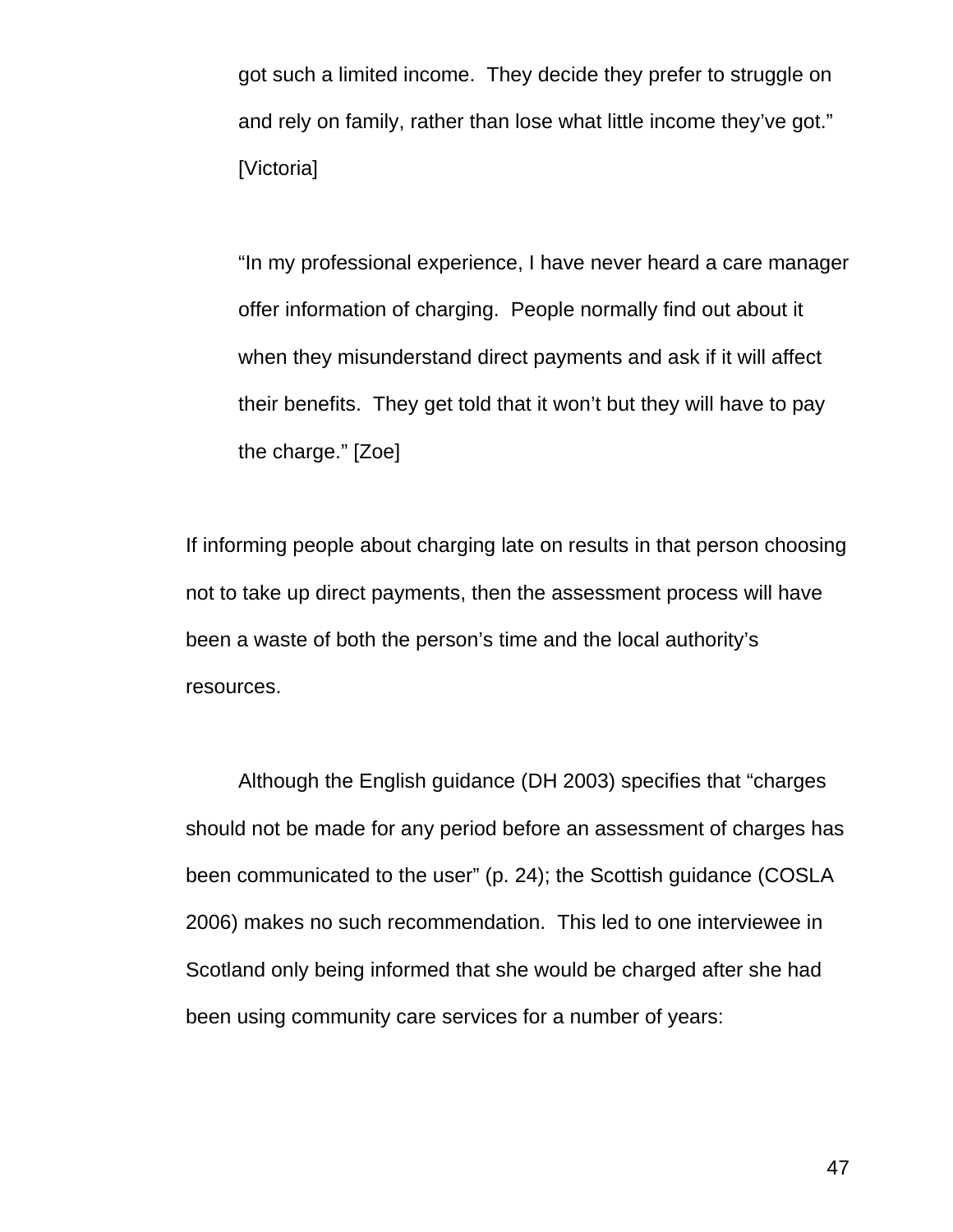"When I did my community care assessment I didn't know anything about the charging policy... When I left university and moved about two miles down the road, the on-call service became difficult for the agency to provide… At that point they offered me direct payments. They then said that I now have to be charged and that I should have been charged for all those years, so they tried to hit me with a £19,000 pound debt. I told them what they could do with it! Anyway they wrote it off, which they had no choice but to do, and I started paying a charge – which really annoyed me as no-one told me when I had my community care assessment that I'd have to pay." [Zoe]

 The English guidance also specifies that "any increase in charges should also be notified and no increased charge made for a period before the notification" (DH 2003: 24). However this is not necessarily adhered to, since one respondent to Holmes *et al* (2003) was informed via telephone of a 200% backdated increase. The Scottish guidance does not address this issue at all. One Scottish interviewee reported that the maximum charge in his area had risen from £7 to £8.50 per hour the previous year with no warning.

Similarly only the English guidance specifies that the amount to be charged should be communicated promptly before the first bill is sent.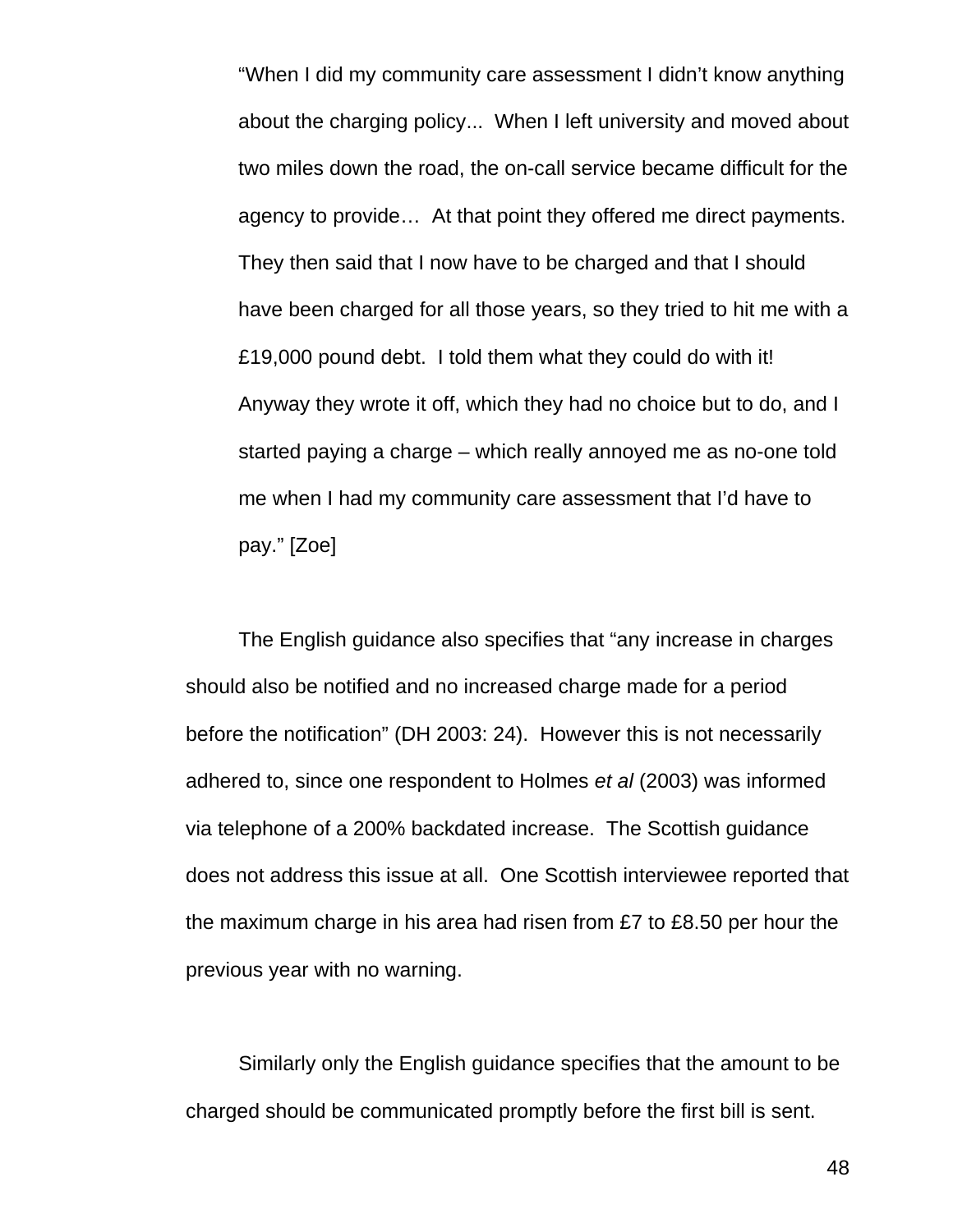The following quote from a Scottish interviewee indicates that this practice does not occur in Scotland:

"There's one guy who I work with who has just turned 18 and is on direct payments. Of course, people under 18 are not charged, but if you're over 18 then you are charged. When he moved onto adult services he got a new contract that didn't say why he was being charged, it just said what his new amount was as his local authority pay the direct payment net of the user's contribution… which forces you into paying it. …The fact is he just got a new contract saying what his contribution was – he didn't get a letter and he didn't get a visit from his social worker to tell him why there was a charge." [Zoe]

Both the English and Scottish guidance say that clear written information on how charges have been calculated should be sent to direct payments users after their assessment. However a number of interviewees, including those charged by the ILF, had no idea how their charges had been worked out. Two interviewees from Scottish CILs had tried unsuccessfully to obtain the charging formula: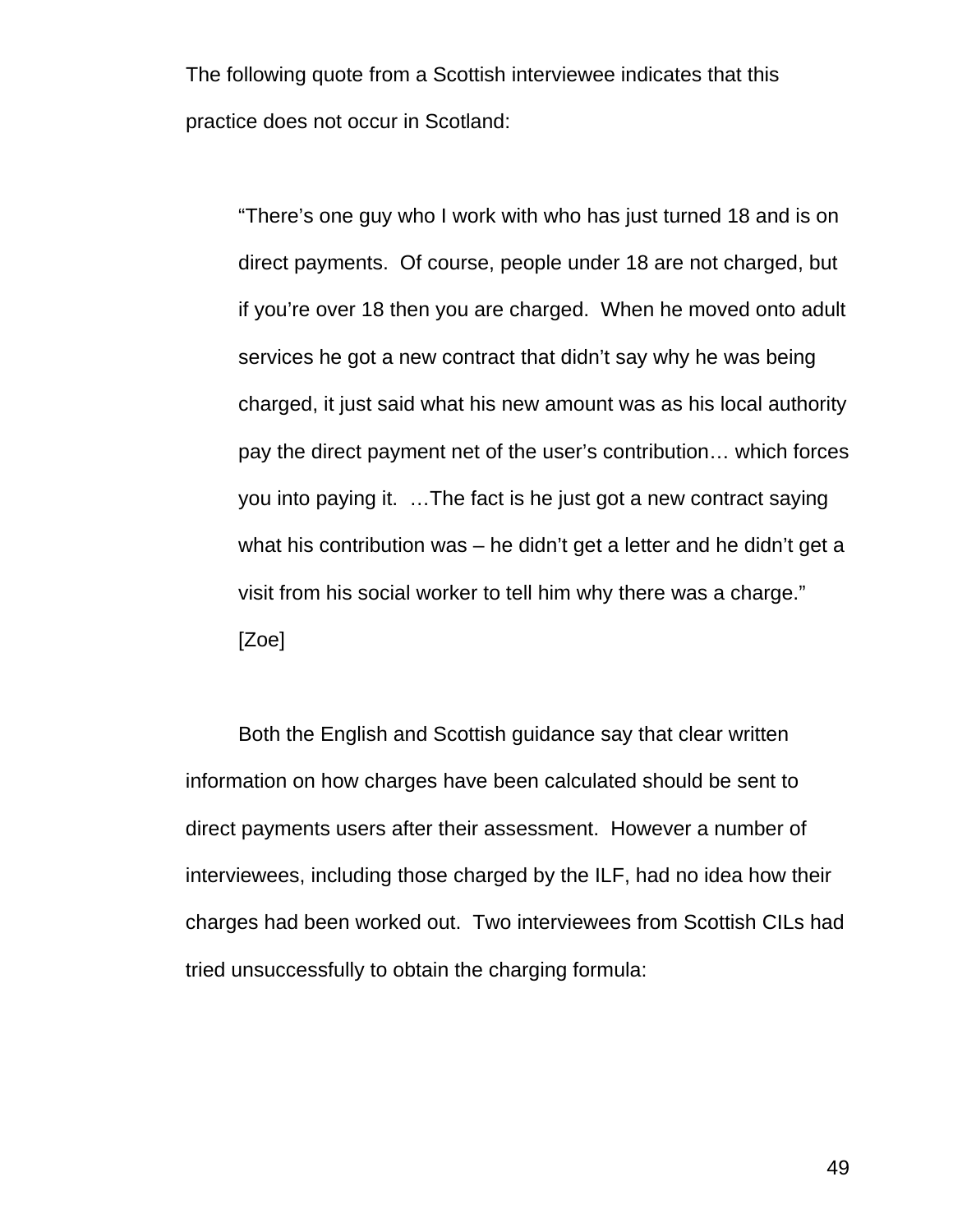"I had to phone the income maximisation team… to try and get the formula for working out the charges but they won't release or publicise this formula." [Victoria]

"Even though this CIL has the remit to support people to get a direct payment, we have been entirely unable to get hold of the calculation that works out the care charges. One request resulted in the response 'I'm a guardian of the public purse, so I can't give you this information.'" [Zoe]

# **Conclusions**

Through moves to create local financial accountability, council tax bills now have to specify the percentage change between that and the previous year for both the charges for services included (i.e. police, fire authorities, etc) and any special expenses (DTLR 2001). Authorities also have a statutory obligation to publish information on how they budget and spend revenue raised through council tax (LGA 1999). Direct payments users pay additional local taxation to their council through care charges. However the consumers of 'community care' services do not have the same rights to information and accountability afforded to consumers of other council services.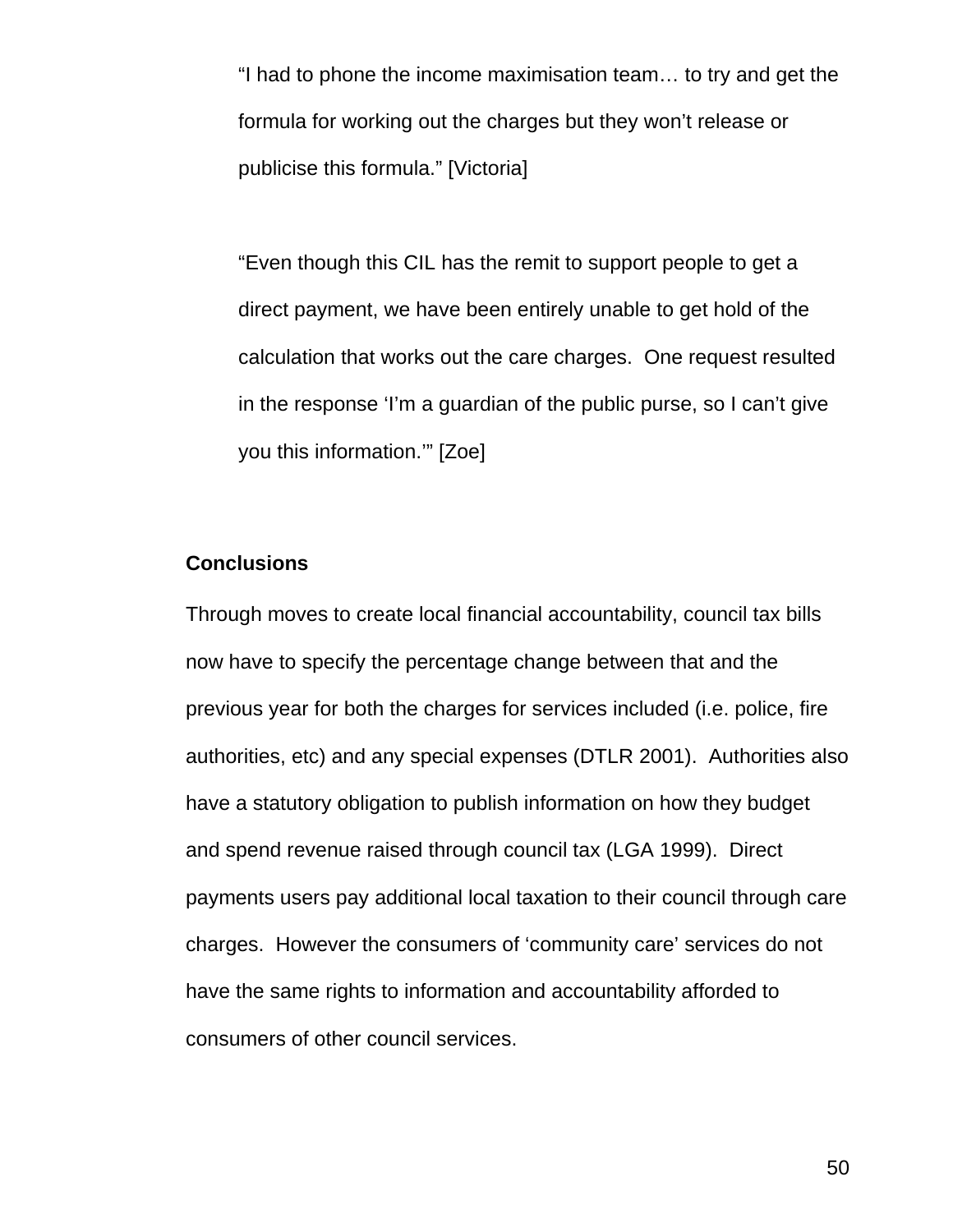# **Chapter 5: A Barrier to Progression**

As stated in the previous chapter, one of the criteria for assessing whether a contract is fair is whether it has a detrimental effect on the rights of the consumer. This chapter examines how charging can hamper a personal assistance user's progression through life by negatively impact upon their right to an education, employment, geographical mobility, a pension and savings.

## **Higher Education**

Young disabled people are only half as likely to access higher education compared to their non-disabled peers (Morris 2005c). The barriers that stop them include access to written information (Hutchinson *et* al 1998), buildings (BCODP 1994), transport, assistance, signers, barrier-free learning and residential environments (Integration Alliance 1992), the inclusivity of the curriculum (Bolt 2004), lack of positive role models (Barnes 1996b), and special education (Barnes 1991). This study has found evidence in Scotland that charging can also prove a significant barrier:

"They even take student loans as capital! Can you believe that? I was shocked! You've got one government department saying you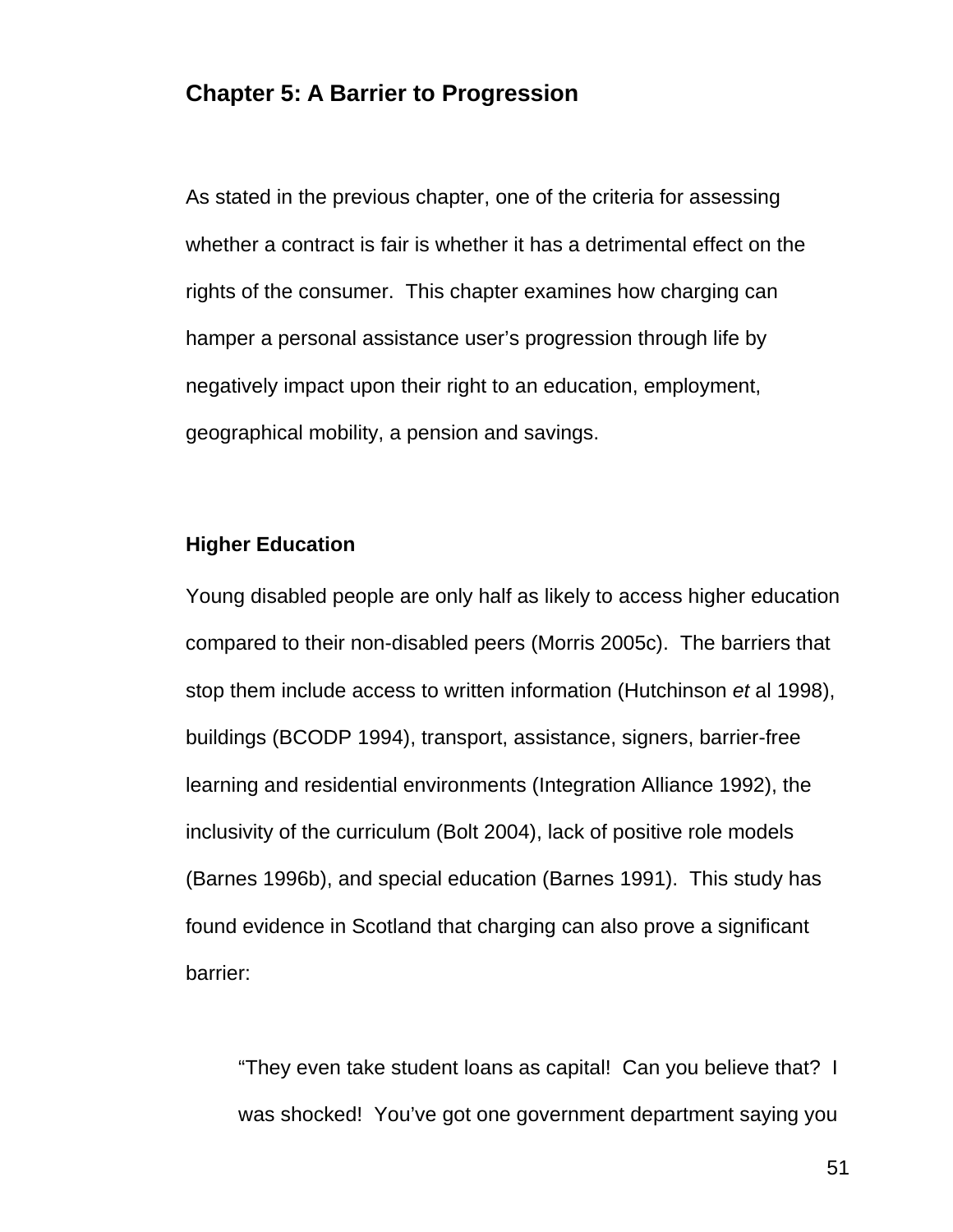need it to live on, and another government department saying that it's capital. So if I'd have got a loan then it would have been taken by charging and I would still have had to pay the sum back which is bloody awful!" [Zoe]

 As well as the regulations on savings, charging assessments may not take all of a disabled student's living costs into account:

"I've got one young client who is 19 years old and still lives at home, but pays for digs when she's at university. Her charging assessment wouldn't consider the rent she was paying for digs as she was down as living with her parents. This happens all the time because there's very little they'll take into account other than gas and electricity." [Zoe]

 Although the above two quotes refer to Scotland, there is nothing specific in the English guidance (DH 2003) to prevent the same situations occurring in England (although the higher savings threshold may prevent the first scenario). Students receiving ILF funding also face high charges:

"Young people on ILF are still charged, but based on their parents' income. We've had a couple of situations where there's an 18-year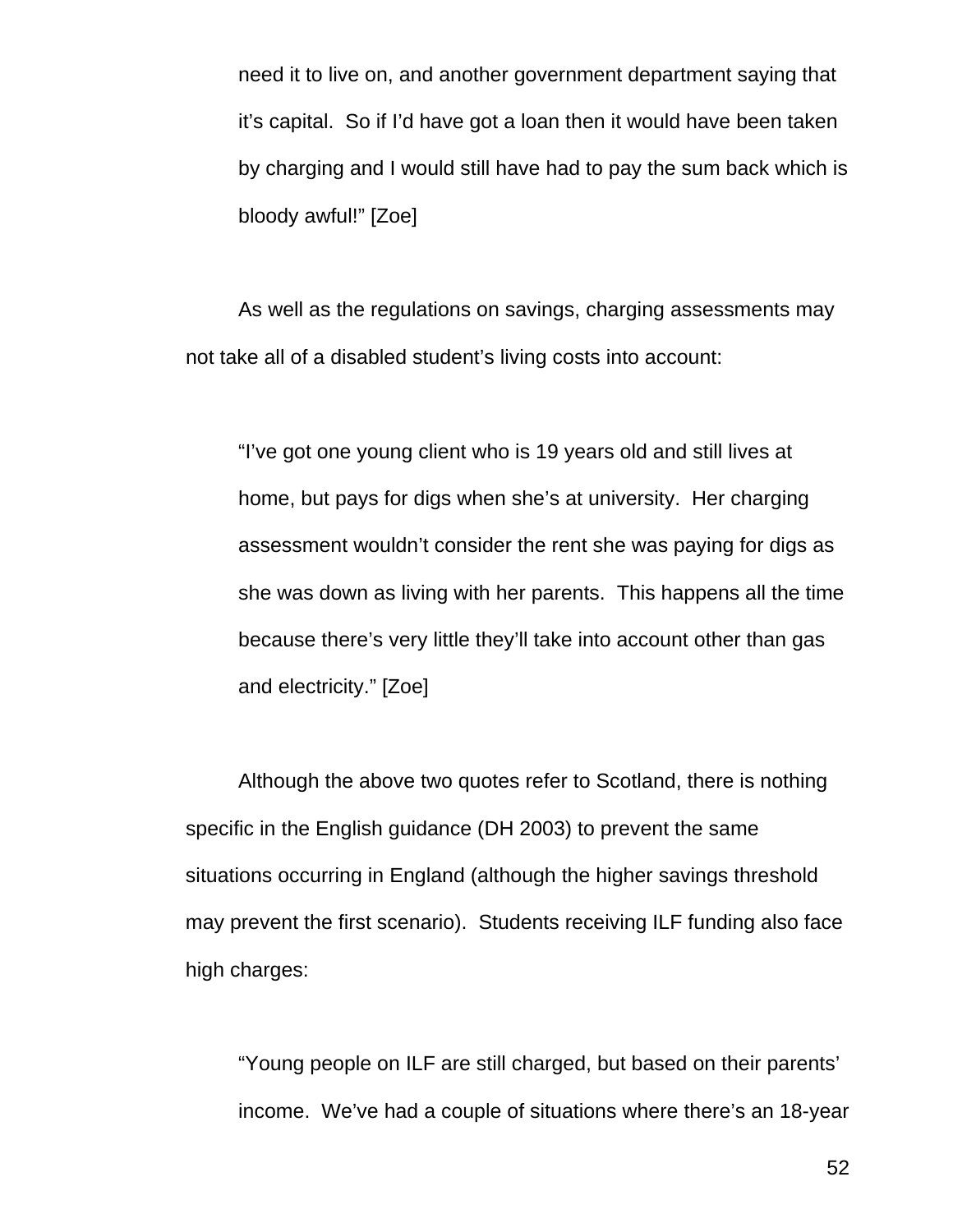old going on to university and they've both told they'll be charged £90 a week as they're being charged on their parents' salaries." [Jon]

 Moreover the financial disadvantages caused by taking earned income into account when calculating charges can act as a disincentive to higher education:

 "One of the big draws for going to university is that you'll earn more – this is how the government justifies students paying fees. But what's the point for me when I won't be able to earn more because of charging." [Zoe]

# **Employment**

Disabled people face a number of barriers to gaining employment, including recruitment policies, underemployment, attitudes, inaccessible work environments, discriminatory person specifications, medical screening, lack of qualifications, geographical mobility and the welfare system (Barnes 1992b). In addition, just under a quarter of the disabled respondents to the English survey by Holmes *et al* (2003) were deterred from seeking employment because of charging, despite the guidance for England dictating that charging policies should avoid creating disincentives to work by disregarding all earnings in charge assessments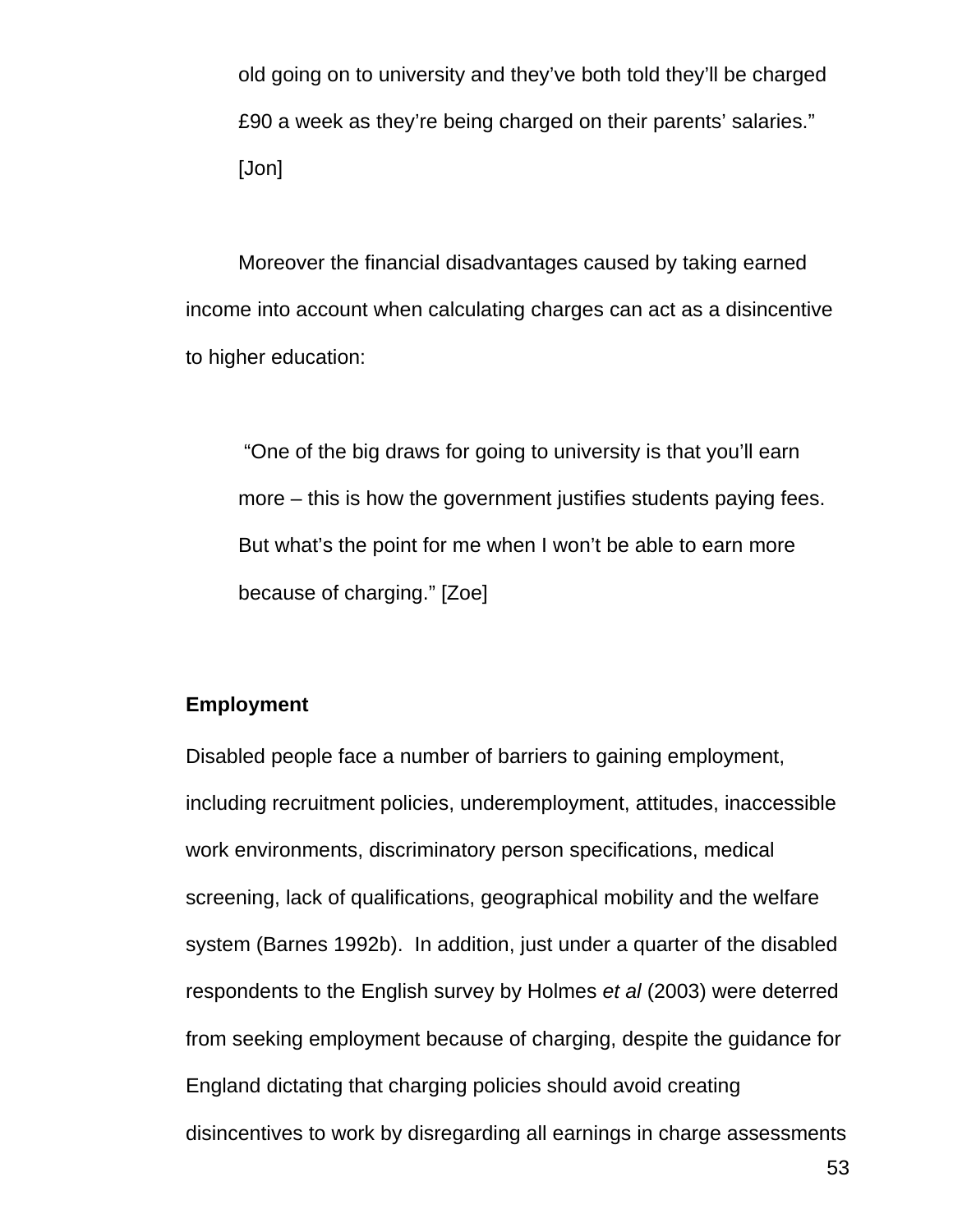(DH 2003). People in England who were interviewed for this study had also found charging to be a barrier to working:

"I struggled with staff problems at my company and I did actually consider giving up work, making everyone redundant and living off my capital until it came below the threshold. I would have been better off." [Sarah-Jane]

The guidance for England states that disabled people receiving Income Support or Job Seekers' Allowance – Incapacity Benefit, whose overall income equals the defined "basic" levels, should be exempt from charges (DH 2003). Since both of these benefits are employment-related, effectively this means that disabled people can avoid charging by giving up employment and thus qualify for these benefits. Therefore charging is still a disincentive to work in England.

In Scotland charging is even more of a disincentive since earned income is still taken into account (COSLA 2006):

"Charging creates a massive disincentive to work… it took me two months to decide whether to work or not. Working actually put me in a much worse off position… partly because they wouldn't disregard the money I spend on petrol to travel 35 miles each way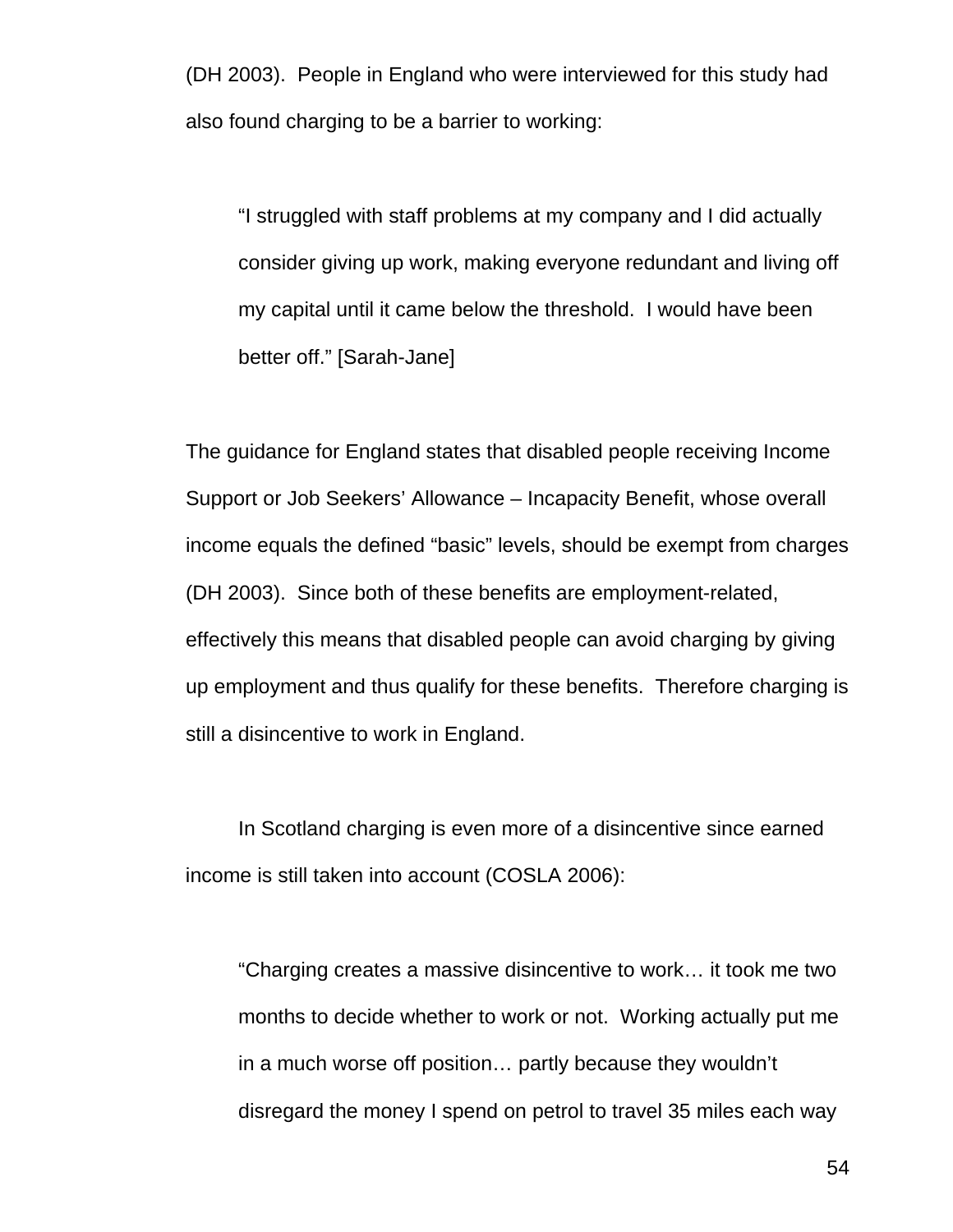to work and back every day. I was working for exactly the same amount of money that I'd get on Income Support and DLA, as the policy took all earnings above £700… but I was spending more on petrol." [Zoe]

"When I went back to work after being on Incapacity Benefit I was much worse off. My worked was based at home so I didn't have any transport costs but I was significantly worse off… It's like you're allowed to work but you're not really allowed to progress or get a top job. If you're a disabled person then you've got to stay at a certain level and you're not allowed past that level." [Liz]

"Most disabled employees are probably working part-time. They would find themselves really, really worse off if they decided to go full-time, as that's when they really get hit by charging. It's a big disincentive. Let's face it, most people won't want to get a parttime job just to earn the same amount that they'd get on benefits; they want the full-time job with the big money. But that's when they are really stung." [Tom]

 The secrecy around how charges are calculated (discussed in the previous chapter) and variation between different charging policies creates uncertainty concerning how employment will affect a person's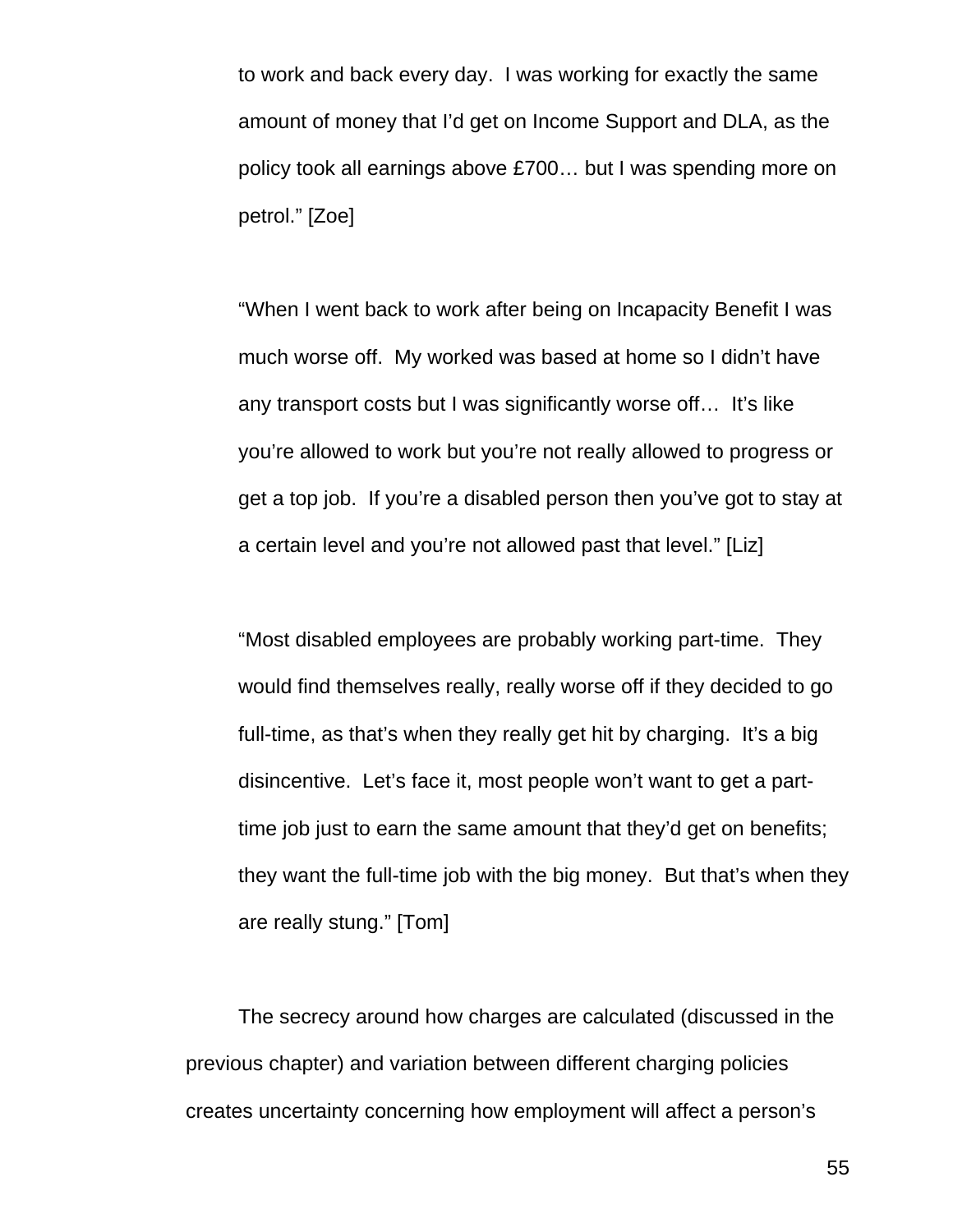charges. This was also noted by Howard (2002). The interviewees in this study described how charging can affect the decision to take a particular job:

"Until you're in the position of being in work you've not clear on what you'll be paying in charges. You've got to take the job and then find out what the actually costs are to you." [Victoria]

"When a client took up work a couple of weeks ago, she asked me how much she was going to be charged. So I phoned the council… but couldn't get an answer. I think people need to make an informed choice if they're to be willing and able to take up a direct payment, but this isn't possible under the current system." [Zoe]

 Moreover once in work some Scottish authorities will take all earned income above the amount the disabled person would have received through unemployment benefits. This may discourage people to seek promotion, look for a better paid job or even stay in work:

"The policy of Murray council was to take all of my income above £700 per month. Every single penny! …When I started here I was part-time and my income was £750, so they were taking like 50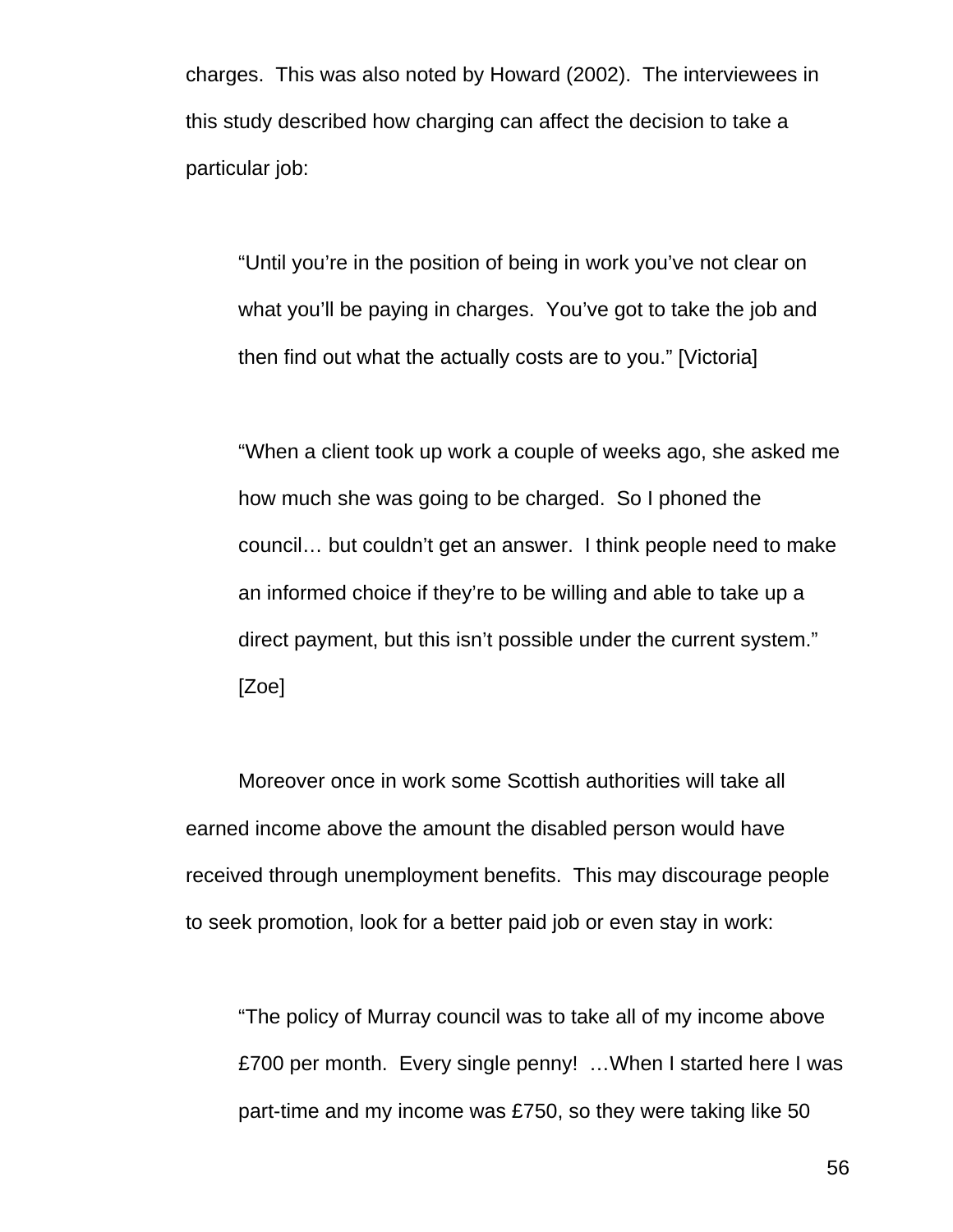quid. But when I went full-time it went up to £900 a month, out of which I would have only been getting £700, which to me is absolutely shocking. So I wrote to my MSP, as it's a devolved issue, and eventually went to see Andy Kerr who is the Minister for Health and Community Care, who was entirely useless and just said that benefits are a reserved issue. I said it's not a benefits issue, it's a work issue – stop these negative assumptions." [Zoe]

 These findings indicate that charging is still a significant barrier to disabled people taking up employment.

## **Geographical Mobility**

Geographical mobility has become especially important in both the search for work, and for people already in work to move to other parts of the country in pursuit of promotion. In present circumstances geographical mobility is extremely difficult if not impossible for many disabled people (Barnes 1992b), partly due to the lack of accessible housing (Drake 1999; Stewart 2004; Thomas 2004; Thomas *et al* 2005). Other factors are the uneven implementation of direct payments across the UK (Priestley *et al* 2006) and variation between local authorities' charging policies (Mason 1999; Campbell *et al* 2002; Howard 2002; Morris 2003a; Holmes *et al* 2003; d'Aboville 2006).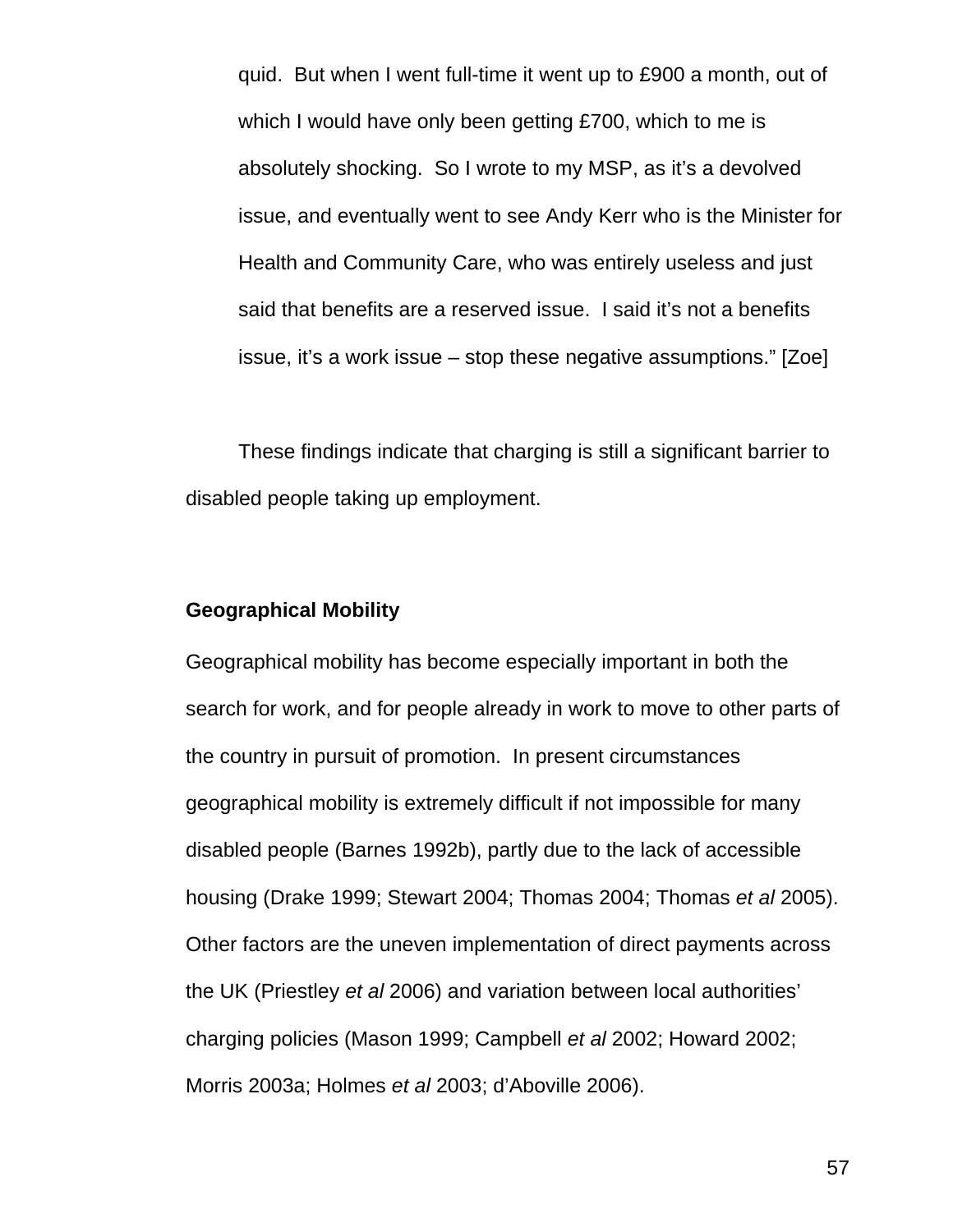For example, William and Barbara live in different areas and both receive funding from their local authority and the ILF. But whereas William only pays charges to the ILF, Barbara is also charged £7.60 per week by her local authority. Such discrepancies are common:

"I've thought about moving to Argyll, but I think their charging policy is even more draconian than my local authority's policy so that put me off." [William]

"In Sterling they waive all the charges to the Independent Living Fund, who don't take income into consideration so I'm a hell of a lot better off. Because I'm not on benefits my contribution is about 30 quid a week, but if I was on benefits it would be £75 as they would take my Severe Disability Premium as well… All the various charging policies in Scotland are different, because the guidance is so slack. You got the biggest postcode lottery that you've ever seen. Murray council take all of your income over £700, and Sterling and Glasgow are similar if they don't waive the charge to the ILF, but they at least have a taper, which is fairer and suggested by the COSLA guidance." [Zoe]

 The introduction of free personal care in Scotland has led to further differences between local authorities: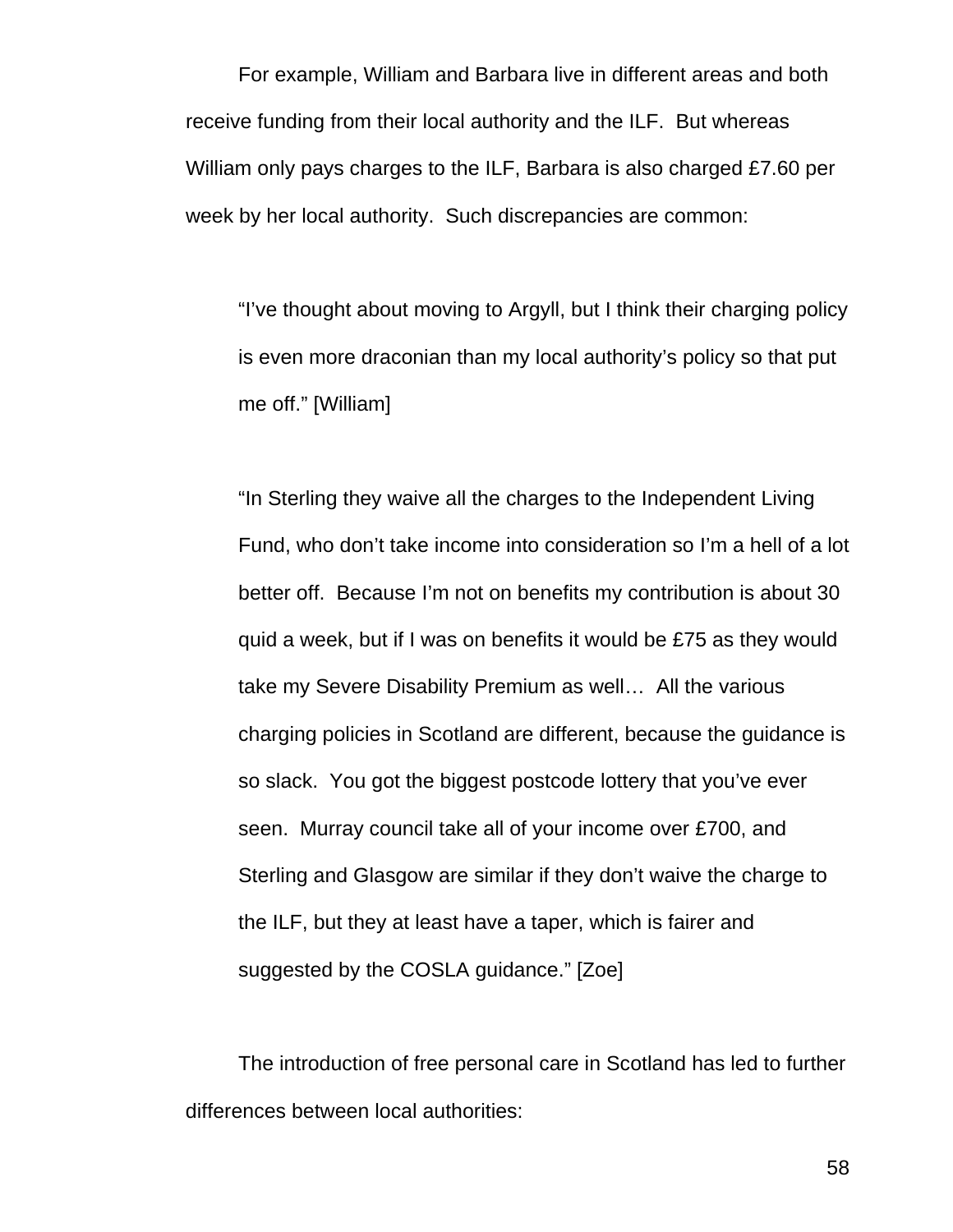"One of the local authorities has interpreted free personal care as people not being helped with meals, whereas in other parts of the country people have actually got free personal care." [Jon]

 Also the secrecy around how charges are calculated, as discussed in the previous chapter, again results in disabled people being prevented from making an informed decision about where to live:

"People can sometimes find themselves in a situation where they can't decide whether or not to move somewhere else because they won't find out what the charging policy is unless they actually move." [Jon]

 All of these issues arise from the guidance for both England and Scotland giving too much discretion to local authorities in the design of their charging policies.

### **Pensions and Savings**

Older disabled people are placed at a relative disadvantage as income from an occupational pension is not disregarded in the same way as earnings from employment (Morris 2003a; 2005b; Coaltion on Charging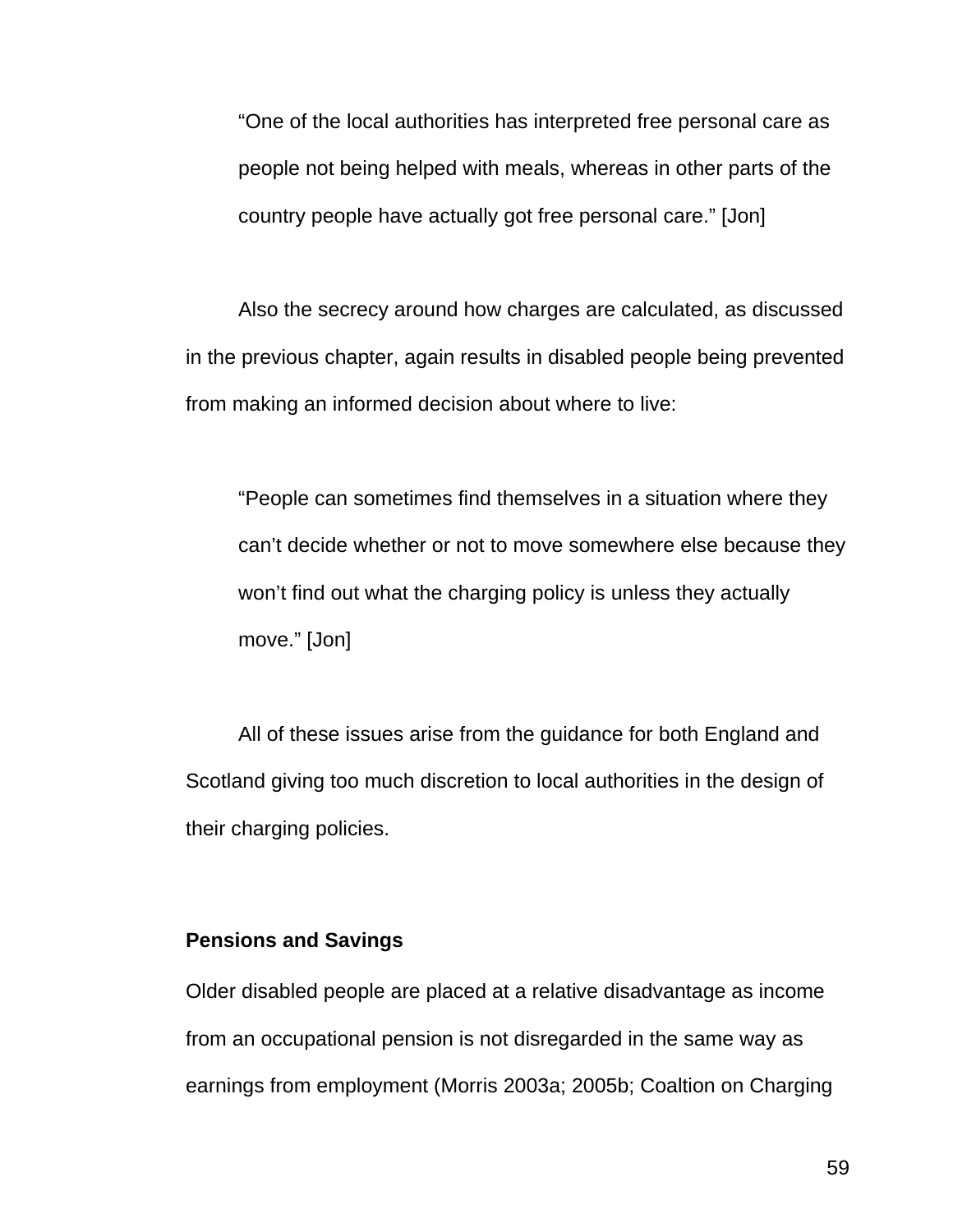Cymru 2006). This has an impact on people who are charged by either their local authority (English or Scottish) or the ILF:

"I have a really good friend who was a nurse before she became disabled. She has a pension and doesn't need an awful lot of assistance. But she was assessed to pay all the charges which were really making her life intolerably." [Sarah-Jane]

"The ILF charge us half of our DLA care component plus… they also take my pension into consideration. The same amount of superannuation is taken into consideration for my wife as well as myself… My wife and I both get incapacity benefit. We are both recipients of ILF funding. So we are both charged on the same income, my pension, which I think is unfair. Our contribution is £222 per week… but I don't know how the ILF work this figure out." [William]

The practice of assessing capital means that disabled people are not allowed to amass any money during the course of their lifetime, and may be unable to save for things such as a car or a deposit on a home. This seems to conflict with other Government statements discouraging 'empty-nesters' (Mason 1999; NCIL 2000; Holmes *et al* 2003).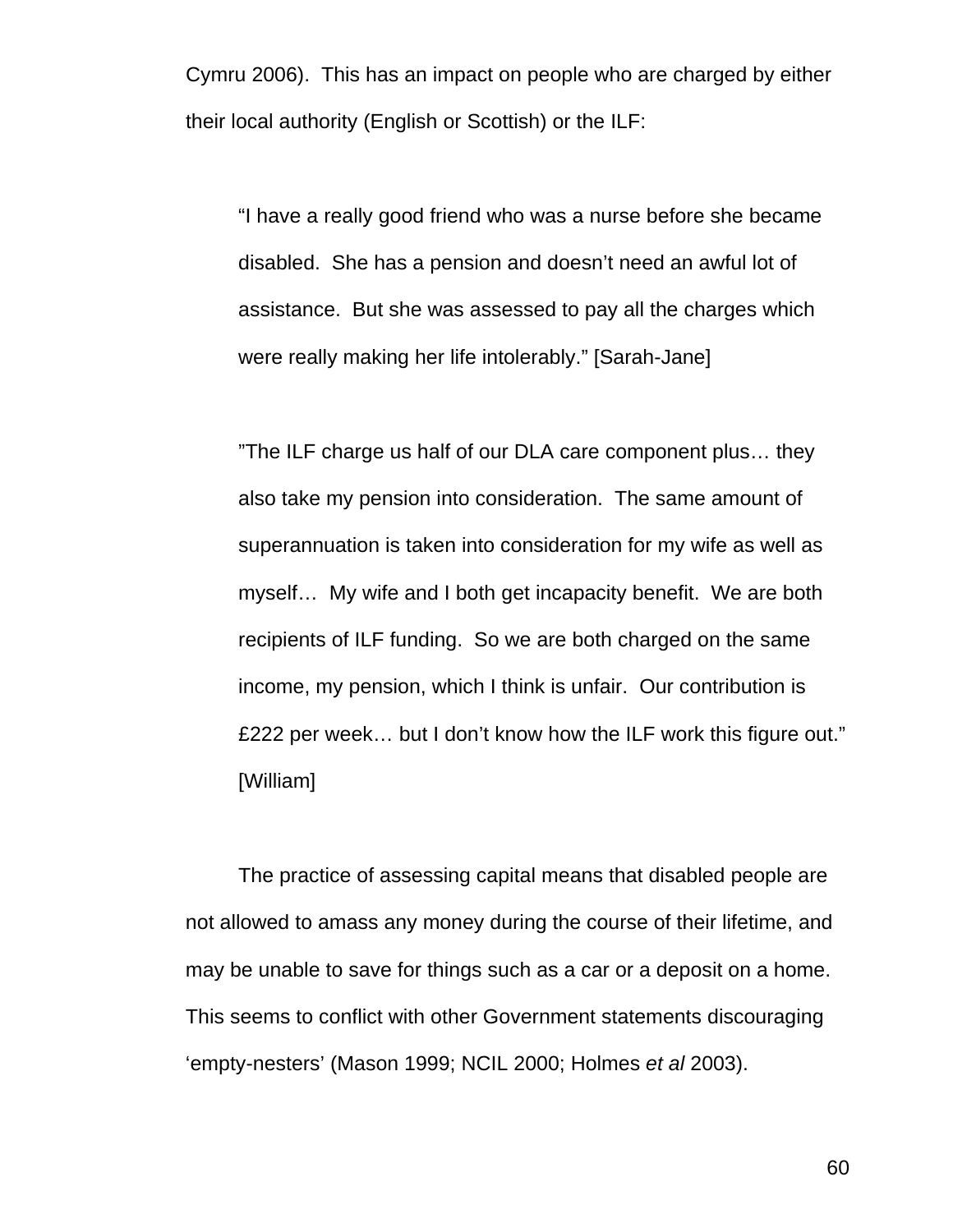"I had a client with a couple of TESSAs and the local authority actually forced her to sell them before they came to maturity so she lost out." [Jon]

"I know I'm being watched to see how much money I've got. They ask for your bank account details. There's no point in saving above a certain amount of money because I know they'll take it off me. I would never look at buying a house because I wouldn't be able to save enough for a deposit. If you don't give them your bank details then they'll charge you the full whack, so you've got no choice." [Victoria]

"When I knew that my capital was more than the local authority allowed, I opted to pay the maximum contribution which was £50 per week when I started. It then went up immediately to £60 per week, as I started in February and they change the rates in April, and the next year it went up to £80 per week. Then it went up to £100 per week, on the basis that it was going to be £120 per week. Fortunately, or maybe unfortunately by that time my capital had gone down to such an extent that I managed to get a nil assessment…" [Sarah-Jane]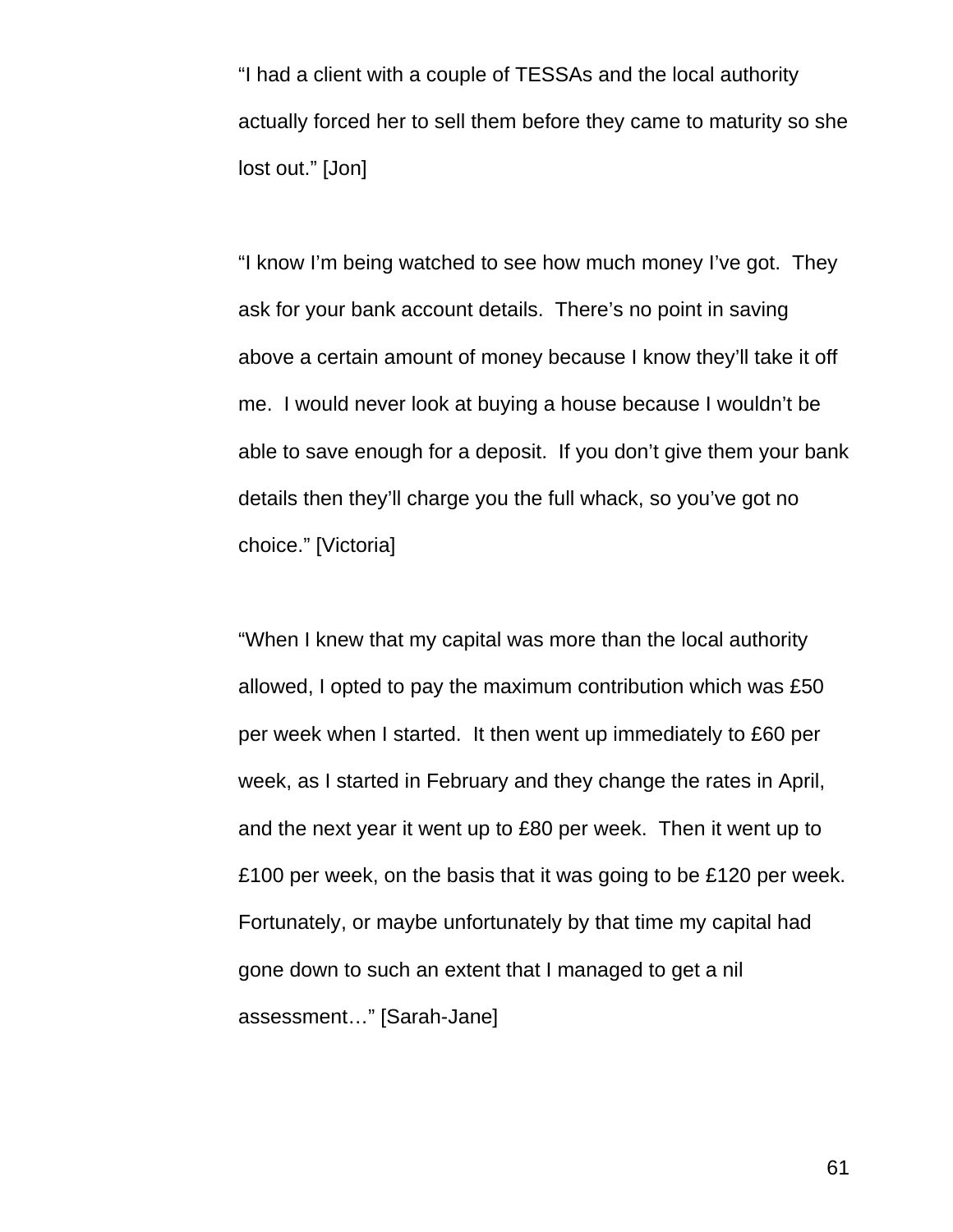Limits on savings may result in disabled people being unable to save sufficient sums for additional disability-related expenses such as replacement vehicles, aids, equipment and adaptations (NCIL 2000). Unlike the Scottish guidance, the guidance for England asks councils to consider "circumstances where individual users may have particular needs for savings" (DH 2003:15). However no clear directive is given on what particular circumstances they had in mind. This had led to some (but not all) authorities disregarding savings specifically to cover disability-related expenditure:

"She has to work very hard to keep her savings under the limit. But her car cost over £30,000 as it's one that you can drive from a wheelchair, and then she's got a lift and hoists and an electric wheelchair. She wants to retain capital to replace these things, but the local authority won't disregard that capital in the charging assessment. At least my local authority has agreed that if I have a fund specifically for repairing or replacing my equipment then they will disregard it." [Sarah-Jane]

 The financial assessment of savings has led to some disabled people spending whatever money they have to avoid giving it away through charging: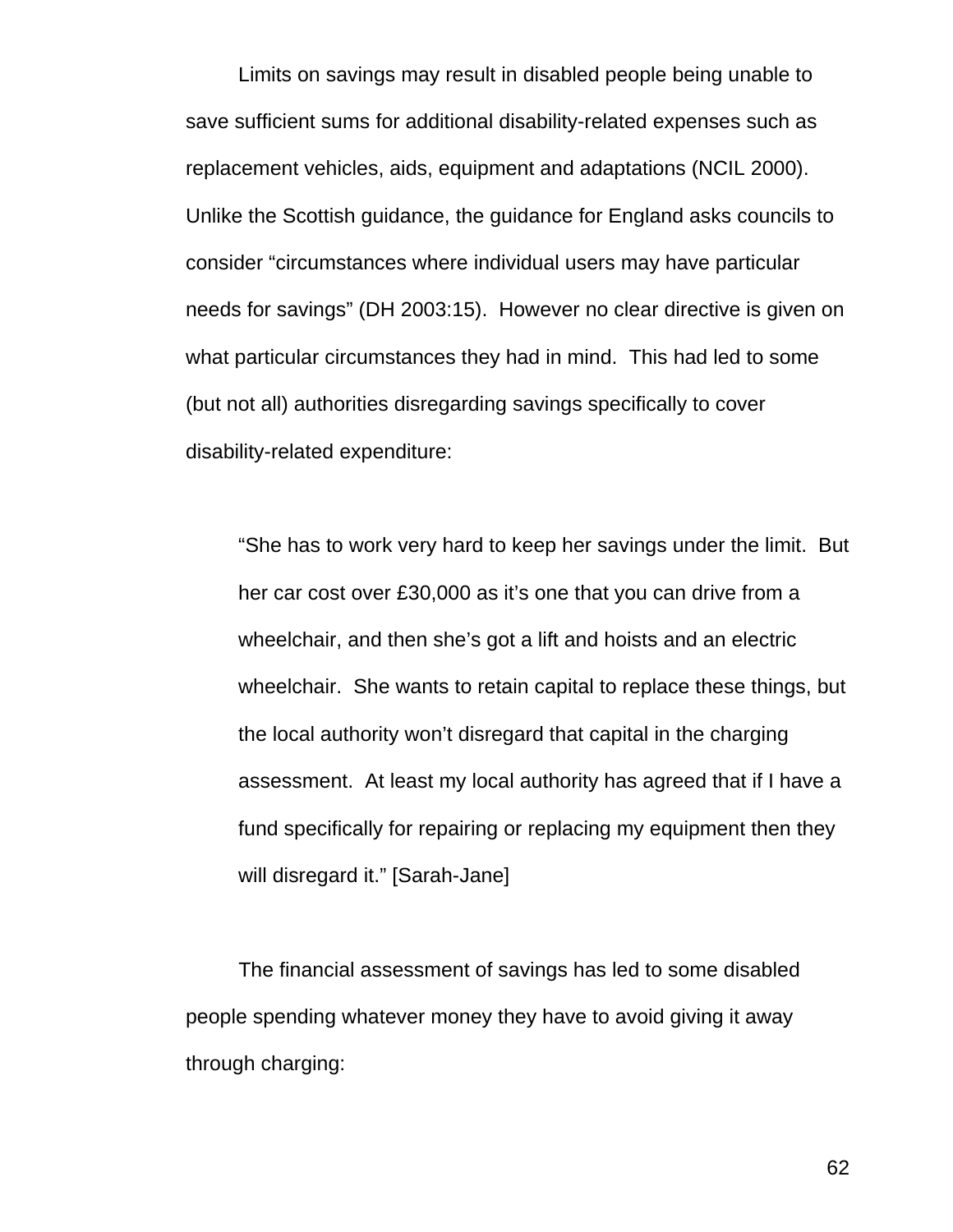"I get an allowance from the Thalidomide Trust… Say one year I get a big lump sum in the bank, to be honest I'd spend it rather than save it… as I would begrudge paying it back to them [the local authority]." [Patrick]

"If my savings go above the level set by the ILF then I put them into my house. When I retired I got £25,000 but I couldn't keep it because of charging, so I paid off the mortgage." [William]

"My gran… asked me would inheritance affect my charges. The only way they wouldn't touch it was if I put it straight into property within six months. She died in June and the lawyer looked into it but couldn't see a way of hiding the money. I'm determined to find a legal way to keep the money, so I'm just going to have to put it into a house and get a mortgage. I'll be fine as long as I live in it, but if I don't then they'll make me sell it and take the capital." [Zoe]

 The overall effect of pensions and savings being taken account is that disabled people are prevented from making financial plans for the future in the same way as non-disabled people.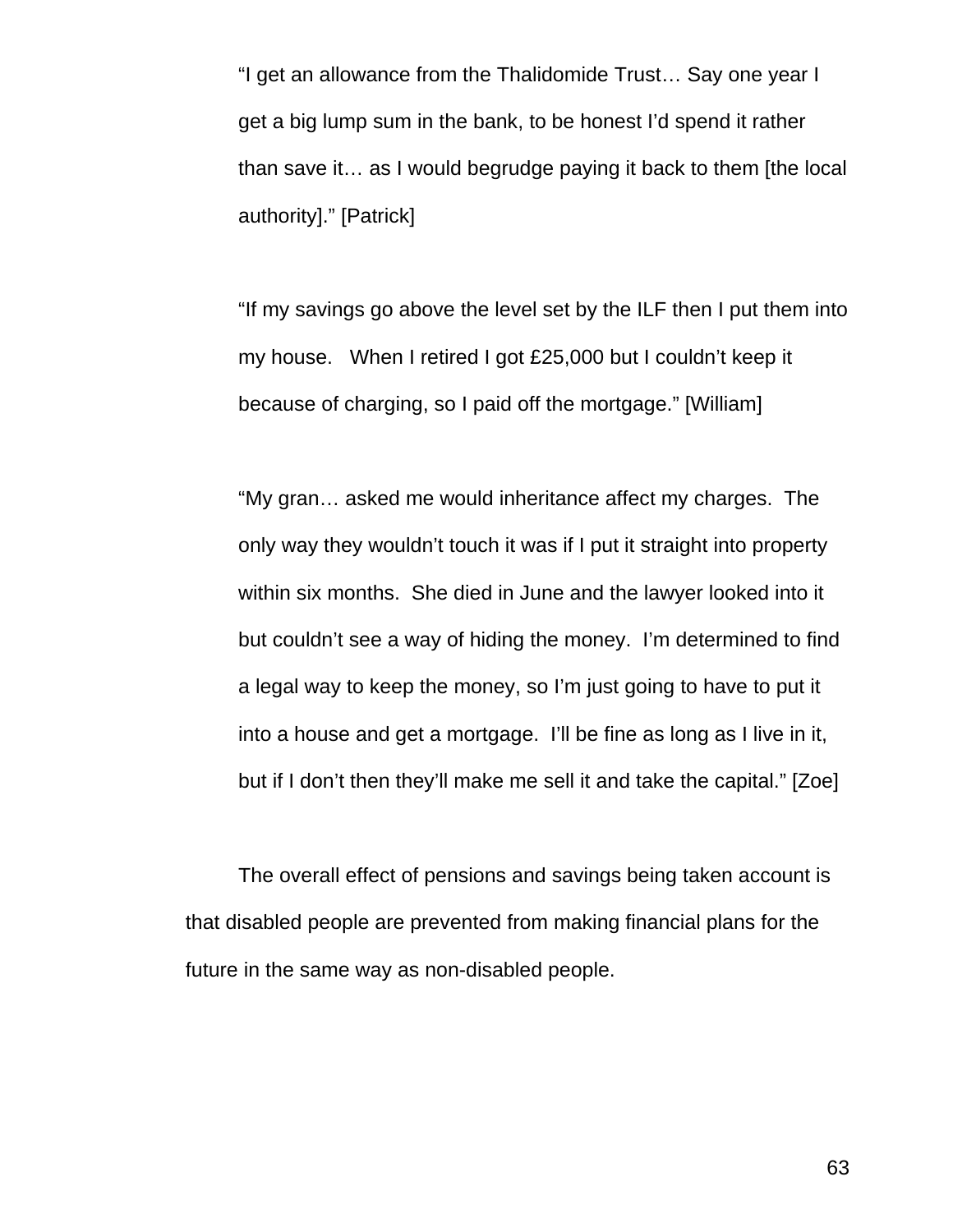# **Conclusions**

This chapter has demonstrated how charging creates barriers for personal assistance users seeking to go to university, seek employment, move to another part of the country, get a pension or save for the future. These are activities that typically non-disabled people may undertake as they progress through life. Therefore it appears that charging policies either intentionally penalise personal assistance users for seeking to lead full lives; or more likely fail to anticipate that disabled people will aspire to fully participate in society:

"A lot of it is to do with the fact that the spending and employment power of the disabled person hasn't been fully recognised. Sadly people like me, who require a high level of support normally don't usually work so they've never been able to look at these ridiculous loopholes." [Zoe]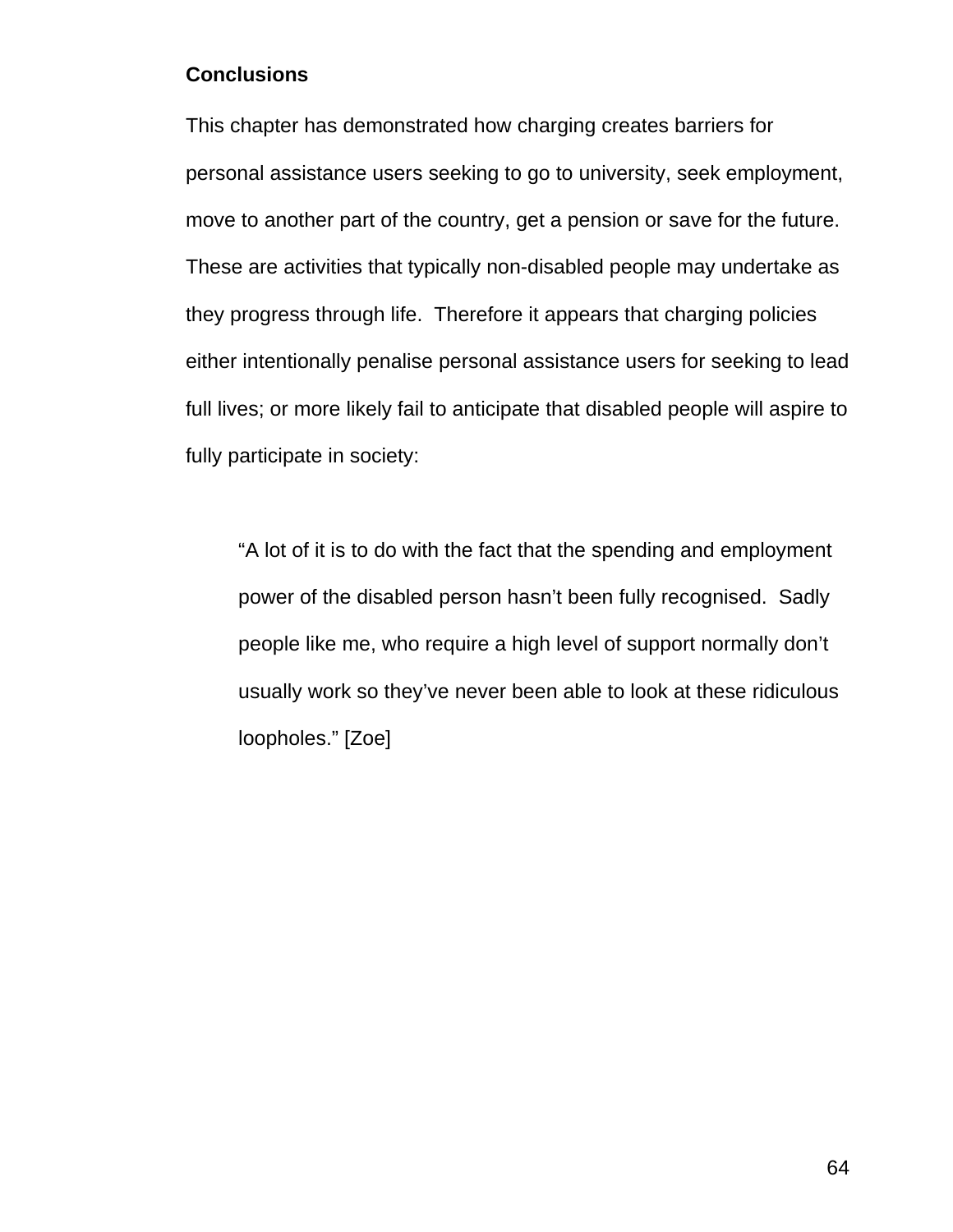## **Chapter 6: A Barrier to Independent Living**

This chapter examines how charging creates barriers to independent living by taking income that would otherwise be spent on the additional costs of disability, putting some people in a position where they cannot afford to have support. It then evaluates the human rights implications of charging for essential support, and concludes by considering why Scotland's system for free 'personal care' has excluded disabled people under 65.

#### **Disability-Related Expenditure**

In the study by Holmes *et al* (2003) on the effects of the charging guidance for England (DH 2003), 14 out of 32 disabled people felt charging had a negative effect on their income and lives. As already discussed, past research has shown that benefits do not adequately cover disability-related expenditure, let alone care charges (Smith *et* al 2004). All of the people interviewed in this study agreed with this view:

"All I get is DLA, and the cost of my electric wheelchair, let alone the cost of my car eat up all of that. I have additional costs of food… they don't take into account feeding PAs… If I want to go for a weekend away with my partner, the only hotels with hoists are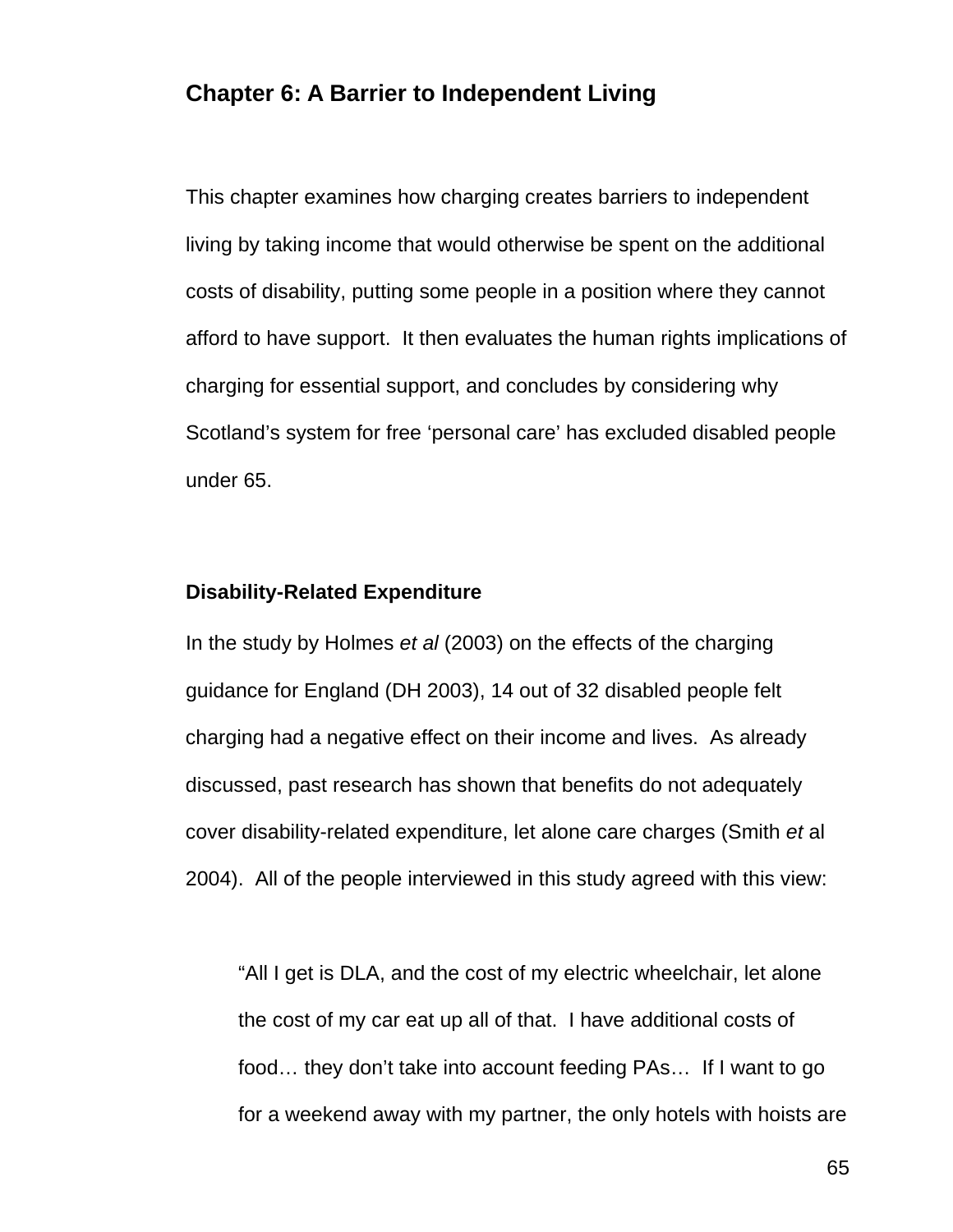4 star hotels. So not only have you got less money, but doing what you want to do costs more." [Sarah-Jane]

"I've got a big 2 litre WAV that I had to buy. My wife is doubly incontinent so our tumble dryer is on 18 hours a day to cope with the dirty laundry. Our PAs are up all night so we've got lights on day and night. All of these things, and more, are not taken into consideration." [William]

"The public transport system isn't fully accessible so you have to take taxis. Holidays are a complete nightmare. I don't have a relative to go away with so I have to take a PA, which means that I'm paying double. Even if you've managed to accrue any money from your direct payments or ILF funding, you're not allowed to use that money to pay the additional expense of taking a PA on holiday with you." [Barbara]

Maynard Campbell *et al* (2000) also noted that the additional costs of requiring a PA to accompany a disabled person on holiday are not taken into account. In addition, interviewees were asked what they would spend the money they would save on if they hadn't had to pay charges: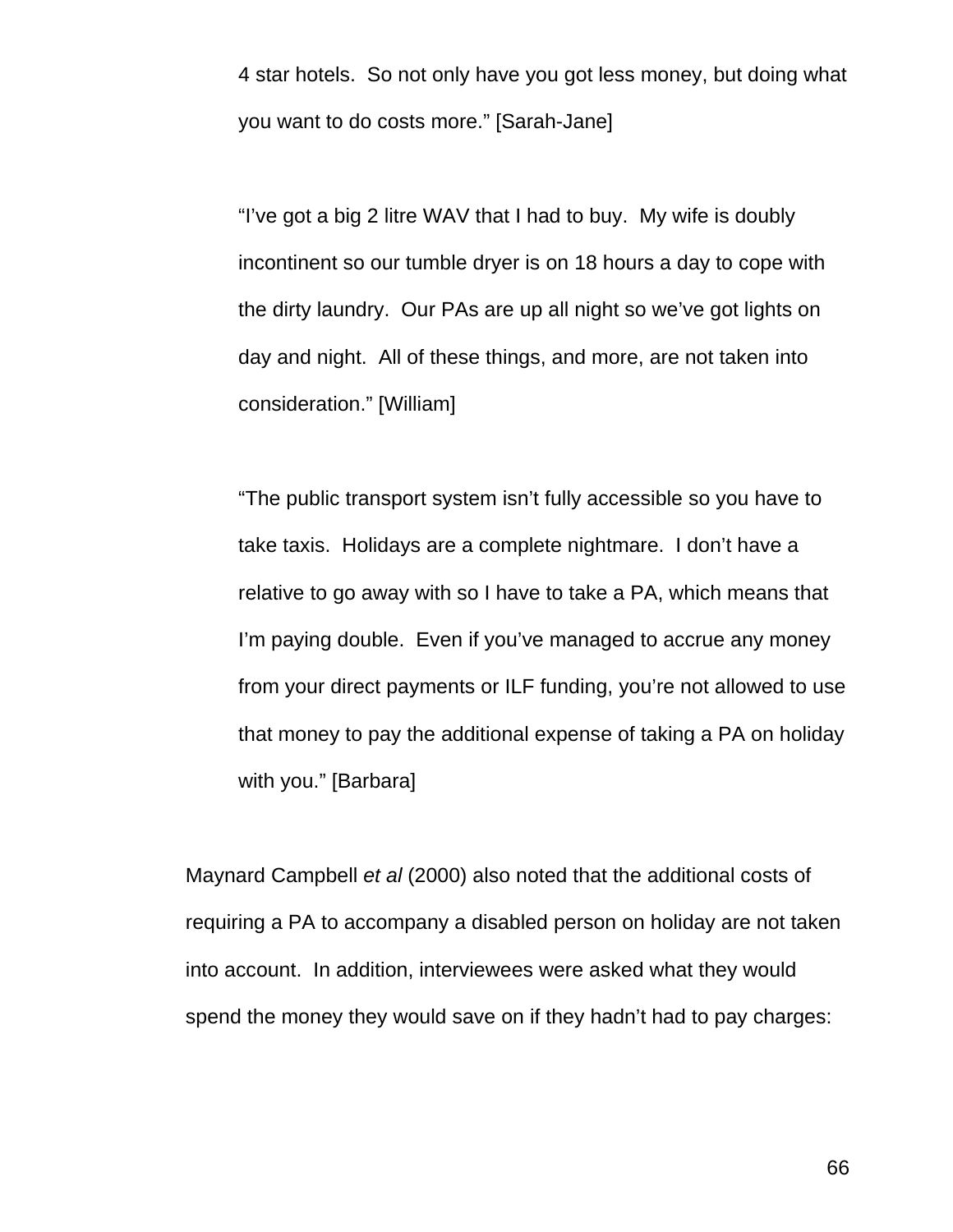"I would use the money saved on the luxuries that I expect to gain from work, the same luxuries that any other citizen would expect." [Zoe]

"I would spend the extra money saved on food and other normal, daily living costs that everyone incurs. I'm not as comfortable nor as well off as I would have been if I were able-bodied." [William]

"I probably wouldn't have gone into overdraft. I would have been able to afford a decent holiday. Charges have meant a lower standard of living compared with somebody else in my situation whose been working all their life and has a professional qualification. Basically I have to be more careful and have lower expectations than my peers." [Sarah-Jane]

 Tom suggested that a fairer system would be to split the DLA care component into two, thus specifying how much of it can be taken through charging:

"The DLA care component should just cover care and the government should introduce another component to cover all of the other disability-related costs that attendance allowance previously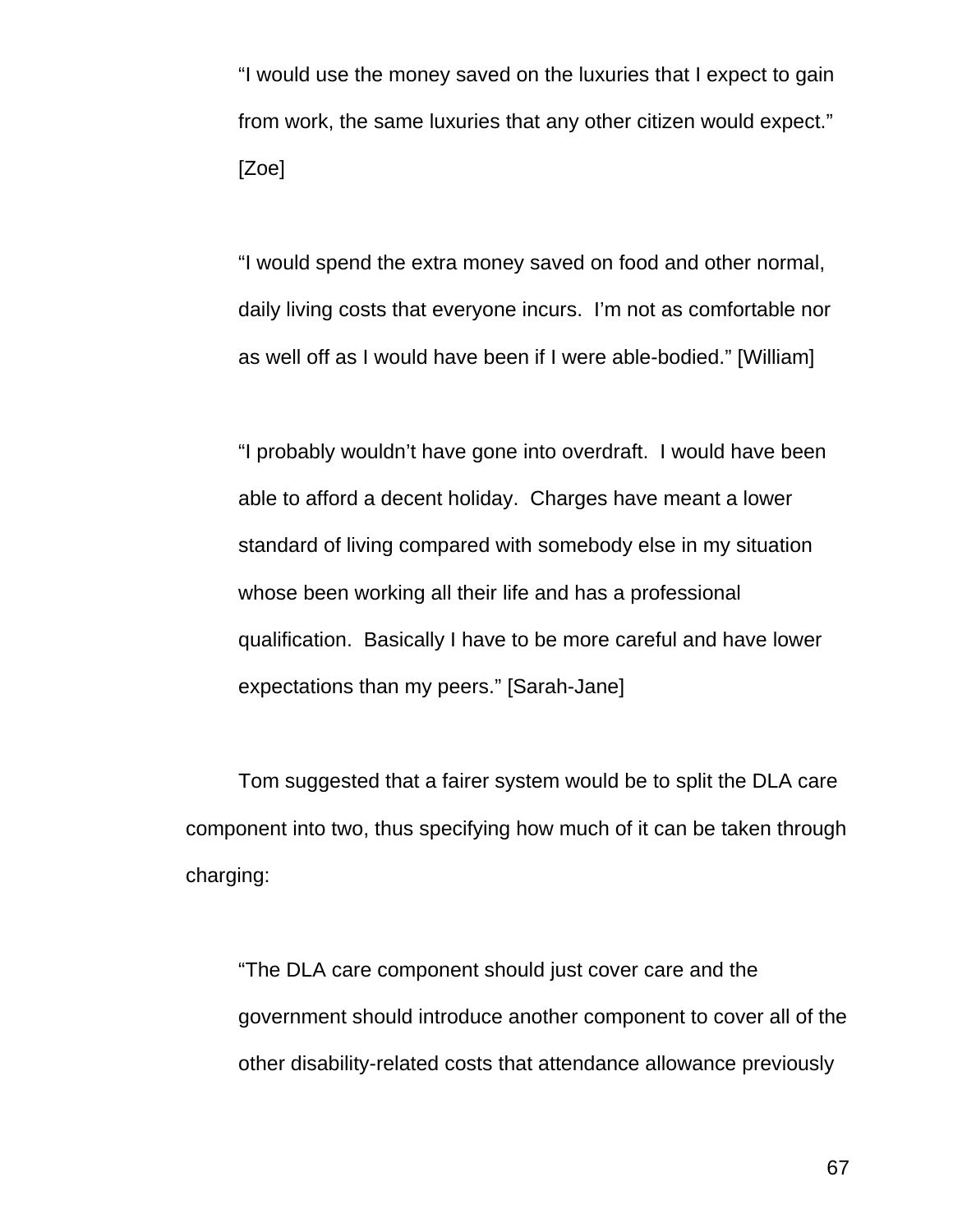covered… Most people are being left with nothing to cover those costs." [Tom]

Therefore for this study's participants, charging not only takes away income that should be spent on meeting the additional costs of being disabled, but also money that would otherwise be spent on day-today living costs. This is especially the case in Scotland where earned income, as well as benefits, is taken into consideration.

#### **Cessation of Support**

There is evidence that charging prevents some people from receiving support. A few of the older people interviewed by Zarb and Oliver (1993) had stopped having assistance in the home because charges had been introduced. Barnes (1997) found that older people considering direct payments were fearful of additional personal cost implications. In the study by Holmes *et* al (2003) on the impact of the charging guidance for England (DH 2003), 6 out of 33 disabled respondents had decided to stop accessing services altogether and a further 3 had considered reducing the level of service they received. The interviewees in this study confirmed that charging deters people from applying to the ILF:

"I know plenty of disabled people who would benefit from the ILF, but they won't apply for it because of the charging… It amounts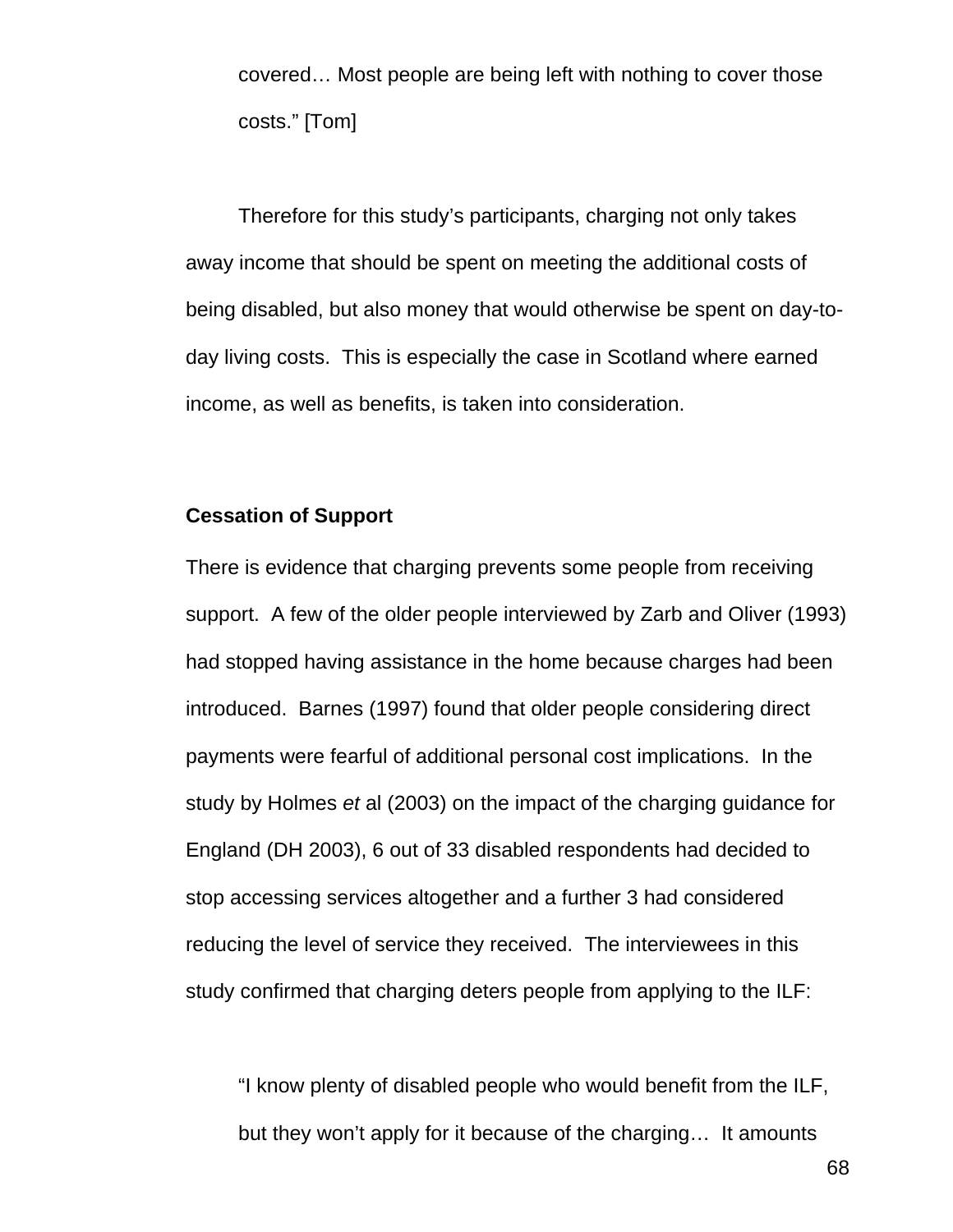now to something like £72 per week because they take half your DLA care component and your Severe Disability Premium... For many disabled people who have to pay this charge towards their care package, basically they're just existing – not living." [Barbara]

Another participant who works for a Scottish CIL said that it was quite common for people not to take up direct payments once they learnt what the charge will be. This decision can also affect other family members:

"People who choose not to take up direct payments because they can't afford the charges will go back to relying on family members for support or just struggle on and do without. And then they'll be frightened to look at direct payments again, cause what's the point of giving up what little money you have to get outside the door if you've got no money to spend once you're out there?" [Victoria]

 Therefore charging is effectively preventing some disabled people from accessing the support they have been assessed as needing.

## **Equality and Human Rights**

Independent living is a human right (Morris 1993; Campbell 1997; Hasler *et al* 1999; Holmes *et al* 2003; Houston 2004). All of this study's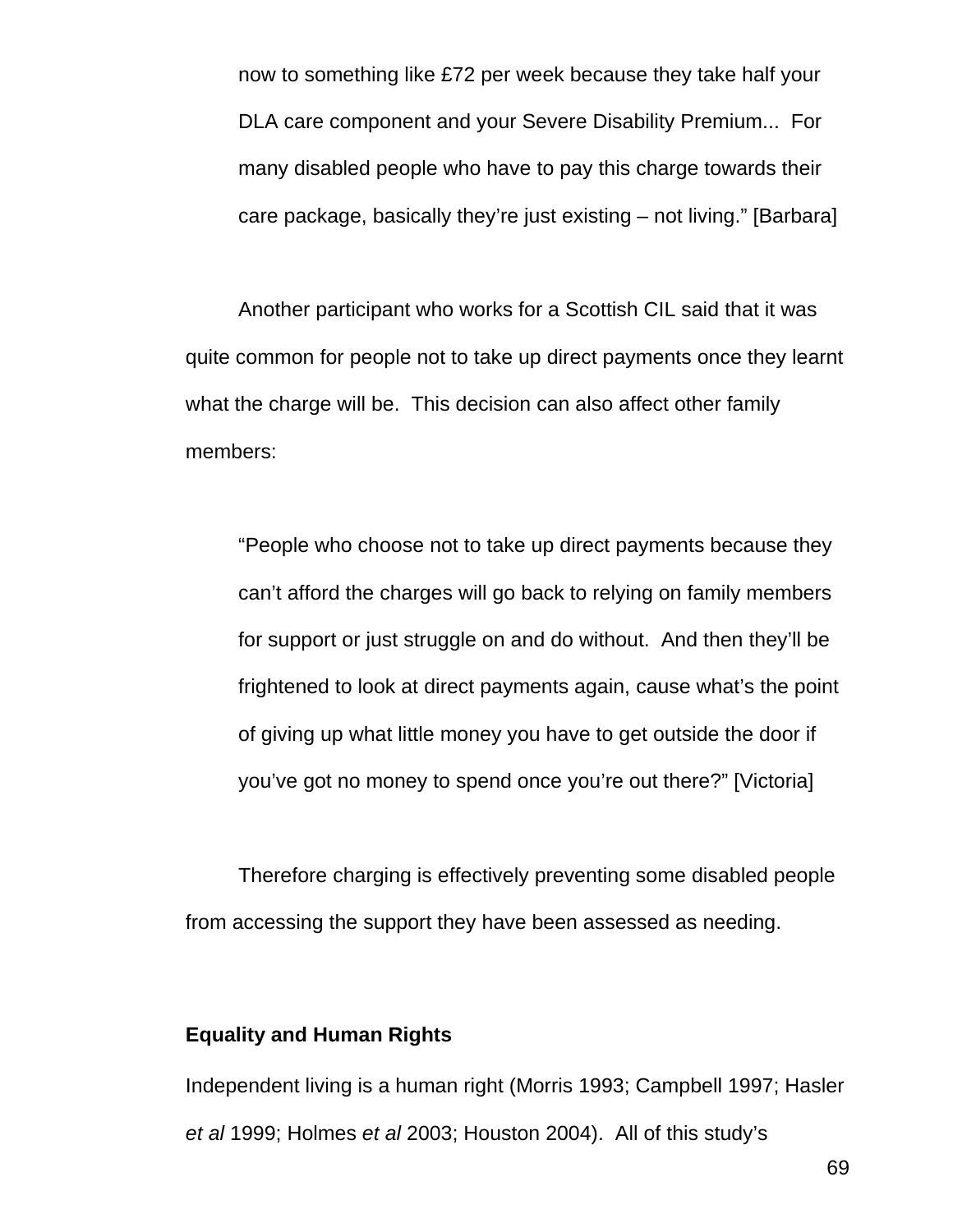participants were angry that disabled people are made to pay for this right:

"I think that to pay to have to get out of bed in the morning is iniquitous in this day and age. I think that to be enabled to do the basic things that everyone else can do should be a human right." [Sarah-Jane]

"What you're buying with your charge is a human right, and I don't believe that anyone in our society should have to pay for a human right. No-one else pays to go to the toilet or to get out of bed in the morning." [Zoe]

"Independent living is a right. It's not a privilege or an extra service; it's an entitlement, a right that non-disabled people don't have to think about. It should be a right that we don't have to pay for, regardless of income." [Patrick]

"Charging is unfair. Why should disabled people be charged for getting up in the morning and going to bed at night? Do nondisabled people have to pay this? I don't think so!" [Barbara]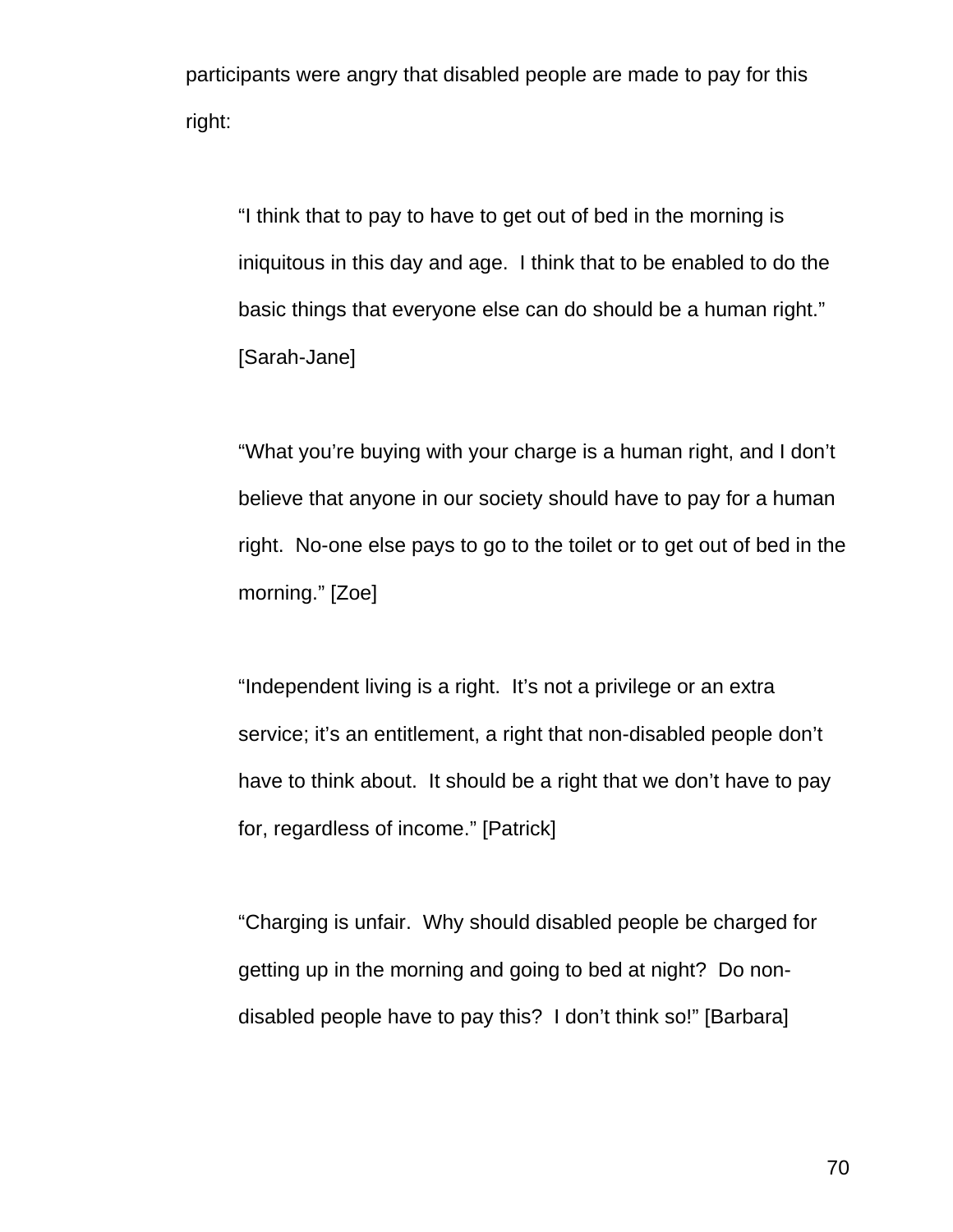Barbara went on to express the view that no-one should have to pay charges, regardless of how wealthy they are, since in the interests of equality, a non-disabled person would never be expected to pay to have their human rights upheld:

"I don't even think that a disabled person with compensation, local authority funding and a very big salary should have to pay charges as disabled people don't ask to become disabled… They shouldn't have to pay a tax on being disabled – whatever their income is." [Barbara]

The comparison to taxation (Mason 1999; NCIL 2000; DCIL 2001; Elder-Woodward 2001; Holmes *et al* 2003) was also made by another participant:

"I don't have any kids going through school, but I'm still paying for the education system through council tax. I don't mind this because I think education is a right, so I don't begrudge paying for the education service, nor other services that I don't use. There are very few accessible public buses that I can use. But I don't mind paying for the public transport system as I believe it should be a right. So this is why I begrudge being charged for my personal support." [Patrick]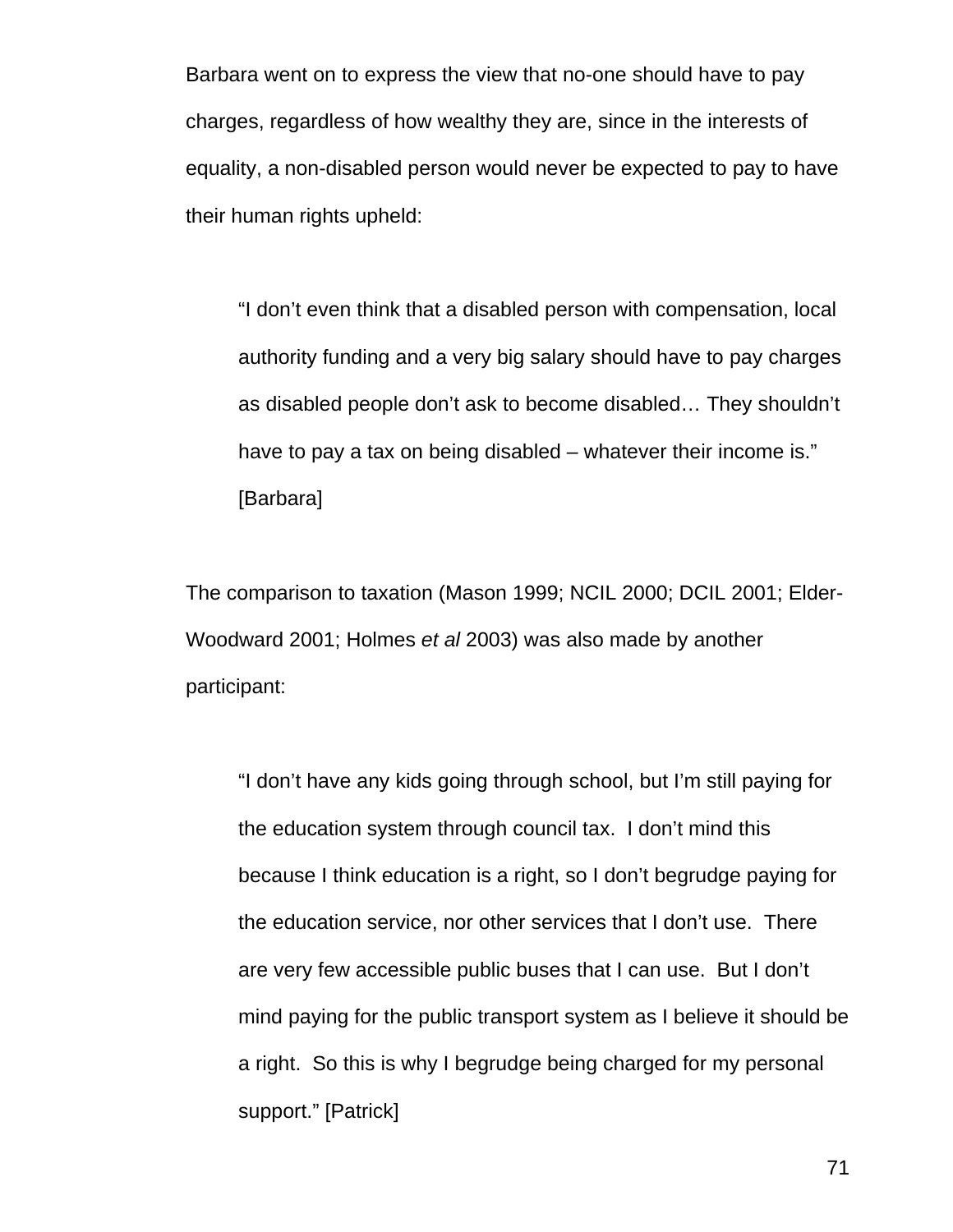Many services being delivered under the label 'social care' include tasks that can also come under 'health care' (NCIL 2000). Indeed it has been shown that personal assistance users do not distinguish between 'health' and 'social care', as both are viewed as part of their overall requirements for assistance (Glendinning *et al* 2000; Glasby *et al* 2004). Similarly one interviewee could not understand why the former is free and the latter is charged for:

"Politicians have not really understood the principle that, like healthcare, social support should be free at the point of delivery… because it's more cost effective to provide support within the community than to pay the health costs resulting from the injury and ill-health caused by lack of social support. People should have a right not just to keep healthy, but to participate equally in society. They're two sides of the same coin." [William]

William goes on to elaborate on where he thinks the idea behind care charging may have come from:

"…a hangover from the Victorian age when only the rich in the big houses could afford personal support. The politicians who devised the National Assistance Act possibly thought that if you needed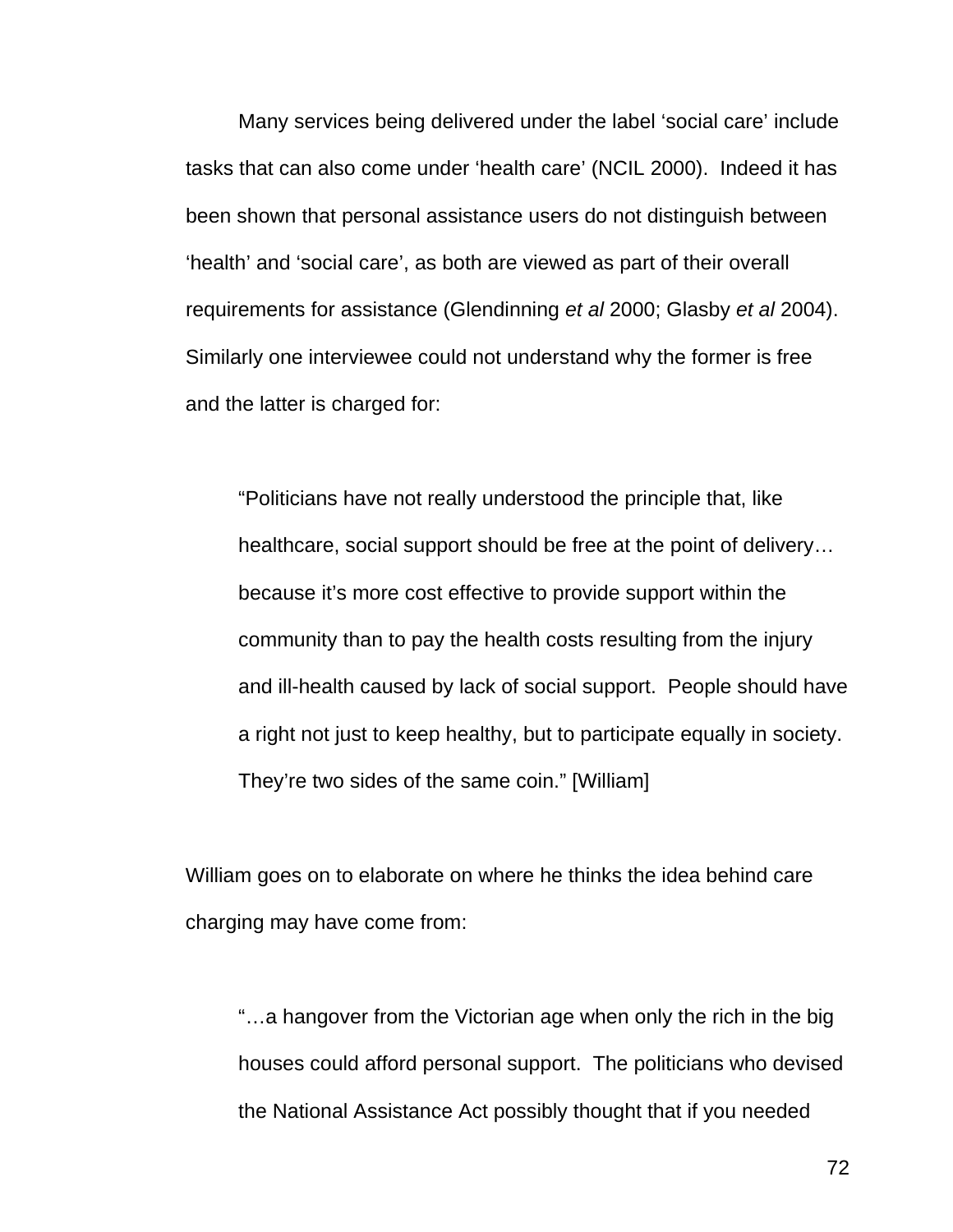personal support then you should be able to cough up. In any case, home care was first considered as a service to non-disabled pregnant mothers, not people who needed personal support due to physical impairment. As such, it was possibly seen by some as an add-on 'luxury', not an 'essential', to improve the life chances and quality of life for children. But that's not the scenario today. Personal support is needed to bring about social inclusion. Without personal support there won't be equality." [William]

 All of this study's participants expressed the view, concurrent with the available literature, that charging constitutes an infringement of human rights and a barrier to social participation and social inclusion.

### **Campaigning for Change**

There has been considerable resistance to charging from disabled people's organisations. Seventy percent of the organisations sampled by Barnes *et al* (2000) actively campaigned on disability rights issues, including charging. The National Centre for Independent Living believes that charging is socially unjust (NCIL 2000). Inclusion Scotland state in their manifesto:

Not only does means-testing and charging for independent living services inhibit the motivation of many to work, save and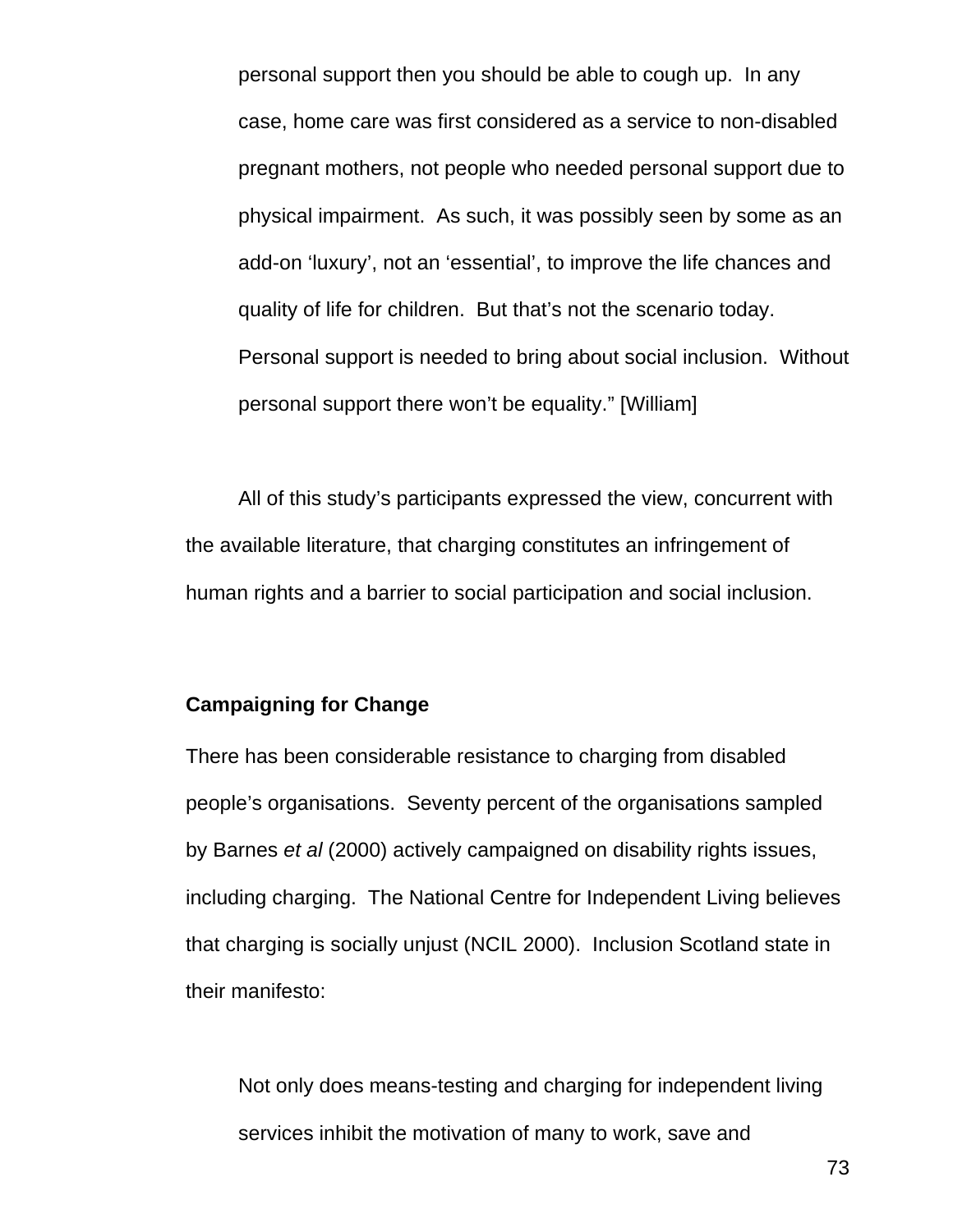participate as responsible citizens, but it is effectively a doubletaxation on those who have already paid national and local taxes, which like our non-disabled peers are levied on us for our security and support by the state. Taking earned income, pensions and savings into consideration when calculating charges to support the social inclusion of disabled people in society is discriminatory and repressive. In fact, making disabled people pay for our inclusion in society could be argued to be tantamount to institutional intimidation, venality and extortion; and as such should be outlawed (Inclusion Scotland 2006: unpaged).

 The Scottish disability movement assumed that the introduction of free 'personal care' would include disabled people:

"We assumed that free personal care in Scotland would be for everyone. So the disability movement didn't lobby as hard as the older people's organisations…. Even the public assumed that it included everybody." [Jon]

A number of possible reasons as to why this did not happen were put forward by participants: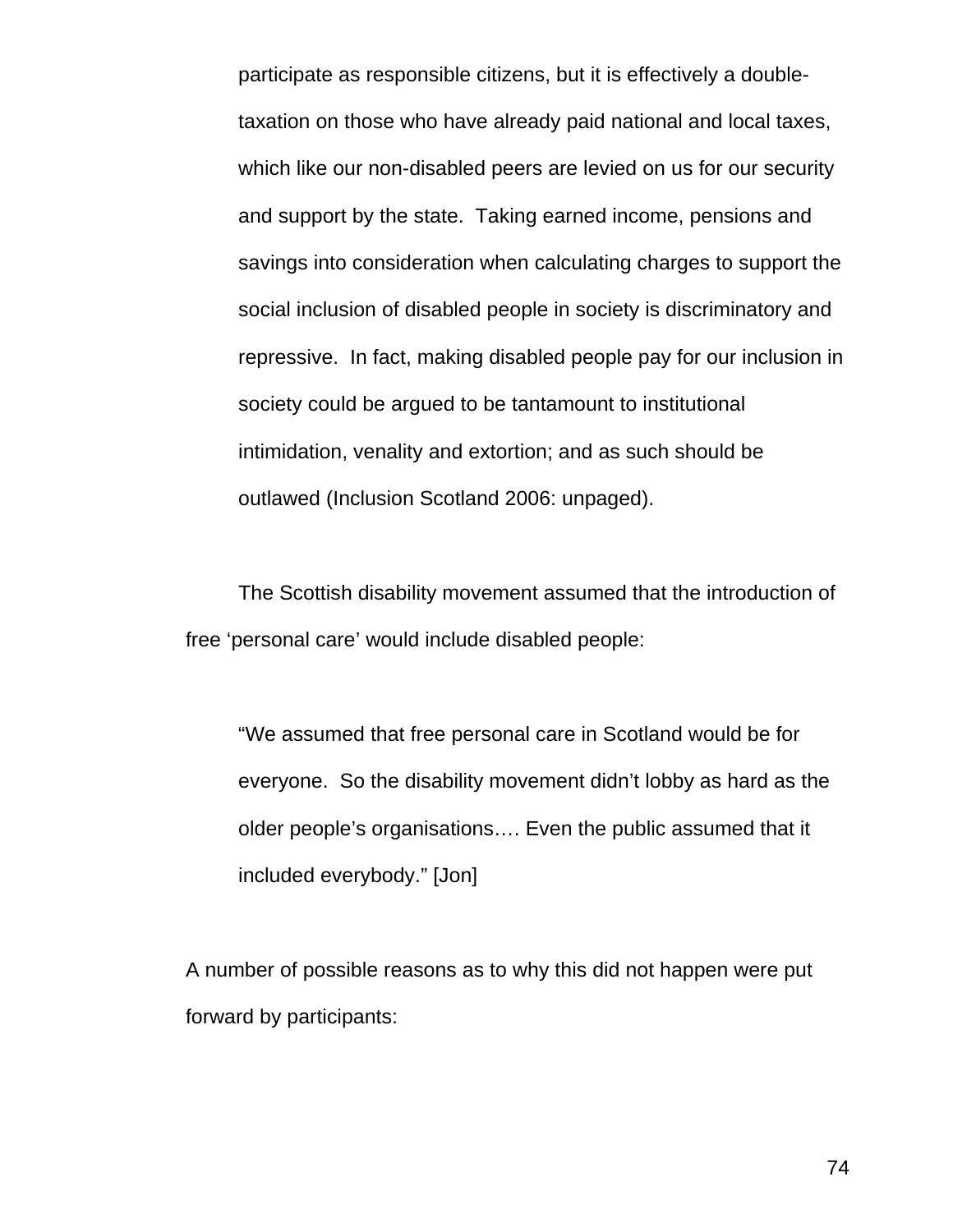"There are a lot of elderly people in Scotland and if you can secure their vote then you've got a good chance of forming the next government. But you're not going to get elected on the back of just disabled people's votes." [Tom]

"The decision… was driven by cost. Politicians have more emotive feelings of care and protection towards older people… Also the grey vote is important." [William]

"It's the children of grey vote who stand to inherit from their parents and saw their money being eroded by charging." [Sarah-Jane]

The decision seems to have also caused inner turmoil within the Scottish Labour Party:

"I know from my own involvement in the Labour Party that community care charging has rattled a lot of MSPs and activists, particularly because a lot of the people campaigning for it to be scraped are actually in the party. So it's caused a lot of chaos in one of the governing parties, but I doubt whether this will lead to charging going away." [Tom]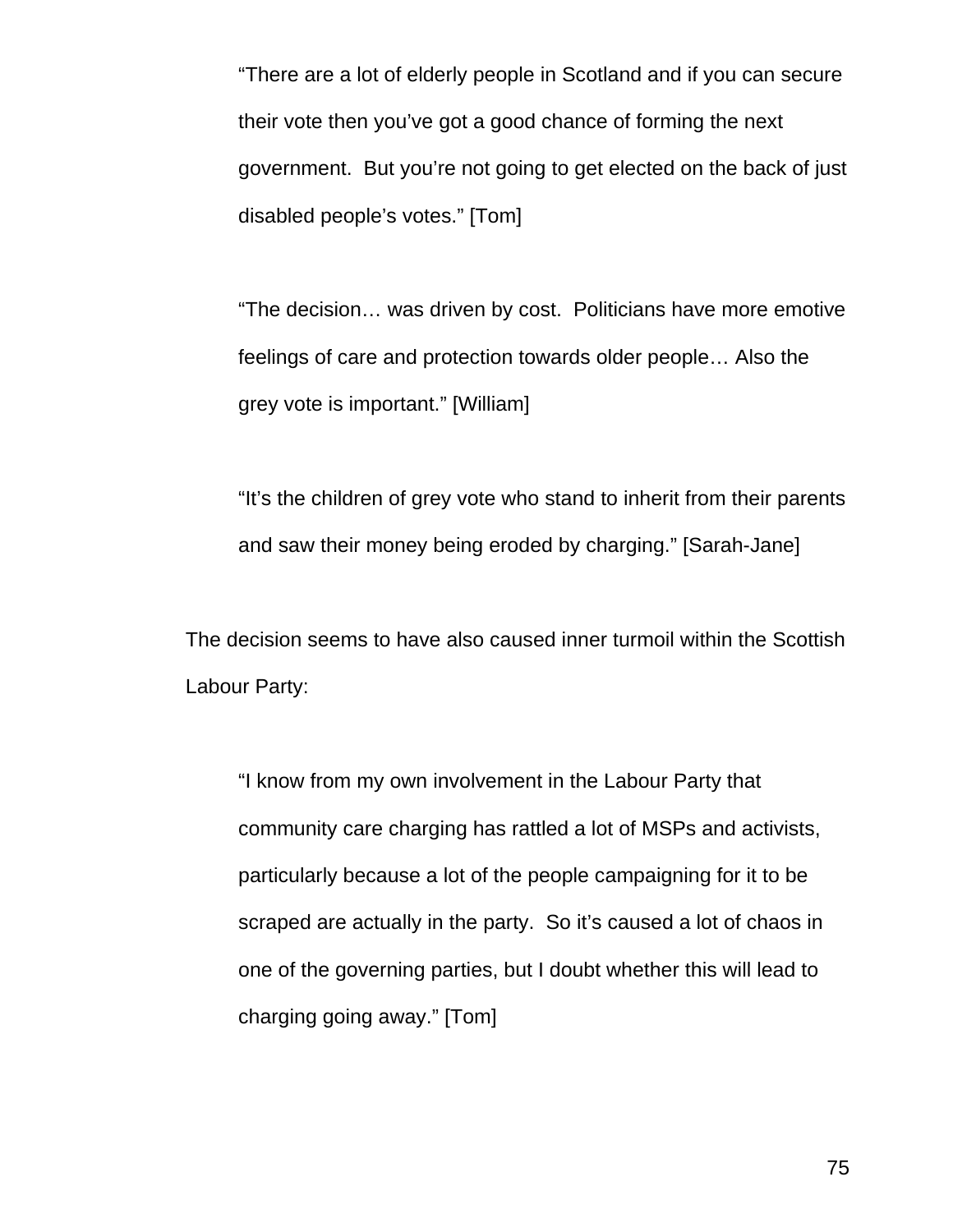Morris (2005b) points out that the Scottish distinction between 'personal care' and 'social care' in deciding which services should be free may have opened up inequalities between different groups of disabled people and created further barriers to independent living. Participants indicated that disabled people have difficulty with the artificial distinction between personal and social care:

"Differentiating between personal and social care is hard sometimes. For example, say you're staying in a hotel – that's social, but you still need personal care wherever you are." [Patrick]

"A lot of the stuff that elderly people want are things like someone to do their shopping, but these things are charged. It's free if you need someone to feed you, but you're charged for someone to make your meal. You're allowed two baths a week – if you want more then that's considered a luxury and you'll have to pay for them. So free personal care in Scotland isn't what it seems." [Zoe]

 Zoe also commented on the barriers she'd encountered whilst campaigning against charging:

"One problem is, when people hear about charging, they genuinely think 'that's ridiculous'. Even social workers have responded in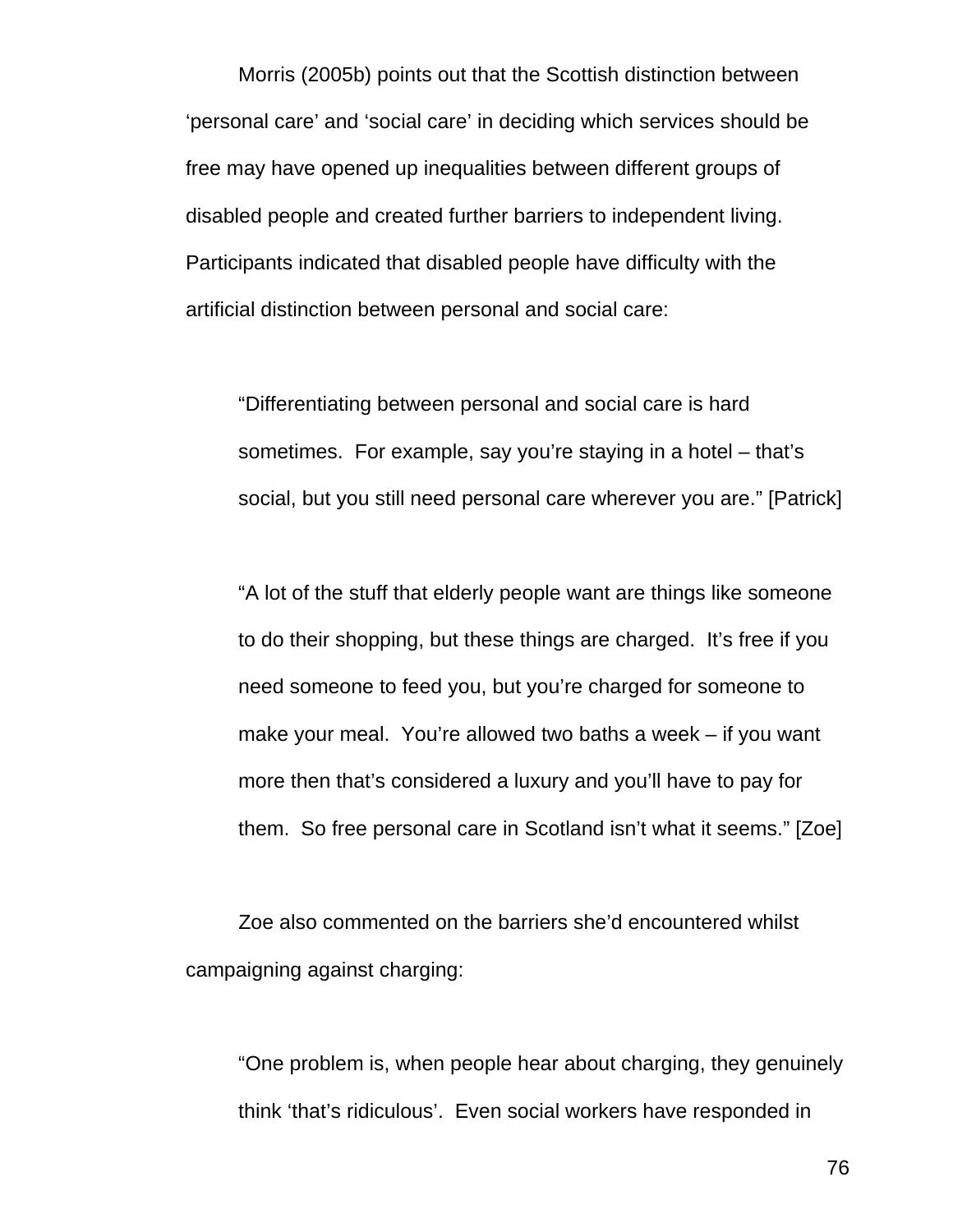disbelief when I've told them that, out of my wages, I pay more in charges that I get to keep." [Zoe]

However she was optimistic that, if students, young people and young disabled people could push this issue, then charges (or at least assessment of earned income) could be abolished in Scotland:

"Anne Maguire [Minister for Disabled People] was sympathetic and pointed out that I wouldn't have my earnings taken into account if I lived in England but Andy Kerr, who's responsible for charging in Scotland, was just non-responsive. We did a campaign, with disabled people lobbying MSPs as they went into Parliament but none of them would have their picture taken with the banner. But it did spark a review of community care legislation by the health committee, which basically says that free personal care for the elderly didn't cost the country in a few years time more than it would have if it hadn't existed; and also that it constituted age discrimination not allow it to people under 65. I think, come the legislation at the end of the year, that age grounds would be a good challenge." [Zoe]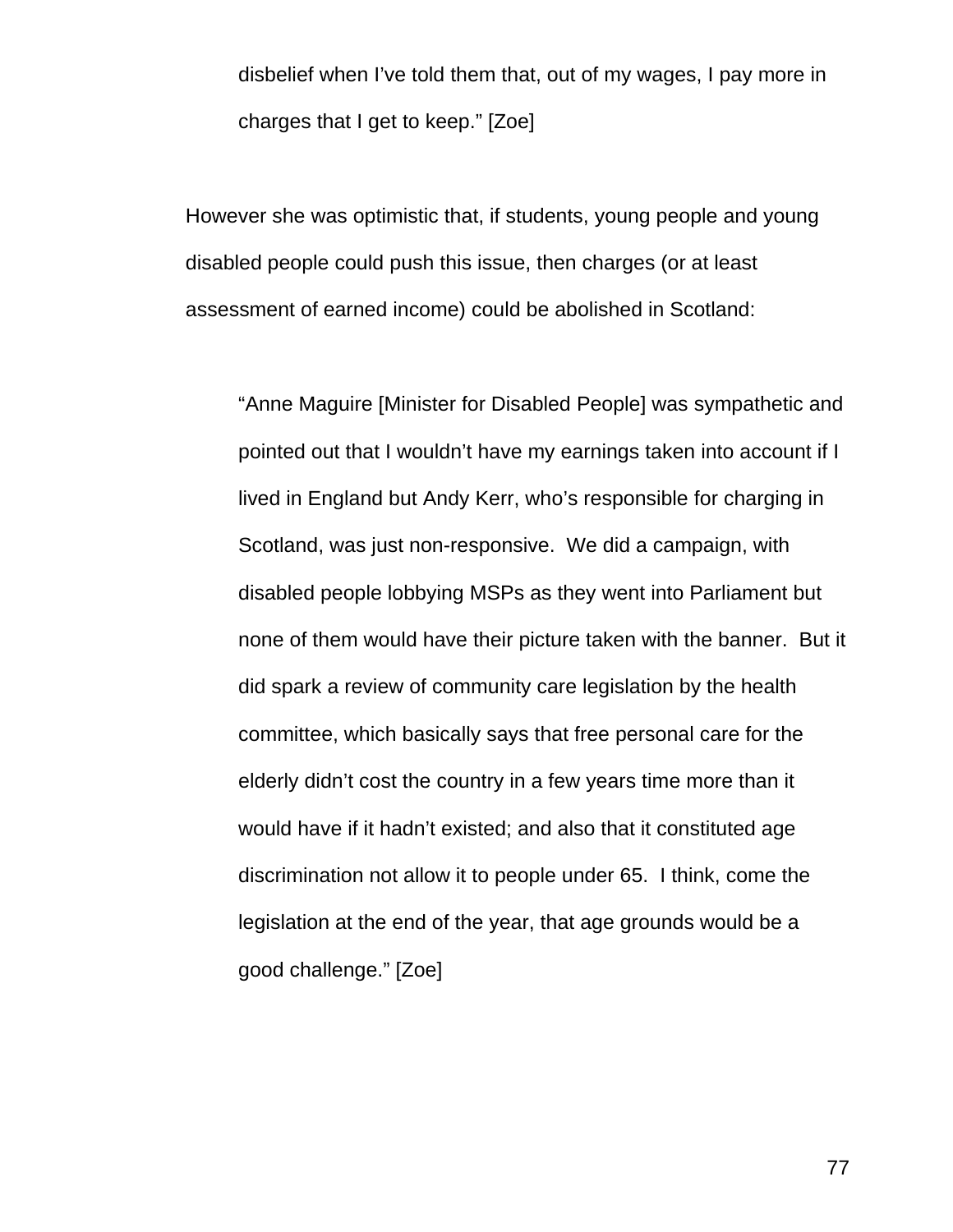## **Conclusions**

This chapter has looked at how charging creates barriers to independent living, absorbing income which was meant to pay other disability-related costs and, in extreme cases, preventing disabled people from accessing independent living services altogether. This would seem to directly conflict with the Department of Health's aim "to increase individuals' independence and choice by giving them control over the way the services they receive are delivered" through direct payments (DH 2005: 82). It would also equally seem to conflict with the Scottish Executive's aim to uphold the right "to live an independent life, rich in purpose, meaning and personal fulfilment" (Scottish Executive 2005: 9). In short, charging denies personal assistance users basic, fundamental human rights.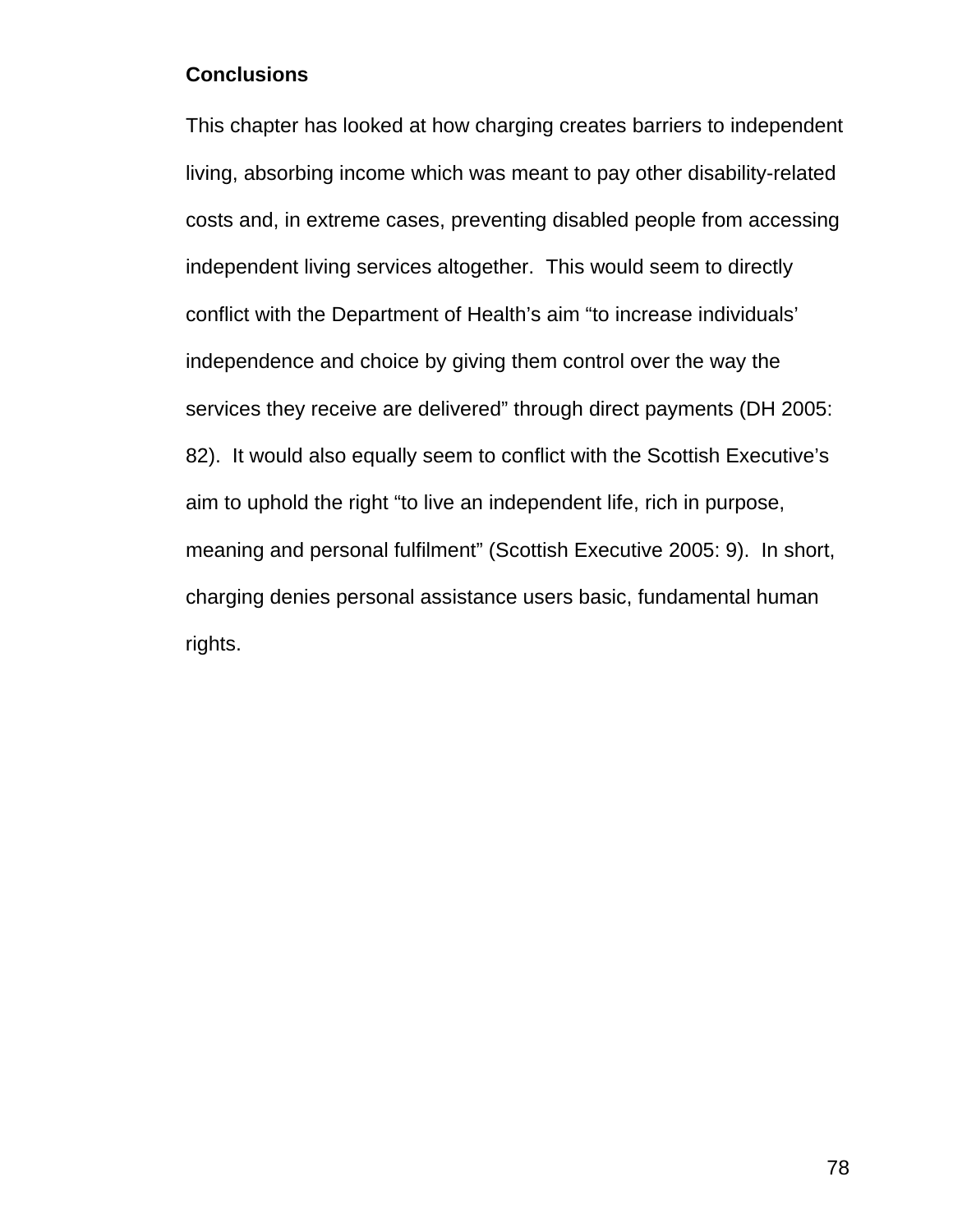## **Chapter 7: A Way Forward**

This final chapter draws on the themes and issues outlined in the previous three chapters to present an evaluation of the effects of community care charging in both England and Scotland; and suggest ways in which the barriers to independent living could be removed.

## **England versus Scotland**

This study has highlighted a number of differences between England and Scotland in how community care charging has been carried out.

 The widely publicised policy of free 'personal care' for people aged 65 is a significant step forward in Scotland, although it would be better still if this policy was open to all disabled people. However this study found that the Scottish definition of 'personal care' does not encompass many of the aspects of personal assistance such as shopping, going out, etc. In addition assistance is rationed, so that for example if someone wants assistance to have more than two baths per week then they will have to pay for that assistance themselves.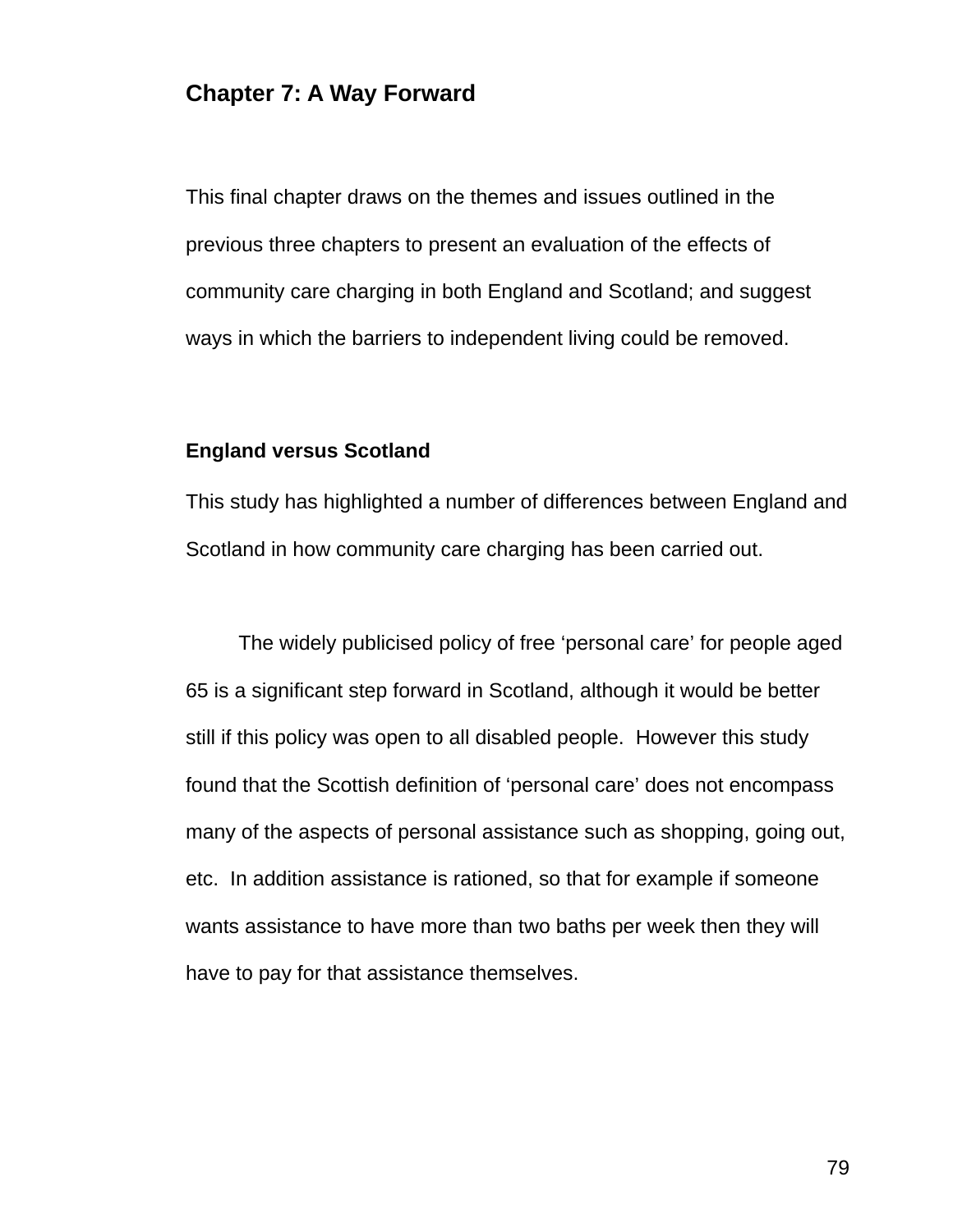It was also found that less specific guidance in Scotland around informing people of charges has led to them being presented with large, backdated bills that they were completely unaware of.

 The assessment of earned income in Scotland is another major difference, removing the incentive to work for many Scottish personal assistance users.

 Finally the Scottish limit of £6,000 on savings not taken into account is approximately half of the limit set by both the ILF and English local authorities. This has the effect of hampering disabled people trying to save for equipment such as electric wheelchairs and adapted vehicles; and may adversely affect disabled students applying for a student loan.

 Therefore in order to avoid being disadvantaged by charging as much as is possible under the present system, a personal assistance user who is employed and not funded by the ILF would be well advised to live in England until the age of 65 to avoid losing earned income, then move to Scotland to have some of their personal assistance provided for free.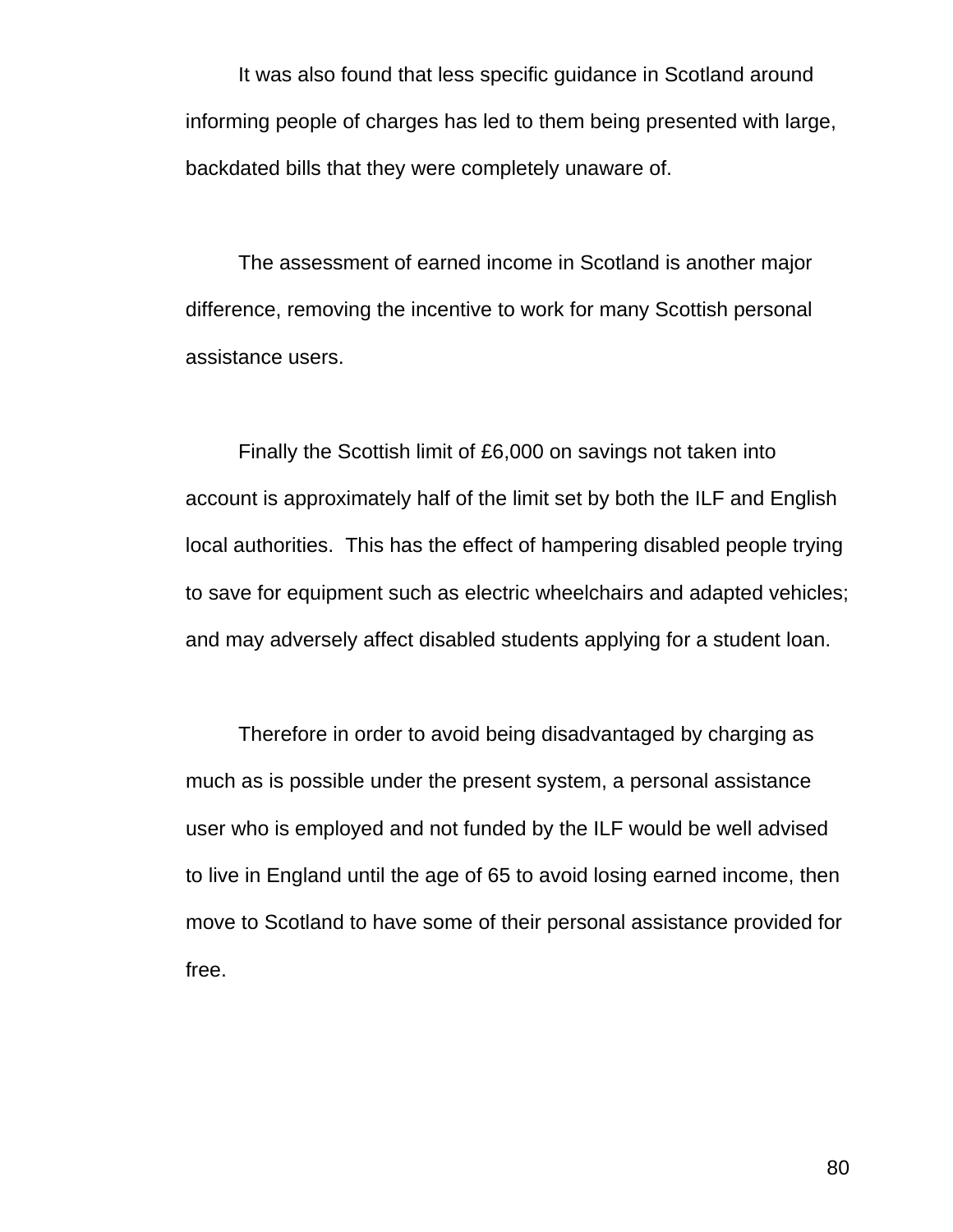#### **Removing the Barriers**

This study has found that community care charging negatively impacts upon the lives of personal assistance users, creating barriers to independent living. This section will discuss improvements that could be made to the present charging system. The next section will discuss abolishing charging altogether, the only sure-fire way of completely removing all of the barriers.

 The community care assessment does not afford personal assistance users complete choice and control over the support they receive and how they receive it, even though they end up paying for it. A holistic self-assessment process supported by local user-led organisations would ensure that they could make informed decisions about what support they required. In addition, financial assessments should be less invasive or even scraped altogether.

 Many of the barriers discussed are caused by weaknesses in the charging policy guidance for both England and Scotland, resulting in local authorities interpreting this guidance differently. Much tighter guidance, or more ideally regulation, would ensure consistency and enable personal assistance users to move from one local authority to another without worrying how they will be affected financially.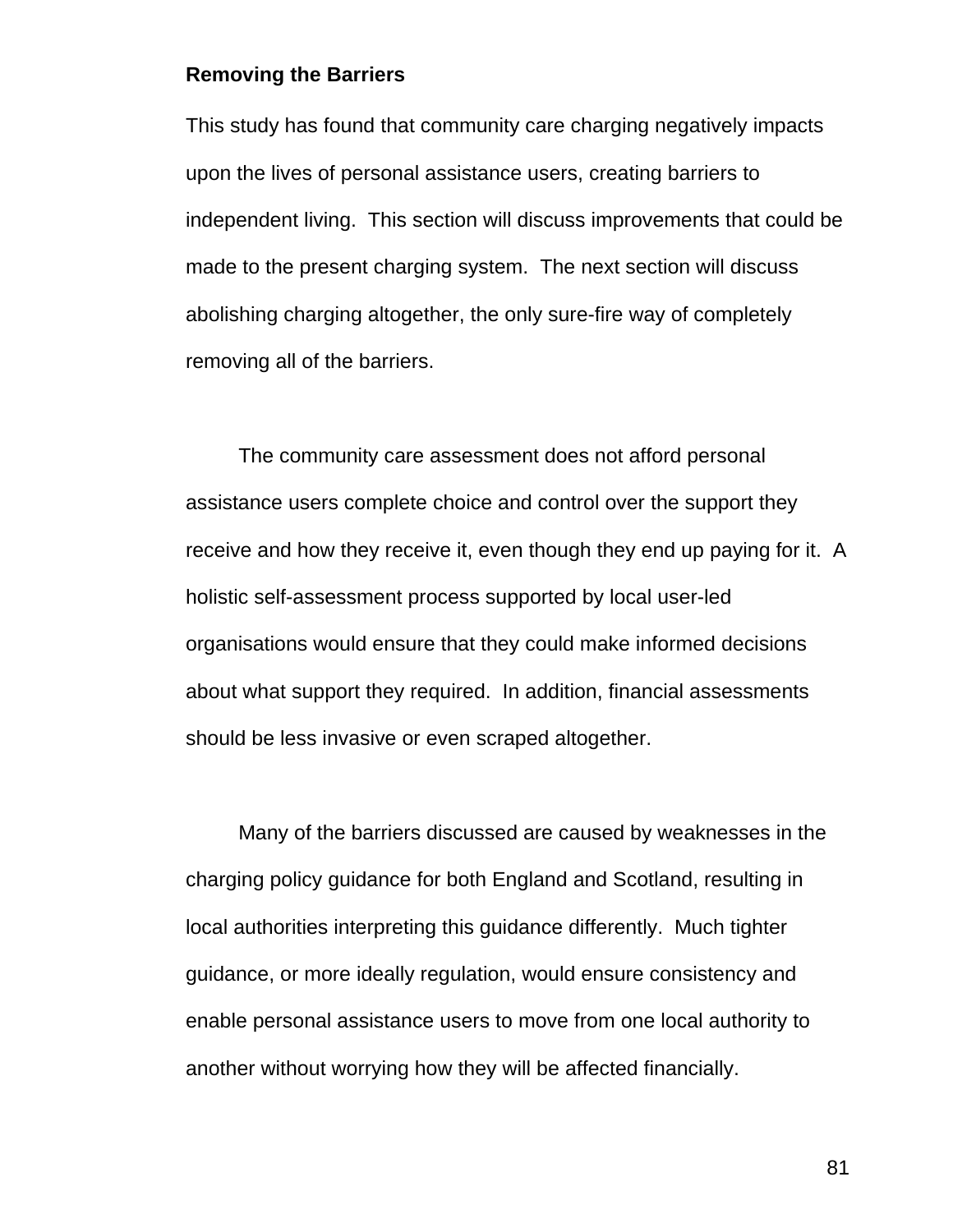If charging is to remain then personal assistance users should be given the right to accessible information concerning charging before their assessment; an accessible contract detailing how their charge has been calculated; and accessible prior notification of changes to the amount they pay.

 The Scottish limit on capital should be increased to the same amount as the English limit. Ideally the limits on savings imposed by both the ILF and all local authorities should be substantially increased to enable personal assistance users to save for a deposit on a home or a vehicle, or removed altogether. Savings accounts specifically for purchasing disability-related equipment and adaptations should be disregarded, as should student loans, grants and other education-related income.

 The English guidance should not base exemption from charging on employment-related state benefits, as this indirectly creates a disincentive to work. Equally the Scottish guidance should disregard all earned income for the same reason. Both local authorities and the ILF should also disregard income from pensions, as this loophole creates inequality for older people.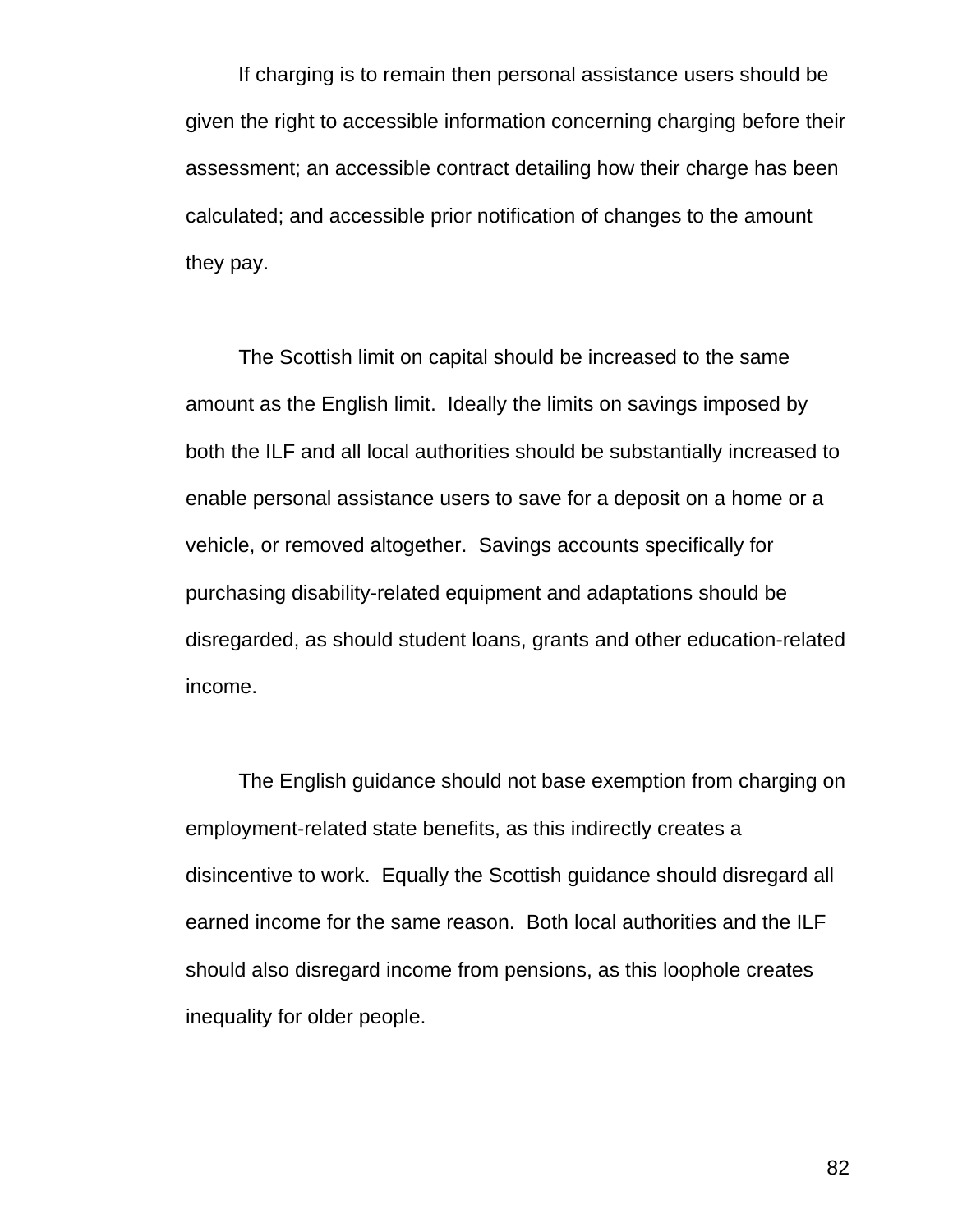Finally the assessment of disability-related benefits has left personal assistance users with insufficient income to cover their disability-related expenditure. Therefore an additional benefit along the lines of the discontinued attendance allowance should be created to cover disability-related expenditure, thus leaving the DLA 'care component' to pay for personal assistance.

 However since the implementation of all of these steps would reduce the possible income from charging to the newly-redefined DLA 'care component', it is probably simpler and more economical for the government to abolish charging altogether and pay this money directly to the independent living funders.

### **Abolishing Charging**

In the view of all of the people interviewed for this study, community care charging amounts to an additional form of taxation solely levied at personal assistance users. It works contrary to the UK Government's commitment to social inclusion (Campbell *et al* 2002) and the community care policy objectives of promoting individual choice and selfdetermination (Priestley, 2004a).

There is considerable evidence to suggest that an end to charging would not lead to the often-alleged public outcry over increases in taxes.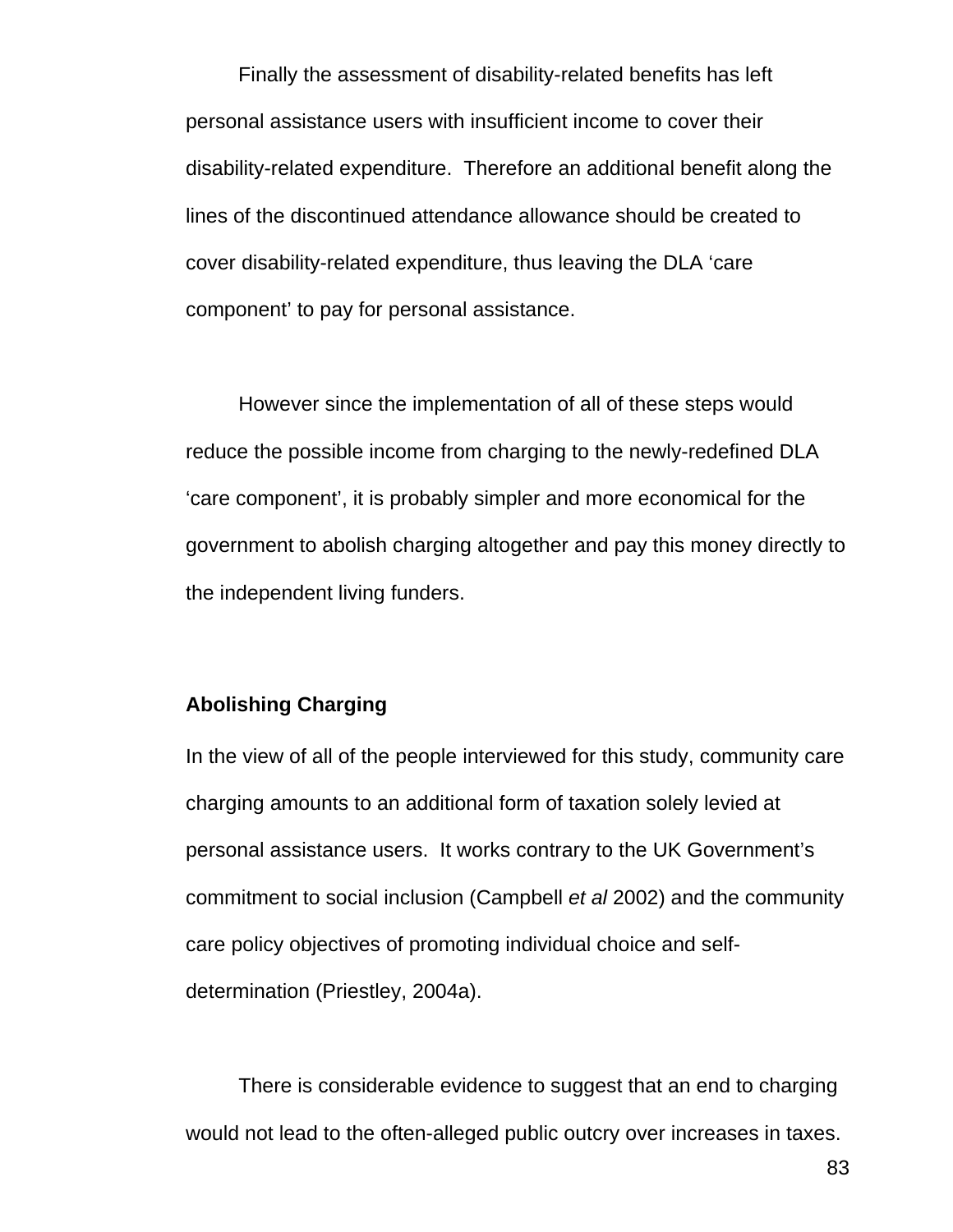The introduction of free 'personal care in Scotland has not led to undue extra public spending (Bell and Bowes 2006). A telephone survey targeting people aged 50 and over and carers in Scotland found only 5% thought older people should be responsible for funding their own 'care' (NFO System Three Social Research / MORI Scotland 2001). This was backed up with focus groups, where there was a large majority opinion in favour of free 'personal care' (Jones *et al* 2001). A similar survey in England found that a third of its participants favoured a policy of the costs not being borne by disabled people and carers, whilst only 4% thought recipients of community care services should pay the entire cost (DRC 2006). This same poll concluded that half the public support an increase in tax to fund better social care, whilst just a quarter opposes such a move.

 This study has also found a considerable amount of resistance to charging from disabled people's organisations. Although the opinion of both these organisations and the public seem largely in favour of abolishing charging, the testimony of the interviewees in the previous chapter indicates that the barrier to change lies with convincing the politicians of the need for reform.

 This study concludes that personal assistance, like healthcare should be freely available. Since both are a human right, it is unfair and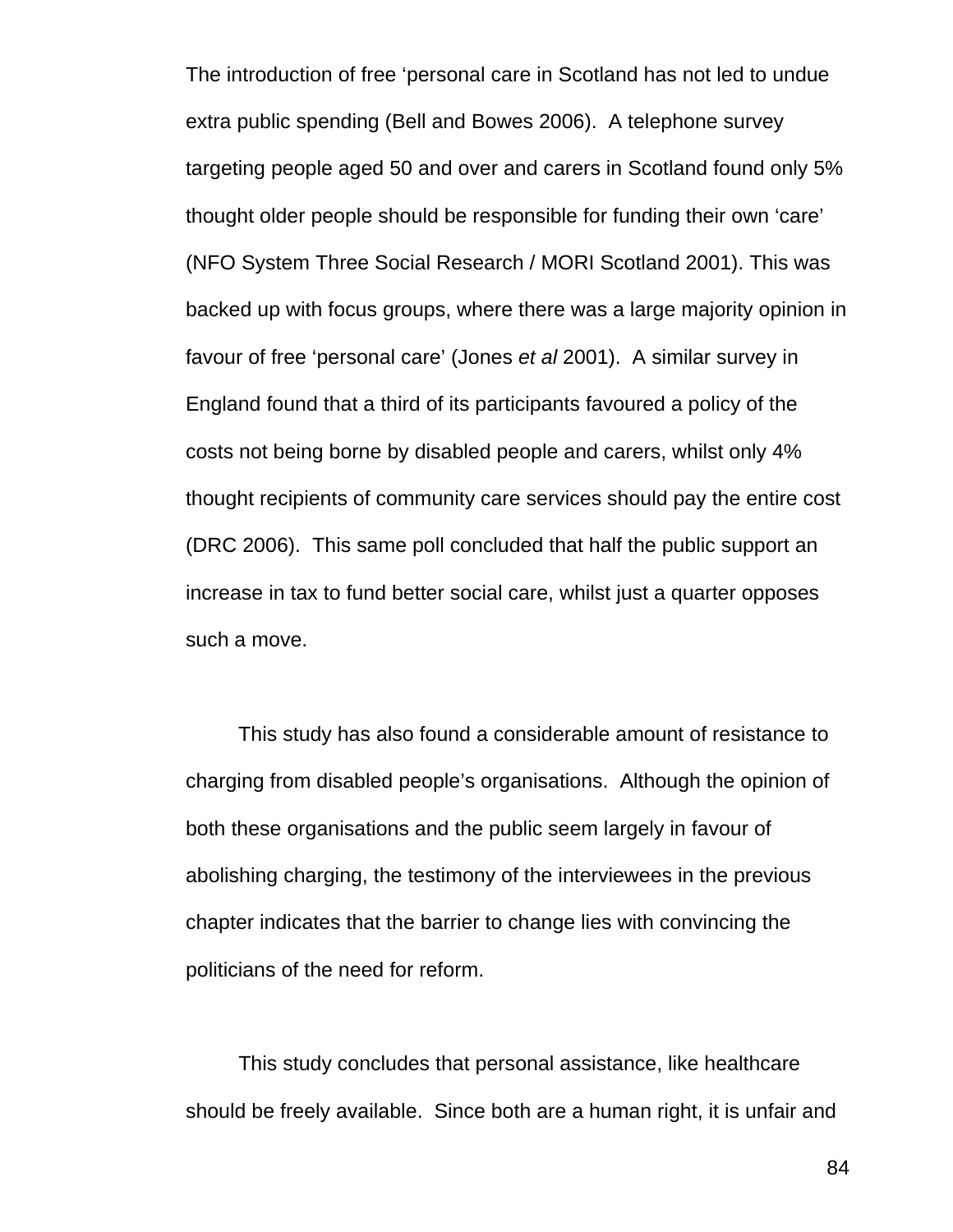illogical to fund the latter service through general taxation whilst expecting users of the former service to pay a contribution.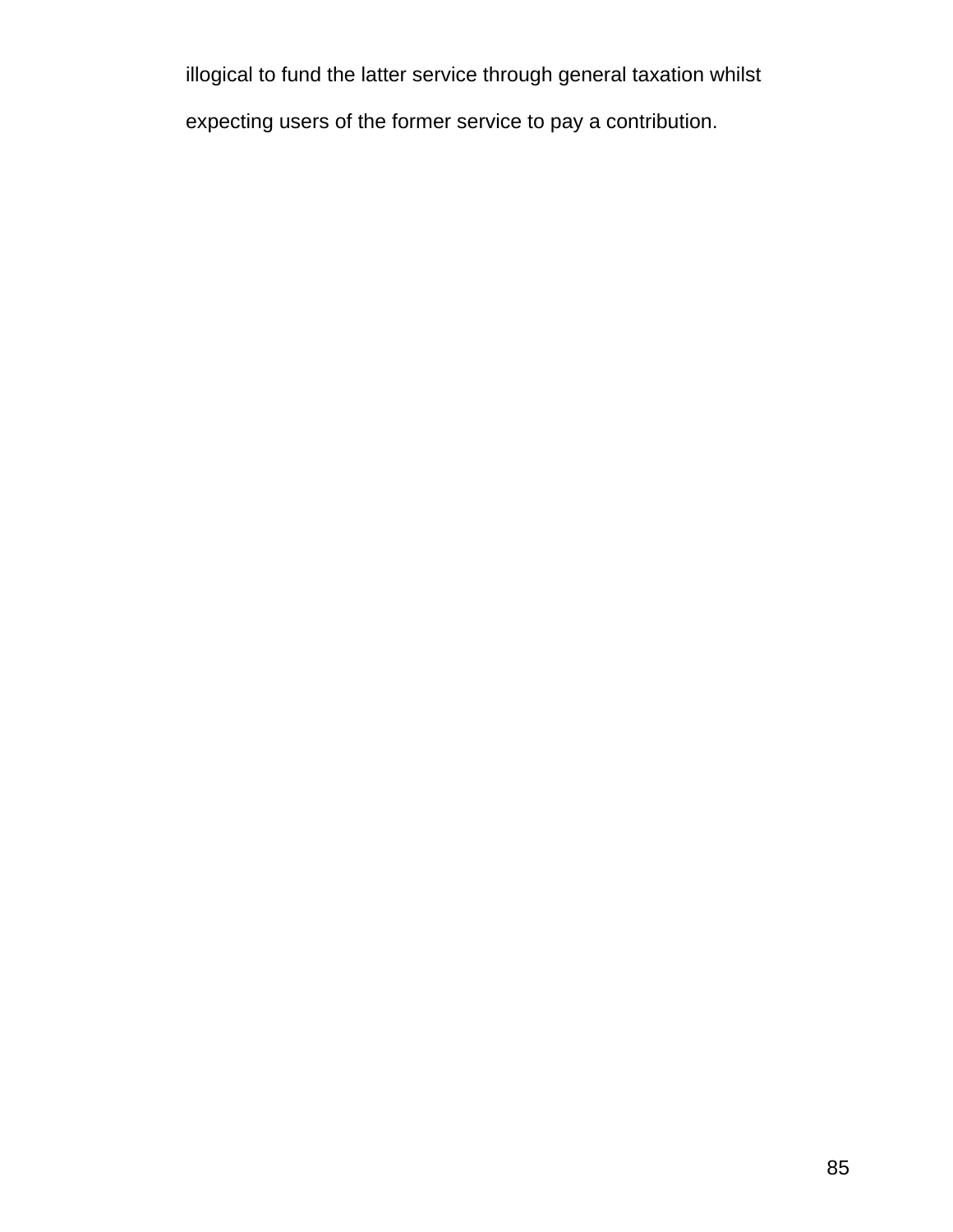# **Appendix: The Interview Schedule**

- 1. What is your name?
- 2. Where do you live?
- 3. Which local authority are you under?
- 4. How old are you?
- 5. Please briefly describe yourself and your involvement with direct payments and charging?
- 6. Can you describe your impairment and the personal assistance you require?
- 7. Did your community care assessment take all of your requirements into account?
- 8. Does your local authority charge direct payments users?
- 9. When were you informed that you may have to pay charges?
- 10. Was clear, accessible information available on the local authority's charging policy?
- 11. When were you informed of how much you would have to pay towards the cost of your personal assistance?
- 12. When you were informed of how much you would be charged did you consider reducing the number of hours of personal assistance you receive or even choosing not to receive support?
- 13. If you had done this, who would have provided the additional assistance that you require?
- 14. Do you feel that your disability-related benefits cover the cost of all your disability-related expenditure?
- 15. If charging was abolished, how would you spend the money that you currently spend on charges?
- 16. If one week you choose to use less personal assistance for whatever reason, is this reflected in the charge that you pay for that week?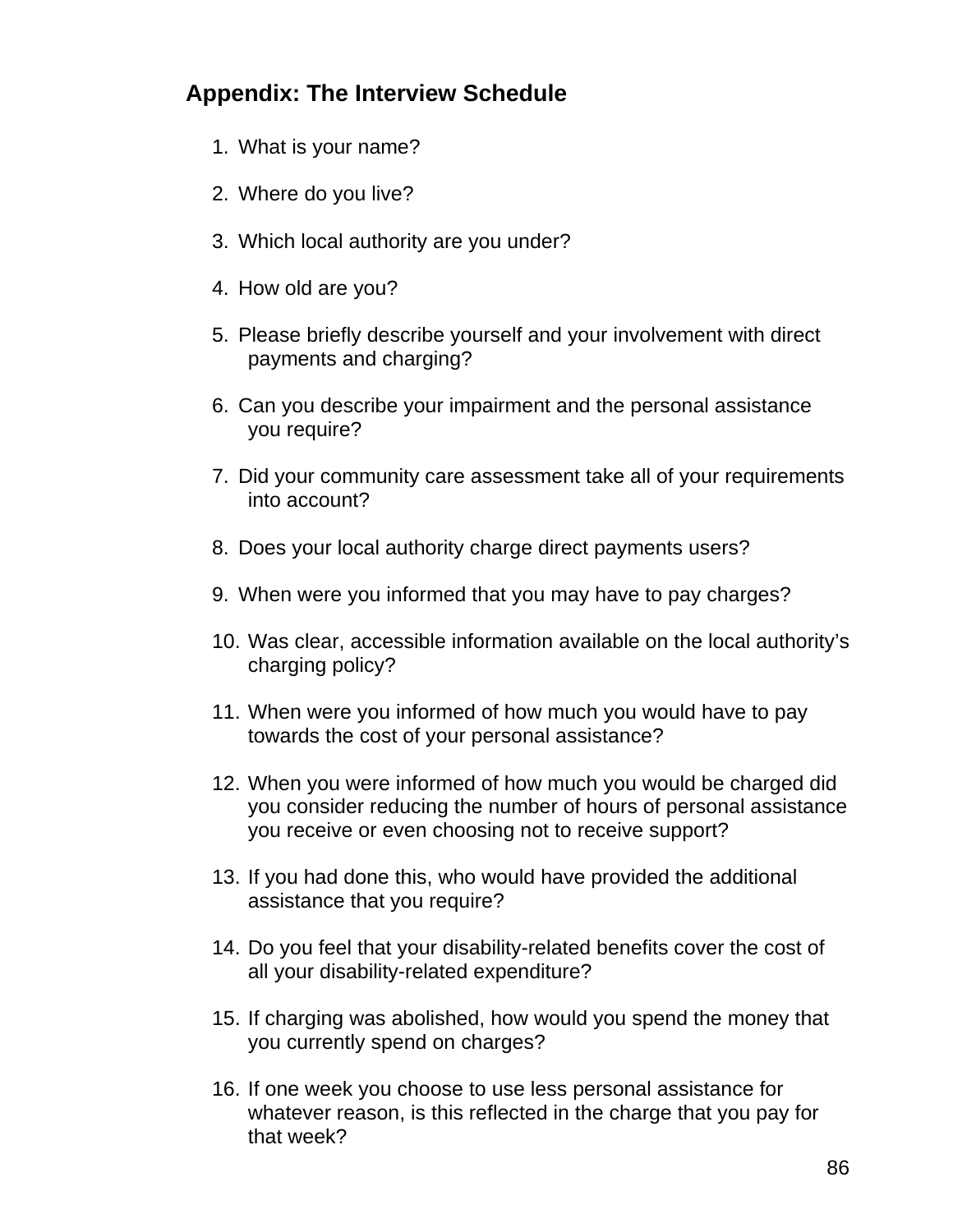- 17. Has charging had an impact on deciding whether or not to take up employment?
- 18. Has the local authority's charging policy had an impact on you deciding where you should live?
- 19. Are you aware of any local authorities close by that charge less / more / don't charge at all?
- 20. Disabled people with savings of more than the upper limit defined by the Charges for Residential Accommodation Guidance may be asked to pay a full charge of a service. Has charging had an affect on your ability to save money for your future?
- 21. How might this possibly affect you in the future?
- 22. Are there other ways in which charging impacts on your life?
- 23. Do you think charging policies are fair?
- 24. Should disabled people have to pay charges at all?
- 25. Have you ever participated in any campaigns against charging?
- 26. Were these campaigns successful or not and why?
- 27. Do you wish to make any other comments?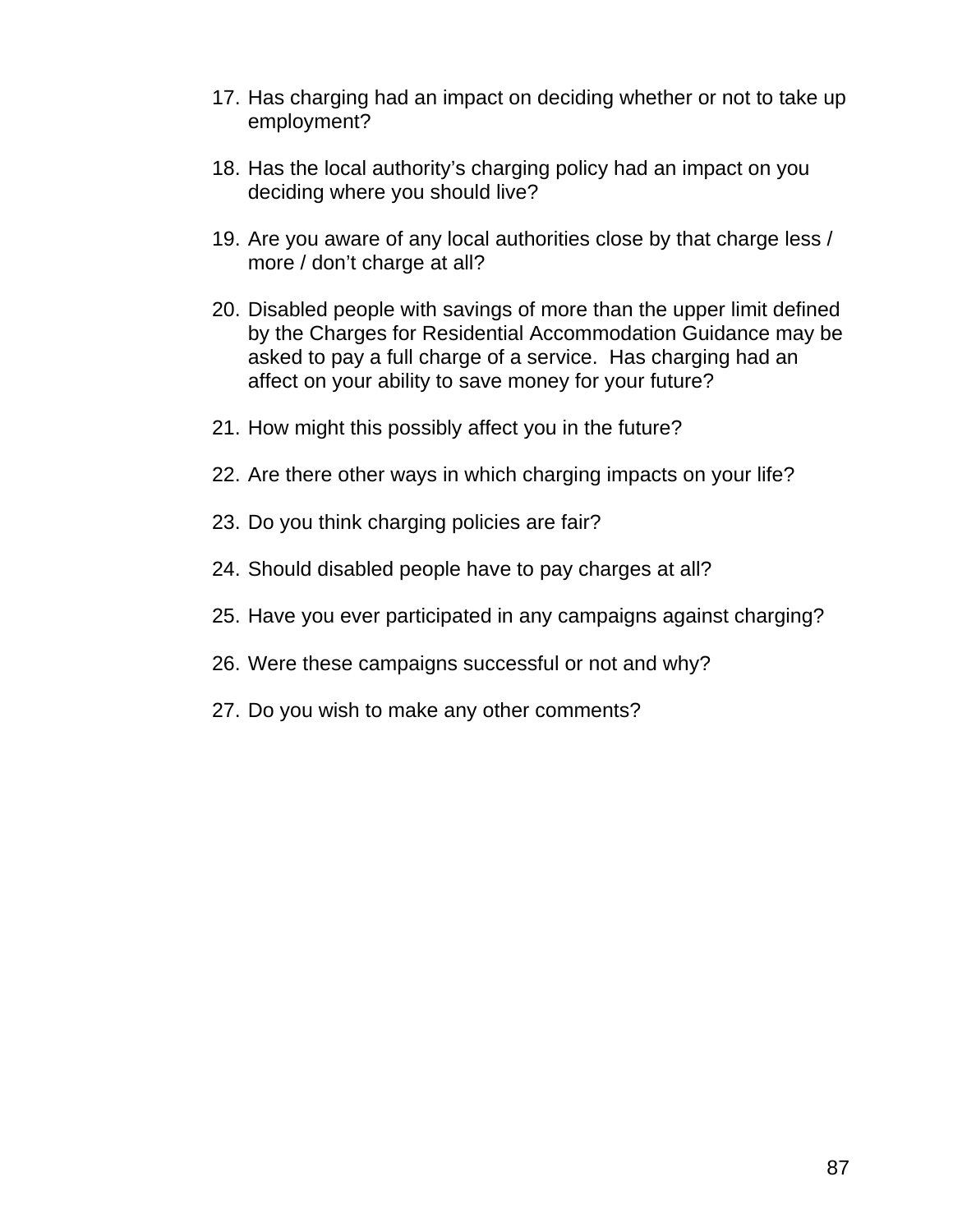# **Bibliography**

- Abberley, P. 1991: The Significance of the OPCS Disability Surveys. In Oliver, M (ed) **Social Work: Disabled People and Disabling Environments.** London: Jessica Kingsley Publishers.
- Abberley, P. 1992: Counting Us Out: a discussion of the OPCS disability surveys, **Disability and Society**, 7 (2): 139-155.
- Baldwin, S. and Lunt, N. 1996: **Charging Ahead: Local Authority Charging Policies for Community Care**, York: Joseph Rowntree Foundation and Policy Press
- Barnes, C. 1991: **Disabled people in Britain and discrimination**. London: Hurst and Company.
- Barnes, C. 1992a: Qualitative Research: valuable or irrelevant? **Disability, Handicap and Society**, 7 (2): 115-124.
- Barnes, C. 1992b: **Disability and Employment.** Accessed at: http://www.leeds.ac.uk/disabilitystudies/archiveuk/Barnes/dis%20and%20emp.pdf (22 September 2006)
- Barnes, C. 1996a: Disability and the Myth of the Independent Researcher, **Disability and Society**, 11 (1): 107-110.
- Barnes, C. 1996b: **What next? Disability, the 1995 Disability Discrimination Act and the Campaign for Disabled Peoples' Rights**. Accessed at: http://www.leeds.ac.uk/disabilitystudies/archiveuk/Barnes/Skill.pdf (22 September 2006)
- Barnes, C. 1997: **Older People's Perceptions of Direct Payments and Self Operated Support Systems**. The British Council of Disabled People's Research Unit, accessed at: http://www.leeds.ac.uk/disabilitystudies/archiveuk/Barnes/directpayments.pdf (5 June 2006)
- Barnes, C. 2001: **Rethinking care from the perspective of disabled people: conference report and recommendations.** World Health Organization Disability and Rehabilitation Team.
- Barnes, C. 2004: **Independent Living, Politics and Implications**, accessed at: http://www.leeds.ac.uk/disabilitystudies/archiveuk/Barnes/Jane%27s%20paper.pdf (7 June 2006)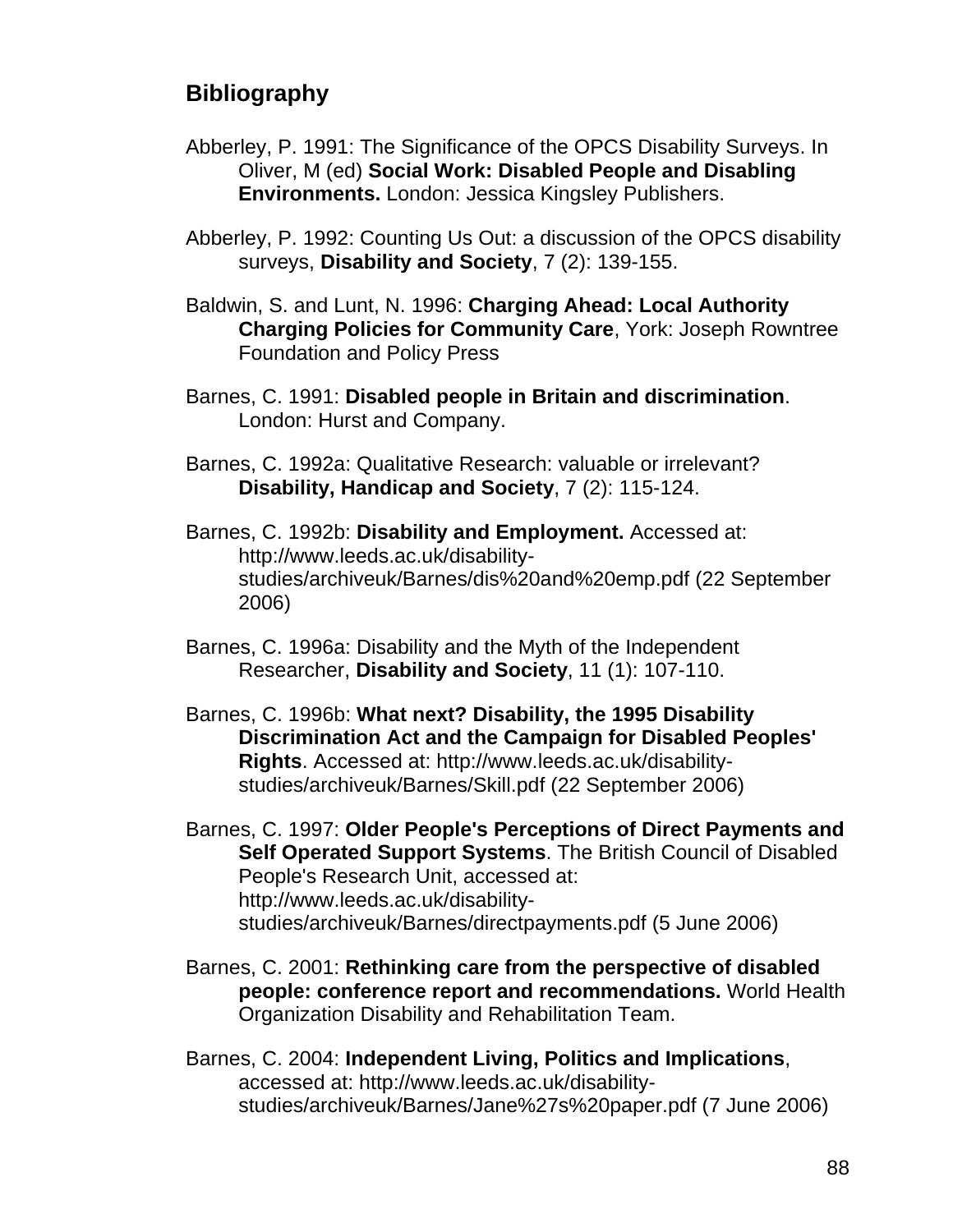Barnes, C. McCarthy, M. and Comerford, S. (eds) 1995: **Assessment, Accountability and Independent Living: Confirmation And Clarification Of A Disability Led Perspective, Coombe Abbey, Coventry 23/24 May 1995,** accessed at: http://www.leeds.ac.uk/disabilitystudies/archiveuk/Barnes/draft%20report.pdf (15 September 2006)

Barnes, C. Mercer, G. and Morgan, H. 2000: **Creating Independent Futures**, accessed at: http://www.leeds.ac.uk/disabilitystudies/archiveuk/Barnes/Report.pdf (12 June 2006)

Barnes, C. and Mercer, G. 2003a: **Research Review on User Involvement in Promoting Change and Enhancing the Quality of Social 'Care' Services for Disabled People**, accessed at: http://www.leeds.ac.uk/disabilitystudies/archiveuk/Barnes/SCIE%20user%20involvement%202.pdf (15 June 2006)

Barnes, C. and Mercer, G. 2003b: **Disability**. Cambridge: Polity.

- BCODP 1994: **Access denied: Human rights and disabled people.**  Accessed at: http://www.leeds.ac.uk/disabilitystudies/archiveuk/BCODP/human%20rights%20conv.pdf (22 September 2006)
- Bell, D. 2006: **Estimating the cost of free home care for disabled people in Wales.** Accessed at: http://www.wales.gov.uk/subisocialpolicy/content/report/estimatingthe-cost-report-e.pdf (14 July 2006)
- Bell, D. and Bowes, A. 2006: **Financial care models in Scotland and the UK**. York: Joseph Rowntree Foundation.
- Berthoud, R. 1998: **Disability benefits: A review of the issues and options for reform.** York: Joseph Rowntree Foundation.
- Blaikie, N. 2000: **Designing Social Research: The Logic of Anticipation.** Cambridge: Polity Press.

Bolt, D. 2004: Disability and the rhetoric of inclusive higher education. **Journal o Further & Higher Education**, 28(4), 353-358.

- Brisenden, S. 1986: **Independent Living and the Medical Model of Disability**. Disability & Society, 1(2), 173 – 178.
- Brisenden, S. 1989: A Charter for Care, **Progress**, 16, Disablement Income Group.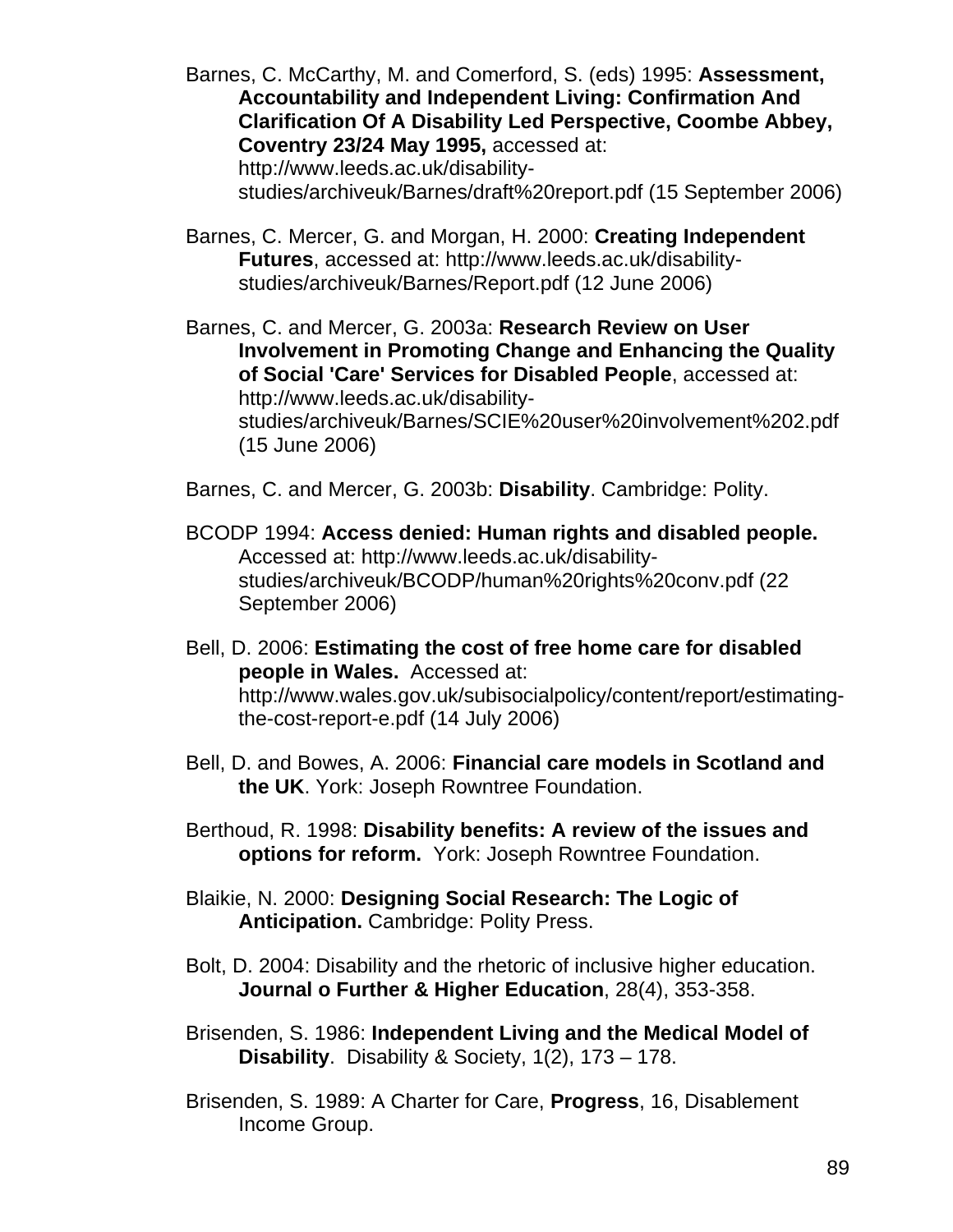- Campbell, J. 1997: Implementing direct payments: towards the next millennium, in **Buying and selling social care** (S. Balloch and N. Connelly eds), London: National Institute for Social Work.
- Campbell, J. Hasler, F. and Vasey, S. 2002: **NCIL Response to the Draft Guidance: 'Fairer Charging Policies for Home Care and other non Residential Social Services**. London: National Centre for Independent Living.
- Campbell, J. and Oliver, M. 1996: **Disability Politics: Understanding our past, changing our future.** London: Routledge.
- Carmichael, A., Evans, C. & Brown, L. 2001: **A User Led Best Value Review of Direct Payments.** Wiltshire County Council.
- Carmichael, A. and Brown, L. 2002: The Future Challenge for Direct Payments. **Disability & Society**, 17(7): 797–808
- Carpenter, M. 2000: **Charging with care: how councils charge for home care.** London: The Audit Commission.
- Chetwynd, M. Ritchie, J. Reith, L. and Howard, M. 1996: **The Cost of Care: the Impact of Charging Policy on the Lives of Disabled People,** York: Joseph Rowntree Foundation and Policy Press
- Clark, L. 2002: **Accessible Health Information.** Liverpool: Central Liverpool PCT.
- Coalition on Charging Cymru 2006: **Charging for home care briefing: March 2006.** Accessed at: http://www.disabilitywales.org/1659.file.dld (21 September 2006)
- **Community Care (Direct Payments) Act: 1996**, c. 30, accessed at: http://www.opsi.gov.uk/acts/acts1996/1996030.htm (31 May 2006).
- COSLA 2006: **Guidance on charging policies for non-residential services that enable people to remain in their own home.**  Convention of Scottish Local Authorities, accessed at: http://www.cosla.gov.uk/attachments/execgroups/sh/shcharginggui dance2006.doc (18 September 2006)
- d'Aboville, E. 2006: **Evidence to the Health Committee Enquiry on Free Personal Care / Direct Payments.** Glasgow Centre for Inclusive Living / Lothian Centre for Integrated Living.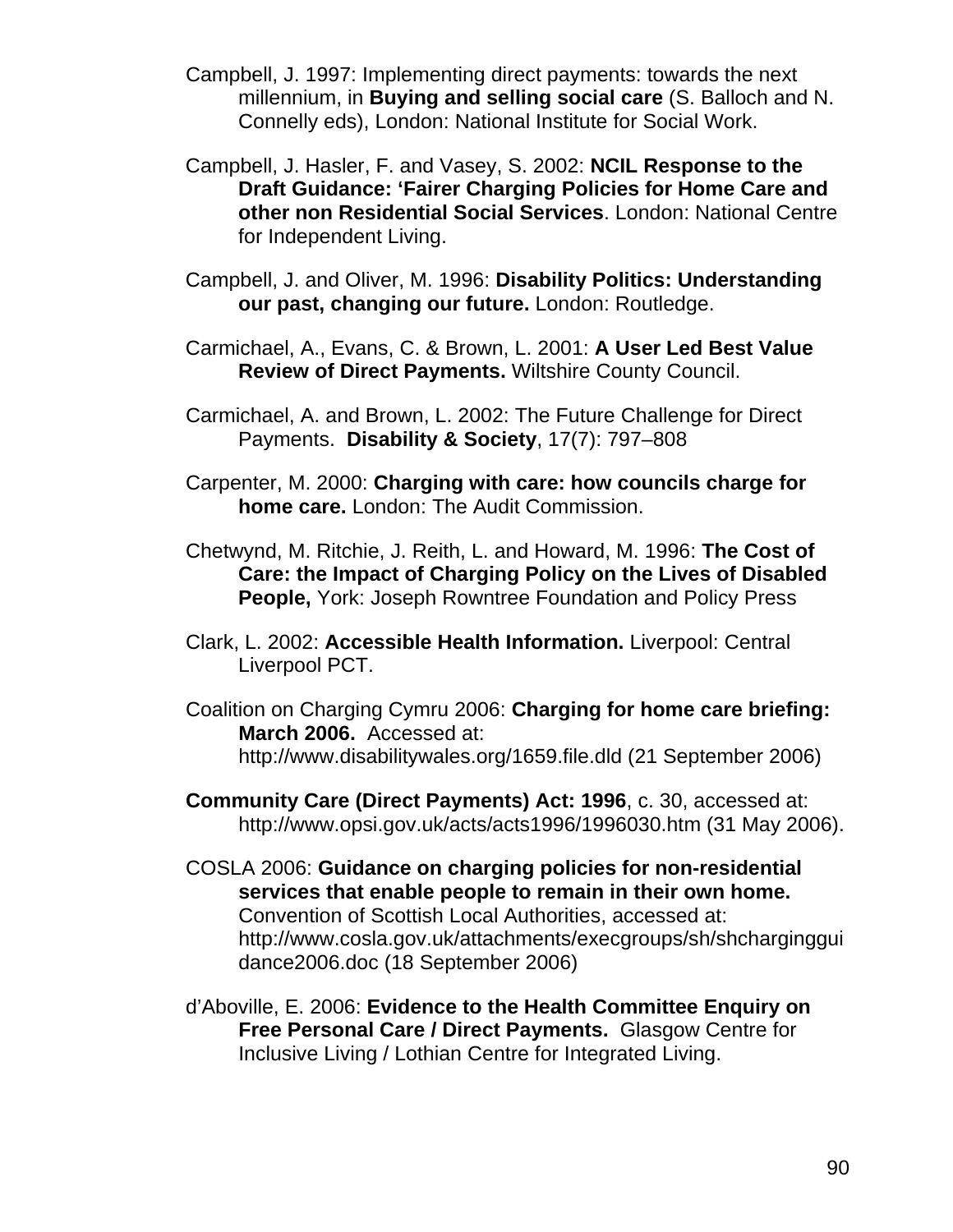- Davis, K. 1990: **A Social Barriers Model of Disability: Theory into Practice**, accessed at: http://www.leeds.ac.uk/disabilitystudies/archiveuk/DavisK/davis-social%20barriers.pdf (9 June 2006)
- DCIL 2001: **Charging For Services Issues and Arguments**. Derby: Derbyshire Coalition for Inclusive Living.
- DH 2000: **The NHS Plan: The Government's response to the Royal Commission on Long Term Care.** London: Department of Health, accessed at: http://www.dh.gov.uk/assetRoot/04/08/21/54/04082154.pdf (31

May 2006).

DH 2003: **Fairer Charging Policies for Home Care and other nonresidential Social Services**. London: Department of Health, accessed at:

http://www.dh.gov.uk/assetRoot/04/11/79/31/04117931.pdf (31 May 2006).

DH 2005: **Independence, Well-being and Choice: Our Vision for the Future of Social Care for Adults in England.** London:

Department of Health, accessed at: http://www.dh.gov.uk/assetRoot/04/10/64/78/04106478.pdf (22 September 2006).

DH 2006: **Charging For Residential Accommodation Guide.** London: Department of Health, accessed at: http://www.dh.gov.uk/assetRoot/04/13/36/05/04133605.pdf (22 September 2006).

Disability Alliance 1975: **Poverty and Disability: The Case for a Comprehensive Income Scheme for Disabled People**. London: The Disability Alliance, accessed at: http://www.leeds.ac.uk/disabilitystudies/archiveuk/disability%20alliance/poverty%20and%20disabilit y.pdf (1 June 2006)

DLTR 2001: **Improving Communication With Council Taxpayers: A Consultation Paper.** Department for Transport, Local Government and the Regions, accessed at: http://www.local.odpm.gov.uk/finance/ctax/consult (18 September 2006)

Drake, R. F. 1999: **Understanding Disability Policies.** Basingstoke: Macmillan Press.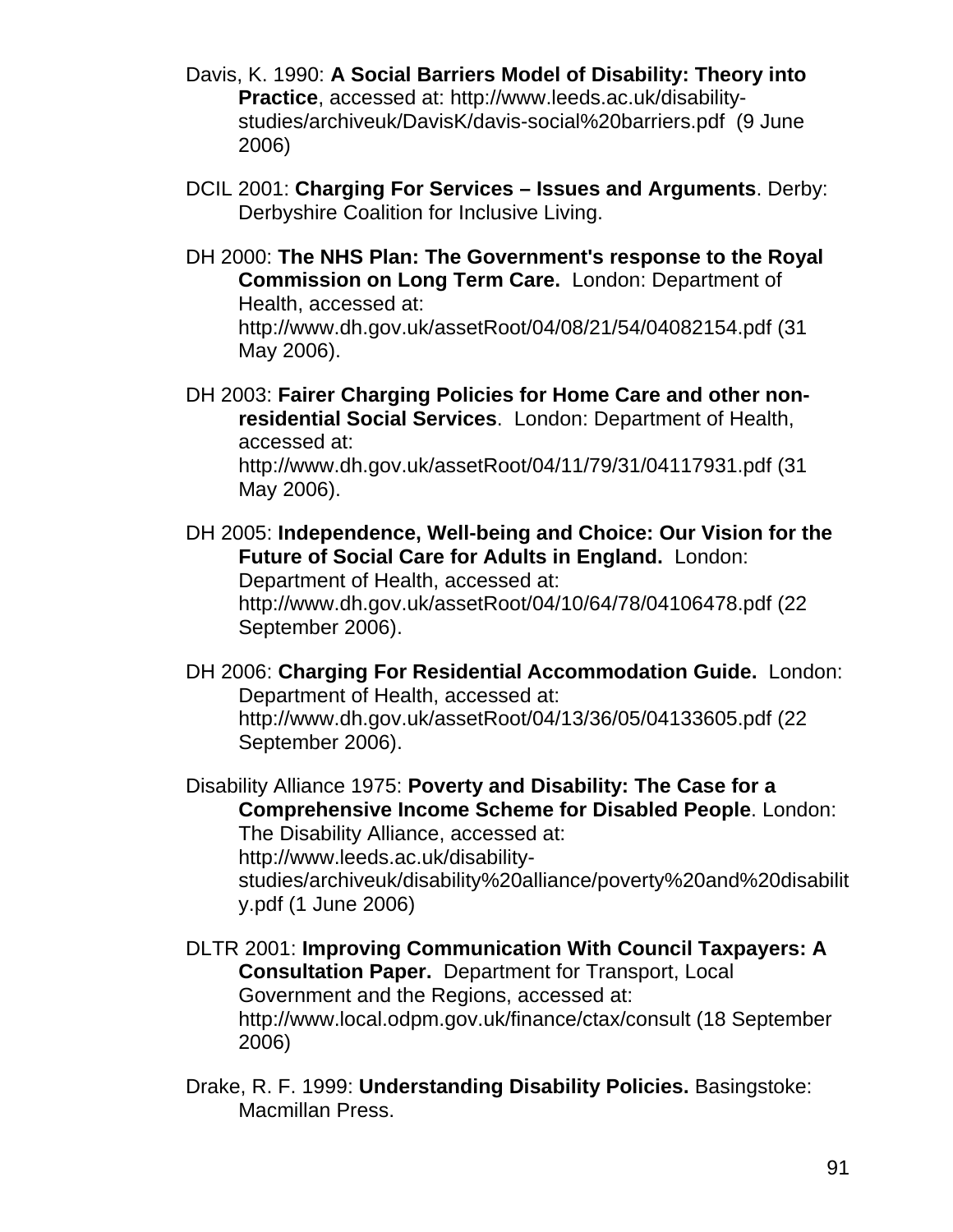- DRC 2005: **Independent Living Briefing Queen's Speech Debates,**  accessed at: http://www.drcgb.org/docs/10\_685\_iliving\_briefing.doc (9 June 2006)
- DRC 2006: **The Future: Who Cares?,** accessed at: http://www.disabilitydebate.org/Docs/TheFutureWhoCares(Microso ft%20Word%20document).doc (21 September 2006)
- Drewett, A. Y. 1999: Social Rights and Disability: the language of `rights' in community care policies. **Disability & Society**, 14 (1), 115 – 128.
- Driedger, D. 1989: **The Last Civil Rights Movement**. London: Hurst and Company.
- Elder-Woodward, J. 2001: **Making sense of community care**. Accessed at: http://www.leeds.ac.uk/disabilitystudies/archiveuk/elderwood/CCPS%20paper3%20(Times12).pdf (1 June 2006)
- Ellis, K. 2005: Disability rights in practice: the relationship between human rights and social rights in contemporary social care. **Disability & Society**, 20(7): 691-704.
- Ellis, C. 2006: **The Independent Living (Disabled Persons) Bill.**  Proceedings of the Independent Living and Direct Payments: The National Picture Conference, accessed at: http://www.leeds.ac.uk/disabilitystudies/archiveuk/ellis/Direct%20payments%20conference%20pap er%2031.pdf (31 May 2006).
- Finkelstein, V. 1999: Book Review: Doing disability research, **Disability and Society**, 14 (6): 859-867.
- Gillinson, S. Green, H. Miller, P. 2005: **Independent Living: The Right To Be Equal Citizens.** DEMOS / Scope.
- Glasby, J. Hasler, F. 2004: **A Healthy Option? Direct Payments and the implications for Health Care**. Accessed at: http://www.hsmc.bham.ac.uk/news/JG-report.pdf (13 June 2006)
- Glendinning, C. Halliwell, S. Jacobs, S. Rummery, K. Tyrer, J. 2000: **Buying Independence: Using Direct Payments to Integrate Health and Social Services**. Bristol: Policy Press.
- Grix, J. 2004: **The Foundations of Research**. Basingstoke: Palgrave Macmillan.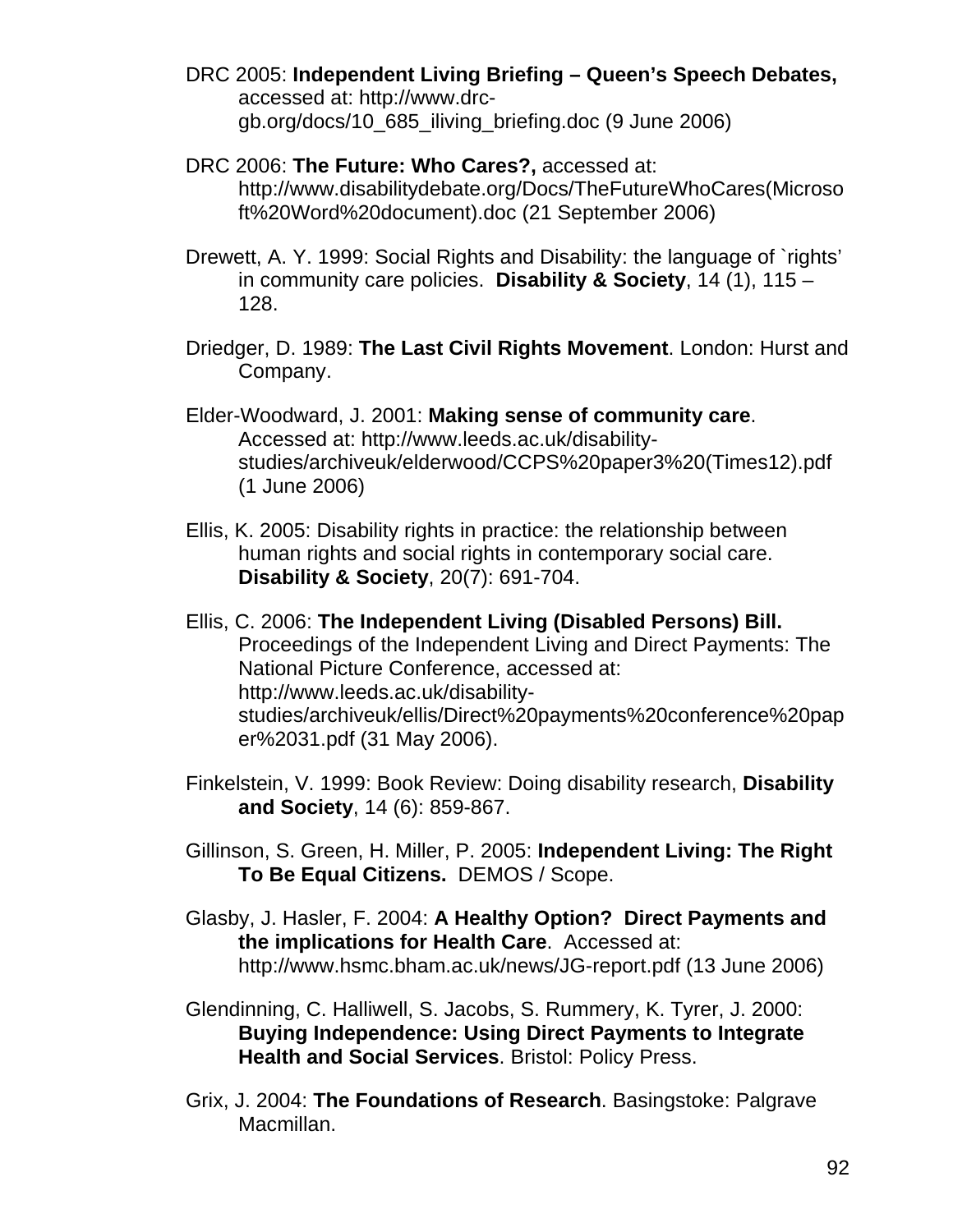Hammersley, M. (2000) **Taking Sides in Social Research**, London: Routledge.

- Hasler, F. Campbell, J. and Zarb, G. 1999: **Direct routes to independence: a guide to local authorities' implementation and management of Direct Payments**, London: Policy Studies Institute.
- Hasler, F. 2003: **Clarifying the evidence on Direct Payments into Practice**, National Centre for Independent Living, accessed at: http://www.ncil.org.uk/evidence\_paper.asp (9 June 2006)
- Hasler, F. 2004: **Direct Payments**. In Disabling Barriers, Enabling Environments (Swain, J. French, S. Barnes, C. and Thomas, C. eds.), 2nd edition, London: Sage, 219-225.
- HCIL 1990: **Independent Living**. Hampshire: Hampshire Centre for Independent Living, accessed at: http://www.leeds.ac.uk/disabilitystudies/archiveuk/HCIL/hcil.pdf (31 May 2006).
- Holmes, R. and McMullen, K. 2003: **The costs of care: The impact of the Fairer Charging policy on disabled and older people and their carers in England.** London: Disability Alliance.
- Houston, S. 2004: The centrality of impairment in the empowerment of people with severe physical impairments. Independent living and the threat of incarceration: a human right, **Disability & Society**, 19(4), 307–315.
- Howard, M. 2002: **Not just the job: Report of a working group on disabled people using personal assistance and work incentives**, York: Joseph Rowntree Foundation.
- Hutchinson, J. Atkinson, K. and Orpwood, J. 1998: **Breaking down the barriers: Access to further and higher education for visually impaired students.** Cheltenham: Thornes.
- Hutton, J. 2001: **Speech to the House of Commons.** 5 February 2001. Parliamentary Debates, Commons, 5th series, vol. 362, part 31, col. 734.
- ILF 2006: **Professionals' User Guide for the 1993 Fund and Extension Fund.** Independent Living Fund, accessed at: http://www.ilf.org.uk/policies/pug/index.html (21 September 2006).
- Inclusion Scotland 2006: **Manifesto for Inclusion draft copy.** Inclusion Scotland.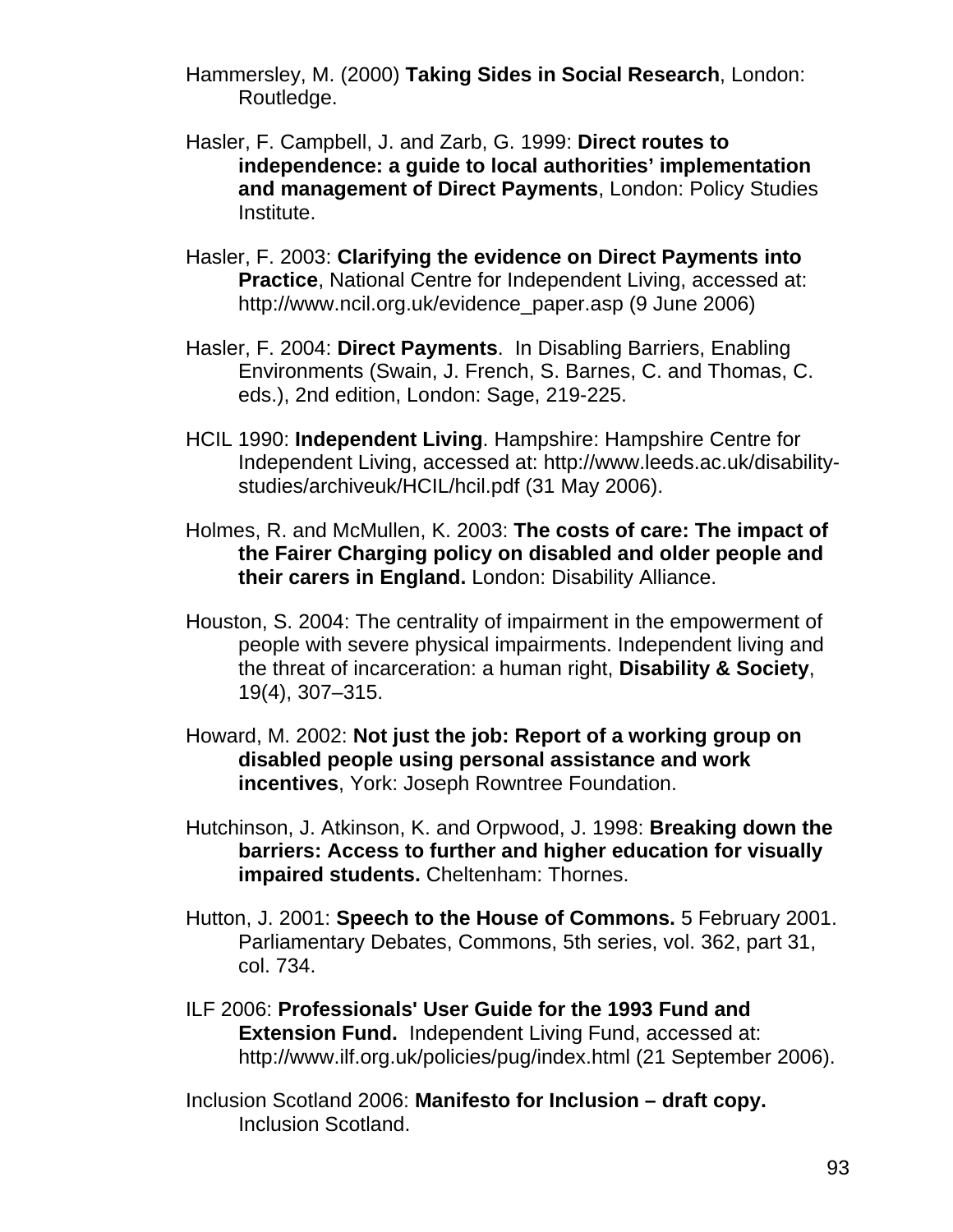Integration Alliance 1992: **The Inclusive Education System: A National Policy for Fully Integrated Education.** Accessed at: http://www.leeds.ac.uk/disabilitystudies/archiveuk/integration%20alliance/inclusive%20ed%20syste m.pdf (22 September 2006)

- Jones, L. Ridley, J. and Robson, A. 2001: Public Attitudes to the Provision of Free Personal Care: Focus Group Research, in **Providing free personal care for older people**, 48-89, accessed at http://www.scotland.gov.uk/cru/kd01/red/pfpc.pdf (31 May 2006).
- Kestenbaum, A. 1998: **Work, Rest And Pay: The Deal For Personal Assistance Users**, York: Joseph Rowntree Foundation.
- Lamb, B. and Layzell, S. 1995: **Disabled in Britain: Counting on Community Care**. London: Scope.
- Lardner, C. 2006: **Paying the Price: The real costs of illness and disability for CAB clients.** Citizens Advice Scotland, accessed at: http://www.cas.org.uk/payingtheprice.aspx (21 September 2006).
- Large, P. 1990: **Additional Costs of Disability**. Paper presented at the PSI Seminar on the Needs and Resources of People with Disabilities, held 3-4 Dec. at Policy Studies Institute, London.
- Lewis, P. A. 2002: Agency, Structure and Causality in Political Science: A Comment on Sibeon. **Politics**, 22(1), 17-23.
- LGA 1999: **Plans and Local Financial Accountability.** Local Government Association, accessed at: http://www.lga.gov.uk/lga/rgd/9939.pdf (18 September 2006)
- MacFarlane, A. 2004: Disability and ageing. In **Disabling Barriers, Enabling Environments** (Swain, J. French, S. Barnes, C. and Thomas, C. eds.), 2nd edition, London: Sage, 189-194.
- Maglajlic, R. Brandon, D. Given, D. 2000: Making Direct Payments a Choice: a report on the research findings, **Disability and Society**, 18 (5), 643–658.
- Martin, J. and White, A. 1988: **Report 2: The Financial Circumstances of Disabled Adults in Private Households**, London: HMSO.
- Mason, P. 1998: The Charging Debate: no means tested charge on principle, or accept the means tested charge and argue for a fair and reasonable level? **Disability & Society**, 14(2): 263-267.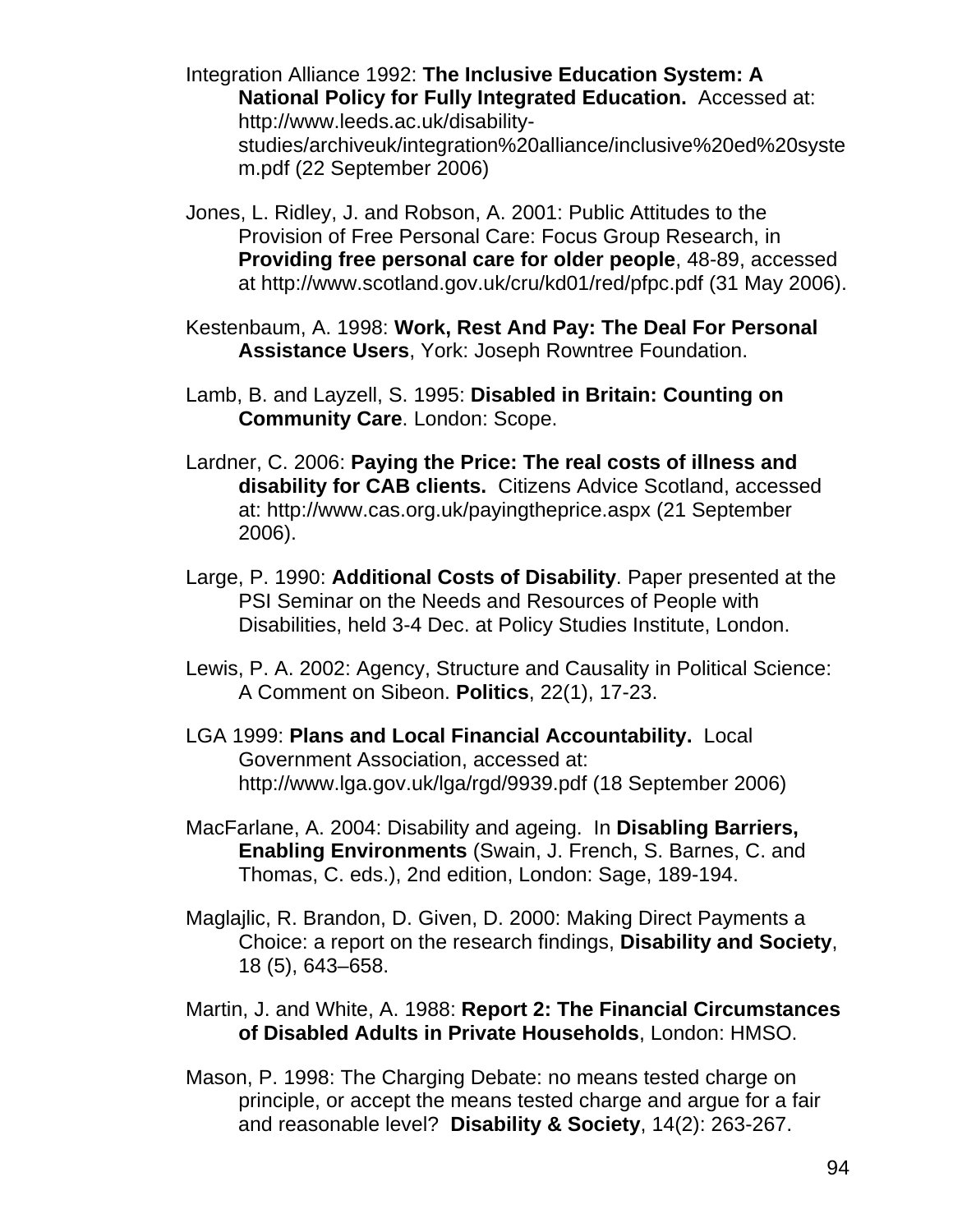- May, T. 2001: **Social Research Issues, methods and process.**  Buckingham: Open University Press.
- Maynard Campbell, S. and Maynard Lupton, S. 2000: **Bureaucratic Barriers to Normal Day-to-Day Activities.** London: Muscle Power.
- Mercer, G. 2004: User-led organisations: facilitating independent living. In **Disabling Barriers, Enabling Environments** (Swain, J. French, S. Barnes, C. and Thomas, C. eds.), 2nd edition, London: Sage, 176-182.
- Morris, J. 1993: Independent lives? Community care and disabled people. London: The Macmillan Press.
- Morris, J. 1999: **The Meaning of Independent Living in the 3rd Millenium**. Accessed at: http://www.leeds.ac.uk/disabilitystudies/archiveuk/morris/The%20meaning%20of%20independent %20living%20in%20the%20new%20millenium.pdf (22 September 2006)
- Morris, J. 2003a: **Barriers to Independent Living: A scoping paper prepared for the Disability Rights Commission**. Accessed at: http://www.leeds.ac.uk/disabilitystudies/archiveuk/morris/independent%20living%20scoping%20pa per%20final%20edit.pdf.pdf (11 June 2006)
- Morris, J. 2003b: **The right support: report of Task Force on supporting disabled adults in their parenting role**. York: Joseph Rowntree Foundation.
- Morris, J. 2004: Independent living and community care: a disempowering framework. **Disability & Society**, 19(5): 427-442.
- Morris, J. 2005a: **Independent Living: The role of evidence and ideology in the development of government policy**. Paper delivered at Cash and Care Conference, Social Policy Research Unit, University of York, 12-13th April 2005. Accessed at: http://www.leeds.ac.uk/disabilitystudies/archiveuk/morris/cash%20and%20care%20conference.jen nymorris%20paper.pdf (11 June 2006)
- Morris, J. 2005b: **The implications for social care of the Disability Equality Duty**. Accessed at: http://www.leeds.ac.uk/disabilitystudies/archiveuk/morris/Social%20care%20and%20the%20DED% 20-%20final.pdf (11 June 2006)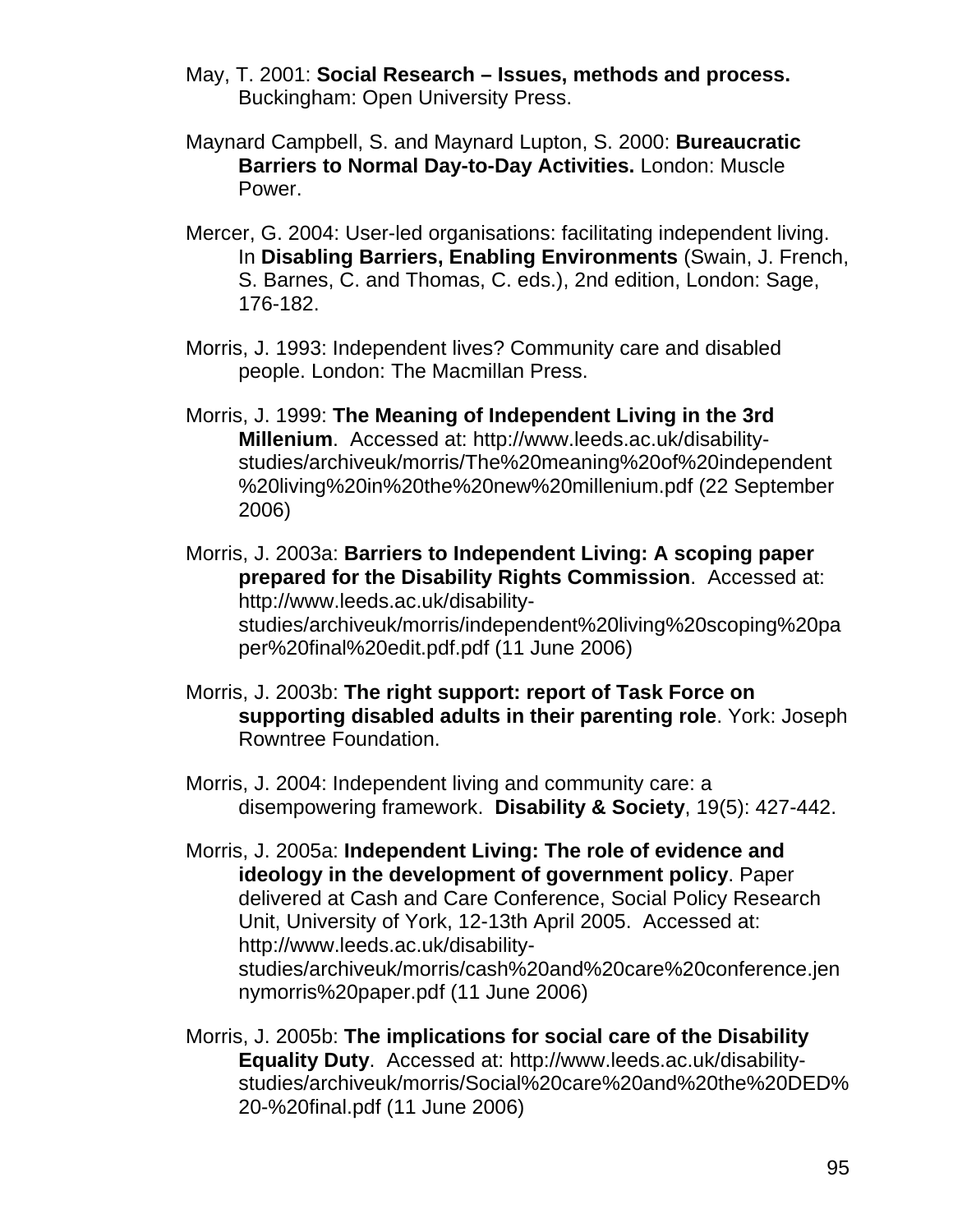- Morris, J. 2005c: **Citizenship and disabled people: A scoping paper prepared for the Disability Rights Commission**. Accessed at: http://www.leeds.ac.uk/disabilitystudies/archiveuk/morris/Citizenship%20and%20disabled%20peopl e.pdf (12 June 2006)
- NCIL 2000: **Insufficient and Unfair: Issues Around Charging For Non Residential Community Care Services**. London: National Centre for Independent Living, accessed at: http://www.ncil.org.uk/info\_in\_un.asp (30 May 2006).
- NFO System Three Social Research / MORI Scotland 2001: Public Attitudes to the Provision of Free Personal Care: Telephone Survey, in **Providing free personal care for older people**, 4-47, accessed at http://www.scotland.gov.uk/cru/kd01/red/pfpc.pdf (accessed 31 May 2006).
- Noble, M. Platt, L. Smith, G. and Daly, M. 1997: The Spread of Disability Living Allowance, **Disability and Society**, 12 (5): 741-751.
- Office of National Statistics 2003: Economic activity status of working age people: by sex and whether disabled, **Social Trends**, 34, accessed at: http://www.statistics.gov.uk/StatBase/ssdataset.asp?vlnk=7372&Po s=&ColRank=2&Rank=176 (7 June 2006)
- Oliver, M. 1983: **Social work with disabled people.** Basingstoke: Macmillan Press.
- Oliver, M. 1990: **The Politics of Disablement**. Basingstoke: Macmillan Press.
- Oliver, M. 1992: Changing the Social Relations of Research Production? **Disability, Handicap and Society**, 7 (2): 101-114.
- Oliver, M. 1994: **Understanding the Disability Discourse.** Accessed at: http://www.leeds.ac.uk/disabilitystudies/archiveuk/Oliver/pol%20and%20lang%2094.pdf (17 September 2006)
- Oliver, M. 1996: **Understanding Disability: from theory to practice.**  Basingstoke: Macmillan Press.
- Oliver, M. and Barnes, C. 1998: **Disabled people and social policy: from exclusion to inclusion.** Addison Wesley Longman.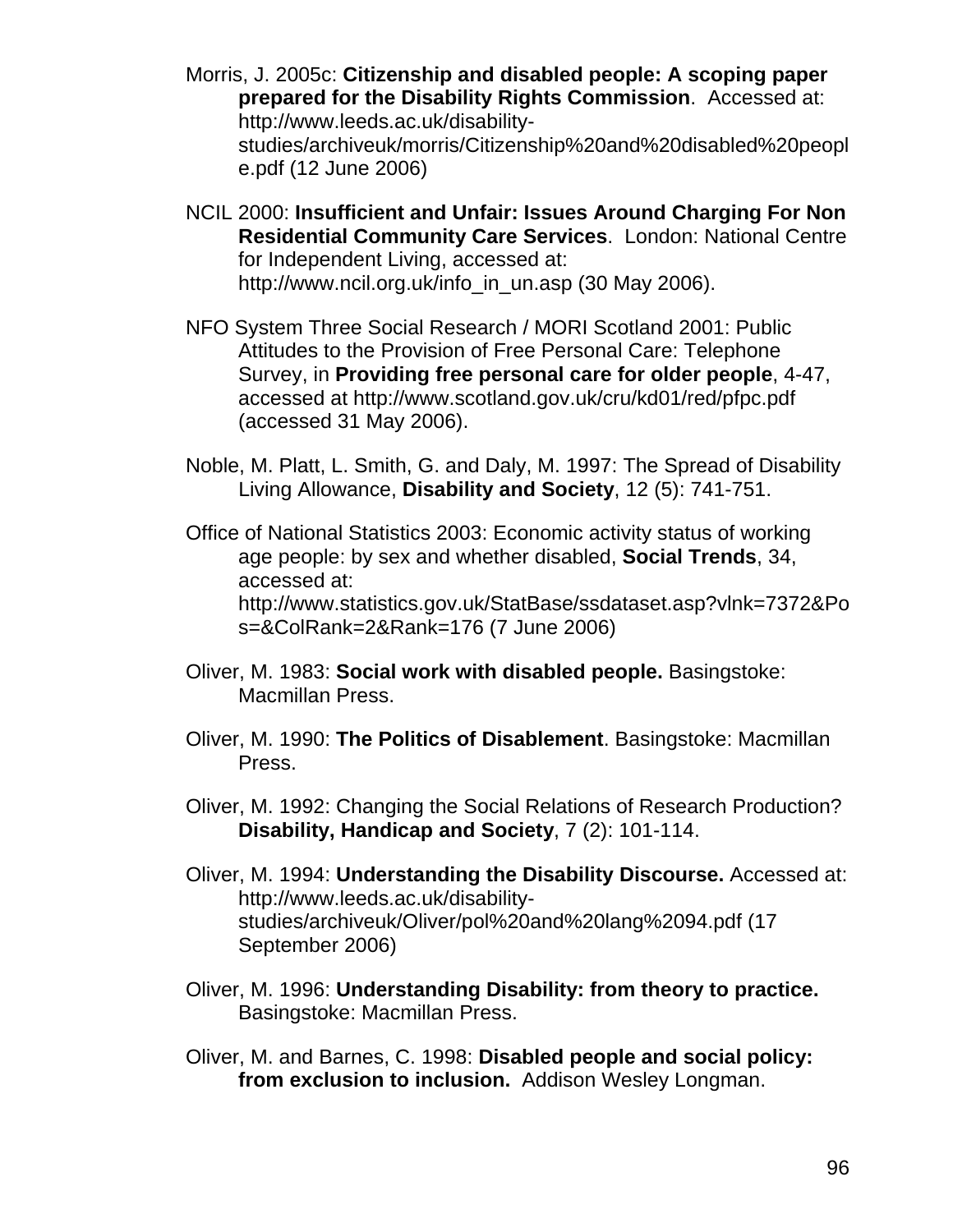Palmer, G. Carr, J. and Kenway, P. 2005: **Monitoring poverty and social exclusion**. York: Joseph Rowntree Foundation.

- Pearson, C. 2004: Keeping the cash under control: what's the problem with direct payments in Scotland? **Disability & Society**, 19(1): 3- 14
- Pearson, C. Riddell, S. and Williams, V. 2006: **Independent Living or Something Else?**, accessed at: http://www.leeds.ac.uk/disabilitystudies/archiveuk/pearson/Direct%20Payments%20Conference%2 0Paper%2041.pdf (14 June 2006)
- Pridmore, A. 2006: **Disability Activism, Independent Living and Direct Payments.** Accessed at: http://www.leeds.ac.uk/disabilitystudies/archiveuk/pridmore/direct%20payments%20conference%2 0paper%2011.pdf (11 June 2006)
- Prime Minister's Strategy Unit 2005: **Improving the Life Chance of Disabled People**. Accessed at: http://www.strategy.gov.uk/downloads/work\_areas/disability/disabili ty\_report/pdf/disability.pdf (31 May 2006).
- Priestley, M. 1997: Who's research? A personal audit. In C. Barnes and G. Mercer (eds), **Doing Disability Research**, Leeds: Disability Press, 88-107.
- Priestley, M. 1999: **Disability Politics and Community Care.** London: Jessica Kingsley Publishers.
- Priestley, M. 2004a: Tragedy Strikes Again! Why Community Care Still Poses a Problem for Integrated Living. In **Disabling Barriers, Enabling Environments** (Swain, J. French, S. Barnes, C. and Thomas, C. eds.), 2nd edition, London: Sage, 258-263
- Priestley, M. 2004b: **Disabled People and Direct Payments in the UK: preliminary analysis of key informant interviews**, accessed at: http://www.leeds.ac.uk/disabilitystudies/projects/UKdirectpayments/Key%20Informant%20Summar y.pdf (11 June 2006)

Priestley, M. and Jolly, D. 2006: **A Postcode Lottery? Explaining the uneven implementation of direct payments in the UK.**  Accessed at: http://www.leeds.ac.uk/disabilitystudies/archiveuk/Priestley/direct%20payments%20conference%2 0paper%202.pdf (22 September 2006)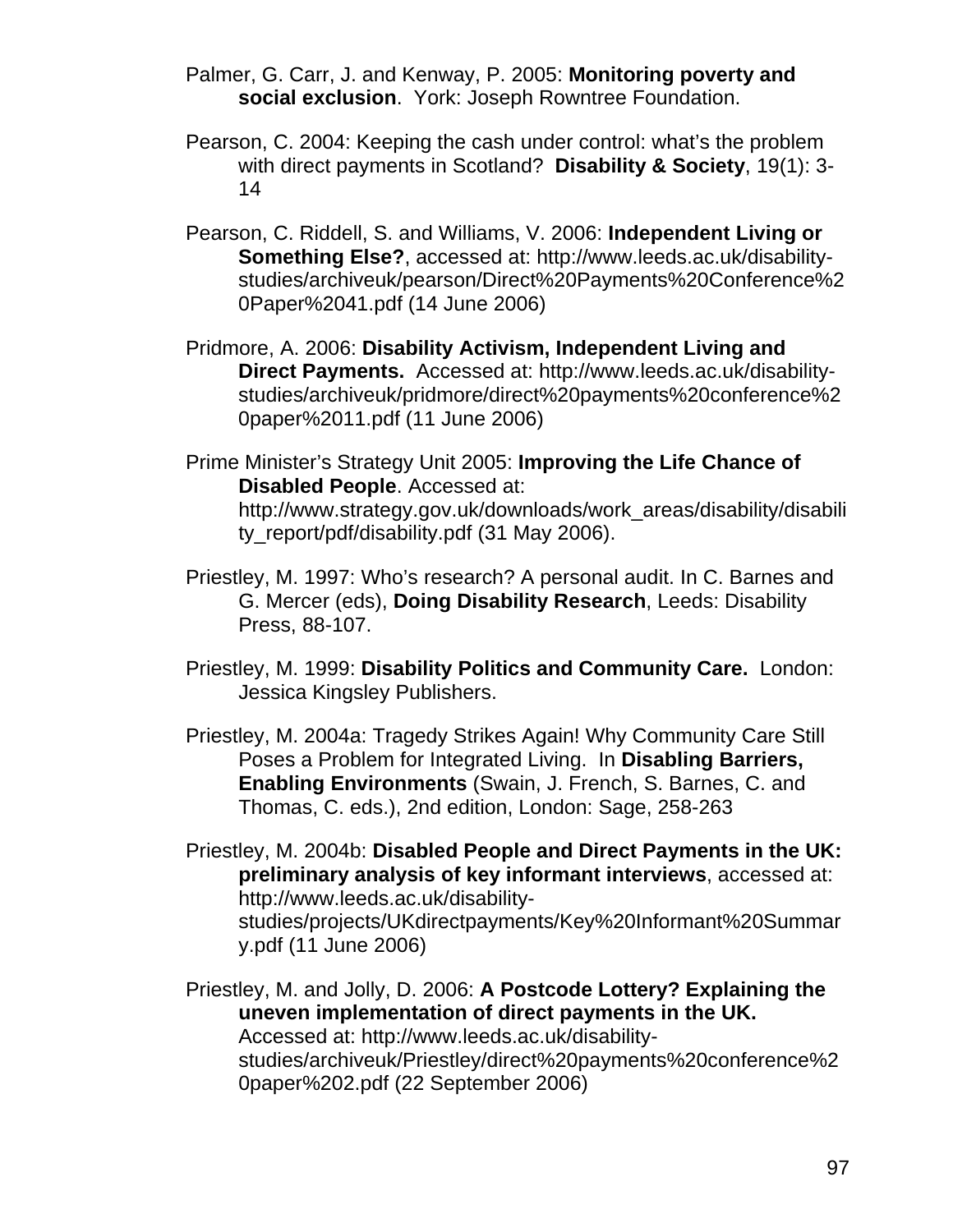Royal Commission on the Funding of Long Term Care 1999: **With Respect to Old Age: Long Term Care - Rights and Responsibilities.** Chairman: Sir S Sutherland, CM. 4191-I. London: The Stationery Office. Accessed at: http://www.archive.officialdocuments.co.uk/document/cm41/4192/4192.htm (31 May 2006).

Scottish Executive 2005: **National Care Standards: Care at Home.**  Edinburgh: Scottish Executive, accessed at: http://www.scotland.gov.uk/Resource/Doc/924/0013253.pdf (22 September 2006).

- Shakespeare 2000: **Help: Imagining Welfare.** Birmingham: Venture Press, accessed at: http://www.leeds.ac.uk/disabilitystudies/archiveuk (7 June 2006)
- Smith, N. Middleton, S. Ashton-Brooks, K. Cox, L. Dobson, B. and Reith, L. 2004: **Disabled people's costs of living: More than you would think.** York: Joseph Rowntree Foundation.
- Stainton, T. and Boyce, S. 2004: `I have got my life back': users' experience of direct payments, **Disability and Society**, 19 (5): 443-454.
- Stewart, J. 2004: Housing and independent living. In **Disabling Barriers, Enabling Environments** (Swain, J. French, S. Barnes, C. and Thomas, C. eds.), 2nd edition, London: Sage, 149-154.
- Stone, E. and Priestley, M. 1996: Parasites, pawns and partners: disability research and the role of non-disabled researchers. **British Journal of Sociology**, 47(4): 699-716.
- Swain, J. French, S. and Cameron, C. 2003: **Controversial Issues in a Disabling Society**. Open University Press.
- **The Health and Social Services and Social Security Adjudications Act:** 1983, c. 90.
- **The Unfair Terms in Consumer Contracts Regulations: 1999**, no. 2083, accessed at: http://www.opsi.gov.uk/si/si1999/19992083.htm (17 September 2006).
- Thomas, P. 2004: The Experience of Disabled People as Customers in the Owner Occupation Market. **Housing Studies**, 19(5), 781–794.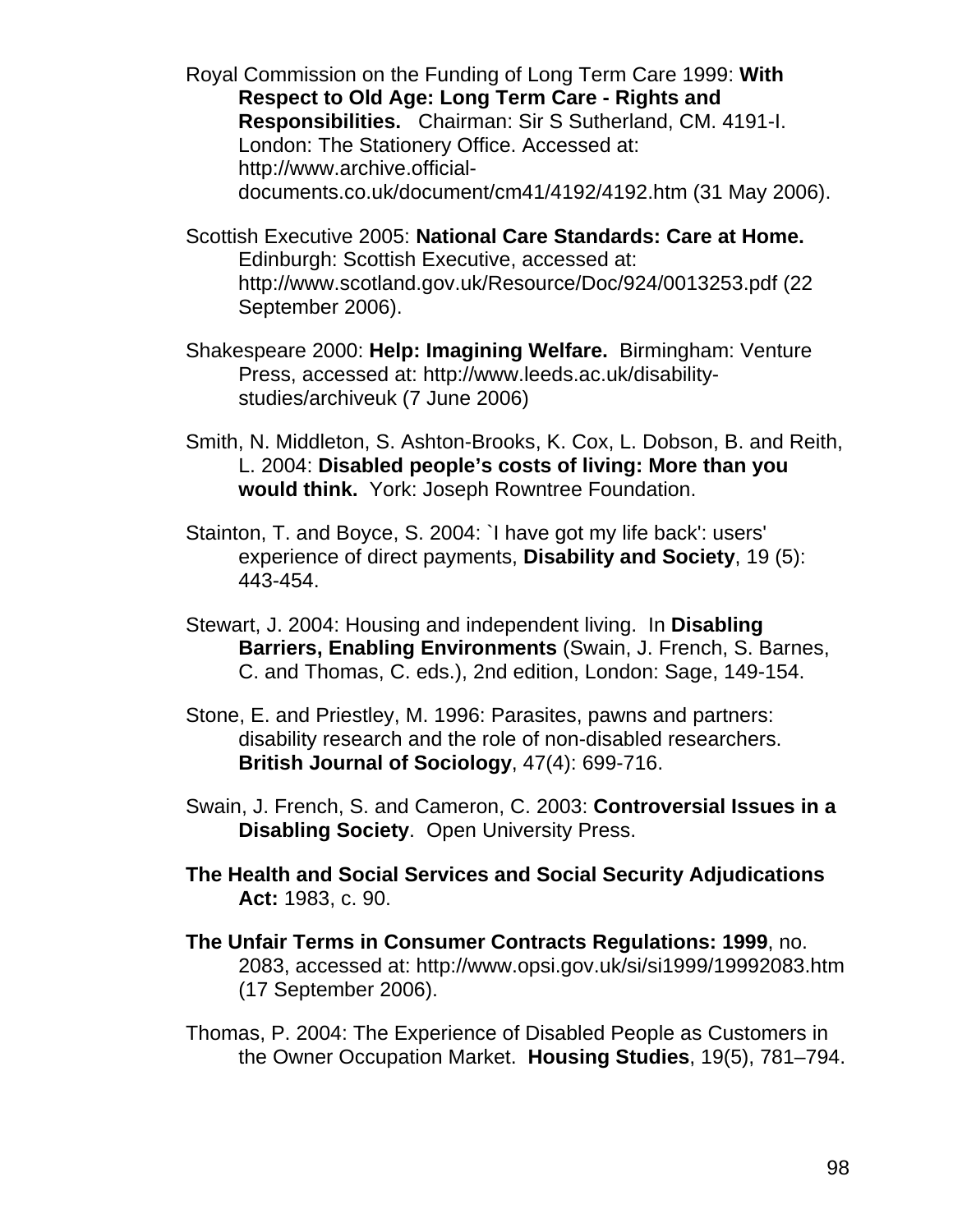- Thomas, P. and Ormerod, M. 2005: Adapting to life are adaptations a remedy for disability. In **Housing, Community Care and Supported Housing** (Foord, M. and Simic, P. eds.), Coventry: Chartered Institute of Housing, 113-125.
- Thompson, P. Buckle, J. and Lavery, M. 1988: **Being disabled costs more than they said**. Disablement Income Group, accessed at: http://www.leeds.ac.uk/disabilitystudies/archiveuk/disablement%20income%20group/opcs%20surv ey.pdf (5 June 2006)

Thompson, P. Lavery, M. and Curtis, J. 1990: **Short changed by disability**. Disablement Income Group, accessed at: http://www.leeds.ac.uk/disabilitystudies/archiveuk/thompson%20p/short%20changed.pdf (5 June 2006)

- Tibble, M. 2005: **Review of existing research on the extra costs of disability.** Department for Work and Pensions, accessed at: http://www.dwp.gov.uk/asd/asd5/WP21.pdf (21 September 2006)
- UPIAS 1976: **Fundamental Principles of Disability**. London: Union of Physically Impaired Against Segregation, accessed at: http://www.leeds.ac.uk/disabilitystudies/archiveuk/UPIAS/fundamental%20principles.pdf (7 June 2006)
- Wates, M. 2003: **It shouldn't be down to luck: Results of a DPN consultation with disabled parents on access to information and services to support parenting.** London: Disabled Parents Network.
- Wood, R. 1991: Care of disabled people. In **Disability and Social Policy** (Dalley, G. ed.), London: PSI, 199-202.
- Zarb, G. 1992: On the Road to Damascus: first steps towards changing the relations of disability research production, **Disability, Handicap and Society**, 7 (2): 125-138.
- Zarb, G. and Oliver, M. 1993: **Ageing with a disability: What do they expect after all these years?**, accessed at: http://www.leeds.ac.uk/disabilitystudies/archiveuk/Oliver/ageing%20with%20disability.pdf (12 June 2006)